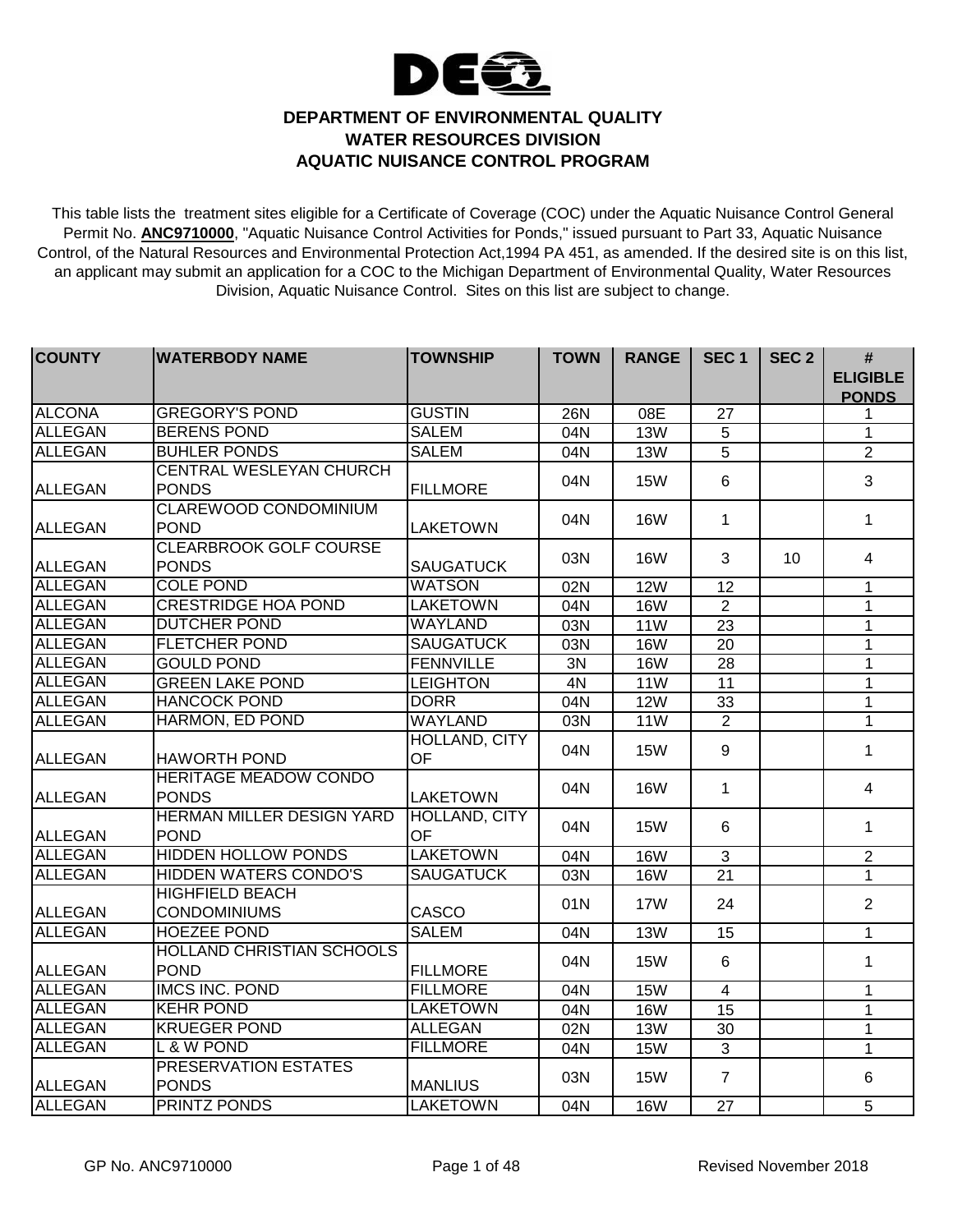| <b>COUNTY</b>            | <b>WATERBODY NAME</b>                                 | <b>TOWNSHIP</b>                     | <b>TOWN</b> | <b>RANGE</b> | SEC <sub>1</sub> | SEC <sub>2</sub> | #                               |
|--------------------------|-------------------------------------------------------|-------------------------------------|-------------|--------------|------------------|------------------|---------------------------------|
|                          |                                                       |                                     |             |              |                  |                  | <b>ELIGIBLE</b><br><b>PONDS</b> |
| ALLEGAN                  | RIVERWALK MEADOWS POND                                | <b>HEATH</b>                        | 03N         | <b>14W</b>   | 5                |                  |                                 |
| ALLEGAN                  | <b>SAL POND</b>                                       | <b>SALEM</b>                        | 04N         | <b>13W</b>   | 20               |                  | 1                               |
| <b>ALLEGAN</b>           | <b>SLAYTON POND</b>                                   | <b>LAKETOWN</b>                     | 04N         | <b>16W</b>   | 25               |                  | 1                               |
| <b>ALLEGAN</b>           | <b>THOMPSON POND</b>                                  | <b>SALEM</b>                        | 04N         | <b>13W</b>   | 4                |                  | 1                               |
| <b>ALLEGAN</b>           | <b>TOWER HARBOR COURT POND</b>                        | <b>SAUGATUCK</b>                    | 03N         | <b>16W</b>   | 16               |                  | 1                               |
| <b>ALLEGAN</b>           | <b>TRANSMATIC PONDS</b>                               | <b>FILLMORE</b>                     | 04N         | <b>15W</b>   | 9                |                  | $\overline{2}$                  |
| <b>ALLEGAN</b>           | <b>TRIPONDS FAMILY RESORT</b>                         | VALLEY                              | 02N         | <b>15W</b>   | $\mathbf 1$      |                  | $\overline{2}$                  |
| <b>ALLEGAN</b>           | <b>VEHHOEVEN POND</b>                                 | <b>FILLMORE</b>                     | 04N         | <b>15W</b>   | 17               |                  | 1                               |
| <b>ALLEGAN</b>           | <b>WINDEMULLERS POND</b>                              | <b>FILLMORE</b>                     | 04N         | <b>15W</b>   | 16               |                  | 1                               |
| <b>ANTRIM</b>            | POLJAN PONDS                                          | <b>CENTRAL LAKE</b>                 | 31N         | 08W          | 20               |                  | $\overline{2}$                  |
| <b>BARRY</b>             | 5610 BUEHLER POND                                     | <b>IRVING</b>                       | 04N         | 09W          | 14               |                  | $\overline{2}$                  |
| <b>BARRY</b>             | <b>CIDER MILL POND</b>                                | <b>MIDDLEVILLE</b>                  | 04N         | 10W          | 23               |                  | $\mathbf{1}$                    |
| <b>BARRY</b>             | <b>DINGERSON POND</b>                                 | <b>CASTLETON</b>                    | 03N         | 7W           | 3                |                  | 1                               |
| <b>BARRY</b>             | <b>GOODPASTER POND</b>                                | <b>ASSYRIA</b>                      | 01N         | 07W          | 6                |                  | 1                               |
| <b>BARRY</b>             | <b>HASTINGS FISH HATCHERY</b><br><b>PARK PONDS</b>    | <b>HASTINGS</b>                     | 03N         | 08W          | 18               |                  | 5                               |
| <b>BARRY</b>             | THORNAPPLE VALLEY CHURCH                              | RUTLAND                             | 03N         |              | 27               |                  |                                 |
|                          | ALDERWOOD ESTATES PONDS                               |                                     |             | 09W          |                  |                  | 1                               |
| <b>BAY</b><br><b>BAY</b> |                                                       | <b>BANGOR</b><br><b>FRANKENLUST</b> | 14N         | 05E          | 9                |                  | $\overline{2}$                  |
|                          | BAY VALLEY RESORT PONDS<br><b>CORTLAND FARM CONDO</b> |                                     | 13N         | 04E          | 2                |                  | $\overline{2}$                  |
| <b>BAY</b>               | <b>PONDS</b>                                          | <b>MONITOR</b>                      | 14N         | 05E          | 31               |                  | $\overline{2}$                  |
| <b>BAY</b>               | <b>CORTLAND FARMS SOUTH</b><br><b>POND</b>            | <b>MONITOR</b>                      | 14N         | 05E          | 31               |                  | 1                               |
| <b>BAY</b>               | COUNTRY CLUB ESTATES POND KOCHVILLE                   |                                     | <b>13N</b>  | 04E          | 13               |                  | 1                               |
| <b>BAY</b>               | <b>COURIER POND</b>                                   | <b>HAMPTON</b>                      | 14N         | 06E          | 24               |                  | 1                               |
| <b>BAY</b>               | <b>HACKER POND</b>                                    | <b>PORTSMOUTH</b>                   | 14N         | 06E          | 19               |                  | 1                               |
| <b>BAY</b>               | <b>HAMPTON LAKES POND</b>                             | <b>HAMPTON</b>                      | 14N         | 06E          | 30               |                  | 1                               |
| <b>BAY</b>               | <b>NORTH LAKE</b>                                     | <b>WILLIAMS</b>                     | 14N         | 03E          | 29               |                  | 1                               |
| <b>BAY</b>               | <b>OLD HICKORY DRIVE POND</b>                         | <b>MONITOR</b>                      | 13N         | 04E          | $\overline{2}$   |                  | 1                               |
| <b>BAY</b>               | <b>STEHLE'S POND</b>                                  | <b>HAMPTON</b>                      | 14N         | 06E          | 9                |                  | 1                               |
| <b>BAY</b>               | <b>VALLEY CENTER POND</b>                             | <b>MONITOR</b>                      | 14N         | 04E          | 28               |                  | 1                               |
| <b>BERRIEN</b>           | <b>BURKE POND</b>                                     | <b>THREE OAKS</b>                   | 08S         | <b>20W</b>   | 23               |                  | $\mathbf 1$                     |
| <b>BERRIEN</b>           | <b>CHICKAMING COUNTRY CLUB</b><br><b>PONDS</b>        | <b>CHIKAMING</b>                    | 07S         | <b>20W</b>   | 20               | 29               | $\overline{7}$                  |
| <b>BERRIEN</b>           | <b>CONCORD RIDGE POND</b>                             | <b>ROYALTON</b>                     | 05S         | <b>18W</b>   | 20               |                  | $\mathbf{1}$                    |
| <b>BERRIEN</b>           | EDGEWATER DUNES POND                                  | <b>BENTON</b><br>HARBOR, CITY<br>OF | 04S         | <b>19W</b>   | 13               |                  | 1                               |
| <b>BERRIEN</b>           | <b>FOX RIDGE ESTATES PONDS</b>                        | <b>ROYALTON</b>                     | 05S         | <b>18W</b>   | 16               |                  | $\overline{2}$                  |
| <b>BERRIEN</b>           | <b>GARGIULO LAKE</b>                                  | <b>THREE OAKS</b>                   | 07S         | <b>20W</b>   | 33               |                  | 1                               |
| <b>BERRIEN</b>           | <b>GERTRUDE LAKE</b>                                  | <b>THREE OAKS</b>                   | 07S         | <b>20W</b>   | 33               |                  | $\mathbf 1$                     |
|                          | HARBOR SHORES GOLF CLUB                               |                                     |             |              |                  |                  |                                 |
| <b>BERRIEN</b>           | PONDS 5,7,11                                          | ST. JOSEPH                          | 04S         | 19W          | 12 <sup>2</sup>  | 13               | 3                               |
| <b>BERRIEN</b>           | <b>HARRIS PONDS</b>                                   | <b>GALIEN</b>                       | 08S         | 19W          | 18               |                  | 6                               |
| <b>BERRIEN</b>           | JOHN ANDERSON POND                                    | <b>STEVENSVILLE</b>                 | 05S         | 19W          | 21               |                  |                                 |
| <b>BERRIEN</b>           | <b>JUHASZ POND</b>                                    | <b>NILES</b>                        | 08S         | 17W          | 35               |                  | 1                               |
| <b>BERRIEN</b>           | POND AT SUMMER SCHOOL<br><b>COTTAGES</b>              | <b>NEW BUFFALO</b>                  | 08S         | 21W          | 10               |                  | 1                               |
| <b>BERRIEN</b>           | <b>TURNER FARM POND</b>                               | <b>THREE OAKS</b>                   | 08S         | <b>20W</b>   | 23               |                  | 1                               |
| <b>BERRIEN</b>           | <b>WHIRLPOOL POND</b>                                 | <b>BENTON</b>                       | 04S         | <b>18W</b>   | 6                |                  | 1                               |
| <b>BRANCH</b>            | <b>COWMAN POND</b>                                    | <b>KINDERHOOK</b>                   | 08S         | 06W          | 3                |                  | 1                               |
| <b>CALHOUN</b>           | BRIDGEWOOD CONDO PONDS                                | <b>BATTLE CREEK</b>                 | 02S         | 08W          | 35               |                  | 3                               |
|                          |                                                       |                                     |             |              |                  |                  |                                 |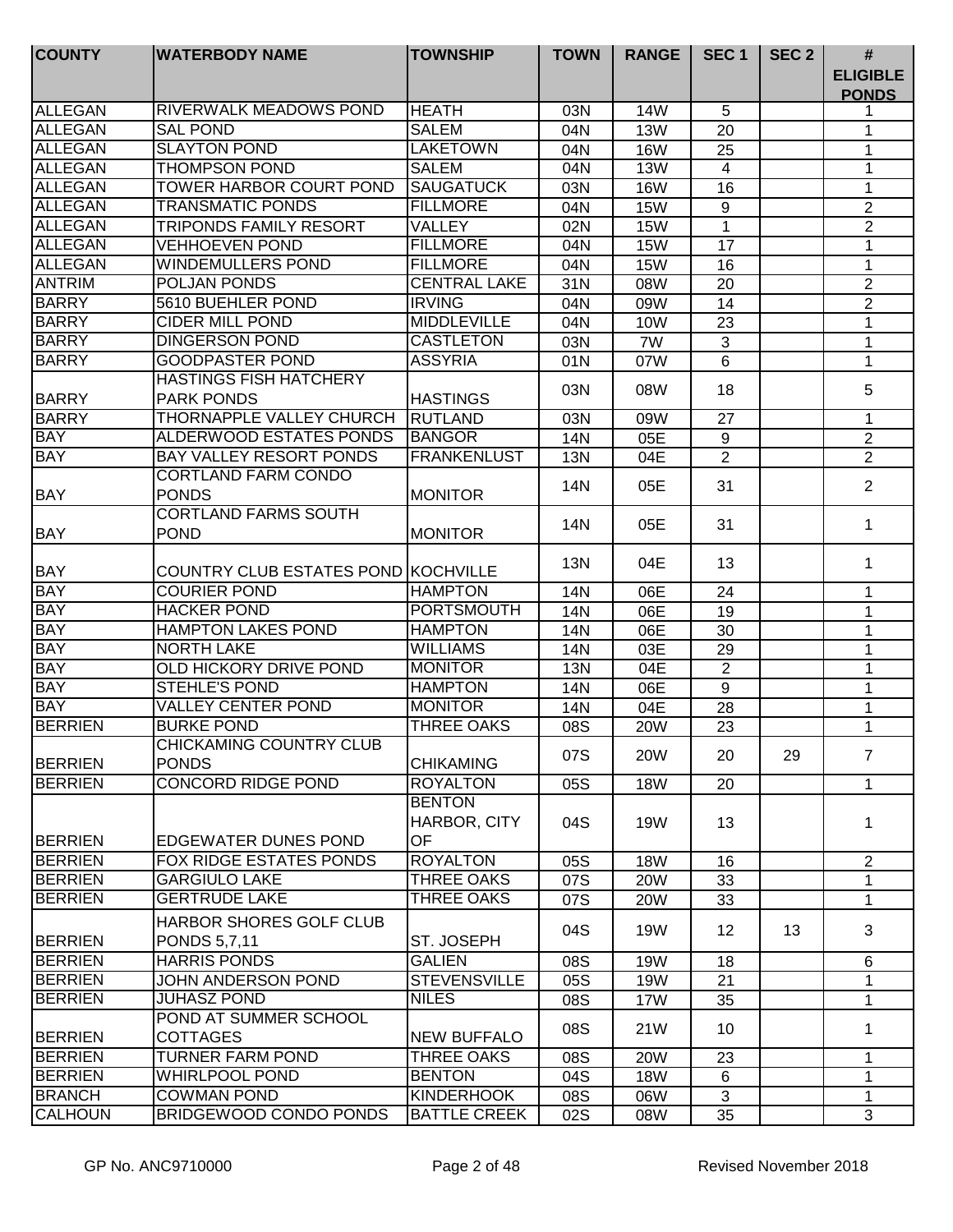| <b>COUNTY</b>     | <b>WATERBODY NAME</b>                          | <b>TOWNSHIP</b>                | <b>TOWN</b> | <b>RANGE</b> | SEC <sub>1</sub> | SEC <sub>2</sub> | #<br><b>ELIGIBLE</b><br><b>PONDS</b> |
|-------------------|------------------------------------------------|--------------------------------|-------------|--------------|------------------|------------------|--------------------------------------|
| <b>CALHOUN</b>    | CEDAR CREEK GOLF COURSE<br><b>POND</b>         | <b>BATTLE CREEK</b>            | 02S         | 08W          | 20               |                  | 1                                    |
| <b>CALHOUN</b>    | <b>EMERALD LAKE</b>                            | SPRINGFIELD,<br><b>CITY OF</b> | 02S         | 08W          | 23               |                  | 1                                    |
| <b>CALHOUN</b>    | <b>HUNTINGTON HILLS PONDS</b>                  | <b>BATTLE CREEK</b>            | 02S         | 08W          | 21               |                  | 3                                    |
| <b>CALHOUN</b>    | <b>LAIRD LAKE</b>                              | SPRINGFIELD,<br><b>CITY OF</b> | 02S         | 08W          | 23               |                  | 1                                    |
| <b>CALHOUN</b>    | <b>LAKESHIRE POND</b>                          | SPRINGFIELD,<br><b>CITY OF</b> | 02S         | 08W          | 25               |                  | 1                                    |
| <b>CALHOUN</b>    | <b>LOWES STORE #69 PONDS</b>                   | <b>EMMETT</b>                  | 02S         | 07W          | 31               |                  | $\overline{2}$                       |
| <b>CALHOUN</b>    | POTTERS GROVE POND                             | <b>BATTLE CREEK</b>            | 02S         | 08W          | 22               |                  | $\overline{1}$                       |
| <b>CALHOUN</b>    | <b>TANGLEWOOD POND</b>                         | SPRINGFIELD,<br><b>CITY OF</b> | 02S         | 08W          | 25               |                  | $\mathbf 1$                          |
| <b>CALHOUN</b>    | THE LANDINGS AT THE<br>PRESERVE POND           | <b>BATTLE CREEK</b>            | 02S         | 08W          | 36               |                  | 1                                    |
| <b>CASS</b>       | <b>MOORE POND</b>                              | <b>JEFFERSON</b>               | 07S         | <b>15W</b>   | 24               |                  | 1                                    |
| <b>CASS</b>       | PHILLIPS POND                                  | <b>MILTON</b>                  | 08S         | <b>16W</b>   | 8                |                  | 1                                    |
| <b>CASS</b>       | PINE RIDGE SUBDIVISION POND                    | <b>MILTON</b>                  | 08S         | <b>16W</b>   | 17               |                  | 1                                    |
| <b>CASS</b>       | <b>STEVE HAINES POND</b>                       | <b>MILTON</b>                  | 08S         | <b>16W</b>   | 20               |                  | $\mathbf 1$                          |
| <b>CHARLEVOIX</b> | GREENS CONDO ASSOC.<br><b>PONDS</b>            | <b>CHARLEVOIX</b>              | 34N         | 08W          | 13               |                  | 1                                    |
| <b>CHARLEVOIX</b> | <b>CHARLEVOIX COUNTRY CLUB</b><br><b>PONDS</b> | <b>HAYES</b>                   | 34N         | 07W          | 18               |                  | 15                                   |
| <b>CLARE</b>      | <b>BLEWETTS POND</b>                           | <b>GREENWOOD</b>               | <b>19N</b>  | 05W          | 14               |                  | $\mathbf{1}$                         |
| <b>CLARE</b>      | <b>CANADA LAKE</b>                             | <b>HAMILTON</b>                | 19N         | 03W          | 19               |                  | $\mathbf{1}$                         |
| <b>CLARE</b>      | <b>CEDAR SHORES CAMPGROUND</b><br><b>PONDS</b> | <b>HAYES</b>                   | <b>19N</b>  | 04W          | 24               |                  | $\overline{2}$                       |
| <b>CLARE</b>      | <b>COMB'S POND</b>                             | <b>HAMILTON</b>                | <b>19N</b>  | 03W          | 8                |                  | 1                                    |
| <b>CLARE</b>      | <b>HASKE / HALL POND</b>                       | <b>FROST</b>                   | 20N         | 04W          | 27               |                  | 1                                    |
| <b>CLARE</b>      | <b>VASHER'S POND</b>                           | <b>ARTHUR</b>                  | 18N         | 03W          | $\overline{2}$   |                  | 1                                    |
| <b>CLINTON</b>    | <b>CADGEWITH FARMS POND</b>                    | <b>DEWITT</b>                  | 05N         | 02W          | 35               |                  | 1                                    |
| <b>CLINTON</b>    | <b>DEITRICH POND</b>                           | <b>GREENBUSH</b>               | 08N         | 02W          | 31               |                  | 1                                    |
| <b>CLINTON</b>    | <b>DRAKE POND</b>                              | <b>BENGAL</b>                  | /N          | 3W           | 12               |                  | 1                                    |
| <b>CLINTON</b>    | DYKE POND                                      | <b>RILEY</b>                   | 6N          | 3W           | 2                |                  | 1                                    |
| <b>CLINTON</b>    | <b>EMBS POND</b>                               | <b>WATERTOWN</b>               | 05N         | 03W          | 12 <sup>2</sup>  |                  | 1                                    |
| <b>CLINTON</b>    | <b>FABIANO POND</b>                            | <b>WATERTOWN</b>               | 05N         | 03W          | 14               |                  | 1                                    |
| <b>CLINTON</b>    | <b>FAWN LAKE</b>                               | <b>WATERTOWN</b>               | 05N         | 03W          | 18               |                  | 1                                    |
| <b>CLINTON</b>    | <b>GLASS LAKE</b>                              | <b>DEWITT</b>                  | 05N         | 02W          | $\overline{7}$   |                  | $\mathbf 1$                          |
| <b>CLINTON</b>    | <b>HANSBARGER POND</b>                         | <b>WATERTOWN</b>               | 05N         | 03W          | 18               |                  | 1                                    |
| <b>CLINTON</b>    | HAWTHORNE WOODS CONDO<br><b>PONDS</b>          | <b>DEWITT</b>                  | 05N         | 02W          | 18               |                  | $\overline{2}$                       |
| <b>CLINTON</b>    | <b>HIDDEN LAKE</b>                             | <b>DEWITT</b>                  | 05N         | 02W          | 13               |                  | $\mathbf{1}$                         |
| <b>CLINTON</b>    | <b>HORNING POND</b>                            | <b>WATERTOWN</b>               | 05N         | 03W          | 14               |                  | $\mathbf 1$                          |
| <b>CLINTON</b>    | <b>ISLE ROYALE POND</b>                        | <b>DeWITT</b>                  | 05N         | 02W          | 9                |                  | 1                                    |
| <b>CLINTON</b>    | <b>KARSLAKE POND</b>                           | <b>WATERTOWN</b>               | 05N         | 03W          | 18               |                  | 1                                    |
| <b>CLINTON</b>    | KING ARTHUR'S COURT PONDS                      | <b>DEWITT</b>                  | 05N         | 02W          | 26               |                  | $\overline{2}$                       |
| <b>CLINTON</b>    | <b>MORGAN'S MOLDAU POND</b>                    | <b>GREENBUSH</b>               | 08N         | 02W          | 10               |                  | 1                                    |
| <b>CLINTON</b>    | RAINSBERGER POND                               | <b>WATERTOWN</b>               | 05N         | 3W           | 26               |                  | 1                                    |
| <b>CLINTON</b>    | ROSEWOOD HILLS I CONDO<br><b>POND</b>          | <b>WATERTOWN</b>               | 05N         | 03W          | 24               |                  | 1                                    |
| <b>CLINTON</b>    | <b>SMITTY'S POND</b>                           | <b>OVID</b>                    | 07N         | 01W          | 1                |                  | 1                                    |
| <b>CLINTON</b>    | <b>SPRING BROOK HILLS PONDS</b>                | <b>DEWITT</b>                  | 05N         | 02W          | 6                |                  | 4                                    |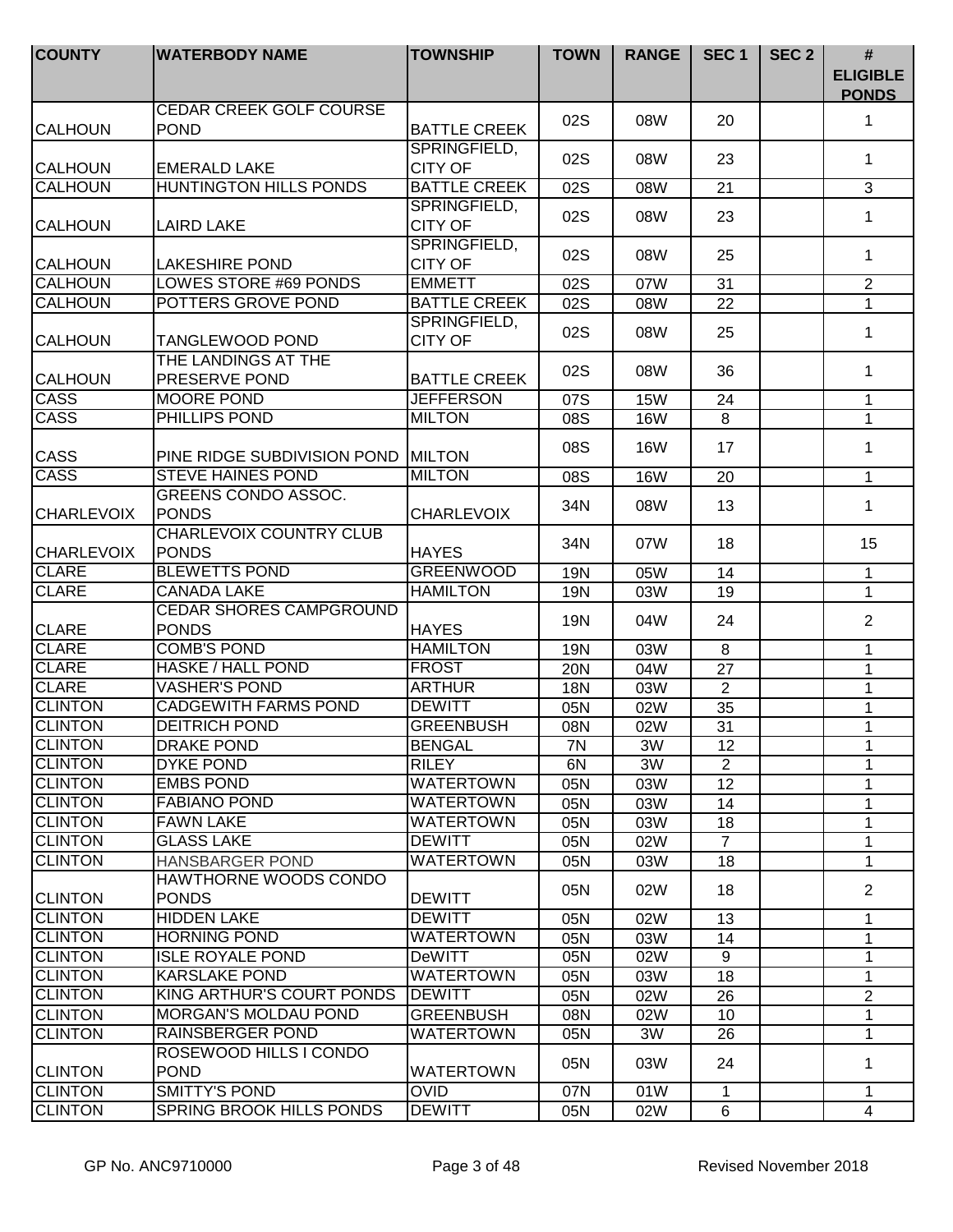| <b>COUNTY</b>    | <b>WATERBODY NAME</b>           | <b>TOWNSHIP</b>      | <b>TOWN</b> | <b>RANGE</b> | SEC <sub>1</sub> | SEC <sub>2</sub> | #                               |
|------------------|---------------------------------|----------------------|-------------|--------------|------------------|------------------|---------------------------------|
|                  |                                 |                      |             |              |                  |                  | <b>ELIGIBLE</b><br><b>PONDS</b> |
| <b>CLINTON</b>   | <b>WILLOW CREEK FARMS POND</b>  | <b>DEWITT</b>        | 05N         | 02W          | $\overline{7}$   |                  |                                 |
| <b>CLINTON</b>   | <b>WIN-MILL FARMS POND</b>      | <b>BINGHAM</b>       | 07N         | 02W          | 27               |                  | 1                               |
| <b>CLINTON</b>   | <b>WRIGLEY FIELD POND</b>       | <b>BATH</b>          | 05N         | 01W          | 17               |                  | 1                               |
| <b>CLINTON</b>   | ZISCHKE POND                    | <b>VICTOR</b>        | 6N          | 1W           | 18               |                  | 1                               |
|                  | <b>ESCANABA COUNTRY CLUB</b>    |                      | 39N         | <b>22W</b>   | 31               |                  | 1                               |
| <b>DELTA</b>     | <b>POND</b>                     | <b>ESCANABA</b>      |             |              |                  |                  |                                 |
| <b>EATON</b>     | <b>ASHFORD MANOR POND</b>       | <b>DELTA</b>         | 04N         | 03W          | 20               |                  | $\mathbf 1$                     |
|                  | <b>AUTO OWNERS / VERNDALE</b>   |                      | 04N         | 03W          | 23               |                  | 3                               |
| <b>EATON</b>     | <b>PONDS</b>                    | <b>DELTA</b>         |             |              |                  |                  |                                 |
| <b>EATON</b>     | <b>AUTO OWNERS S POND</b>       | <b>DELTA</b>         | 04N         | 03W          | 23               |                  | $\overline{4}$                  |
| <b>EATON</b>     | <b>CANAL 2 PONDS</b>            | <b>DELTA</b>         | 04N         | 03W          | 16               |                  | 2                               |
| <b>EATON</b>     | CANAL CLUB PONDS #1 & #2        | <b>DELTA</b>         | 04N         | 03W          | 9                |                  | $\overline{2}$                  |
|                  |                                 | <b>EATON RAPIDS,</b> | 02N         | 03W          | 20               |                  | 1                               |
| <b>EATON</b>     | <b>FITCH POND</b>               | <b>CITY OF</b>       |             |              |                  |                  |                                 |
| <b>EATON</b>     | <b>HENDERSON POND</b>           | <b>EATON RAPIDS</b>  | 02N         | 03W          | 9                |                  | 1                               |
| <b>EATON</b>     | MCMILLAN/BOGUSZ POND            | <b>EATON</b>         | 02N         | 04W          | $\overline{4}$   |                  | 1                               |
|                  |                                 | <b>DELTA</b>         | 04N         | 03W          | 9                |                  | $\overline{2}$                  |
| <b>EATON</b>     | PEPPER RIDGE                    | <b>CHARTER</b>       |             |              |                  |                  |                                 |
| <b>EATON</b>     | POINTE WEST PONDS               | <b>DELTA</b>         | 04N         | 03W          | 20               |                  | 4                               |
| <b>EATON</b>     | RHODES POND                     | <b>BENTON</b>        | 03N         | 04W          | 36               |                  | 1                               |
| <b>EATON</b>     | <b>RIVER PARKS FARMS POND</b>   | <b>ONEIDA</b>        | 04N         | 04W          | 12               |                  | 1                               |
| <b>EATON</b>     | <b>ROGERS POND</b>              | <b>WINDSOR</b>       | 03N         | 03W          | 20               |                  | 1                               |
| <b>EATON</b>     | <b>RUNAWAY BAY PONDS</b>        | <b>DELTA</b>         | 04N         | 03W          | 10               |                  | $\overline{2}$                  |
| <b>EATON</b>     | SANDSTONE ESTATES PONDS         | <b>EATON</b>         | 02N         | 04W          | 9                |                  | $\overline{2}$                  |
|                  |                                 | <b>EATON RAPIDS,</b> | 02N         | 03W          | 4                |                  | 1                               |
| <b>EATON</b>     | <b>SWEITZER POND</b>            | <b>CITY OF</b>       |             |              |                  |                  |                                 |
| <b>EATON</b>     | <b>TOROSSIAN POND</b>           | <b>HAMLIN</b>        | 02N         | 03W          | 1                |                  | $\mathbf 1$                     |
|                  | <b>TOWNSEND ON THE PARK</b>     |                      | 04N         | 03W          | 18               |                  | $\mathbf 1$                     |
| <b>EATON</b>     | <b>APARTMENT POND</b>           | <b>DELTA</b>         |             |              |                  |                  |                                 |
| <b>EATON</b>     | <b>WATER'S EDGE PONDS</b>       | <b>DELTA</b>         | 4N          | 3W           | 10               |                  | 3                               |
| <b>EATON</b>     | <b>WELLINGTON FIELDS POND</b>   | <b>DELTA</b>         | 04N         | 03W          | 17               |                  | $\mathbf{1}$                    |
|                  | <b>WESTBURY LAKE APARTMENTS</b> |                      | 04N         | 03W          | 10               |                  | 1                               |
| <b>EATON</b>     | <b>POND</b>                     | <b>DELTA</b>         |             |              |                  |                  |                                 |
| <b>EATON</b>     | <b>WHITE BIRCH POND</b>         | <b>CARMEL</b>        | 02N         | 05W          | $\overline{4}$   |                  |                                 |
| <b>EATON</b>     | <b>WILLOW PONDS</b>             | <b>DELTA</b>         | 04N         | 03W          | 10 <sup>1</sup>  |                  | $\overline{2}$                  |
| <b>EATON</b>     | <b>WILMORE POND</b>             | <b>CHESTER</b>       | 03N         | 05W          | 15               |                  | 1                               |
|                  |                                 | <b>LITTLE</b>        | 35N         | 05W          | 17               |                  | 1                               |
| <b>EMMET</b>     | <b>BREAKERS POND</b>            | <b>TRAVERSE</b>      |             |              |                  |                  |                                 |
| <b>IEMMET</b>    | <b>MACKELLAR'S POND</b>         | <b>PLEASANTVIES</b>  | 36N         | 05W          | 28               |                  | 1                               |
| <b>EMMET</b>     | PETOSKEY PLASTICS POND          | <b>RESORT</b>        | 34N         | 06W          | 10               |                  | 1                               |
| <b>GENESEE</b>   | ANDOVER WOODS POND              | <b>FENTON</b>        | 05N         | 06E          | 25               |                  | 1                               |
| IGENESEE         | <b>APPLE HILL POND</b>          | <b>FLUSHING</b>      | 08N         | 05E          | 23               |                  | 1                               |
| <b>GENESEE</b>   | <b>ASPEN ACRES POND</b>         | <b>GRAND BLANC</b>   | 06N         | 07E          | 30               |                  | 1                               |
| <b>GENESEE</b>   | <b>BACH POND</b>                | <b>ALTAS</b>         | 06N         | 08E          | 30               |                  | 1                               |
| <b>GENESEE</b>   | <b>BENNETT POND</b>             | <b>VIENNA</b>        | 09N         | 06E          | 30               |                  | 1                               |
|                  | <b>BLACKBERRY CREEK VILLAGE</b> |                      | 07N         | 07E          | 34               |                  | $\overline{2}$                  |
| <b>GENESEE</b>   | <b>PONDS</b>                    | <b>BURTON</b>        |             |              |                  |                  |                                 |
| <b>GENESEE</b>   | <b>BURR POND</b>                | <b>GRAND BLANC</b>   | 06N         | 08E          | 20               |                  | 1                               |
| <b>I</b> GENESEE | <b>CARLILE POND</b>             | <b>FLUSHING</b>      | 07N         | 05E          | $\overline{2}$   |                  | 1                               |
| GENESEE          | <b>CARTER POND</b>              | <b>ALTAS</b>         | 06N         | 08E          | 6                |                  | 1                               |
| <b>I</b> GENESEE | <b>CENTENNIAL POND</b>          | <b>VIENNA</b>        | 09N         | 06E          | 29               |                  | 1                               |
|                  | CHATEAU OLD ORCHARD             |                      | 07N         | 08E          | 15               |                  | $\overline{2}$                  |
| <b>GENESEE</b>   | <b>PONDS</b>                    | <b>DAVISON</b>       |             |              |                  |                  |                                 |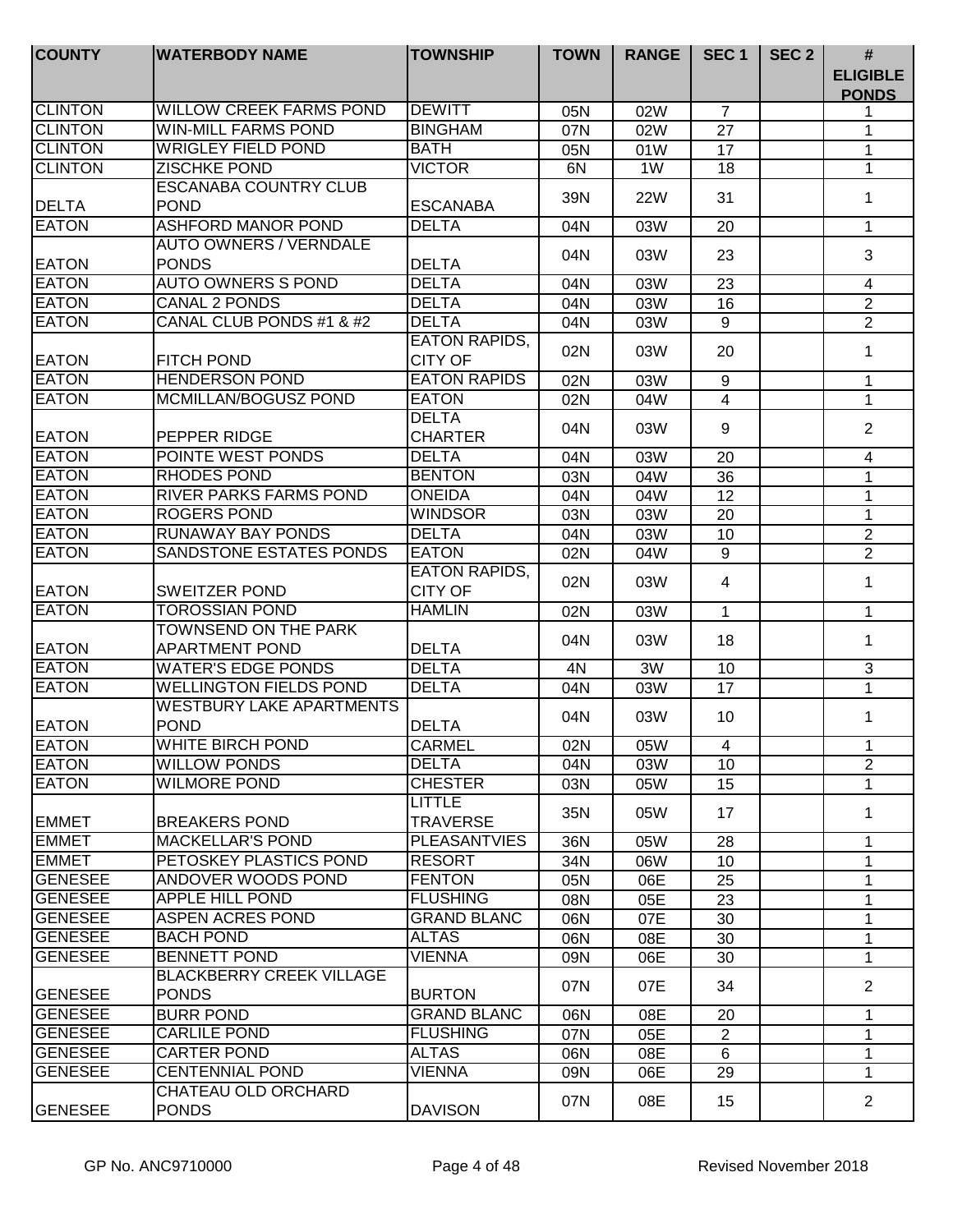| <b>ELIGIBLE</b><br><b>PONDS</b><br><b>CIECIWA POND</b><br><b>MUNDY</b><br><b>GENESEE</b><br>21<br>06N<br>06E<br><b>GENESEE</b><br><b>COLE CREEK ESTATES POND</b><br><b>CLAYTON</b><br>05E<br>07N<br>25<br>1<br><b>GAINES</b><br><b>GENESEE</b><br>COOK POND<br>06N<br>05E<br>27<br>1<br><b>GENESEE</b><br><b>CRESCENT LAKE</b><br><b>FLINT</b><br>06E<br>07N<br>6<br>1<br><b>GENESEE</b><br><b>CRYSTAL LAKE</b><br><b>MUNDY</b><br>06N<br>06E<br>14<br>1<br><b>GENESEE</b><br><b>DAVISON</b><br><b>DAIL POND</b><br>07N<br>08E<br>28<br>1<br>DAVISON GOLF CREST ESTATES<br>$\overline{2}$<br>07N<br>08E<br>21<br><b>II PONDS</b><br><b>GENESEE</b><br><b>DAVISON</b><br><b>GENESEE</b><br><b>DAWSON POND</b><br><b>GRAND BLANC</b><br>06N<br>07E<br>32<br>1<br><b>GENESEE</b><br><b>DEER RUN FARMS PONDS</b><br>7E<br>3<br><b>GRAND BLANC</b><br>6N<br>13<br><b>GENESEE</b><br><b>DICKERSON PONDS</b><br><b>GRAND BLANC</b><br>07E<br>25<br>06N<br>1<br><b>GENESEE</b><br><b>EASTMAN POND</b><br>CLIO, CITY OF<br>30<br>09N<br>06E<br>1<br><b>GAVIN POND</b><br>11<br><b>GENESEE</b><br><b>ARGENINE</b><br>05N<br>05E<br>1<br><b>GENESEE</b><br><b>GOLFCREST PONDS</b><br><b>DAVISON</b><br>$\overline{2}$<br>8E<br>21<br>07N<br><b>GENESEE</b><br><b>GRAND RESERVE PONDS</b><br><b>GRAND BLANC</b><br>25<br>3<br>06N<br>07E<br><b>GENESEE</b><br><b>HEATHERWOOD PONDS</b><br><b>GRAND BLANC</b><br>18<br>3<br>06N<br>07E<br><b>GENESEE</b><br><b>HERITAGE POND</b><br><b>FENTON</b><br>1<br>36<br>05N<br>06E<br><b>GENESEE</b><br><b>HERITAGE VILLAGE PONDS</b><br><b>FLINT</b><br>06E<br>30<br>07N<br>4<br><b>GENESEE</b><br>HIDDEN LAKE ESTATES POND<br><b>FLUSHING</b><br>05E<br>08N<br>14<br>1<br><b>GENESEE</b><br><b>GRAND BLANC</b><br>HIDDEN WOOD DRIVE POND<br>07E<br>19<br>06N<br>1<br><b>HIGHLAND MOBILE HOME</b><br>5<br>5<br>08N<br>07E<br><b>GENESEE</b><br><b>PONDS</b><br><b>GENESEE</b><br><b>KILBURN POND</b><br><b>GENESEE</b><br><b>GAINES</b><br>06N<br>05E<br>4<br>1<br><b>GENESEE</b><br>LAFAZE POND<br><b>FOREST</b><br>33<br>09N<br>08E<br>1<br><b>LOON HARBOR PRESERVE</b><br>06E<br>05N<br>16<br>1<br><b>GENESEE</b><br><b>POND</b><br><b>FENTON</b><br><b>MAPLE CREEK PRESERVE</b><br>3<br>06N<br>06E<br>6<br><b>PONDS</b><br><b>GENESEE</b><br><b>MUNDY</b><br><b>GENESEE</b><br><b>MARK POND</b><br><b>CLAYTON</b><br>2<br>07N<br>05E<br>$\mathbf{1}$<br><b>MEADOW WALK CONDOMINIUM</b><br>3<br>$\overline{2}$<br>06N<br>07E<br><b>PONDS</b><br><b>GENESEE</b><br><b>GRAND BLANC</b><br><b>MEADOWS OF GRAND BLANC</b><br>06N<br>07E<br>24<br>1<br><b>POND</b><br><b>GENESEE</b><br><b>GRAND BLANC</b><br>05N<br>06E<br>32<br>1<br><b>GENESEE</b><br>ORCHARD VIEW ESTATES POND FENTON<br>PINE HOLLOW ESTATES CONDO<br><b>ASSOC PONDS</b><br><b>GENESEE</b><br><b>GRAND BLANC</b><br>06N<br>07E<br>24<br>1<br>GENESEE<br>PINE HOLLOW PONDS<br><b>GRANC BLANC</b><br>$\overline{2}$<br>06N<br>07E<br>24<br>PINE VALLEY DRIVE POND<br><b>GENESEE</b><br><b>MUNDY</b><br>33<br>06N<br>06E<br>1<br>PINKELMAN POND (formerly shaw<br>06N<br>07E<br>27<br>1<br><b>GENESEE</b><br><b>GRAND BLANC</b><br>pond)<br>PONEMAH LAKE ESTATES<br><b>RETENTION PONDS</b><br>$\overline{2}$<br><b>GENESEE</b><br><b>FENTON</b><br>05N<br>06E<br>21<br>PRESERVE OF GRAND BLANC<br>06N<br>07E<br>34<br>1<br><b>POND</b><br><b>GENESEE</b><br><b>GRAND BLANC</b><br><b>GENESEE</b><br><b>REID POND</b><br><b>FENTON</b><br>12<br>05N<br>06E<br>1<br><b>GENESEE</b><br><b>DAVISON</b><br>1<br>08N<br>08E<br>23<br><b>ROUSE POND</b><br><b>GENESEE</b><br>SAGELINK CREDIT UNION of SWAGAINES<br>3<br>06N<br>05E<br>1<br><b>GENESEE</b><br><b>SILVERTON POND</b><br><b>GRAND BLANC</b><br>06N<br>07E<br>24<br>1<br><b>GENESEE</b><br><b>GRAND BLANC</b><br><b>SMITH POND</b><br>24<br>$\mathbf{1}$<br>06N<br>07E<br><b>GENESEE</b><br><b>SOLOMAN POND</b><br><b>CLAYTON</b><br>05E<br>07N<br>1<br>1<br><b>GENESEE</b><br><b>SPEARS POND</b><br><b>GRAND BLANC</b><br>06N<br>07E<br>33<br>1<br><b>GENESEE</b><br><b>SUMNER POND</b><br><b>GRAND BLANC</b><br>06N<br>07E<br>33<br>$\mathbf 1$ | <b>COUNTY</b> | <b>WATERBODY NAME</b> | <b>TOWNSHIP</b> | <b>TOWN</b> | <b>RANGE</b> | SEC <sub>1</sub> | SEC <sub>2</sub> | # |
|---------------------------------------------------------------------------------------------------------------------------------------------------------------------------------------------------------------------------------------------------------------------------------------------------------------------------------------------------------------------------------------------------------------------------------------------------------------------------------------------------------------------------------------------------------------------------------------------------------------------------------------------------------------------------------------------------------------------------------------------------------------------------------------------------------------------------------------------------------------------------------------------------------------------------------------------------------------------------------------------------------------------------------------------------------------------------------------------------------------------------------------------------------------------------------------------------------------------------------------------------------------------------------------------------------------------------------------------------------------------------------------------------------------------------------------------------------------------------------------------------------------------------------------------------------------------------------------------------------------------------------------------------------------------------------------------------------------------------------------------------------------------------------------------------------------------------------------------------------------------------------------------------------------------------------------------------------------------------------------------------------------------------------------------------------------------------------------------------------------------------------------------------------------------------------------------------------------------------------------------------------------------------------------------------------------------------------------------------------------------------------------------------------------------------------------------------------------------------------------------------------------------------------------------------------------------------------------------------------------------------------------------------------------------------------------------------------------------------------------------------------------------------------------------------------------------------------------------------------------------------------------------------------------------------------------------------------------------------------------------------------------------------------------------------------------------------------------------------------------------------------------------------------------------------------------------------------------------------------------------------------------------------------------------------------------------------------------------------------------------------------------------------------------------------------------------------------------------------------------------------------------------------------------------------------------------------------------------------------------------------------------------------------------------------------------------------------------------------------------------------------------------------------------------------------------------------------------------------------------------------------------------------------------------------------------------------------------------------------------------------------------------------------------------------------------------------------------------------|---------------|-----------------------|-----------------|-------------|--------------|------------------|------------------|---|
|                                                                                                                                                                                                                                                                                                                                                                                                                                                                                                                                                                                                                                                                                                                                                                                                                                                                                                                                                                                                                                                                                                                                                                                                                                                                                                                                                                                                                                                                                                                                                                                                                                                                                                                                                                                                                                                                                                                                                                                                                                                                                                                                                                                                                                                                                                                                                                                                                                                                                                                                                                                                                                                                                                                                                                                                                                                                                                                                                                                                                                                                                                                                                                                                                                                                                                                                                                                                                                                                                                                                                                                                                                                                                                                                                                                                                                                                                                                                                                                                                                                                                                   |               |                       |                 |             |              |                  |                  |   |
|                                                                                                                                                                                                                                                                                                                                                                                                                                                                                                                                                                                                                                                                                                                                                                                                                                                                                                                                                                                                                                                                                                                                                                                                                                                                                                                                                                                                                                                                                                                                                                                                                                                                                                                                                                                                                                                                                                                                                                                                                                                                                                                                                                                                                                                                                                                                                                                                                                                                                                                                                                                                                                                                                                                                                                                                                                                                                                                                                                                                                                                                                                                                                                                                                                                                                                                                                                                                                                                                                                                                                                                                                                                                                                                                                                                                                                                                                                                                                                                                                                                                                                   |               |                       |                 |             |              |                  |                  |   |
|                                                                                                                                                                                                                                                                                                                                                                                                                                                                                                                                                                                                                                                                                                                                                                                                                                                                                                                                                                                                                                                                                                                                                                                                                                                                                                                                                                                                                                                                                                                                                                                                                                                                                                                                                                                                                                                                                                                                                                                                                                                                                                                                                                                                                                                                                                                                                                                                                                                                                                                                                                                                                                                                                                                                                                                                                                                                                                                                                                                                                                                                                                                                                                                                                                                                                                                                                                                                                                                                                                                                                                                                                                                                                                                                                                                                                                                                                                                                                                                                                                                                                                   |               |                       |                 |             |              |                  |                  |   |
|                                                                                                                                                                                                                                                                                                                                                                                                                                                                                                                                                                                                                                                                                                                                                                                                                                                                                                                                                                                                                                                                                                                                                                                                                                                                                                                                                                                                                                                                                                                                                                                                                                                                                                                                                                                                                                                                                                                                                                                                                                                                                                                                                                                                                                                                                                                                                                                                                                                                                                                                                                                                                                                                                                                                                                                                                                                                                                                                                                                                                                                                                                                                                                                                                                                                                                                                                                                                                                                                                                                                                                                                                                                                                                                                                                                                                                                                                                                                                                                                                                                                                                   |               |                       |                 |             |              |                  |                  |   |
|                                                                                                                                                                                                                                                                                                                                                                                                                                                                                                                                                                                                                                                                                                                                                                                                                                                                                                                                                                                                                                                                                                                                                                                                                                                                                                                                                                                                                                                                                                                                                                                                                                                                                                                                                                                                                                                                                                                                                                                                                                                                                                                                                                                                                                                                                                                                                                                                                                                                                                                                                                                                                                                                                                                                                                                                                                                                                                                                                                                                                                                                                                                                                                                                                                                                                                                                                                                                                                                                                                                                                                                                                                                                                                                                                                                                                                                                                                                                                                                                                                                                                                   |               |                       |                 |             |              |                  |                  |   |
|                                                                                                                                                                                                                                                                                                                                                                                                                                                                                                                                                                                                                                                                                                                                                                                                                                                                                                                                                                                                                                                                                                                                                                                                                                                                                                                                                                                                                                                                                                                                                                                                                                                                                                                                                                                                                                                                                                                                                                                                                                                                                                                                                                                                                                                                                                                                                                                                                                                                                                                                                                                                                                                                                                                                                                                                                                                                                                                                                                                                                                                                                                                                                                                                                                                                                                                                                                                                                                                                                                                                                                                                                                                                                                                                                                                                                                                                                                                                                                                                                                                                                                   |               |                       |                 |             |              |                  |                  |   |
|                                                                                                                                                                                                                                                                                                                                                                                                                                                                                                                                                                                                                                                                                                                                                                                                                                                                                                                                                                                                                                                                                                                                                                                                                                                                                                                                                                                                                                                                                                                                                                                                                                                                                                                                                                                                                                                                                                                                                                                                                                                                                                                                                                                                                                                                                                                                                                                                                                                                                                                                                                                                                                                                                                                                                                                                                                                                                                                                                                                                                                                                                                                                                                                                                                                                                                                                                                                                                                                                                                                                                                                                                                                                                                                                                                                                                                                                                                                                                                                                                                                                                                   |               |                       |                 |             |              |                  |                  |   |
|                                                                                                                                                                                                                                                                                                                                                                                                                                                                                                                                                                                                                                                                                                                                                                                                                                                                                                                                                                                                                                                                                                                                                                                                                                                                                                                                                                                                                                                                                                                                                                                                                                                                                                                                                                                                                                                                                                                                                                                                                                                                                                                                                                                                                                                                                                                                                                                                                                                                                                                                                                                                                                                                                                                                                                                                                                                                                                                                                                                                                                                                                                                                                                                                                                                                                                                                                                                                                                                                                                                                                                                                                                                                                                                                                                                                                                                                                                                                                                                                                                                                                                   |               |                       |                 |             |              |                  |                  |   |
|                                                                                                                                                                                                                                                                                                                                                                                                                                                                                                                                                                                                                                                                                                                                                                                                                                                                                                                                                                                                                                                                                                                                                                                                                                                                                                                                                                                                                                                                                                                                                                                                                                                                                                                                                                                                                                                                                                                                                                                                                                                                                                                                                                                                                                                                                                                                                                                                                                                                                                                                                                                                                                                                                                                                                                                                                                                                                                                                                                                                                                                                                                                                                                                                                                                                                                                                                                                                                                                                                                                                                                                                                                                                                                                                                                                                                                                                                                                                                                                                                                                                                                   |               |                       |                 |             |              |                  |                  |   |
|                                                                                                                                                                                                                                                                                                                                                                                                                                                                                                                                                                                                                                                                                                                                                                                                                                                                                                                                                                                                                                                                                                                                                                                                                                                                                                                                                                                                                                                                                                                                                                                                                                                                                                                                                                                                                                                                                                                                                                                                                                                                                                                                                                                                                                                                                                                                                                                                                                                                                                                                                                                                                                                                                                                                                                                                                                                                                                                                                                                                                                                                                                                                                                                                                                                                                                                                                                                                                                                                                                                                                                                                                                                                                                                                                                                                                                                                                                                                                                                                                                                                                                   |               |                       |                 |             |              |                  |                  |   |
|                                                                                                                                                                                                                                                                                                                                                                                                                                                                                                                                                                                                                                                                                                                                                                                                                                                                                                                                                                                                                                                                                                                                                                                                                                                                                                                                                                                                                                                                                                                                                                                                                                                                                                                                                                                                                                                                                                                                                                                                                                                                                                                                                                                                                                                                                                                                                                                                                                                                                                                                                                                                                                                                                                                                                                                                                                                                                                                                                                                                                                                                                                                                                                                                                                                                                                                                                                                                                                                                                                                                                                                                                                                                                                                                                                                                                                                                                                                                                                                                                                                                                                   |               |                       |                 |             |              |                  |                  |   |
|                                                                                                                                                                                                                                                                                                                                                                                                                                                                                                                                                                                                                                                                                                                                                                                                                                                                                                                                                                                                                                                                                                                                                                                                                                                                                                                                                                                                                                                                                                                                                                                                                                                                                                                                                                                                                                                                                                                                                                                                                                                                                                                                                                                                                                                                                                                                                                                                                                                                                                                                                                                                                                                                                                                                                                                                                                                                                                                                                                                                                                                                                                                                                                                                                                                                                                                                                                                                                                                                                                                                                                                                                                                                                                                                                                                                                                                                                                                                                                                                                                                                                                   |               |                       |                 |             |              |                  |                  |   |
|                                                                                                                                                                                                                                                                                                                                                                                                                                                                                                                                                                                                                                                                                                                                                                                                                                                                                                                                                                                                                                                                                                                                                                                                                                                                                                                                                                                                                                                                                                                                                                                                                                                                                                                                                                                                                                                                                                                                                                                                                                                                                                                                                                                                                                                                                                                                                                                                                                                                                                                                                                                                                                                                                                                                                                                                                                                                                                                                                                                                                                                                                                                                                                                                                                                                                                                                                                                                                                                                                                                                                                                                                                                                                                                                                                                                                                                                                                                                                                                                                                                                                                   |               |                       |                 |             |              |                  |                  |   |
|                                                                                                                                                                                                                                                                                                                                                                                                                                                                                                                                                                                                                                                                                                                                                                                                                                                                                                                                                                                                                                                                                                                                                                                                                                                                                                                                                                                                                                                                                                                                                                                                                                                                                                                                                                                                                                                                                                                                                                                                                                                                                                                                                                                                                                                                                                                                                                                                                                                                                                                                                                                                                                                                                                                                                                                                                                                                                                                                                                                                                                                                                                                                                                                                                                                                                                                                                                                                                                                                                                                                                                                                                                                                                                                                                                                                                                                                                                                                                                                                                                                                                                   |               |                       |                 |             |              |                  |                  |   |
|                                                                                                                                                                                                                                                                                                                                                                                                                                                                                                                                                                                                                                                                                                                                                                                                                                                                                                                                                                                                                                                                                                                                                                                                                                                                                                                                                                                                                                                                                                                                                                                                                                                                                                                                                                                                                                                                                                                                                                                                                                                                                                                                                                                                                                                                                                                                                                                                                                                                                                                                                                                                                                                                                                                                                                                                                                                                                                                                                                                                                                                                                                                                                                                                                                                                                                                                                                                                                                                                                                                                                                                                                                                                                                                                                                                                                                                                                                                                                                                                                                                                                                   |               |                       |                 |             |              |                  |                  |   |
|                                                                                                                                                                                                                                                                                                                                                                                                                                                                                                                                                                                                                                                                                                                                                                                                                                                                                                                                                                                                                                                                                                                                                                                                                                                                                                                                                                                                                                                                                                                                                                                                                                                                                                                                                                                                                                                                                                                                                                                                                                                                                                                                                                                                                                                                                                                                                                                                                                                                                                                                                                                                                                                                                                                                                                                                                                                                                                                                                                                                                                                                                                                                                                                                                                                                                                                                                                                                                                                                                                                                                                                                                                                                                                                                                                                                                                                                                                                                                                                                                                                                                                   |               |                       |                 |             |              |                  |                  |   |
|                                                                                                                                                                                                                                                                                                                                                                                                                                                                                                                                                                                                                                                                                                                                                                                                                                                                                                                                                                                                                                                                                                                                                                                                                                                                                                                                                                                                                                                                                                                                                                                                                                                                                                                                                                                                                                                                                                                                                                                                                                                                                                                                                                                                                                                                                                                                                                                                                                                                                                                                                                                                                                                                                                                                                                                                                                                                                                                                                                                                                                                                                                                                                                                                                                                                                                                                                                                                                                                                                                                                                                                                                                                                                                                                                                                                                                                                                                                                                                                                                                                                                                   |               |                       |                 |             |              |                  |                  |   |
|                                                                                                                                                                                                                                                                                                                                                                                                                                                                                                                                                                                                                                                                                                                                                                                                                                                                                                                                                                                                                                                                                                                                                                                                                                                                                                                                                                                                                                                                                                                                                                                                                                                                                                                                                                                                                                                                                                                                                                                                                                                                                                                                                                                                                                                                                                                                                                                                                                                                                                                                                                                                                                                                                                                                                                                                                                                                                                                                                                                                                                                                                                                                                                                                                                                                                                                                                                                                                                                                                                                                                                                                                                                                                                                                                                                                                                                                                                                                                                                                                                                                                                   |               |                       |                 |             |              |                  |                  |   |
|                                                                                                                                                                                                                                                                                                                                                                                                                                                                                                                                                                                                                                                                                                                                                                                                                                                                                                                                                                                                                                                                                                                                                                                                                                                                                                                                                                                                                                                                                                                                                                                                                                                                                                                                                                                                                                                                                                                                                                                                                                                                                                                                                                                                                                                                                                                                                                                                                                                                                                                                                                                                                                                                                                                                                                                                                                                                                                                                                                                                                                                                                                                                                                                                                                                                                                                                                                                                                                                                                                                                                                                                                                                                                                                                                                                                                                                                                                                                                                                                                                                                                                   |               |                       |                 |             |              |                  |                  |   |
|                                                                                                                                                                                                                                                                                                                                                                                                                                                                                                                                                                                                                                                                                                                                                                                                                                                                                                                                                                                                                                                                                                                                                                                                                                                                                                                                                                                                                                                                                                                                                                                                                                                                                                                                                                                                                                                                                                                                                                                                                                                                                                                                                                                                                                                                                                                                                                                                                                                                                                                                                                                                                                                                                                                                                                                                                                                                                                                                                                                                                                                                                                                                                                                                                                                                                                                                                                                                                                                                                                                                                                                                                                                                                                                                                                                                                                                                                                                                                                                                                                                                                                   |               |                       |                 |             |              |                  |                  |   |
|                                                                                                                                                                                                                                                                                                                                                                                                                                                                                                                                                                                                                                                                                                                                                                                                                                                                                                                                                                                                                                                                                                                                                                                                                                                                                                                                                                                                                                                                                                                                                                                                                                                                                                                                                                                                                                                                                                                                                                                                                                                                                                                                                                                                                                                                                                                                                                                                                                                                                                                                                                                                                                                                                                                                                                                                                                                                                                                                                                                                                                                                                                                                                                                                                                                                                                                                                                                                                                                                                                                                                                                                                                                                                                                                                                                                                                                                                                                                                                                                                                                                                                   |               |                       |                 |             |              |                  |                  |   |
|                                                                                                                                                                                                                                                                                                                                                                                                                                                                                                                                                                                                                                                                                                                                                                                                                                                                                                                                                                                                                                                                                                                                                                                                                                                                                                                                                                                                                                                                                                                                                                                                                                                                                                                                                                                                                                                                                                                                                                                                                                                                                                                                                                                                                                                                                                                                                                                                                                                                                                                                                                                                                                                                                                                                                                                                                                                                                                                                                                                                                                                                                                                                                                                                                                                                                                                                                                                                                                                                                                                                                                                                                                                                                                                                                                                                                                                                                                                                                                                                                                                                                                   |               |                       |                 |             |              |                  |                  |   |
|                                                                                                                                                                                                                                                                                                                                                                                                                                                                                                                                                                                                                                                                                                                                                                                                                                                                                                                                                                                                                                                                                                                                                                                                                                                                                                                                                                                                                                                                                                                                                                                                                                                                                                                                                                                                                                                                                                                                                                                                                                                                                                                                                                                                                                                                                                                                                                                                                                                                                                                                                                                                                                                                                                                                                                                                                                                                                                                                                                                                                                                                                                                                                                                                                                                                                                                                                                                                                                                                                                                                                                                                                                                                                                                                                                                                                                                                                                                                                                                                                                                                                                   |               |                       |                 |             |              |                  |                  |   |
|                                                                                                                                                                                                                                                                                                                                                                                                                                                                                                                                                                                                                                                                                                                                                                                                                                                                                                                                                                                                                                                                                                                                                                                                                                                                                                                                                                                                                                                                                                                                                                                                                                                                                                                                                                                                                                                                                                                                                                                                                                                                                                                                                                                                                                                                                                                                                                                                                                                                                                                                                                                                                                                                                                                                                                                                                                                                                                                                                                                                                                                                                                                                                                                                                                                                                                                                                                                                                                                                                                                                                                                                                                                                                                                                                                                                                                                                                                                                                                                                                                                                                                   |               |                       |                 |             |              |                  |                  |   |
|                                                                                                                                                                                                                                                                                                                                                                                                                                                                                                                                                                                                                                                                                                                                                                                                                                                                                                                                                                                                                                                                                                                                                                                                                                                                                                                                                                                                                                                                                                                                                                                                                                                                                                                                                                                                                                                                                                                                                                                                                                                                                                                                                                                                                                                                                                                                                                                                                                                                                                                                                                                                                                                                                                                                                                                                                                                                                                                                                                                                                                                                                                                                                                                                                                                                                                                                                                                                                                                                                                                                                                                                                                                                                                                                                                                                                                                                                                                                                                                                                                                                                                   |               |                       |                 |             |              |                  |                  |   |
|                                                                                                                                                                                                                                                                                                                                                                                                                                                                                                                                                                                                                                                                                                                                                                                                                                                                                                                                                                                                                                                                                                                                                                                                                                                                                                                                                                                                                                                                                                                                                                                                                                                                                                                                                                                                                                                                                                                                                                                                                                                                                                                                                                                                                                                                                                                                                                                                                                                                                                                                                                                                                                                                                                                                                                                                                                                                                                                                                                                                                                                                                                                                                                                                                                                                                                                                                                                                                                                                                                                                                                                                                                                                                                                                                                                                                                                                                                                                                                                                                                                                                                   |               |                       |                 |             |              |                  |                  |   |
|                                                                                                                                                                                                                                                                                                                                                                                                                                                                                                                                                                                                                                                                                                                                                                                                                                                                                                                                                                                                                                                                                                                                                                                                                                                                                                                                                                                                                                                                                                                                                                                                                                                                                                                                                                                                                                                                                                                                                                                                                                                                                                                                                                                                                                                                                                                                                                                                                                                                                                                                                                                                                                                                                                                                                                                                                                                                                                                                                                                                                                                                                                                                                                                                                                                                                                                                                                                                                                                                                                                                                                                                                                                                                                                                                                                                                                                                                                                                                                                                                                                                                                   |               |                       |                 |             |              |                  |                  |   |
|                                                                                                                                                                                                                                                                                                                                                                                                                                                                                                                                                                                                                                                                                                                                                                                                                                                                                                                                                                                                                                                                                                                                                                                                                                                                                                                                                                                                                                                                                                                                                                                                                                                                                                                                                                                                                                                                                                                                                                                                                                                                                                                                                                                                                                                                                                                                                                                                                                                                                                                                                                                                                                                                                                                                                                                                                                                                                                                                                                                                                                                                                                                                                                                                                                                                                                                                                                                                                                                                                                                                                                                                                                                                                                                                                                                                                                                                                                                                                                                                                                                                                                   |               |                       |                 |             |              |                  |                  |   |
|                                                                                                                                                                                                                                                                                                                                                                                                                                                                                                                                                                                                                                                                                                                                                                                                                                                                                                                                                                                                                                                                                                                                                                                                                                                                                                                                                                                                                                                                                                                                                                                                                                                                                                                                                                                                                                                                                                                                                                                                                                                                                                                                                                                                                                                                                                                                                                                                                                                                                                                                                                                                                                                                                                                                                                                                                                                                                                                                                                                                                                                                                                                                                                                                                                                                                                                                                                                                                                                                                                                                                                                                                                                                                                                                                                                                                                                                                                                                                                                                                                                                                                   |               |                       |                 |             |              |                  |                  |   |
|                                                                                                                                                                                                                                                                                                                                                                                                                                                                                                                                                                                                                                                                                                                                                                                                                                                                                                                                                                                                                                                                                                                                                                                                                                                                                                                                                                                                                                                                                                                                                                                                                                                                                                                                                                                                                                                                                                                                                                                                                                                                                                                                                                                                                                                                                                                                                                                                                                                                                                                                                                                                                                                                                                                                                                                                                                                                                                                                                                                                                                                                                                                                                                                                                                                                                                                                                                                                                                                                                                                                                                                                                                                                                                                                                                                                                                                                                                                                                                                                                                                                                                   |               |                       |                 |             |              |                  |                  |   |
|                                                                                                                                                                                                                                                                                                                                                                                                                                                                                                                                                                                                                                                                                                                                                                                                                                                                                                                                                                                                                                                                                                                                                                                                                                                                                                                                                                                                                                                                                                                                                                                                                                                                                                                                                                                                                                                                                                                                                                                                                                                                                                                                                                                                                                                                                                                                                                                                                                                                                                                                                                                                                                                                                                                                                                                                                                                                                                                                                                                                                                                                                                                                                                                                                                                                                                                                                                                                                                                                                                                                                                                                                                                                                                                                                                                                                                                                                                                                                                                                                                                                                                   |               |                       |                 |             |              |                  |                  |   |
|                                                                                                                                                                                                                                                                                                                                                                                                                                                                                                                                                                                                                                                                                                                                                                                                                                                                                                                                                                                                                                                                                                                                                                                                                                                                                                                                                                                                                                                                                                                                                                                                                                                                                                                                                                                                                                                                                                                                                                                                                                                                                                                                                                                                                                                                                                                                                                                                                                                                                                                                                                                                                                                                                                                                                                                                                                                                                                                                                                                                                                                                                                                                                                                                                                                                                                                                                                                                                                                                                                                                                                                                                                                                                                                                                                                                                                                                                                                                                                                                                                                                                                   |               |                       |                 |             |              |                  |                  |   |
|                                                                                                                                                                                                                                                                                                                                                                                                                                                                                                                                                                                                                                                                                                                                                                                                                                                                                                                                                                                                                                                                                                                                                                                                                                                                                                                                                                                                                                                                                                                                                                                                                                                                                                                                                                                                                                                                                                                                                                                                                                                                                                                                                                                                                                                                                                                                                                                                                                                                                                                                                                                                                                                                                                                                                                                                                                                                                                                                                                                                                                                                                                                                                                                                                                                                                                                                                                                                                                                                                                                                                                                                                                                                                                                                                                                                                                                                                                                                                                                                                                                                                                   |               |                       |                 |             |              |                  |                  |   |
|                                                                                                                                                                                                                                                                                                                                                                                                                                                                                                                                                                                                                                                                                                                                                                                                                                                                                                                                                                                                                                                                                                                                                                                                                                                                                                                                                                                                                                                                                                                                                                                                                                                                                                                                                                                                                                                                                                                                                                                                                                                                                                                                                                                                                                                                                                                                                                                                                                                                                                                                                                                                                                                                                                                                                                                                                                                                                                                                                                                                                                                                                                                                                                                                                                                                                                                                                                                                                                                                                                                                                                                                                                                                                                                                                                                                                                                                                                                                                                                                                                                                                                   |               |                       |                 |             |              |                  |                  |   |
|                                                                                                                                                                                                                                                                                                                                                                                                                                                                                                                                                                                                                                                                                                                                                                                                                                                                                                                                                                                                                                                                                                                                                                                                                                                                                                                                                                                                                                                                                                                                                                                                                                                                                                                                                                                                                                                                                                                                                                                                                                                                                                                                                                                                                                                                                                                                                                                                                                                                                                                                                                                                                                                                                                                                                                                                                                                                                                                                                                                                                                                                                                                                                                                                                                                                                                                                                                                                                                                                                                                                                                                                                                                                                                                                                                                                                                                                                                                                                                                                                                                                                                   |               |                       |                 |             |              |                  |                  |   |
|                                                                                                                                                                                                                                                                                                                                                                                                                                                                                                                                                                                                                                                                                                                                                                                                                                                                                                                                                                                                                                                                                                                                                                                                                                                                                                                                                                                                                                                                                                                                                                                                                                                                                                                                                                                                                                                                                                                                                                                                                                                                                                                                                                                                                                                                                                                                                                                                                                                                                                                                                                                                                                                                                                                                                                                                                                                                                                                                                                                                                                                                                                                                                                                                                                                                                                                                                                                                                                                                                                                                                                                                                                                                                                                                                                                                                                                                                                                                                                                                                                                                                                   |               |                       |                 |             |              |                  |                  |   |
|                                                                                                                                                                                                                                                                                                                                                                                                                                                                                                                                                                                                                                                                                                                                                                                                                                                                                                                                                                                                                                                                                                                                                                                                                                                                                                                                                                                                                                                                                                                                                                                                                                                                                                                                                                                                                                                                                                                                                                                                                                                                                                                                                                                                                                                                                                                                                                                                                                                                                                                                                                                                                                                                                                                                                                                                                                                                                                                                                                                                                                                                                                                                                                                                                                                                                                                                                                                                                                                                                                                                                                                                                                                                                                                                                                                                                                                                                                                                                                                                                                                                                                   |               |                       |                 |             |              |                  |                  |   |
|                                                                                                                                                                                                                                                                                                                                                                                                                                                                                                                                                                                                                                                                                                                                                                                                                                                                                                                                                                                                                                                                                                                                                                                                                                                                                                                                                                                                                                                                                                                                                                                                                                                                                                                                                                                                                                                                                                                                                                                                                                                                                                                                                                                                                                                                                                                                                                                                                                                                                                                                                                                                                                                                                                                                                                                                                                                                                                                                                                                                                                                                                                                                                                                                                                                                                                                                                                                                                                                                                                                                                                                                                                                                                                                                                                                                                                                                                                                                                                                                                                                                                                   |               |                       |                 |             |              |                  |                  |   |
|                                                                                                                                                                                                                                                                                                                                                                                                                                                                                                                                                                                                                                                                                                                                                                                                                                                                                                                                                                                                                                                                                                                                                                                                                                                                                                                                                                                                                                                                                                                                                                                                                                                                                                                                                                                                                                                                                                                                                                                                                                                                                                                                                                                                                                                                                                                                                                                                                                                                                                                                                                                                                                                                                                                                                                                                                                                                                                                                                                                                                                                                                                                                                                                                                                                                                                                                                                                                                                                                                                                                                                                                                                                                                                                                                                                                                                                                                                                                                                                                                                                                                                   |               |                       |                 |             |              |                  |                  |   |
|                                                                                                                                                                                                                                                                                                                                                                                                                                                                                                                                                                                                                                                                                                                                                                                                                                                                                                                                                                                                                                                                                                                                                                                                                                                                                                                                                                                                                                                                                                                                                                                                                                                                                                                                                                                                                                                                                                                                                                                                                                                                                                                                                                                                                                                                                                                                                                                                                                                                                                                                                                                                                                                                                                                                                                                                                                                                                                                                                                                                                                                                                                                                                                                                                                                                                                                                                                                                                                                                                                                                                                                                                                                                                                                                                                                                                                                                                                                                                                                                                                                                                                   |               |                       |                 |             |              |                  |                  |   |
|                                                                                                                                                                                                                                                                                                                                                                                                                                                                                                                                                                                                                                                                                                                                                                                                                                                                                                                                                                                                                                                                                                                                                                                                                                                                                                                                                                                                                                                                                                                                                                                                                                                                                                                                                                                                                                                                                                                                                                                                                                                                                                                                                                                                                                                                                                                                                                                                                                                                                                                                                                                                                                                                                                                                                                                                                                                                                                                                                                                                                                                                                                                                                                                                                                                                                                                                                                                                                                                                                                                                                                                                                                                                                                                                                                                                                                                                                                                                                                                                                                                                                                   |               |                       |                 |             |              |                  |                  |   |
|                                                                                                                                                                                                                                                                                                                                                                                                                                                                                                                                                                                                                                                                                                                                                                                                                                                                                                                                                                                                                                                                                                                                                                                                                                                                                                                                                                                                                                                                                                                                                                                                                                                                                                                                                                                                                                                                                                                                                                                                                                                                                                                                                                                                                                                                                                                                                                                                                                                                                                                                                                                                                                                                                                                                                                                                                                                                                                                                                                                                                                                                                                                                                                                                                                                                                                                                                                                                                                                                                                                                                                                                                                                                                                                                                                                                                                                                                                                                                                                                                                                                                                   |               |                       |                 |             |              |                  |                  |   |
|                                                                                                                                                                                                                                                                                                                                                                                                                                                                                                                                                                                                                                                                                                                                                                                                                                                                                                                                                                                                                                                                                                                                                                                                                                                                                                                                                                                                                                                                                                                                                                                                                                                                                                                                                                                                                                                                                                                                                                                                                                                                                                                                                                                                                                                                                                                                                                                                                                                                                                                                                                                                                                                                                                                                                                                                                                                                                                                                                                                                                                                                                                                                                                                                                                                                                                                                                                                                                                                                                                                                                                                                                                                                                                                                                                                                                                                                                                                                                                                                                                                                                                   |               |                       |                 |             |              |                  |                  |   |
|                                                                                                                                                                                                                                                                                                                                                                                                                                                                                                                                                                                                                                                                                                                                                                                                                                                                                                                                                                                                                                                                                                                                                                                                                                                                                                                                                                                                                                                                                                                                                                                                                                                                                                                                                                                                                                                                                                                                                                                                                                                                                                                                                                                                                                                                                                                                                                                                                                                                                                                                                                                                                                                                                                                                                                                                                                                                                                                                                                                                                                                                                                                                                                                                                                                                                                                                                                                                                                                                                                                                                                                                                                                                                                                                                                                                                                                                                                                                                                                                                                                                                                   |               |                       |                 |             |              |                  |                  |   |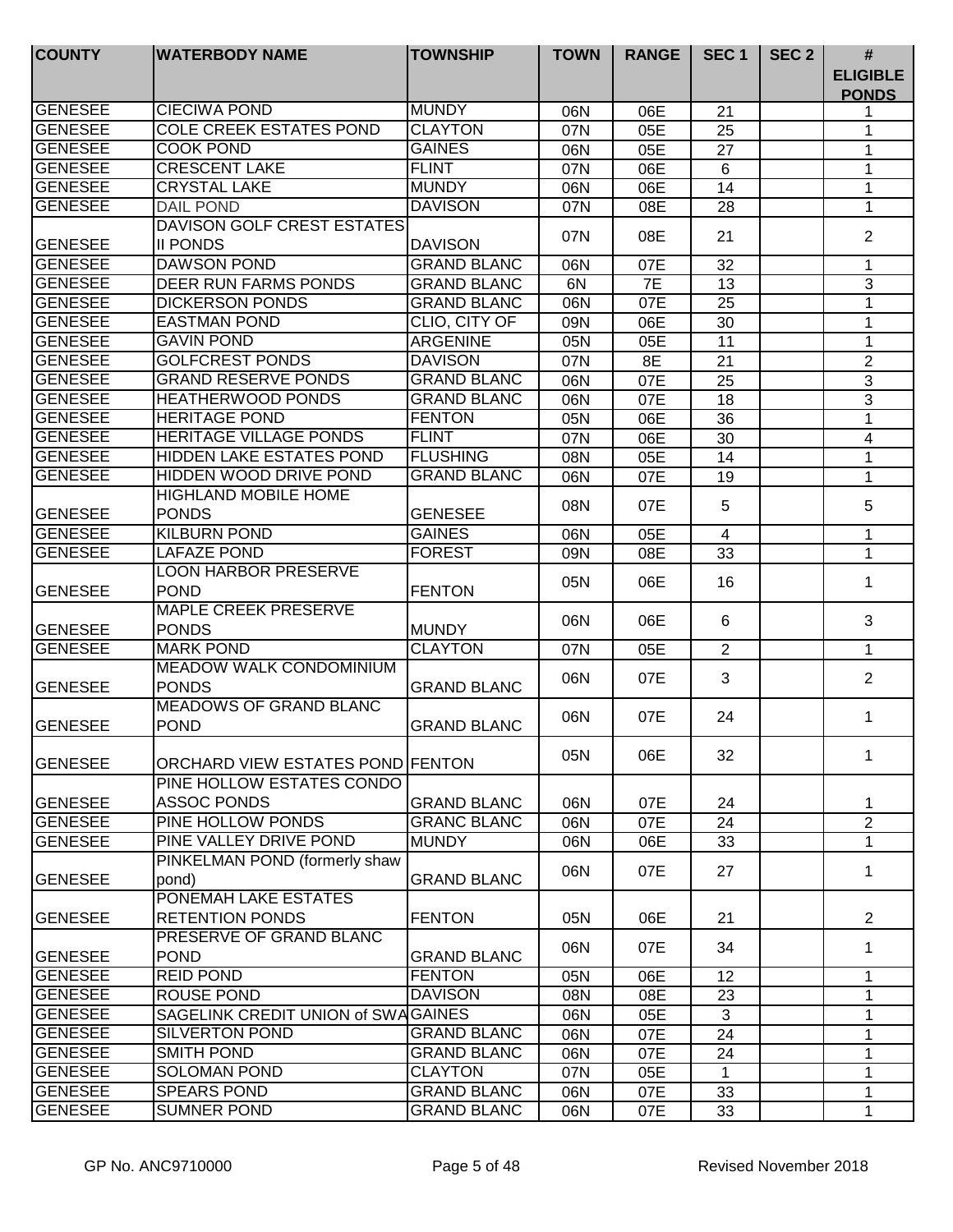| <b>COUNTY</b>   | <b>WATERBODY NAME</b>                             | <b>TOWNSHIP</b>                        | <b>TOWN</b>     | <b>RANGE</b> | SEC <sub>1</sub> | SEC <sub>2</sub> | #                               |
|-----------------|---------------------------------------------------|----------------------------------------|-----------------|--------------|------------------|------------------|---------------------------------|
|                 |                                                   |                                        |                 |              |                  |                  | <b>ELIGIBLE</b><br><b>PONDS</b> |
| <b>GENESEE</b>  | <b>STANLEY ROAD POND</b>                          | <b>GENESEE</b>                         | 08N             | 07E          | 10               |                  |                                 |
| <b>GENESEE</b>  | <b>STEINHOFF EAST POND</b>                        | <b>ATLAS</b>                           | 06N             | 08E          | 19               |                  | 1                               |
| <b>GENESEE</b>  | <b>STEINHOFF WEST POND</b>                        | <b>ATLAS</b>                           | 06N             | 08E          | 19               |                  | 1                               |
| <b>GENESEE</b>  | <b>STONEBROOK POND</b>                            | <b>FLINT</b>                           | 07N             | 06E          | 6                |                  | 1                               |
| <b>GENESEE</b>  | <b>SZABO POND</b>                                 | <b>GAINES</b>                          | 06N             | 05E          | 10               |                  | 1                               |
| <b>GENESEE</b>  | <b>THOMAS POND</b>                                | <b>VIENNA</b>                          | 09N             | 06E          | 30               |                  | 1                               |
| <b>GENESEE</b>  | <b>TIMBER LAKE POND</b>                           | <b>FLUSHING</b>                        | 07N             | 06E          | 5                | 6                | 1                               |
| <b>GENESEE</b>  | <b>VAN NORMAN POND</b>                            | <b>MUNDY</b>                           | 06N             | 06E          | 20               |                  | 1                               |
| <b>GENESEE</b>  | <b>VICTORIA POND</b>                              | <b>CLAYTON</b>                         | 07N             | 05E          | 21               |                  | 1                               |
| <b>GENESEE</b>  | <b>VILLAGE OF WICKLOW PONDS</b>                   | <b>DAVISON</b>                         | 7N              | 8E           | 19               |                  | $\overline{2}$                  |
| <b>GENESEE</b>  | <b>VILLAGE WOODS POND</b>                         | <b>GRAND BLANC</b>                     | 06N             | 07E          | 29               |                  | $\mathbf{1}$                    |
|                 | <b>WARWICK GROVES CONDO</b>                       |                                        | 06N             | 07E          | 24               |                  | 3                               |
| <b>GENESEE</b>  | <b>PONDS</b>                                      | <b>GRAND BLANC</b>                     |                 |              |                  |                  |                                 |
| GENESEE         | <b>WARWICK HILLS G &amp; CC</b>                   | <b>GRAND BLANC</b>                     | 06N             | 07E          | 26               |                  | 4                               |
| <b>GENESEE</b>  | <b>WARWICK POINTE POND</b>                        | <b>GRAND BLANC</b>                     | 06N             | 07E          | 26               |                  | 1                               |
| <b>GENESEE</b>  | WARWICK WOODS TRAIL POND                          | <b>GRAND BLANC</b>                     | 06N             | 07E          | 26               |                  | 1                               |
| <b>GENESEE</b>  | WHISPERWOOD CONDO PONDS OF                        | FENTON, CITY                           | 05N             | 06E          | 35               |                  | 2                               |
| <b>GENESEE</b>  | <b>WOODFIELD FARMS POND</b>                       | <b>GRAND BLANC</b>                     | 06N             | 07E          | 24               |                  | 1                               |
| <b>GENESEE</b>  | <b>WOODHAVEN POND</b>                             | <b>FLINT</b>                           | 07N             | 06E          | 20               |                  | 1                               |
| <b>GENESEE</b>  | <b>WRIGHT POND</b>                                | <b>CLAYTON</b>                         | 07N             | 05E          | 31               |                  | 1                               |
| <b>GLADWIN</b>  | <b>BALZER'S POND</b>                              | <b>BUCKEYE</b>                         | 19N             | 01W          | 25               |                  | 1                               |
| <b>GLADWIN</b>  | <b>DALLAS POND</b>                                | <b>BUTMAN</b>                          | <b>20N</b>      | 01W          | 3                |                  | 1                               |
|                 | <b>SUGAR SPRINGS GOLF COURSE</b>                  |                                        | <b>20N</b>      | 01W          | 9                |                  | 3                               |
| <b>GLADWIN</b>  | <b>PONDS</b>                                      | <b>BUTMAN</b>                          |                 |              |                  |                  |                                 |
| <b>GRAND</b>    | <b>AUTO-OWNERS INSURANCE</b>                      |                                        | 27N             | 10W          | 30               |                  | 1                               |
| <b>TRAVERSE</b> | <b>POND</b>                                       | <b>EAST BAY</b>                        |                 |              |                  |                  |                                 |
| <b>GRAND</b>    |                                                   |                                        | <b>29N</b>      | 10W          | 23               |                  | 1                               |
| <b>TRAVERSE</b> | <b>MALLARD POND</b>                               | <b>PENINSULA</b>                       |                 |              |                  |                  |                                 |
| <b>GRATIOT</b>  | <b>GREENSTONE POND</b>                            | <b>PINE RIVER</b>                      | <b>12N</b>      | 03W          | 22               |                  | 1                               |
| <b>GRATIOT</b>  | <b>JOHN LEPPIEN POND</b>                          | <b>ARCADA</b>                          | <b>11N</b>      | 3W           | 29               |                  | 1                               |
| <b>GRATIOT</b>  | <b>KOMAR POND</b>                                 | <b>ARCADA</b>                          | 11N             | 3W           | 19               |                  | 1                               |
| <b>GRATIOT</b>  | <b>LEPPIEN LAKE</b>                               | <b>ARCADIA</b>                         | 11 <sub>N</sub> | 3W           | 16               |                  | 1                               |
| <b>HURON</b>    | <b>HEIDEN'S POND</b>                              | MEADE                                  | <b>17N</b>      | 12E          | 20               |                  | 1                               |
| <b>INGHAM</b>   | <b>ARBOR GLEN POND</b>                            | <b>LANSING</b>                         | 04N             | 02W          | $\mathbf{1}$     |                  | 1                               |
|                 | <b>ASHTON LAKE APARTMENTS</b>                     |                                        |                 |              |                  |                  |                                 |
| <b>INGHAM</b>   | <b>POND</b>                                       | <b>LANSING</b>                         | 04N             | 02W          | 1                |                  | 1                               |
| <b>INGHAM</b>   | <b>ASPEN LAKE POND</b>                            | <b>DELHI</b>                           | 03N             | 02W          | 13               |                  | 1                               |
|                 | AUTUMN PARK CONDOS                                |                                        | 04N             | 01W          | 16               |                  | 1                               |
| <b>INGHAM</b>   | DETENTION POND                                    | <b>MERIDIAN</b>                        |                 |              |                  |                  |                                 |
| <b>INGHAM</b>   | <b>BAAN PONDS</b>                                 | <b>WILLIAMSTON</b>                     | 04N             | 01E          | 32               |                  | $\overline{2}$                  |
| <b>INGHAM</b>   | <b>BARKHAM POND</b>                               | <b>WILLIAMSTON</b>                     | 03N             | 01E          | 35               |                  | 1                               |
| <b>INGHAM</b>   | <b>BEACON LAKE PONDS</b>                          | MASON, CITY<br><b>OF</b>               | 02N             | 01W          | 8                |                  | $\overline{2}$                  |
| <b>INGHAM</b>   | <b>BENNETT VILLAGE</b><br><b>CONDOMINIUM POND</b> | EAST LANSING,<br><b>CITY OF</b>        | 04N             | 01W          | 28               |                  | 1                               |
| <b>INGHAM</b>   | BRIARWOOD POND                                    | <b>MERIDIAN</b>                        | 04N             | 01W          | 34               |                  | 1                               |
| <b>INGHAM</b>   | <b>BURNT TREE APARTMENTS</b><br><b>POND</b>       | <b>EAST LANSING,</b><br><b>CITY OF</b> | 04N             | 02W          | 1                |                  | 1                               |
| <b>INGHAM</b>   | <b>CALTRIDER POND</b>                             | <b>ONONDAGA</b>                        | 01N             | 02W          | 3                |                  | 1                               |
| <b>INGHAM</b>   | <b>CHIMNEY OAKS POND</b>                          | <b>OKEMOS</b>                          | 04N             | 01W          | 25               |                  | $\mathbf{1}$                    |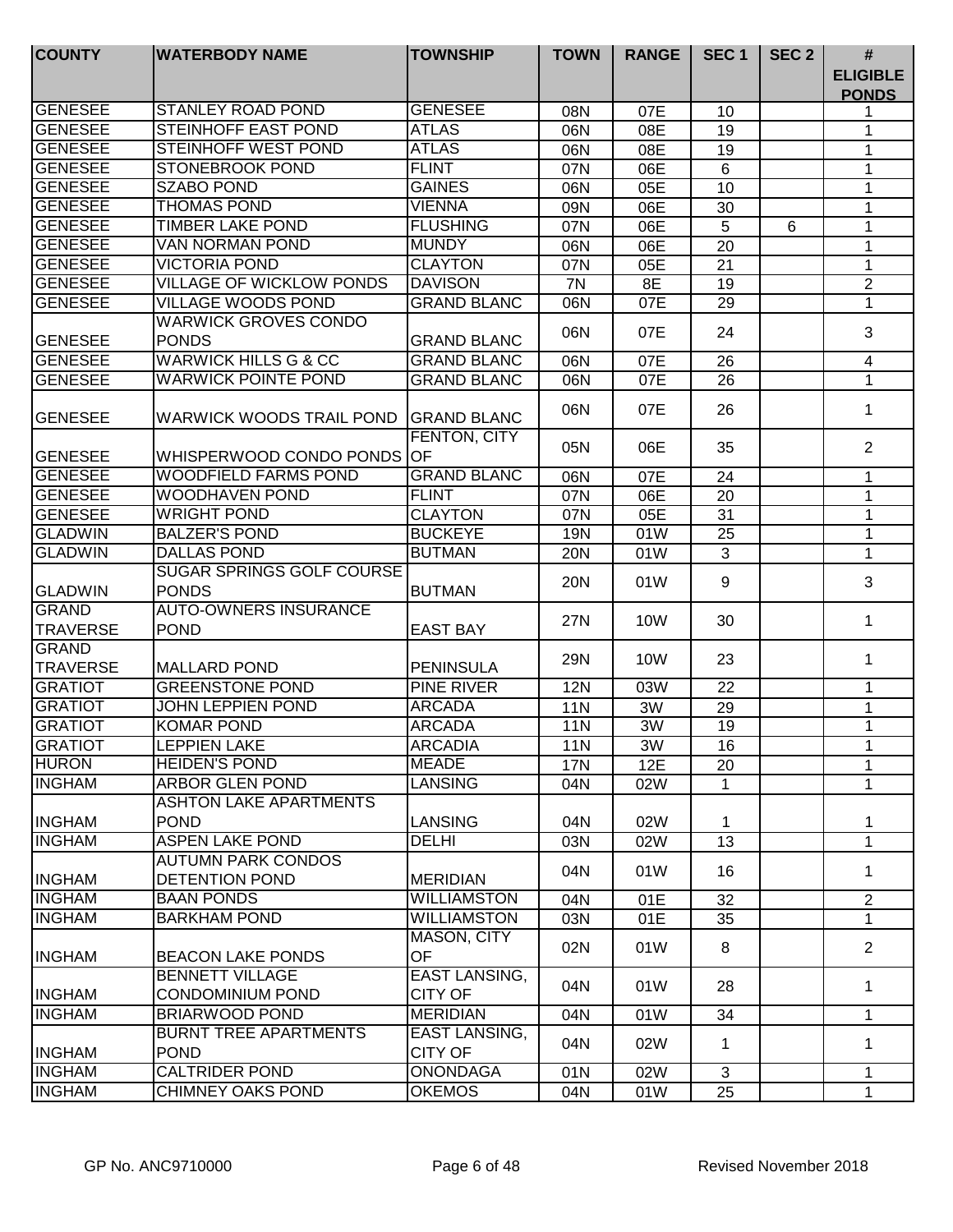| <b>COUNTY</b>                  | <b>WATERBODY NAME</b>                               | <b>TOWNSHIP</b>                 | <b>TOWN</b> | <b>RANGE</b> | SEC <sub>1</sub> | SEC <sub>2</sub> | $\#$<br><b>ELIGIBLE</b> |
|--------------------------------|-----------------------------------------------------|---------------------------------|-------------|--------------|------------------|------------------|-------------------------|
|                                |                                                     |                                 |             |              |                  |                  | <b>PONDS</b>            |
|                                | <b>COLLEGE HEIGHTS</b>                              |                                 | 03N         | 02W          | 12               |                  | 1                       |
| <b>INGHAM</b>                  | <b>SUBDIVISION POND</b>                             | <b>DELHI</b>                    |             |              |                  |                  |                         |
|                                | <b>CORNELL WOODS</b>                                |                                 | 04N         | 01W          | 26               |                  | $\mathbf 1$             |
| <b>INGHAM</b><br><b>INGHAM</b> | <b>ASSOCIATION POND</b><br><b>COUNTRY VIEW POND</b> | <b>MERIDIAN</b><br><b>DELHI</b> |             |              |                  |                  |                         |
|                                |                                                     |                                 | 03N         | 02W          | 21               |                  | $\mathbf 1$             |
| <b>INGHAM</b>                  | <b>COVES OF WHITEHILLS LAKES</b><br><b>PONDS</b>    | <b>LANSING</b>                  | 04N         | 02W          | 4                |                  | 2                       |
|                                | <b>DELTA DENTAL POND &amp;</b>                      |                                 |             |              |                  |                  |                         |
| <b>INGHAM</b>                  | <b>MITIGATION WETLANDS</b>                          | <b>MERIDIAN</b>                 | 04N         | 01W          | 28               |                  | 1                       |
|                                | DOVER CROSSING APARTMENT                            |                                 |             |              |                  |                  |                         |
| <b>INGHAM</b>                  | <b>RETENTION POND</b>                               | <b>LANSING</b>                  | 04N         | 02W          | 35               |                  | 1                       |
|                                | EL DORADO GOLF COURSE                               |                                 |             |              |                  |                  |                         |
| <b>INGHAM</b>                  | <b>IRRIGATION POND</b>                              | <b>DELHI</b>                    | 03N         | 02W          | 36               |                  | 1                       |
| <b>INGHAM</b>                  | <b>EMBER OAKS POND</b>                              | <b>MERIDIAN</b>                 | 04N         | 01W          | 35               |                  | 1                       |
| <b>INGHAM</b>                  | <b>FLOOD POND</b>                                   | <b>ALAIEDON</b>                 | 03N         | 01W          | 14               |                  | 1                       |
| <b>INGHAM</b>                  | <b>FOND POND</b>                                    | <b>WILLIAMSTON</b>              | 04N         | 01E          | $\mathbf 1$      |                  | 1                       |
| <b>INGHAM</b>                  | <b>FOUNTAIN POINTE PONDS</b>                        | <b>ALAIEDON</b>                 | 03N         | 01W          | $\overline{5}$   |                  | $\overline{2}$          |
| <b>INGHAM</b>                  | <b>GALLATIN FARM LLC POND</b>                       | <b>ALAIEDON</b>                 | 03N         | 01W          | 15               |                  | 1                       |
| <b>INGHAM</b>                  | <b>GLENMOOR MANOR POND</b>                          | <b>DELHI</b>                    | 03N         | 02W          | 21               |                  | 1                       |
| <b>INGHAM</b>                  | <b>GREENSTONE COMPANY POND</b>                      | <b>LANSING</b>                  | 04N         | 02W          | 2                |                  | 1                       |
| <b>INGHAM</b>                  | <b>HAMLIN POND</b>                                  | <b>LEROY</b>                    | 03N         | 02E          | 24               |                  | 1                       |
| <b>INGHAM</b>                  | <b>HEATHER HAVEN POND</b>                           | <b>DELHI</b>                    | 03N         | 02W          | 22               |                  | 1                       |
| <b>INGHAM</b>                  | <b>HEATHER POND</b>                                 | <b>DELHI</b>                    | 03N         | 02W          | 22               |                  | 1                       |
| <b>INGHAM</b>                  | HIAWATHA II RETENTION POND                          | <b>MERIDIAN</b>                 | 04N         | 01W          | 33               |                  | 1                       |
| <b>INGHAM</b>                  | <b>HIDDEN VALLEY POND</b>                           | <b>MERIDIAN</b>                 | 04N         | 01W          | 34               |                  | 1                       |
| <b>INGHAM</b>                  | <b>HILL POND</b>                                    | <b>WILLIAMSTON</b>              | 04N         | 01E          | 29               |                  | 1                       |
| <b>INGHAM</b>                  | <b>HUNTERS GLEN POND</b>                            | <b>DELHI</b>                    | 03N         | 02W          | 11               |                  | 1                       |
| <b>INGHAM</b>                  | <b>INDIAN LAKE RETENTION POND</b>                   | <b>MERIDIAN</b>                 | 04N         | 01W          | 20               |                  | 1                       |
| <b>INGHAM</b>                  | <b>JOHNSON POND</b>                                 | <b>OKEMOS</b>                   | 04N         | 01E          | 32               |                  | 1                       |
| <b>INGHAM</b>                  | <b>KINAWA VIEW POND</b>                             | <b>MERIDIAN</b>                 | 04N         | 01W          | 34               |                  | 1                       |
|                                | <b>LAKE OF THE HILLS GOLF</b>                       |                                 |             |              |                  |                  | $\overline{2}$          |
| <b>INGHAM</b>                  | <b>PONDS</b>                                        | <b>MERIDIAN</b>                 | 04N         | 01W          | 10               |                  |                         |
| <b>INGHAM</b>                  | <b>LAYLIN PARK PONDS</b>                            | <b>VEVAY</b>                    | 02N         | 01W          | 9                |                  | $\overline{2}$          |
| <b>INGHAM</b>                  | <b>LINKS LAKE</b>                                   | <b>MERIDIAN</b>                 | 04N         | 01W          | $\overline{25}$  |                  | 1                       |
| <b>INGHAM</b>                  | <b>LOEWEN PONDS</b>                                 | <b>WILLIAMSTON</b>              | 04N         | 01E          | 29               |                  | $\overline{2}$          |
| <b>INGHAM</b>                  | <b>LONNIE CROSS POND</b>                            | <b>WILLIAMSTON</b>              | 04N         | 01E          | 8                |                  | 1                       |
| <b>INGHAM</b>                  | LOOK POND                                           | <b>MERIDIAN</b>                 | 04N         | 01W          | 25               |                  | 1                       |
| <b>INGHAM</b>                  | <b>MASHNI POND</b>                                  | <b>ALAIEDON</b>                 | 3N          | 1W           | 15               |                  | 1                       |
|                                | MT. HOPE RD POND (Formerly                          |                                 |             |              |                  |                  |                         |
| <b>INGHAM</b>                  | Dart Pond)                                          | <b>MERIDIAN</b>                 | 04N         | 01W          | 20               |                  | 1                       |
| <b>INGHAM</b>                  | NORTH PORT CONDO POND                               | <b>MERIDIAN</b>                 | 04N         | 01W          | $\mathbf{3}$     |                  | $\mathbf 1$             |
| <b>INGHAM</b>                  | PEBBLE BROOK POND                                   | <b>WILLIAMSTON</b>              | 04N         | 01E          | 20               |                  | 1                       |
| <b>INGHAM</b>                  | PINE MEADOWS POND                                   | <b>WHEATFIELD</b>               | 03N         | 01E          | $\overline{2}$   |                  | 1                       |
| <b>INGHAM</b>                  | PLYMOUTH LANDING PONDS                              | WHEATFIELD                      | 03N         | 01E          | $\overline{2}$   |                  | 4                       |
| <b>INGHAM</b>                  | <b>RAYNER PARK PONDS</b>                            | <b>VEVAY</b>                    | 02N         | 01W          | 9                |                  | 1                       |
| <b>INGHAM</b>                  | RAYNOR LANDING POND                                 | <b>VEVAY</b>                    | 02N         | 01W          | $\overline{4}$   |                  | 1                       |
| <b>INGHAM</b>                  | <b>RYNTIES POND</b>                                 | <b>MERIDIAN</b>                 | 04N         | 01W          | 25               |                  | 1                       |
| <b>INGHAM</b>                  | SAPPHIRE LAKES RETENTION<br><b>PONDS</b>            | <b>MERIDIAN</b>                 | 04N         | 01W          | 16               |                  | $\overline{2}$          |
| <b>INGHAM</b>                  | <b>SUHR POND</b>                                    | <b>MERIDIAN</b>                 | 4N          | 1W           | 29               |                  | 1                       |
| <b>INGHAM</b>                  | SUMMERWOOD POND                                     | <b>VEVAY</b>                    | 02N         | 01W          | $\overline{7}$   |                  | 1                       |
|                                | <b>SUNJAMES PONDS (Formerly</b>                     |                                 |             |              |                  |                  |                         |
| <b>INGHAM</b>                  | Howard Ponds)                                       | <b>WHEATFIELD</b>               | 03N         | 01E          | 34               |                  | $\overline{2}$          |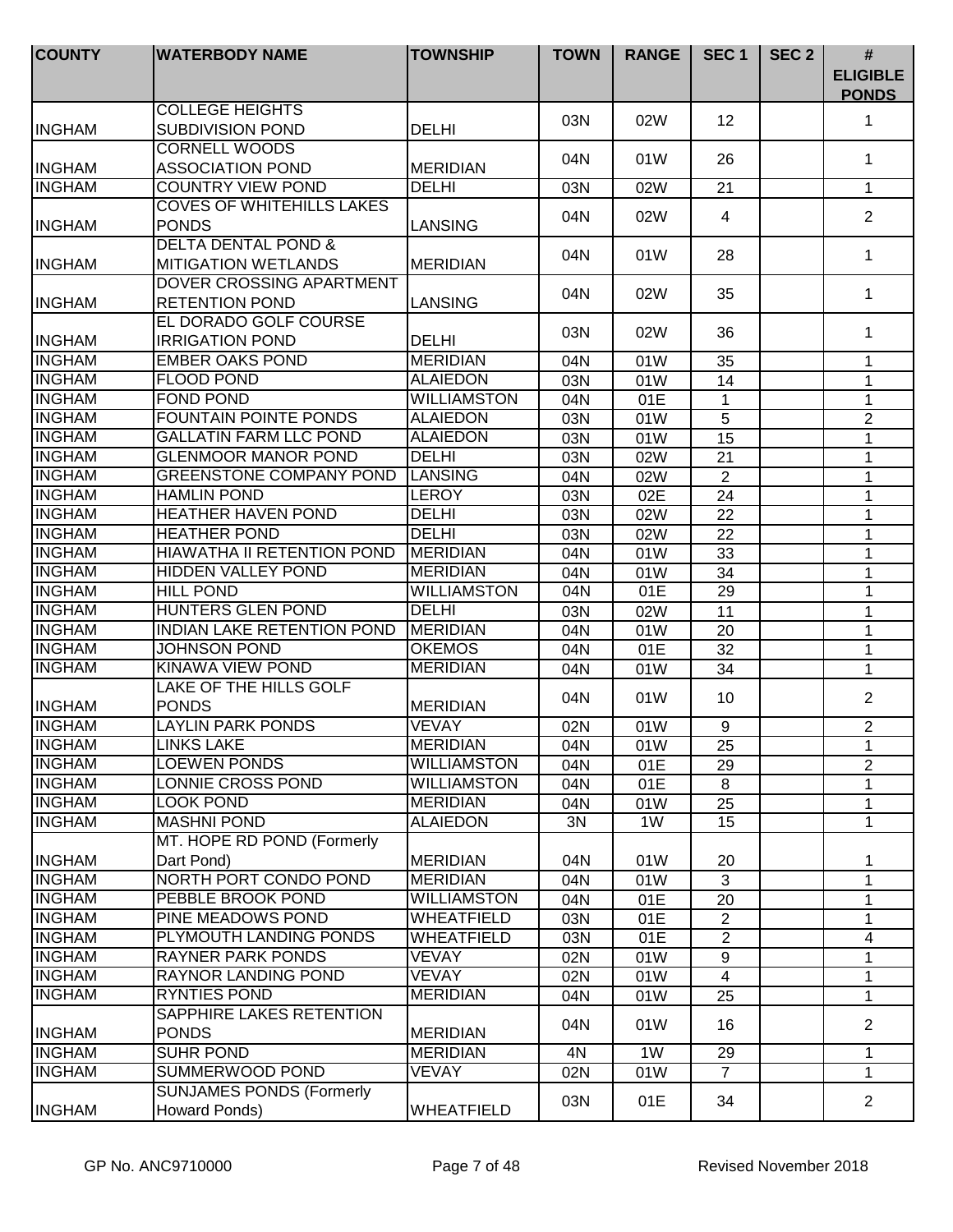| <b>COUNTY</b>    | <b>WATERBODY NAME</b>                                       | <b>TOWNSHIP</b>    | <b>TOWN</b> | <b>RANGE</b>    | SEC <sub>1</sub> | SEC <sub>2</sub> | #<br><b>ELIGIBLE</b><br><b>PONDS</b> |
|------------------|-------------------------------------------------------------|--------------------|-------------|-----------------|------------------|------------------|--------------------------------------|
| <b>INGHAM</b>    | <b>TACOMA HILLS POND</b>                                    | <b>MERIDIAN</b>    | 04N         | 01W             | 27               |                  |                                      |
| <b>INGHAM</b>    | THE GREENS OF WALNUT HILLS<br><b>PONDS</b>                  | <b>MERIDIAN</b>    | 04N         | 1W              | 5                |                  | $\overline{2}$                       |
| <b>INGHAM</b>    | THE MEADOWS PONDS                                           | <b>MERIDIAN</b>    | 04N         | 01W             | 32               |                  | 2                                    |
| <b>INGHAM</b>    | <b>TIMBER PONDS</b>                                         | <b>LANSING</b>     | 04N         | 02W             | 11               |                  | $\overline{2}$                       |
| <b>INGHAM</b>    | <b>TINEY ACRES POND</b>                                     | <b>WILLIAMSTON</b> | 4N          | 1E              | 32               |                  | 1                                    |
| <b>INGHAM</b>    | <b>VAN PATTEN POND</b>                                      | WHEATFIELD         | 03N         | 01E             | 36               |                  | 1                                    |
| <b>INGHAM</b>    | <b>WALNUT HILLS COUNTRY CLUB</b><br><b>PONDS</b>            | <b>MERIDIAN</b>    | 04N         | 01W             | 5                | 6                | $\overline{2}$                       |
| <b>INGHAM</b>    | <b>WILLIAMSTON ESTATES PONDS</b>                            | <b>WILLIAMSTON</b> | 04N         | 01E             | $\overline{27}$  |                  | $\overline{2}$                       |
| <b>INGHAM</b>    | WIND / WOOD PONDS                                           | <b>MERIDIAN</b>    | 04N         | 01W             | 36               |                  | $\overline{2}$                       |
| <b>INGHAM</b>    | <b>WOODHILL POND</b>                                        | <b>MERIDIAN</b>    | 04N         | 01W             | 29               |                  | $\mathbf 1$                          |
| <b>INGHAM</b>    | <b>WOODSIDE ESTATES POND</b>                                | <b>MERIDIAN</b>    | 04N         | 01W             | 11               |                  | 1                                    |
| <b>INGHAM</b>    | <b>WOODSIDE POND</b>                                        | <b>MERIDIAN</b>    | 04N         | 01W             | 11               |                  | 1                                    |
| <b>IONIA</b>     | <b>GASPER POND</b>                                          | <b>KEENE</b>       | 07N         | 08W             | 9                |                  | 1                                    |
| <b>IONIA</b>     | <b>LAUX POND</b>                                            | <b>KEENE</b>       | 07N         | 08W             | 3                |                  | 1                                    |
| <b>IONIA</b>     | <b>PARKERS LANDINGS PONDS</b>                               | <b>PORTLAND</b>    | 06N         | 05W             | 34               |                  | 3                                    |
| <b>IOSCO</b>     | <b>KASCHNER'S POND</b>                                      | <b>TAWAS</b>       | 22N         | 07E             | 15               |                  | 1                                    |
| <b>ISABELLA</b>  | <b>ISABELLA BANK AND TRUST</b><br><b>POND</b>               | <b>UNION</b>       | 14N         | 04W             | 27               |                  | 1                                    |
| <b>ISABELLA</b>  | MT. PLEASANT COUNTRY CLUB<br><b>POND</b>                    | <b>UNION</b>       | 14N         | 04W             | 10               |                  | 1                                    |
| <b>ISABELLA</b>  | <b>STONE CREST RETENTION</b><br><b>POND</b>                 | <b>UNION</b>       | 14N         | 04W             | 14               |                  | 1                                    |
| <b>JACKSON</b>   | <b>ALPINE LAKE</b>                                          | <b>SUMMIT</b>      | 03S         | 01W             | 10               |                  | 1                                    |
| <b>JACKSON</b>   | <b>DEER POND</b>                                            | <b>RIVES</b>       | 01S         | 01W             | $\overline{28}$  |                  | 1                                    |
| <b>JACKSON</b>   | <b>HORTON MILL POND</b>                                     | <b>HANOVER</b>     | 04S         | 02W             | $\overline{3}$   |                  | 1                                    |
| <b>JACKSON</b>   | <b>JACKSON COUNTRY CLUB</b><br><b>POND</b>                  | <b>SUMMIT</b>      | 03S         | 01W             | 29               |                  | 1                                    |
| <b>JACKSON</b>   | <b>LAKELAND HILLS PONDS</b>                                 | <b>LEONI</b>       | 03S         | 01E             | 10               |                  | 2                                    |
| <b>JACKSON</b>   | <b>LAKEWOOD RIDGE PRESERVE</b><br><b>PONDS</b>              | <b>JACKSON</b>     | 03S         | 01W             | 20               |                  | 1                                    |
| <b>JACKSON</b>   | <b>LEGENDS CONDO PONDS</b>                                  | <b>SUMMIT</b>      | 03S         | 01W             | 29               |                  | 3                                    |
| <b>JACKSON</b>   | <b>MILLER POND</b>                                          | <b>SUMMIT</b>      | 03S         | 01W             | 22               |                  | $\mathbf{1}$                         |
| <b>JACKSON</b>   | <b>TRILLIUM POINTE PONDS</b>                                | <b>BLACKMAN</b>    | 02S         | 01W             | 20               |                  | 3                                    |
| <b>JACKSON</b>   | <b>VISTA GRANDE VILLA POND</b>                              | <b>BLACKMAN</b>    | 02S         | 01W             | 28               |                  | 1                                    |
| <b>KALAMAZOO</b> | <b>APPLEGATE POND</b>                                       | <b>TEXAS</b>       | 3S          | <b>12W</b>      | 14               |                  | 1                                    |
| <b>KALAMAZOO</b> | <b>COOPER VALLEY POND</b><br><b>COUNTRY BROOK ESTATES 1</b> | <b>COOPER</b>      | 01S         | 11W             | 36               |                  | 1                                    |
| <b>KALAMAZOO</b> | <b>POND</b><br><b>COUNTRY BROOK ESTATES II</b>              | <b>PORTAGE</b>     | 03S         | 11W             | 28               |                  | 1                                    |
| KALAMAZOO        | <b>POND</b>                                                 | <b>PORTAGE</b>     | 03S         | 11 <sub>W</sub> | 28               |                  | 1                                    |
| <b>KALAMAZOO</b> | DOVER HILLS APARTMENTS<br><b>POND</b>                       | <b>KALAMAZOO</b>   | 02S         | 11W             | 19               |                  | 1                                    |
| <b>KALAMAZOO</b> | <b>EATON POND</b>                                           | <b>CHARLESTON</b>  | 02S         | 09W             | 21               |                  | $\mathbf{1}$                         |
| <b>KALAMAZOO</b> | <b>FOUNTAINS AT BRONSON</b><br>PLACE POND                   | <b>OSHTEMO</b>     | 02S         | <b>12W</b>      | 12 <sup>2</sup>  |                  | 1                                    |
| <b>KALAMAZOO</b> | <b>INDIAN VALLEY POND</b>                                   | PRAIRIE RONDE      | 04S         | <b>12W</b>      | 25               |                  | 1                                    |
| <b>KALAMAZOO</b> | <b>KVCC CULINARY SCHOOL</b>                                 | <b>KALAMAZOO</b>   | 02S         | <b>11W</b>      | 22               |                  | 1                                    |
| <b>KALAMAZOO</b> | <b>MILLENNIUM PARK POND</b>                                 | <b>PORTAGE</b>     | 03S         | <b>11W</b>      | 9                |                  | 1                                    |
| <b>KALAMAZOO</b> | PARKER HANNIFIN POND                                        | <b>RICHLAND</b>    | 01S         | 10W             | 15               |                  | 1                                    |
| <b>KALAMAZOO</b> | <b>PAVILION ESTATES POND</b>                                | <b>PAVILION</b>    | 03S         | 10W             | 5                |                  | 1                                    |
| <b>KALAMAZOO</b> | <b>QUAIL MEADOWS POND</b>                                   | <b>OSHTEMO</b>     | 02S         | <b>12W</b>      | 26               |                  | 1                                    |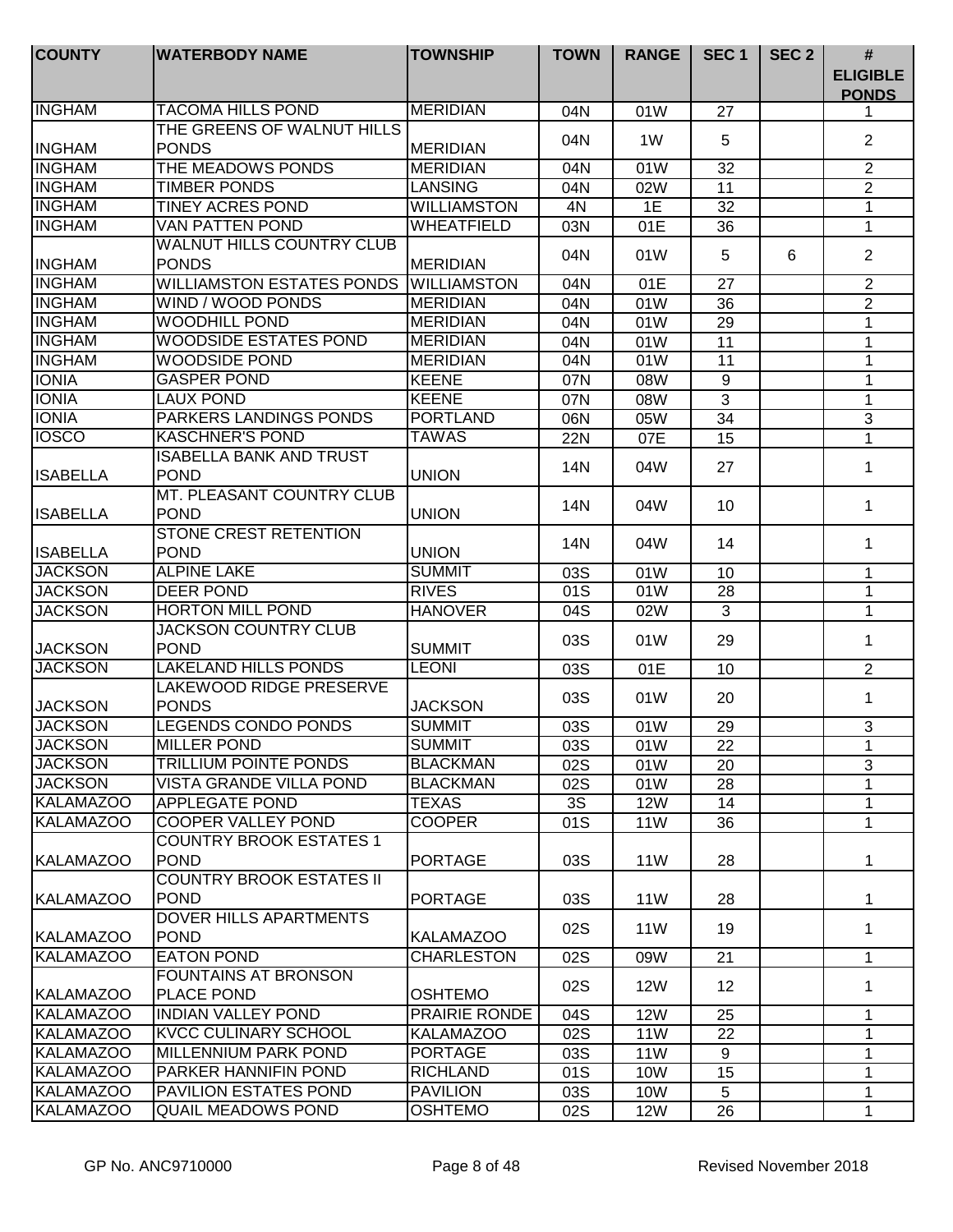| <b>COUNTY</b>    | <b>WATERBODY NAME</b>                             | <b>TOWNSHIP</b>                           | <b>TOWN</b> | <b>RANGE</b>    | SEC <sub>1</sub> | SEC <sub>2</sub> | $\#$<br><b>ELIGIBLE</b><br><b>PONDS</b> |
|------------------|---------------------------------------------------|-------------------------------------------|-------------|-----------------|------------------|------------------|-----------------------------------------|
| <b>KALAMAZOO</b> | <b>STEP PARK PONDS</b>                            | <b>PORTAGE</b>                            | 03S         | <b>11W</b>      | 16               |                  | 3                                       |
| <b>KALAMAZOO</b> | <b>SUMMER RIDGE POND</b>                          | <b>OSHTEMO</b>                            | 02S         | <b>12W</b>      | 13               |                  | $\mathbf 1$                             |
| <b>KALAMAZOO</b> | <b>VILLAS OF STONEHENGE</b>                       | <b>OSHTEMO</b>                            | 02S         | <b>12W</b>      | 26               |                  | 1                                       |
|                  | <b>WMU COLLEGE OF</b>                             |                                           | 02S         | 11 <sub>W</sub> | 31               |                  | $\overline{2}$                          |
| <b>KALAMAZOO</b> | <b>ENGINEERING PONDS</b>                          | <b>KALAMAZOO</b>                          |             |                 |                  |                  |                                         |
|                  | <b>WMU GOLDSWORTH VALLEY</b>                      |                                           | 02S         | 11 <sub>W</sub> | 20               |                  | 1                                       |
| <b>KALAMAZOO</b> | <b>POND</b>                                       | <b>KALAMAZOO</b>                          |             |                 |                  |                  |                                         |
| <b>KALAMAZOO</b> | <b>WOODBRIDGE CONDO PONDS</b>                     | <b>PORTAGE</b>                            | 03S         | <b>11W</b>      | 17               |                  | 4                                       |
| <b>KENT</b>      | 7600 LEONARD POND                                 | <b>ADA</b>                                | 07N         | <b>10W</b>      | 22               |                  | 1                                       |
| <b>KENT</b>      | <b>ADA MOORINGS POND</b>                          | <b>ADA</b>                                | 07N         | 10W             | 34               |                  | $\mathbf{1}$                            |
|                  |                                                   | KENTWOOD,                                 |             |                 |                  |                  |                                         |
| KENT             | AIRPORT BUSINESS PARK POND CITY OF                |                                           | 06N         | <b>11W</b>      | 23               |                  | 1                                       |
| <b>KENT</b>      | AMBER CREEK POND                                  | <b>BYRON</b>                              | 05N         | <b>12W</b>      | 15               |                  | $\mathbf 1$                             |
| KENT             | <b>AMBER ESTATES POND</b>                         | <b>BYRON</b>                              | 05N         | <b>12W</b>      | 10               |                  | $\mathbf 1$                             |
|                  |                                                   | <b>WALKER, CITY</b>                       |             |                 |                  |                  |                                         |
| KENT             | APPLE RIDGE POND                                  | OF                                        | 07N         | <b>12W</b>      | 29               |                  | $\mathbf 1$                             |
| KENT             | ARROWHEAD APARTMENT<br><b>POND</b>                | <b>KENTWOOD</b>                           | 06N         | 11 <sub>W</sub> | 10               |                  | $\mathbf 1$                             |
| KENT             | <b>ASPEN LAKES APARTMENTS</b><br><b>PONDS</b>     | <b>GRAND RAPIDS</b>                       | 07N         | 11 <sub>W</sub> | 9                |                  | 2                                       |
| KENT             | <b>ASPEN TRAILS POND</b>                          | <b>GRAND RAPIDS</b>                       | 07N         | <b>11W</b>      | 25               |                  | $\mathbf 1$                             |
| KENT             | <b>AVALON POINTE PONDS</b>                        | <b>GAINES</b>                             | 05N         | 11W             | 3                |                  | $\overline{2}$                          |
| <b>IKENT</b>     | <b>B&amp;A DEVELOPMENT POND</b>                   | GRANDVILLE,<br><b>CITY OF</b>             | 06N         | <b>12W</b>      | 29               |                  | 1                                       |
| KENT             | BAYBERRY CONDO POND                               | KENTWOOD,<br><b>CITY OF</b>               | 06N         | 11 <sub>W</sub> | 1                |                  | 1                                       |
| <b>KENT</b>      | <b>BELLA VISTA POND</b>                           | <b>CANNON</b>                             | 08N         | <b>10W</b>      | 8                |                  | $\mathbf{1}$                            |
| <b>KENT</b>      | <b>BERENS</b>                                     | <b>WYOMING</b>                            | 6N          | <b>12W</b>      | 32               |                  | $\mathbf{1}$                            |
|                  |                                                   | <b>WYOMING, CITY</b>                      | 06N         | <b>12W</b>      | 31               |                  | $\mathbf 1$                             |
| KENT             | <b>BESTEMAN POND</b>                              | OF                                        |             |                 |                  |                  |                                         |
| <b>KENT</b>      | <b>BIEKER FARMS PONDS</b>                         | <b>ADA</b>                                | 07N         | <b>10W</b>      | 5                |                  | 3                                       |
| <b>KENT</b>      | <b>BILLMAYER POND</b>                             | <b>CALEDONIA</b>                          | 05N         | <b>10W</b>      | 27               |                  | $\mathbf{1}$                            |
| <b>KENT</b>      | <b>BOUMA POND</b>                                 | <b>CALEDONIA</b>                          | 05N         | <b>10W</b>      | 9                |                  | $\mathbf 1$                             |
| KENT             | <b>BREY POND</b>                                  | <b>CALEDONIA</b>                          | 05N         | 10W             | $\overline{4}$   |                  | 1                                       |
| KENT             | <b>BRIARWOOD GOLF COURSE</b><br><b>PONDS</b>      | <b>GAINES</b>                             | 05N         | 11 <sub>W</sub> | 27               |                  | 3                                       |
| KENT             | <b>BROOKSHIRE MEADOWS EAST</b><br><b>PONDS</b>    | <b>GAINES</b>                             | 05N         | 11W             | 18               |                  | 3                                       |
| <b>KENT</b>      | <b>BROOKSHIRE POND</b>                            | <b>BOWNE</b>                              | 05N         | 09W             | 6                |                  | $\mathbf{1}$                            |
|                  |                                                   | <b>WYOMING, CITY</b>                      |             |                 |                  |                  |                                         |
| KENT             | <b>BUCKTOWN POND</b>                              | <b>OF</b>                                 | 6N          | <b>12W</b>      | 28               |                  | 1                                       |
| <b>KENT</b>      | <b>BYAM POND</b>                                  | <b>GRAND RAPIDS</b>                       | 07N         | 11W             | 35               |                  | 1                                       |
|                  |                                                   | <b>BYRON</b>                              |             |                 |                  |                  |                                         |
|                  |                                                   | CENTER, CITY                              | 05N         | <b>12W</b>      | 15               |                  | 1                                       |
| KENT             | BYRON CENTER MANOR POND                           | <b>OF</b>                                 |             |                 |                  |                  |                                         |
| KENT             | BYRON HILLS CONDO PONDS                           | <b>BYRON</b>                              | 05N         | <b>12W</b>      | 11               |                  | $\overline{2}$                          |
| KENT             | <b>BYRON LAKES APARTMENT</b><br>PONDS #2 & #3     | <b>BYRON</b><br>CENTER, CITY<br><b>OF</b> | 05N         | <b>12W</b>      | 11               |                  | $\overline{2}$                          |
| <b>KENT</b>      | <b>CANAL STREET POND</b>                          | <b>WYOMING</b>                            | 06N         | <b>12W</b>      | 31               |                  | $\mathbf{1}$                            |
| KENT             | <b>CASCADE HILLS COUNTRY CLUB</b><br><b>PONDS</b> | <b>GRAND RAPIDS</b>                       | 07N         | 11E             | 26               | 35               | 21                                      |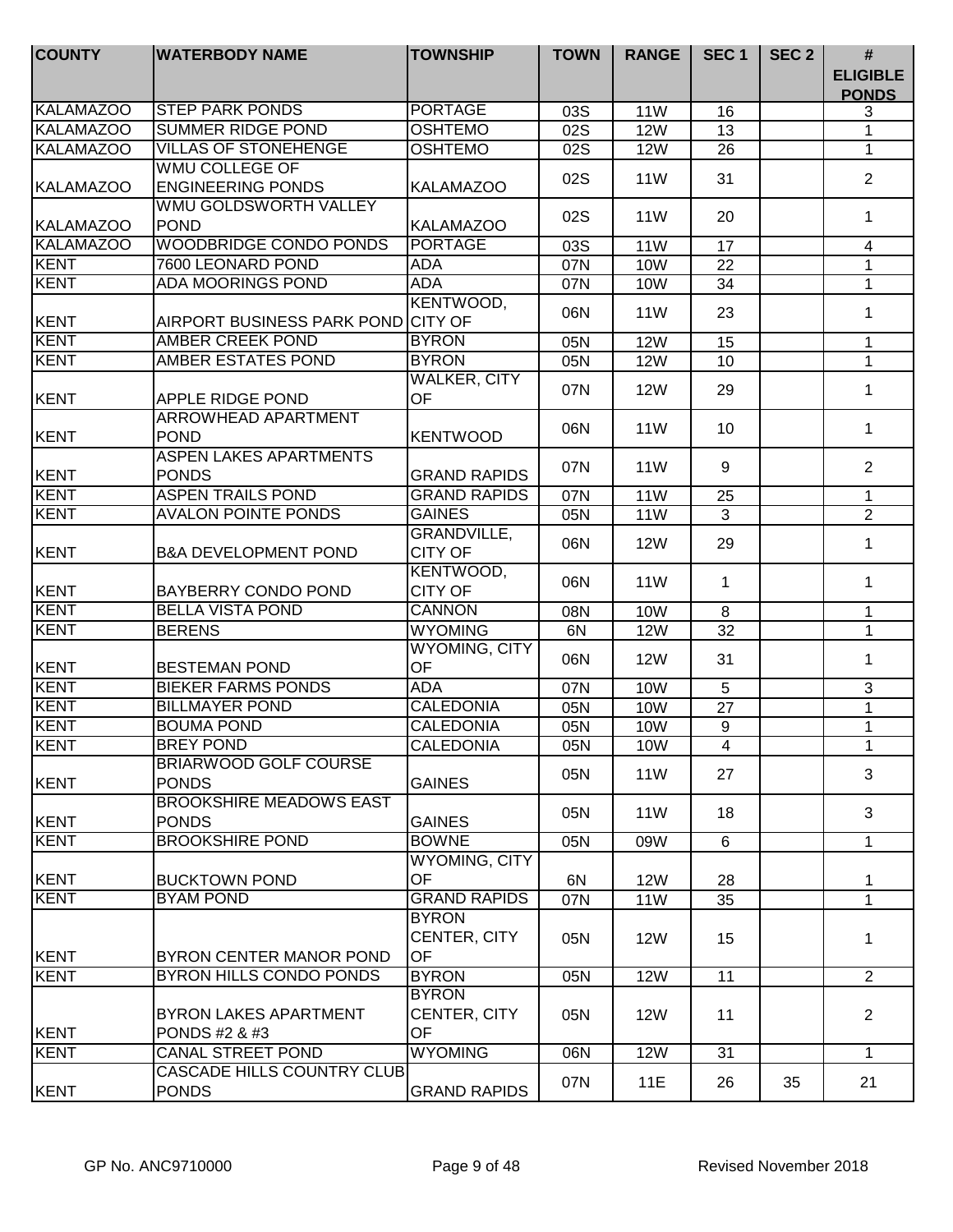| <b>COUNTY</b> | <b>WATERBODY NAME</b>                          | <b>TOWNSHIP</b>                | <b>TOWN</b> | <b>RANGE</b>    | SEC <sub>1</sub> | SEC <sub>2</sub> | $\#$<br><b>ELIGIBLE</b><br><b>PONDS</b> |
|---------------|------------------------------------------------|--------------------------------|-------------|-----------------|------------------|------------------|-----------------------------------------|
|               | <b>CASCADE LAKES ASSOCIATION</b>               |                                |             |                 |                  |                  |                                         |
| KENT          | <b>PONDS</b>                                   | <b>CASCADE</b>                 | 06N         | 10W             | 9                |                  | 3                                       |
| KENT          | <b>CASTLE VILLA POND</b>                       | KENTWOOD,<br><b>CITY OF</b>    | 06N         | <b>11W</b>      | 15               |                  | $\mathbf 1$                             |
|               |                                                |                                |             |                 |                  |                  |                                         |
| KENT          | CENTENNIAL SECURITIES POND                     | <b>CASCADE</b>                 | 06N         | 10W             | 17               |                  | $\mathbf 1$                             |
| KENT          | <b>CHERRY VALLEY MEADOWS</b><br><b>POND</b>    | <b>CALEDONIA</b>               | 05N         | 10W             | 17               |                  | 1                                       |
| <b>KENT</b>   | <b>CHILDSDALE POND</b>                         | <b>ROCKFORD</b>                | 8N          | 11W             | 11               |                  | 1                                       |
| <b>KENT</b>   | <b>CLEMENTS MILL CONDO POND</b>                | <b>ADA</b>                     | 07N         | 10W             | 32               |                  | $\mathbf 1$                             |
| <b>KENT</b>   | <b>CLEMENTS MILL PONDS</b>                     | <b>ADA</b>                     | 07N         | <b>10W</b>      | 31               |                  | $\overline{2}$                          |
| <b>KENT</b>   | <b>CLEMWOOD COURT POND</b>                     | <b>ADA</b>                     | 07N         | 10W             | 30               |                  | $\mathbf{1}$                            |
| KENT          | <b>COOKS CROSSING POND</b>                     | <b>BYRON CENTER</b>            | 05N         | 11W             | 17               |                  | 1                                       |
| <b>KENT</b>   | <b>CORNERSTONE CHURCH POND</b>                 | <b>GAINES</b>                  | 05N         | <b>11W</b>      | 16               |                  | 1                                       |
| KENT          | <b>COUNTRY MEADOW VILLAGE</b><br><b>PONDS</b>  | <b>CALEDONIA</b>               | 05N         | 10E             | 3                |                  | $\overline{2}$                          |
| KENT          | <b>CROSSINGS PONDS</b>                         | <b>GAINES</b>                  | 05N         | 11W             | 5                |                  | 6                                       |
| KENT          | <b>CRYSTAL MANOR POND</b>                      | <b>GAINES</b>                  | 05N         | <b>11W</b>      | 5                |                  | $\mathbf 1$                             |
| KENT          | <b>CZEREW POND</b>                             | <b>CANTON</b>                  | 08N         | <b>10W</b>      | 33               |                  | 1                                       |
| KENT          | DAVENPORT UNIVERSITY POND                      | <b>CALEDONIA</b>               | 5N          | 10W             | $6\phantom{1}$   |                  | 1                                       |
| KENT          | <b>DAVIDSON POND</b>                           | <b>CASCADE</b>                 | 06N         | 10W             | 18               |                  | 1                                       |
|               |                                                | <b>EAST GD</b><br>RAPIDS, CITY | 07N         | 11 <sub>W</sub> | 9                |                  | 1                                       |
| KENT          | DEAN LAKE WOODS POND                           | OF                             |             |                 |                  |                  |                                         |
| KENT          | <b>DEL MAR POND</b>                            | <b>WYOMING</b>                 | 06N         | <b>12W</b>      | 31               |                  | $\mathbf{1}$                            |
| KENT          | DOEZEMA POND                                   | <b>WYOMING, CITY</b><br>OF     | 06N         | <b>12W</b>      | 29               |                  | $\mathbf 1$                             |
| <b>KENT</b>   | <b>DOOGE VENEERS</b>                           | <b>PARIS</b>                   | 6N          | <b>11W</b>      | 26               |                  | $\mathbf{1}$                            |
| KENT          | <b>EAGLE CREST OFFICE PARK</b><br><b>PONDS</b> | <b>GRAND RAPIDS</b>            | 07N         | 11W             | 14               |                  | 3                                       |
| KENT          | <b>EAST HILLS ATHLETICS POND</b>               | KENTWOOD,<br><b>CITY OF</b>    | 06N         | 11 <sub>W</sub> | 1                |                  | $\mathbf 1$                             |
| KENT          | <b>EAST LAKE CONDOS POND</b>                   | <b>GRAND RAPIDS</b>            | 07N         | 11W             | 25               |                  | $\mathbf 1$                             |
| KENT          | <b>ECHO LAKE</b>                               | <b>GRAND RAPIDS</b>            | 07N         | 11W             | 25               |                  | 1                                       |
| <b>KENT</b>   | <b>EGYPT VALLEY POND</b>                       | ADA                            | 07N         | 10W             | 17               |                  | $\mathbf 1$                             |
| <b>KENT</b>   | <b>FELIX POND</b>                              | <b>GAINES</b>                  | 05N         | 11W             | 9                |                  | $\mathbf 1$                             |
| KENT          | FIFTH THIRD BANK POND                          | KENTWOOD,<br><b>CITY OF</b>    | 06N         | 11 <sub>W</sub> | 1                |                  | $\mathbf 1$                             |
| KENT          | <b>GATEHOUSE CONDOMIUM</b><br><b>PONDS</b>     | <b>CASCADE</b>                 | 06N         | 10W             | 17               |                  | 6                                       |
| <b>KENT</b>   | <b>GATEHOUSE POND</b>                          | <b>CASCADE</b>                 | 06N         | 10W             | 17               |                  | $\mathbf 1$                             |
| <b>KENT</b>   | <b>GORDON POND</b>                             | <b>CASCADE</b>                 | 06N         | <b>10W</b>      | 31               |                  | 1                                       |
| <b>KENT</b>   | <b>GPCO POND</b>                               | <b>WYOMING</b>                 | 06N         | <b>12W</b>      | 29               |                  | 1                                       |
| <b>KENT</b>   | <b>GRAHAM POND</b>                             | <b>GAINES</b>                  | 05N         | 11W             | 14               |                  | 1                                       |
| KENT          | <b>GRANDVILLE EAST POND</b>                    | WYOMING, CITY<br>OF            | 06N         | <b>12W</b>      | 9                |                  | 1                                       |
| <b>KENT</b>   | <b>GREENS OF BROODMOR - EAST</b>               | <b>CALEDONIA</b>               | 05N         | 10W             | 18               |                  | $\mathbf{1}$                            |
| KENT          | GREENS OF BROODMOR - WEST CALEDONIA            |                                | 05N         | 10 <sub>W</sub> | 18               |                  | $\mathbf 1$                             |
| KENT          | <b>GRENELEFE PONDS</b>                         | <b>CASCADE</b>                 | 06N         | 10W             | 9                |                  | 3                                       |
| KENT          | <b>HAIK POND</b>                               | <b>CANNON</b>                  | 08N         | 10W             | 5                |                  | $\mathbf 1$                             |
| KENT          | <b>HAMPTON LAKES POND</b>                      | WALKER, CITY<br>OF             | 07N         | <b>12W</b>      | 20               |                  | 1                                       |
|               |                                                |                                |             |                 |                  |                  |                                         |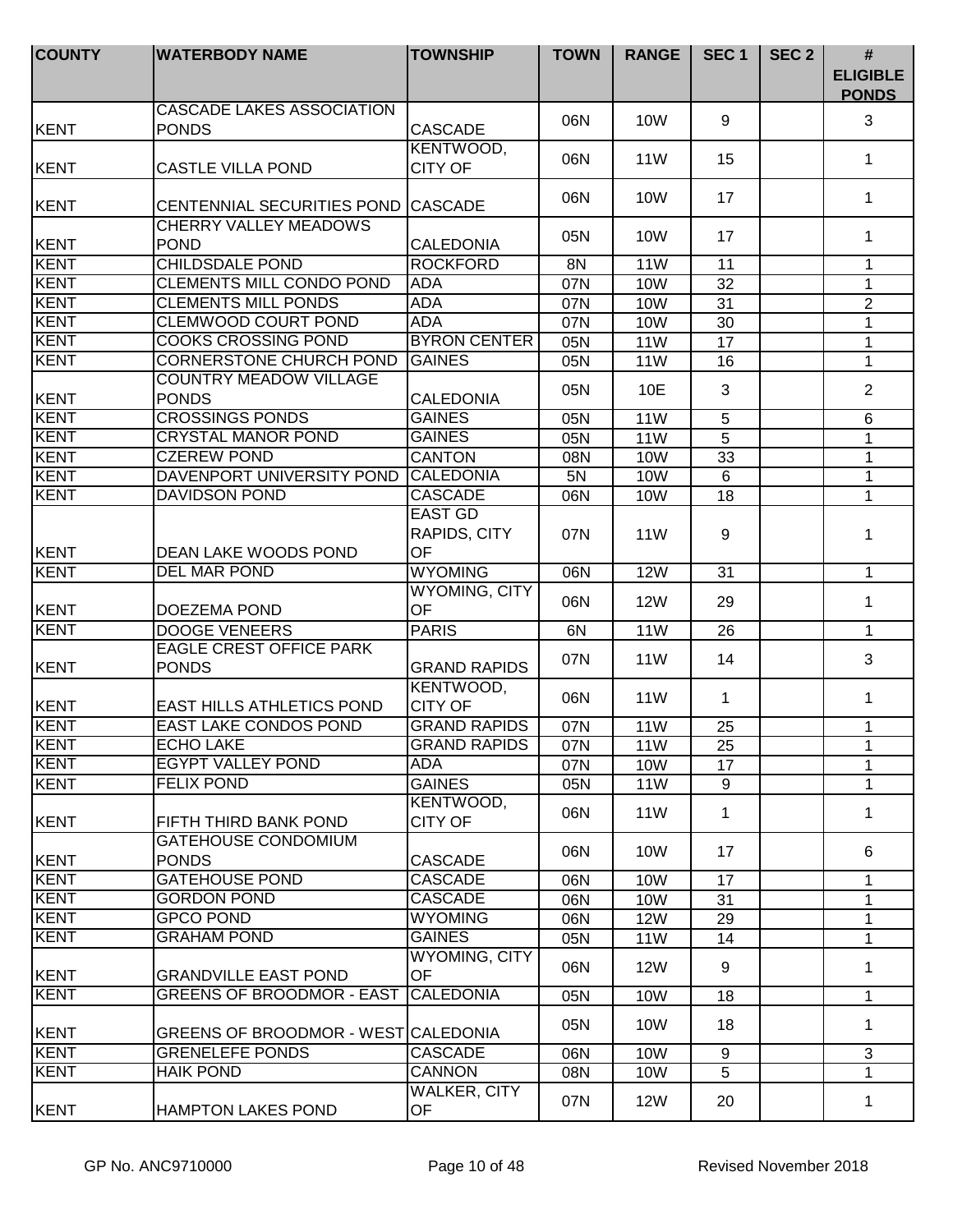| <b>COUNTY</b> | <b>WATERBODY NAME</b>                                 | <b>TOWNSHIP</b>                  | <b>TOWN</b> | <b>RANGE</b>    | SEC <sub>1</sub> | SEC <sub>2</sub> | $\#$                            |
|---------------|-------------------------------------------------------|----------------------------------|-------------|-----------------|------------------|------------------|---------------------------------|
|               |                                                       |                                  |             |                 |                  |                  | <b>ELIGIBLE</b><br><b>PONDS</b> |
| <b>KENT</b>   | <b>HEATHMOOR CONDO PONDS</b>                          | <b>CASCADE</b>                   | 06N         | 10W             | 17               |                  | 5                               |
| KENT          | <b>HEEREMA POND</b>                                   | <b>BYRON CENTER</b>              | 05N         | <b>12W</b>      | 35               |                  | 1                               |
| KENT          | <b>HEINLEIN POND</b>                                  | <b>CASCADE</b>                   | 06N         | <b>10W</b>      | 35               |                  | 1                               |
| KENT          | <b>HERITAGE POINT POND</b>                            | <b>KENTWOOD</b>                  | 06N         | <b>11W</b>      | 12               |                  | 1                               |
| KENT          | <b>HIDDEN LAKE</b>                                    | <b>GRAND RAPIDS</b>              | 07N         | <b>11W</b>      | 26               |                  | 1                               |
| <b>KENT</b>   | HIDDEN LAKE APARTMENTS PONGRAND RAPIDS                |                                  | 06N         | <b>11W</b>      | 22               |                  | 9                               |
| KENT          | <b>HIGH RIDGE CONDO'S PONDS</b>                       | <b>CASCADE</b>                   | 06N         | <b>10W</b>      | $\overline{7}$   |                  | $\overline{2}$                  |
| KENT          | <b>HOFMAN POND</b>                                    | <b>WYOMING, CITY</b><br>OF       | 06N         | <b>12W</b>      | 33               |                  | $\mathbf 1$                     |
| KENT          | <b>HOLLAND HOMES PONDS</b>                            | KENTWOOD,<br><b>CITY OF</b>      | 06N         | 11 <sub>W</sub> | 22               |                  | 6                               |
| KENT          | <b>HOME &amp; BUILDING</b><br><b>ASSOCIATION POND</b> | <b>GRAND RAPIDS</b>              | 07N         | 11W             | 15               |                  | $\mathbf 1$                     |
| <b>KENT</b>   | <b>HOMESTEAD PONDS</b>                                | <b>ADA</b>                       | 07N         | 10W             | 33               |                  | $\overline{2}$                  |
| <b>KENT</b>   | <b>HOWKINS POND</b>                                   | <b>GAINES</b>                    | 05N         | <b>11W</b>      | 11               |                  | $\mathbf{1}$                    |
| <b>KENT</b>   | <b>HOWLAND POND</b>                                   | <b>ADA</b>                       | 07N         | <b>10W</b>      | 35               |                  | $\mathbf{1}$                    |
| KENT          | <b>INDIAN SPRING LAKE</b>                             | <b>WYOMING, CITY</b><br>OF       | 06N         | <b>12W</b>      | 18               |                  | $\mathbf 1$                     |
| KENT          | <b>IRONWOOD ESTATES CONDO</b><br><b>POND</b>          | <b>WALKER, CITY</b><br><b>OF</b> | 07N         | <b>12W</b>      | 19               |                  | $\mathbf 1$                     |
| <b>KENT</b>   | <b>JASON RIDGE POND</b>                               | <b>WALKER</b>                    | 07N         | <b>12W</b>      | 29               |                  | 1                               |
| KENT          | JOHN BALL PARK POND                                   | <b>WALKER</b>                    | 07N         | <b>12W</b>      | 26               |                  | 1                               |
| <b>KENT</b>   | <b>JORDAN POND</b>                                    | <b>CASCADE</b>                   | 06N         | <b>10W</b>      | 23               |                  | 1                               |
| KENT          | <b>K LAKE</b>                                         | GRANDVILLE,<br><b>CITY OF</b>    | 06N         | <b>12W</b>      | 33               |                  | $\mathbf 1$                     |
| <b>KENT</b>   | <b>KEECH / KAMPHOUSE POND</b>                         | <b>GAINES</b>                    | 05N         | <b>11W</b>      | 8                |                  | $\mathbf{1}$                    |
| <b>KENT</b>   | <b>KELLER LAKE</b>                                    | <b>KENTWOOD</b>                  | 06N         | 11W             | 12               |                  | $\mathbf{1}$                    |
|               |                                                       | KENTWOOD,                        |             |                 |                  |                  |                                 |
| KENT          | <b>KELLOGG COVE POND</b>                              | <b>CITY OF</b>                   | 06N         | <b>11W</b>      | 31               |                  | $\mathbf{1}$                    |
| <b>KENT</b>   | <b>KENMOOR POND</b>                                   | <b>GRAND RAPIDS</b>              | 07N         | <b>11W</b>      | 36               |                  | 1                               |
| <b>KENT</b>   | <b>KLAVER POND</b>                                    | <b>ADA</b>                       | 07N         | <b>10W</b>      | $\overline{7}$   |                  | $\mathbf{1}$                    |
| <b>KENT</b>   | <b>KOINONIA WOODS POND</b>                            | <b>PLAINFIELD</b>                | O8N         | <b>11W</b>      | 26               |                  | 1                               |
| <b>KENT</b>   | <b>KOOIKER POND</b>                                   | <b>GAINES</b>                    | 05N         | 11W             | 26               |                  | $\mathbf{1}$                    |
| KENT          | <b>KOVACEVIC POND</b>                                 | <b>KENTWOOD</b>                  | 06N         | 11W             | 35               |                  | 1                               |
| <b>KENT</b>   | <b>KRUEGER POND</b>                                   | <b>CANNON</b>                    | 08N         | 10W             | 20               |                  | 1                               |
| KENT          | <b>KRUER POND</b>                                     | <b>CANNON</b>                    | 08N         | 10W             | 5                |                  | 1                               |
| KENT          | <b>LIGHT METALS CORPORATION</b><br><b>POND</b>        | <b>WYOMING</b>                   | 06N         | <b>12W</b>      | 16               |                  | 1                               |
| <b>KENT</b>   | <b>LITEHOUSE INC POND</b>                             | <b>LOWELL</b>                    | 06N         | 09W             | 3                |                  | $\mathbf 1$                     |
| KENT          | MALLARD COVE POND                                     | <b>WYOMING, CITY</b><br>OF       | 06N         | <b>12W</b>      | 10               |                  | 1                               |
| <b>KENT</b>   | <b>MANCHESTER HILLS PONDS</b>                         | <b>CASCADE</b>                   | 06N         | 10W             | 5                |                  | 3                               |
| <b>KENT</b>   | <b>MARKET LAB POND</b>                                | <b>CALEDONIA</b>                 | 05N         | 10W             | $\overline{7}$   |                  | 1                               |
| KENT          | <b>MCGRAW POND</b>                                    | KENTWOOD,<br><b>CITY OF</b>      | 06N         | 11 <sub>W</sub> | 35               |                  | 1                               |
| <b>KENT</b>   | <b>MEADOWBROOKE PONDS</b>                             | <b>CASCADE</b>                   | 06N         | 10W             | 31               |                  | 2                               |
| <b>KENT</b>   | METRO HEALTH VILLAGE POND                             | <b>WYOMING</b>                   | 06N         | <b>12W</b>      | 34               |                  | 1                               |
| <b>KENT</b>   | <b>MILLAR POND</b>                                    | <b>CALEDONIA</b>                 | 05N         | <b>11W</b>      | 14               |                  | 1                               |
| KENT          | MICHIGAN OFFICE SOLUTIONS<br><b>POND</b>              | <b>WALKER</b>                    | 07N         | 12S             | 3                |                  | 1                               |
| KENT          | <b>MONTREUX POND</b>                                  | ADA                              | 07N         | 10W             | 8                |                  | 1                               |
| <b>KENT</b>   | <b>MUNIR POND</b>                                     | <b>CASCADE</b>                   | 06N         | 10W             | 22               |                  | $\mathbf{1}$                    |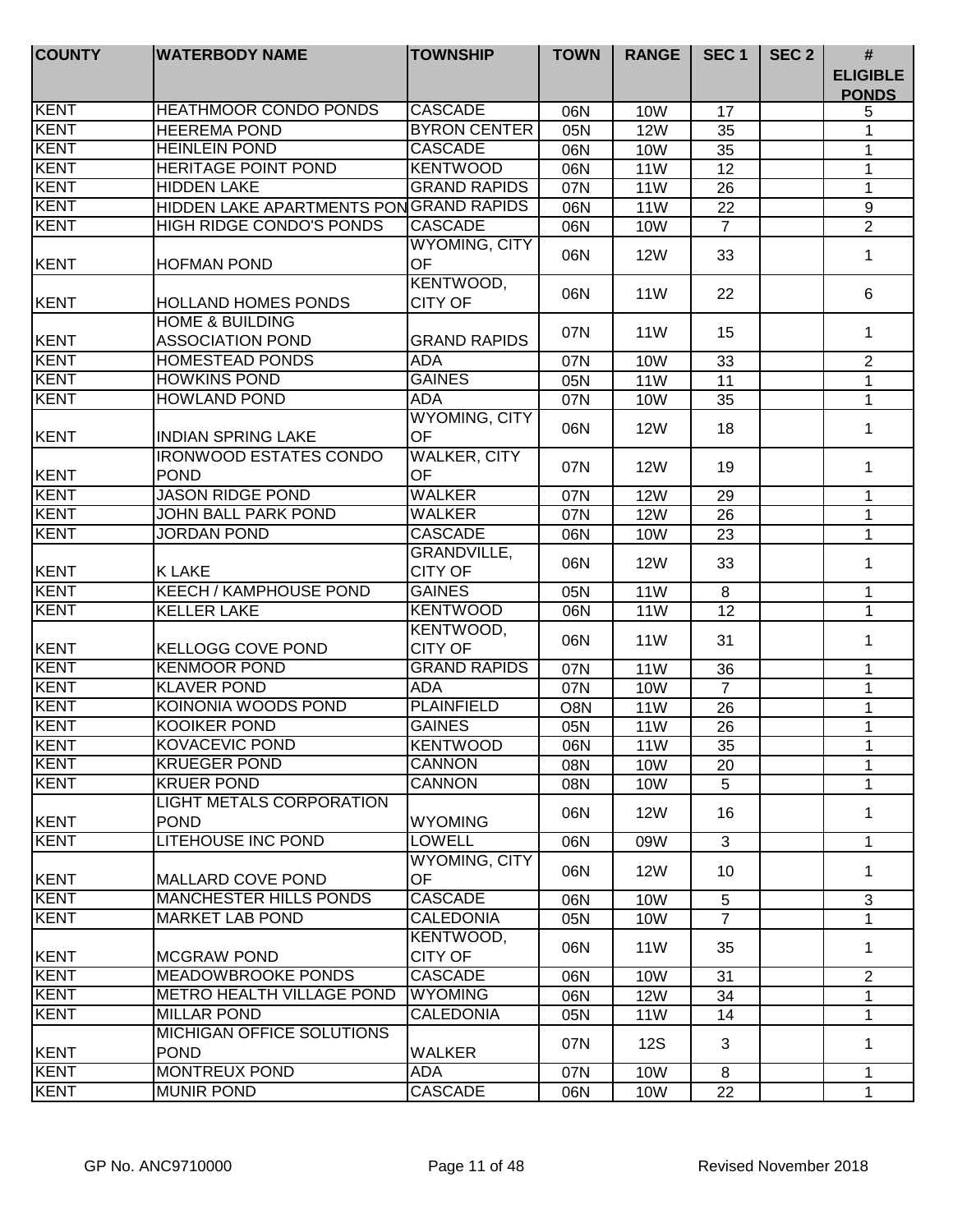| <b>COUNTY</b> | <b>WATERBODY NAME</b>                         | <b>TOWNSHIP</b>                      | <b>TOWN</b> | <b>RANGE</b>    | SEC <sub>1</sub> | SEC <sub>2</sub>  | #<br><b>ELIGIBLE</b><br><b>PONDS</b> |
|---------------|-----------------------------------------------|--------------------------------------|-------------|-----------------|------------------|-------------------|--------------------------------------|
| <b>KENT</b>   | <b>MVP ATHLETIC CLUB POND</b>                 | KENTWOOD,<br><b>CITY OF</b>          | 06N         | 11 <sub>W</sub> | $\mathbf{1}$     | $12 \overline{ }$ | 1                                    |
| KENT          | <b>NETECH POND</b>                            | <b>GAINES</b>                        | 05N         | <b>11W</b>      | 2                |                   | 1                                    |
| KENT          | <b>NORTHERN ESTATES POND</b>                  | <b>PLAINFIELD</b>                    | 08N         | 11 <sub>W</sub> | 8                |                   | 1                                    |
| KENT          | NOVAK POND                                    | <b>CASCADE</b>                       | 06N         | <b>10W</b>      | 11               |                   | 1                                    |
| KENT          | O'BERG POND                                   | <b>CANNON</b>                        | 08N         | <b>10W</b>      | 5                |                   | $\mathbf 1$                          |
| KENT          | <b>OLD FARM PARK POND</b>                     | KENTWOOD,<br><b>CITY OF</b>          | 06N         | 11 <sub>W</sub> | 21               | 28                | 1                                    |
| KENT          | OLD KENT BANK POND                            | KENTWOOD,<br><b>CITY OF</b>          | 06N         | 11W             | 1                |                   | $\mathbf 1$                          |
| <b>KENT</b>   | PAPPENHEIMER POND                             | <b>GRAND RAPIDS</b>                  | 07N         | 11W             | 24               |                   | $\mathbf 1$                          |
| <b>KENT</b>   | <b>PEACOCK POND</b>                           | <b>CASCADE</b>                       | 06N         | 10W             | 34               |                   | $\mathbf{1}$                         |
| <b>KENT</b>   | PENNY LANE POND                               | <b>WYOMING</b>                       | 06N         | <b>12W</b>      | 31               |                   | 1                                    |
| <b>KENT</b>   | PEVP LLC PONDS                                | <b>CASCADE</b>                       | 06N         | <b>10W</b>      | 17               |                   | 8                                    |
| <b>KENT</b>   | <b>PINEHURST POND</b>                         | <b>CANNON</b>                        | 08N         | <b>10W</b>      | 10               |                   | 1                                    |
| KENT          | PINES of CEDAR SPRINGS                        | <b>CEDAR SPRING</b>                  | 10N         | <b>11W</b>      | 25               |                   | 1                                    |
| KENT          | PLANTER'S ROW POND                            | <b>BYRON</b>                         | 05N         | <b>12W</b>      | 22               |                   | 1                                    |
| KENT          | PLATINUM FALLS POND                           | <b>CASCADE</b>                       | 06N         | 10W             | $\overline{2}$   |                   | $\mathbf 1$                          |
| KENT          | POPLAR CREEK POND                             | KENTWOOD,<br><b>CITY OF</b>          | 06N         | 11 <sub>W</sub> | 13               |                   | 1                                    |
| KENT          | PORTER HILLS POND                             | <b>GRAND RAPIDS</b>                  | 07N         | <b>11W</b>      | 25               |                   | 1                                    |
| KENT          | PRESTWICK CONDO PONDS                         | <b>PLAINFIELD</b>                    | 08N         | <b>11W</b>      | 24               |                   | 1                                    |
| KENT          | R.G. PROPERTIES POND                          | GRANDVILLE,<br><b>CITY OF</b>        | 06N         | <b>12W</b>      | 30               |                   | 1                                    |
| KENT          | <b>RAILSIDE GOLF CLUB PONDS</b>               | <b>BYRON</b>                         | 05N         | <b>12W</b>      | 9                | 16                | $\overline{4}$                       |
| KENT          | RAYBROOK MANOR PONDS                          | KENTWOOD,<br><b>CITY OF</b>          | 06N         | 11 <sub>W</sub> | 10               |                   | $\overline{2}$                       |
| <b>KENT</b>   | <b>REVADO HILLS POND</b>                      | <b>ADA</b>                           | 7N          | 10W             | $\overline{26}$  |                   | $\mathbf 1$                          |
| <b>KENT</b>   | RICHMOND PARK POND                            | <b>GRAND RAPIDS</b>                  | 07N         | <b>12W</b>      | 14               |                   | $\mathbf{1}$                         |
| <b>KENT</b>   | <b>RIDGESTONE CONDOS PONDS</b>                | <b>BYRON</b>                         | 05N         | <b>12W</b>      | 16               |                   | 3                                    |
| KENT          | RIVERTOWN CIRCLE POND                         | <b>GRANDVILLE,</b><br><b>CITY OF</b> | 06N         | 12W             | 29               |                   | $\mathbf{1}$                         |
| KENT          | <b>RIVERTOWN PARK CONDO</b><br><b>POND</b>    | WYOMING, CITY<br>OF <sub>a</sub>     | 06N         | 12W             | 29               |                   | 1                                    |
| KENT          | <b>RIVERTOWN POINT COURT</b><br><b>POND</b>   | <b>GRANDVILLE,</b><br><b>CITY OF</b> | 06N         | 12W             | 29               |                   | $\mathbf{1}$                         |
| KENT          | <b>ROGUE POND</b>                             | ROCKFORD,<br><b>CITY OF</b>          | 09N         | 11 <sub>W</sub> | 23               |                   | 1                                    |
| <b>KENT</b>   | <b>ROLLING BROOK PONDS</b>                    | <b>ADA</b>                           | 07N         | <b>10W</b>      | 30               |                   | $\overline{2}$                       |
| KENT          | <b>SAGEBROOK POND</b>                         | <b>ADA</b>                           | 07N         | <b>10W</b>      | 8                |                   | 1                                    |
| <b>KENT</b>   | <b>SANCTUARY POND</b>                         | <b>ADA</b>                           | 07N         | <b>10W</b>      | 20               |                   | $\mathbf 1$                          |
| KENT          | <b>SCENIC LAKE</b>                            | KENTWOOD,<br><b>CITY OF</b>          | 06N         | 11W             | $\mathbf 1$      |                   | $\mathbf 1$                          |
| <b>KENT</b>   | <b>SEVEN MILE POND</b>                        | <b>CANTON</b>                        | 08N         | 10W             | 19               |                   | $\mathbf{1}$                         |
| KENT          | <b>SILVER LAKE SITE CONDOS</b><br><b>POND</b> | CANNON                               | 08N         | 10W             | 10               |                   | 1                                    |
| <b>KENT</b>   | <b>SKYEVALE POND</b>                          | ADA                                  | 07N         | <b>10W</b>      | 21               |                   | 1                                    |
| <b>KENT</b>   | <b>SMIT POND</b>                              | <b>CALEDONIA</b>                     | 05N         | <b>10W</b>      | 10               |                   | 1                                    |
| KENT          | SOUTHBRIDGE CONDO POND                        | KENTWOOD,<br><b>CITY OF</b>          | 06N         | 11 <sub>W</sub> | 21               |                   | $\mathbf{1}$                         |
| KENT          | SOUTHGATE CONDO PONDS                         | KENTWOOD,<br><b>CITY OF</b>          | 06N         | 11W             | 28               |                   | 3                                    |
| KENT          | SOUTHWELL POND                                | <b>ADA</b>                           | 07N         | 10W             | 35               |                   | $\mathbf{1}$                         |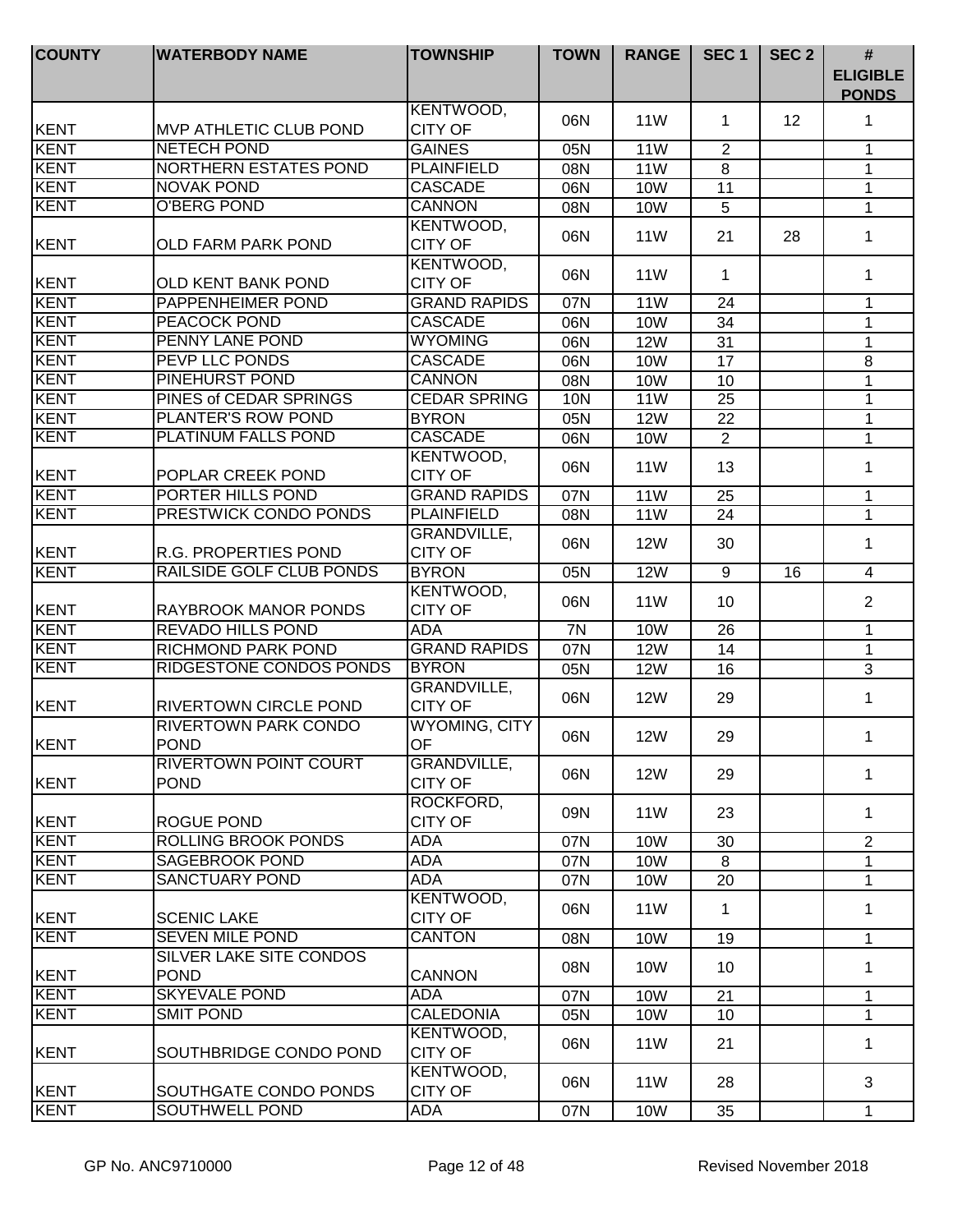| <b>COUNTY</b> | <b>WATERBODY NAME</b>                          | <b>TOWNSHIP</b>                        | <b>TOWN</b> | <b>RANGE</b>    | SEC <sub>1</sub> | SEC <sub>2</sub> | $\#$<br><b>ELIGIBLE</b> |
|---------------|------------------------------------------------|----------------------------------------|-------------|-----------------|------------------|------------------|-------------------------|
|               |                                                |                                        |             |                 |                  |                  | <b>PONDS</b>            |
| <b>KENT</b>   | <b>STATIONS EDGE POND</b>                      | <b>BYRON</b>                           | 05N         | <b>12W</b>      | 15               |                  | 1.                      |
| KENT          | <b>STEELCASE POND</b>                          | <b>GRAND RAPIDS,</b><br><b>CITY OF</b> | 06N         | <b>11W</b>      | 20               |                  | $\mathbf 1$             |
| <b>KENT</b>   | <b>STEELCASE WOOD POND</b>                     | <b>GAINES</b>                          | 05N         | <b>11W</b>      | 12               |                  | $\mathbf 1$             |
| <b>KENT</b>   | <b>TERHORST POND</b>                           | <b>CASCADE</b>                         | 06N         | 10W             | 13               |                  | $\mathbf 1$             |
|               |                                                | <b>GRAND RAPIDS,</b>                   |             |                 |                  |                  |                         |
| <b>KENT</b>   | THE ENCLAVE POND                               | <b>CITY OF</b>                         | 01N         | <b>11W</b>      | 26               |                  | $\mathbf 1$             |
| <b>KENT</b>   | THE HILLS POND                                 | <b>GRAND RAPIDS</b>                    | 07N         | <b>11W</b>      | $\overline{2}$   |                  | 1                       |
| <b>KENT</b>   | THE ORCHARDS POND                              | <b>GRAND RAPIDS</b>                    | 07N         | <b>11W</b>      | 25               |                  | 1                       |
| <b>KENT</b>   | <b>THORNAPPLE CLUB PONDS</b>                   | ADA                                    | 07N         | <b>10W</b>      | 34               |                  | 3                       |
| <b>KENT</b>   | <b>TIMYAN POND</b>                             | <b>CASCADE</b>                         | 06N         | <b>10W</b>      | 22               |                  | $\mathbf 1$             |
| <b>KENT</b>   | <b>UAW POND</b>                                | <b>GRAND RAPIDS</b>                    | 07N         | <b>11W</b>      | 23               |                  | 1                       |
| <b>KENT</b>   | <b>UMALI POND</b>                              | <b>CALEDONIA</b>                       | 05N         | 10W             | $\overline{4}$   |                  | 1                       |
| <b>KENT</b>   | <b>VANDERLUGT POND</b>                         | <b>BYRON</b>                           | 05N         | <b>12W</b>      | 17               |                  | 1                       |
| <b>KENT</b>   | <b>VANKALKER POND</b>                          | <b>BOWNE</b>                           | 05N         | 09W             | 17               |                  | 1                       |
| <b>KENT</b>   | VANLOOZENOORD POND                             | <b>ADA</b>                             | 06N         | <b>10W</b>      | 1                | 12               | $\mathbf 1$             |
| <b>KENT</b>   | <b>VANPOPERING POND</b>                        | <b>GAINES</b>                          | 05N         | 11W             | 8                |                  | $\mathbf 1$             |
| <b>KENT</b>   | <b>VEHLEWALD POND</b>                          | <b>CALEDONIA</b>                       | 05N         | <b>10W</b>      | 10               |                  | $\mathbf{1}$            |
| KENT          | <b>VERBURG POND</b>                            | <b>WYOMING, CITY</b><br>OF             | 06N         | <b>12W</b>      | 31               |                  | $\mathbf 1$             |
| <b>KENT</b>   | <b>VERSLUIS</b>                                | <b>PLAINFIELD</b>                      | 08N         | <b>11W</b>      | 25               |                  | 1                       |
| <b>KENT</b>   | <b>VILLAS AT RIVERTOWN PONDS</b>               | <b>WYOMING, CITY</b><br>OF             | 06N         | <b>12W</b>      | 32               |                  | $\overline{2}$          |
| KENT          | <b>VILLAS OF OAKLEIGH WOODS</b><br><b>POND</b> | <b>WALKER, CITY</b><br>OF              | 07N         | <b>12W</b>      | 15               |                  | 1                       |
| <b>KENT</b>   | <b>WALDECKER POND</b>                          | <b>ALPINE</b>                          | 08N         | <b>12W</b>      | 34               |                  | $\mathbf{1}$            |
|               |                                                | <b>WYOMING, CITY</b>                   |             |                 |                  |                  |                         |
| <b>KENT</b>   | <b>WATERCHASE PONDS</b>                        | <b>OF</b>                              | 6N          | <b>12W</b>      | 15               |                  | 3                       |
| <b>KENT</b>   | <b>WATERMARK COUNTRY CLUB</b><br><b>PONDS</b>  | <b>CASCADE</b>                         | 06N         | 10W             | 5                | 6                | 29                      |
| <b>KENT</b>   | <b>WATERS EDGE POND</b>                        | <b>BYRON</b>                           | 05N         | <b>12W</b>      | 3                | 2                | $\mathbf{1}$            |
| KENT          | <b>WEDGEWOOD CHRISTIAN</b><br>SERVICES POND    | <b>KENTWOOD</b>                        | 06N         | 11W             | 23               |                  | $\mathbf 1$             |
| KENT          | <b>WEST POND</b>                               | <b>CANNON</b>                          | 08N         | 10W             | 5                |                  | 1                       |
| KENT          | <b>WHISPERING SPRINGS #4 POND</b>              | <b>WYOMING, CITY</b><br>lOF.           | 06N         | <b>12W</b>      | 20               |                  | 1                       |
| KENT          | <b>WHISPERING WATERS</b>                       | <b>CALEDONIA</b>                       | 05N         | 10W             | 31               |                  | 1                       |
| <b>KENT</b>   | <b>WHISTLE STOP POND</b>                       | <b>BYRON</b>                           | 05N         | <b>12W</b>      | 15               |                  | $\mathbf 1$             |
| <b>KENT</b>   | <b>WILDERNESS TRAIL POND</b>                   | ADA                                    | 7N          | 10W             | 26               |                  | 1                       |
| <b>KENT</b>   | <b>WINTERWOOD ESTATES POND</b>                 | <b>GRAND RAPIDS</b>                    | 07N         | 11W             | 13               |                  | $\mathbf 1$             |
| <b>KENT</b>   | <b>WOLVERINE WORLD WIDE</b><br><b>POND</b>     | <b>COURTLAND</b>                       | 09N         | 10W             | 30               |                  | 1                       |
| <b>KENT</b>   | <b>WOOD LAKE</b>                               | <b>WYOMING, CITY</b><br>OF             | 06N         | <b>12W</b>      | 28               |                  | 1                       |
| <b>KENT</b>   | <b>WOODCREEK / CHENG POND</b>                  | KENTWOOD,<br><b>CITY OF</b>            | 06N         | 11 <sub>W</sub> | 12               |                  | $\mathbf{1}$            |
| KENT          | WOODWIND CONDO POND                            | <b>PLAINFIELD</b>                      | 08N         | <b>11W</b>      | 26               |                  | $\mathbf{1}$            |
| <b>KENT</b>   | <b>X-RITE POND</b>                             | <b>WYOMING, CITY</b><br><b>OF</b>      | 06N         | <b>12W</b>      | 28               |                  | $\mathbf 1$             |
| <b>KENT</b>   | X-RITE-GR POND                                 | <b>KENTWOOD</b>                        |             |                 |                  |                  |                         |
| <b>LAPEER</b> | <b>BROWNS POND</b>                             | <b>MARATHON</b>                        | 06N         | 11W             | 25               |                  | $\mathbf 1$             |
| <b>LAPEER</b> | <b>BRUBAKER POND</b>                           | DRYDEN,<br><b>VILLAGE OF</b>           | 09N<br>06N  | 09E<br>11E      | 32<br>24         |                  | $\mathbf 1$<br>1        |
|               |                                                |                                        |             |                 |                  |                  |                         |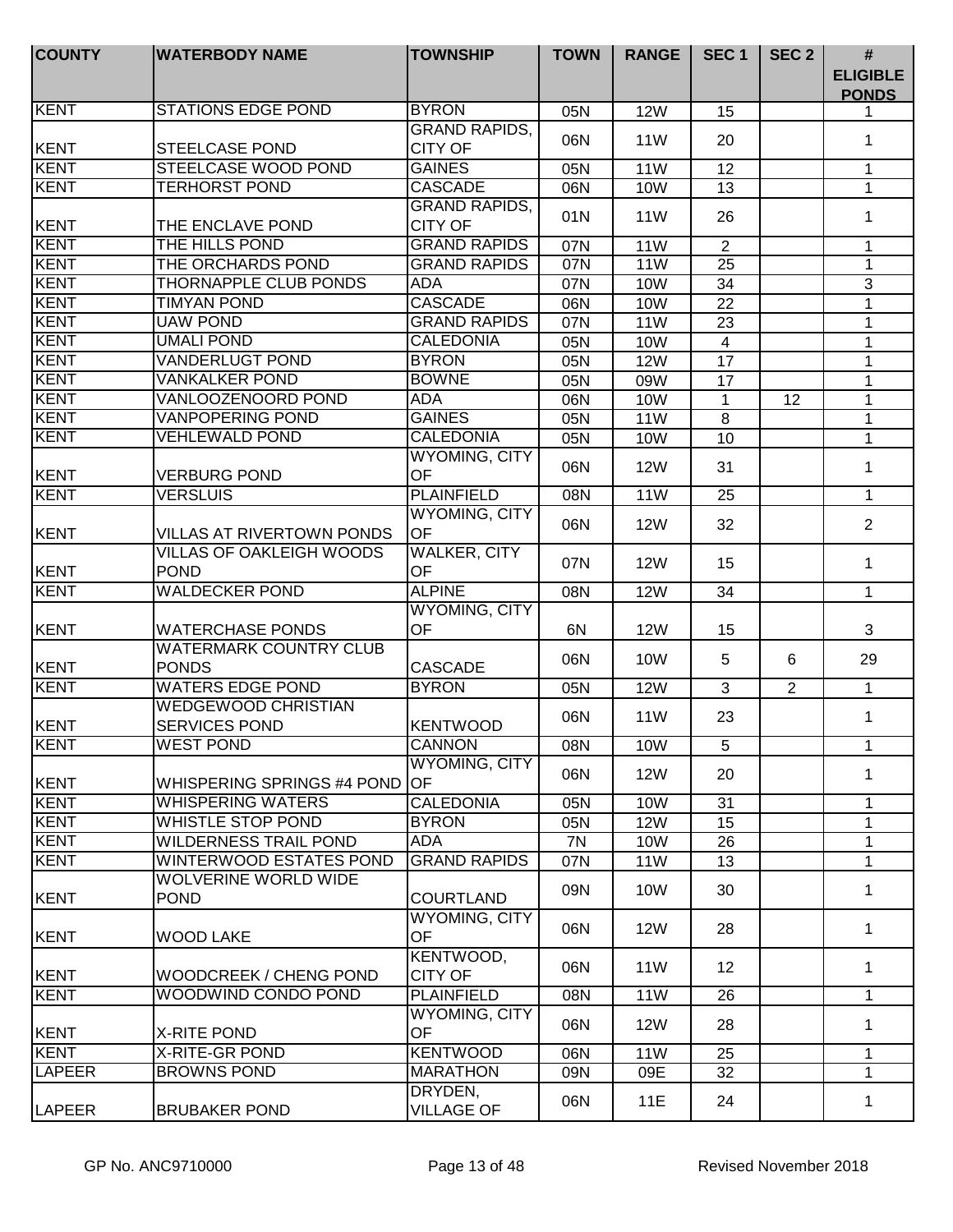| <b>COUNTY</b>     | <b>WATERBODY NAME</b>                                | <b>TOWNSHIP</b>              | <b>TOWN</b> | <b>RANGE</b> | SEC <sub>1</sub> | SEC <sub>2</sub> | #<br><b>ELIGIBLE</b> |
|-------------------|------------------------------------------------------|------------------------------|-------------|--------------|------------------|------------------|----------------------|
|                   |                                                      |                              |             |              |                  |                  | <b>PONDS</b>         |
| LAPEER            | <b>COX POND</b>                                      | <b>OREGON</b>                | 08N         | 09E          | 35               |                  | 1                    |
| <b>LAPEER</b>     | <b>DALEY POND</b>                                    | <b>DRYDEN</b>                | 06N         | 11E          | 3                |                  | 1                    |
| <b>LAPEER</b>     | <b>DICICCO POND</b>                                  | <b>ATTICA</b>                | 07N         | <b>11E</b>   | 15               |                  | 1                    |
| <b>LAPEER</b>     | <b>FRIEDLY POND</b>                                  | <b>ELBA</b>                  | 07N         | 09E          | 25               |                  | 1                    |
| <b>LAPEER</b>     | <b>HAMILTON POND</b>                                 | <b>MAYFIELD</b>              | 08N         | 10E          | 24               |                  | 1                    |
| <b>LAPEER</b>     | <b>JJ LAKE</b>                                       | LAPEER, CITY<br>OF           | 07N         | 10E          | 10               |                  | 1                    |
| <b>LAPEER</b>     | <b>LAUR ROAD POND</b>                                | <b>DEERFIELD</b>             | 09N         | 10E          | 22               |                  | $\mathbf{1}$         |
| LAPEER            | <b>LES POND</b>                                      | <b>COLUMBIAVILLE</b>         | 09N         | 8E           | 25               |                  | $\mathbf 1$          |
| LAPEER            | <b>MALINICH POND</b>                                 | DRYDEN,<br><b>VILLAGE OF</b> | 06N         | 11E          | 18               |                  | 1                    |
| <b>LAPEER</b>     | <b>MAY POND</b>                                      | <b>NORTH BRANCH</b>          | 09N         | 11E          | 22               |                  | 1                    |
| LAPEER            | <b>McGATHY POND</b>                                  | <b>IMLAY CITY</b>            | 07N         | 12E          | 8                |                  | 1                    |
| <b>LAPEER</b>     | <b>MIRAMONTI POND</b>                                | <b>DRYDEN</b>                | 06N         | 11E          | 36               |                  | 1                    |
| <b>LAPEER</b>     | <b>MORNINGSTAR POND</b>                              | <b>DRYDEN</b>                | 06N         | 11E          | 24               |                  | 1                    |
| <b>LAPEER</b>     | <b>MUIR POND</b>                                     | <b>ALMONT</b>                | 06N         | 12E          | $\overline{7}$   |                  | 1                    |
| <b>LAPEER</b>     | <b>NORTH BRANCH AREA</b><br><b>SCHOOLS RET. POND</b> | <b>NORTH BRANCH</b>          | 09N         | 11E          | 4                |                  | 1                    |
| LAPEER            | PETERSON POND                                        | <b>ELBA</b>                  | 07N         | 09E          | 19               |                  | $\mathbf 1$          |
| LAPEER            | PIETROWSKI POND                                      | <b>OXFORD</b>                | 6N          | 10E          | 32               |                  | 1                    |
| LAPEER            | PINECREST PONDS                                      | <b>ALMONT</b>                | 06N         | 12E          | 33               |                  | $\mathbf{3}$         |
| <b>LAPEER</b>     | <b>RU-LANE PONDS</b>                                 | <b>MAYFIELD</b>              | 08N         | 10E          | 32               |                  | $\overline{2}$       |
| <b>LAPEER</b>     | <b>SIUDARA POND</b>                                  | <b>METAMORA</b>              | 06N         | 10E          | 13               |                  | 1                    |
| <b>LAPEER</b>     | <b>SWANN POND</b>                                    | <b>METAMORA</b>              | 06N         | 10E          | 31               |                  | 1                    |
| LAPEER            | <b>TAPCO INTERNATION POND</b>                        | <b>METAMORA</b>              | 06N         | 10E          | 16               |                  | 1                    |
| <b>LAPEER</b>     | <b>TAU BETA POND</b>                                 | <b>MARATHON</b>              | 09N         | 09E          | 22               |                  | 1                    |
| <b>LAPEER</b>     | <b>TROTT POND</b>                                    | <b>DEERFIELD</b>             | 09N         | 10E          | 28               |                  | 1                    |
| <b>LAPEER</b>     | <b>VANECEK POND</b>                                  | <b>METAMORA</b>              | 06N         | 10E          | 29               |                  | 1                    |
| <b>LAPEER</b>     | <b>ZUHLKE POND</b>                                   | <b>MAYFIELD</b>              | 08N         | 10E          | 25               |                  | 1                    |
| <b>LENAWEE</b>    | <b>ADAMS POND</b>                                    | <b>FRANKLIN</b>              | 05S         | 03E          | $\overline{3}$   |                  | 1                    |
| <b>LENAWEE</b>    | <b>BIRNWICK POND</b>                                 | <b>ADRIAN</b>                | 06S         | 03E          | 27               |                  | 1                    |
| LENAWEE           | CALHOUN FARM ESTATES POND CLINTON                    |                              | 05S         | 04E          | 4                |                  | 1                    |
| <b>LENAWEE</b>    | DEER PARK POND                                       | <b>ADRIAN</b>                | 06S         | 03E          | 34               |                  | $\mathbf 1$          |
| <b>LENAWEE</b>    | HIDDEN RIVER COMMUNITY<br><b>POND</b>                | <b>MADISON</b>               | 07S         | 03E          | 10               |                  | 1                    |
| <b>LENAWEE</b>    | <b>JUNIPER HILLS POND</b>                            | <b>WOODSTOCK</b>             | 05S         | 01E          | 1                |                  | 1                    |
| <b>LENAWEE</b>    | L & W POND                                           | <b>BLISSFIELD</b>            | 07S         | 05E          | 33               |                  | 1                    |
| <b>LENAWEE</b>    | <b>MCCRATE POND</b>                                  | <b>CLINTON</b>               | 05S         | 04E          | 17               |                  | $\mathbf 1$          |
| <b>LENAWEE</b>    | NORTHMOR POND                                        | <b>ADRIAN</b>                | 06S         | 03E          | 22               |                  | 1                    |
| <b>LENAWEE</b>    | NORTHMOR POND                                        | <b>ADRIAN</b>                | 06S         | 03E          | 22               |                  | $\mathbf 1$          |
|                   |                                                      | ADRIAN, CITY                 | 06S         | 03E          | 27               |                  | $\overline{2}$       |
| <b>LENAWEE</b>    | <b>RICHLYN MANOR PONDS</b>                           | OF                           |             |              |                  |                  |                      |
| LENAWEE           | <b>SPARROW POND</b>                                  | <b>ROLLIN</b>                | 06S         | 01E          | 25               |                  | $\mathbf 1$          |
| LENAWEE           | <b>STONERIDGE POND</b>                               | <b>ADRIAN</b>                | 06S         | 03E          | 34               |                  | 1                    |
| <b>LENAWEE</b>    | WINDMILL CROSSINGS POND                              | <b>ADRIAN</b>                | 06S         | 03E          | 27               |                  | 1                    |
| <b>LIVINGSTON</b> | <b>ALLOR POND</b>                                    | <b>TYRONE</b>                | 04N         | 06E          | $\overline{2}$   |                  | 1                    |
| <b>LIVINGSTON</b> | AMBERLY WOODS PONDS                                  | <b>OCEOLA</b>                | 03N         | 05E          | 31               |                  | 5                    |
| <b>LIVINGSTON</b> | <b>BALDWIN POND</b>                                  | <b>OCEOLA</b>                | 03N         | 05E          | 17               |                  | 1                    |
| <b>LIVINGSTON</b> | <b>BOULDER CREEK POND</b>                            | <b>GENOA</b>                 | 02N         | 05E          | 34               |                  | 1                    |
| <b>LIVINGSTON</b> | <b>BULL RUN POND</b>                                 | <b>IOSCO</b>                 | 02N         | 03E          | 22               |                  | 1                    |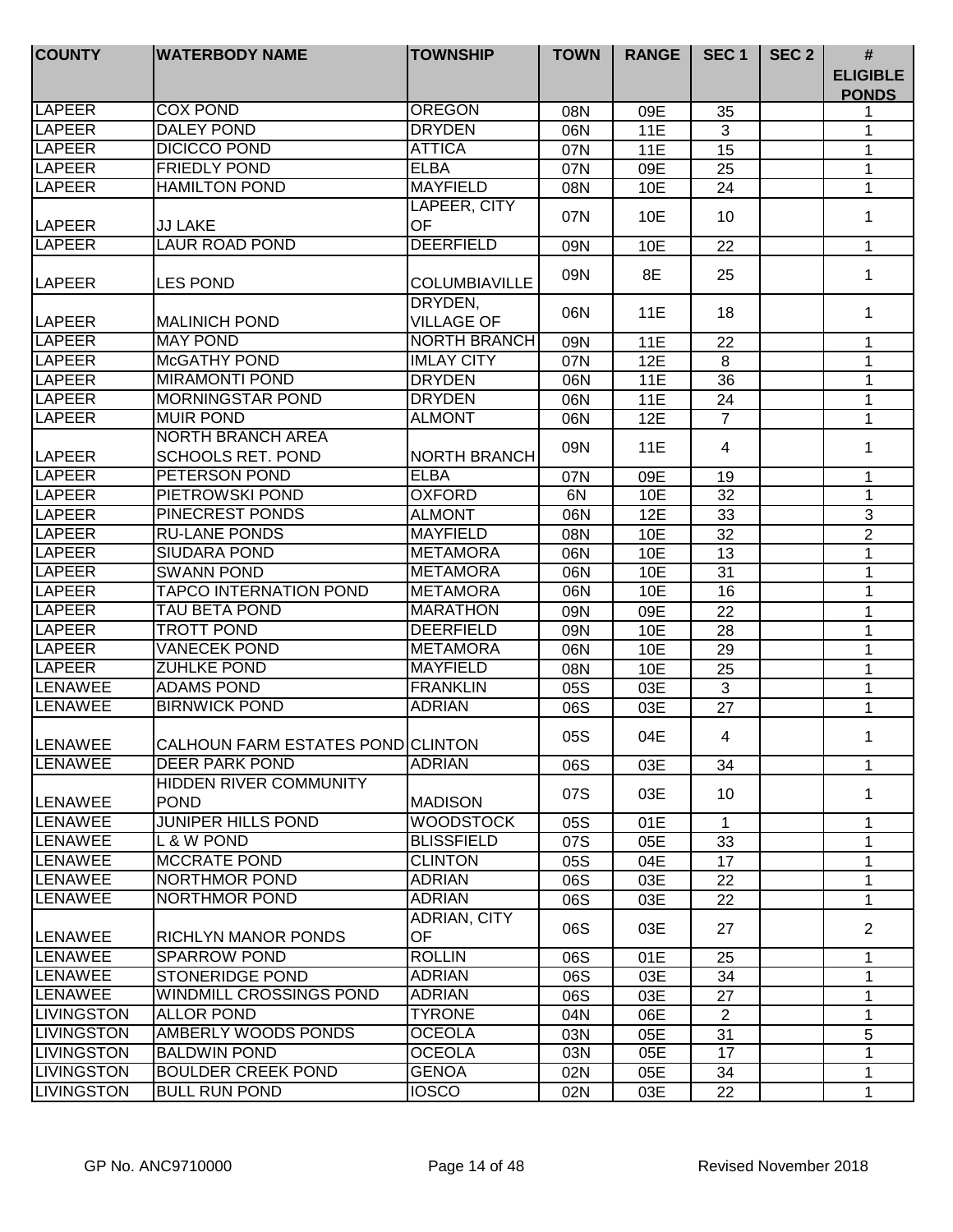| <b>COUNTY</b>      | <b>WATERBODY NAME</b>                               | <b>TOWNSHIP</b>           | <b>TOWN</b> | <b>RANGE</b> | SEC <sub>1</sub> | SEC <sub>2</sub> | $\#$                            |
|--------------------|-----------------------------------------------------|---------------------------|-------------|--------------|------------------|------------------|---------------------------------|
|                    |                                                     |                           |             |              |                  |                  | <b>ELIGIBLE</b><br><b>PONDS</b> |
| <b>LIVINGSTON</b>  | <b>CALDWELL POND</b>                                | HOWELL, CITY<br>OF        | 03N         | 04E          | 24               |                  | 1                               |
| <b>LIVINGSTON</b>  | <b>CHEMUNG OUTDOOR RESORT</b><br><b>POND</b>        | <b>GENOA</b>              | 02N         | 05E          | 4                |                  | $\mathbf 1$                     |
| <b>LIVINGSTON</b>  | <b>COBBLESTONE CREEK POND</b>                       | <b>HAMBURG</b>            | 01N         | 05E          | 30               |                  | 1                               |
| <b>LIVINGSTON</b>  | <b>COUNTS POND</b>                                  | <b>HOWELL</b>             | 03N         | 04E          | 23               |                  | 1                               |
| <b>LIVINGSTON</b>  | <b>COVINGTON GREEN PONDS</b>                        | <b>GENOA</b>              | 02N         | 05E          | $\mathbf{3}$     |                  | $\overline{2}$                  |
| <b>LIVINGSTON</b>  | <b>FONS POND</b>                                    | <b>GENOA</b>              | 02N         | 05E          | 1                |                  | 1                               |
| <b>LIVINGSTON</b>  | <b>FOREST HILLS POND</b>                            | <b>BRIGHTON</b>           | 02N         | 06E          | 33               |                  | 1                               |
|                    | <b>GENERAL CHEMICAL CORP.</b>                       |                           |             |              |                  |                  |                                 |
| <b>LIVINGSTON</b>  | <b>POND</b>                                         | <b>GREEN OAK</b>          | 01N         | 06E          | 11               |                  | 1                               |
| <b>LIVINGSTON</b>  | <b>HAMPTON RIDGE PONDS</b>                          | <b>HOWELL</b>             | 02N         | 05E          | $\overline{4}$   |                  | $\overline{3}$                  |
|                    |                                                     | <b>HOWELL, CITY</b>       |             |              |                  |                  |                                 |
| <b>LIVINGSTON</b>  | <b>HEATHER HEATH PARK POND</b>                      | OF                        | 03N         | 04E          | 34               |                  | 1                               |
| <b>LIVINGSTON</b>  | <b>HICKORY HILLS POND</b>                           | <b>OSCEOLA</b>            | 03N         | 05E          | 30               |                  | 1                               |
| <b>LIVINGSTON</b>  | <b>HIDDEN LAKE DRIVE PONDS</b>                      | <b>DEERFIELD</b>          | 04N         | 05E          | 19               |                  | $\overline{2}$                  |
| <b>LIVINGSTON</b>  | <b>HOMETOWN VILLAGE PONDS</b>                       | <b>MARION</b>             | 02N         | 04E          | 11               |                  | $\overline{2}$                  |
| <b>LIVINGSTON</b>  | <b>HUBERT POND</b>                                  | <b>GENOA</b>              | 02N         | 05E          | 13               |                  | 1                               |
| <b>LIVINGSTON</b>  | HUNTMORE ESTATES POND                               | <b>BRIGHTON</b>           | 02N         | 06E          | $\overline{5}$   |                  | $\ensuremath{\mathsf{3}}$       |
| <b>LIVINGSTON</b>  | <b>IGNASH POND</b>                                  | <b>OSCEOLA</b>            | 03N         | 05E          | 36               |                  | 1                               |
| <b>LIVINGSTON</b>  | <b>IVERS, LAKE</b>                                  | <b>HAMBURG</b>            | 01N         | 05E          | 16               |                  | 1                               |
| <b>LIVINGSTON</b>  | JONATHON'S LANDING PONDS                            | HOWELL, CITY<br><b>OF</b> | 03N         | 04E          | 28               |                  | $\overline{2}$                  |
| <b>LIVINGSTON</b>  | <b>KETCHEL POND</b>                                 | <b>IOSCO</b>              | 02N         | 03E          | 24               |                  | 1                               |
|                    | KNOLLWOOD ASSOCIATION                               |                           |             |              |                  |                  |                                 |
| <b>LIVINGSTON</b>  | <b>POND</b>                                         | <b>HAMBURG</b>            | 01N         | 05E          | 13               |                  | 1                               |
| <b>LIVINGSTON</b>  | <b>LABUTTE'S POND</b>                               | <b>PUTNAM</b>             | 01N         | 04E          | 25               |                  | $\mathbf{1}$                    |
| <b>LIVINGSTON</b>  | <b>MARHOFFER POND</b>                               | <b>PUTNAM</b>             | 01N         | 04E          | 18               |                  | $\mathbf{1}$                    |
| <b>LIVINGSTON</b>  | <b>MILLPOINTE OF HARTLAND HOA</b><br><b>PONDS</b>   | <b>HARTLAND</b>           | 03N         | 6E           | 29               |                  | 3                               |
| <b>LIVINGSTON</b>  | <b>NORTH SHORE COMMONS</b><br><b>POND</b>           | <b>GENOA</b>              | 02N         | 05E          | 21               |                  | $\mathbf 1$                     |
| <b>LIVINGSTON</b>  | <b>NORTHRIDGE HILLS II POND</b>                     | <b>BRIGHTON</b>           | 01N         | 06E          | $\,6\,$          |                  | $\mathbf 1$                     |
|                    | OAK POINTE COUNTRY CLUB                             |                           |             |              |                  |                  |                                 |
| <b>ILIVINGSTON</b> | <b>PONDS</b>                                        | <b>GENOA</b>              | 02N         | 05E          | 27               |                  | 6                               |
| <b>LIVINGSTON</b>  | OAKPOINTE CONDOMINIUM<br><b>PONDS</b>               | <b>GENOA</b>              | 02N         | 05E          | 28               |                  | $\overline{2}$                  |
| <b>LIVINGSTON</b>  | OAKWOOD MEADOWS POND                                | <b>GREEN OAK</b>          | 01N         | 06E          | 24               |                  | $\mathbf 1$                     |
| <b>LIVINGSTON</b>  | <b>OLDFORD - EXFORD POND</b>                        | <b>CONWAY</b>             | 04N         | 03E          | 5                |                  | 1                               |
| <b>LIVINGSTON</b>  | ORCHARD PARK OF HOWELL<br><b>PONDS</b>              | <b>OSCEOLA</b>            | 03N         | 05E          | 28               |                  | 1.                              |
| <b>LIVINGSTON</b>  | <b>PARKE POND</b>                                   | <b>OSCEOLA</b>            | 03N         | 05E          | 32               |                  | 1                               |
| <b>LIVINGSTON</b>  | PENINSULA POND                                      | <b>BRIGHTON</b>           |             | 06E          |                  |                  |                                 |
| <b>LIVINGSTON</b>  | PINGREE ROAD POND                                   | <b>MARION</b>             | 02E         |              | 20               |                  | 1                               |
| <b>LIVINGSTON</b>  | <b>PIPER POND</b>                                   | <b>GREEN OAK</b>          | 02N         | 04E          | 31               |                  | 1                               |
| <b>LIVINGSTON</b>  | <b>RED CEDAR CROSSING POND</b>                      | <b>HANDY</b>              | 01N         | 06E          | 19               |                  | 1                               |
|                    |                                                     |                           | 03N         | 03E          | 22               |                  | 1                               |
| <b>LIVINGSTON</b>  | <b>RHETECH FOWLERVILLE POND</b>                     | <b>HANDY</b>              | 03N         | 03E          | 9                |                  | 1                               |
| <b>LIVINGSTON</b>  | <b>RIVER-BROOKE POND</b>                            | <b>GENOA</b>              | 02N         | 05E          | 17               |                  | 1                               |
| <b>LIVINGSTON</b>  | <b>SHOOK POND</b>                                   | <b>TYRONE</b>             | 04N         | 06E          | 10               |                  | 1                               |
| <b>LIVINGSTON</b>  | <b>SMITH POND</b>                                   | <b>HANDY</b>              | 03N         | 03E          | 31               |                  | 1                               |
| <b>LIVINGSTON</b>  | STONEGATE PONDS                                     | <b>HAMBURG</b>            | 01N         | 05E          | $\overline{2}$   |                  | $\overline{2}$                  |
| <b>LIVINGSTON</b>  | <b>SUNDANCE MEADOWS</b><br><b>SUBDIVISION PONDS</b> | <b>MARION</b>             | 02N         | 04E          | 26               | 27               | 4                               |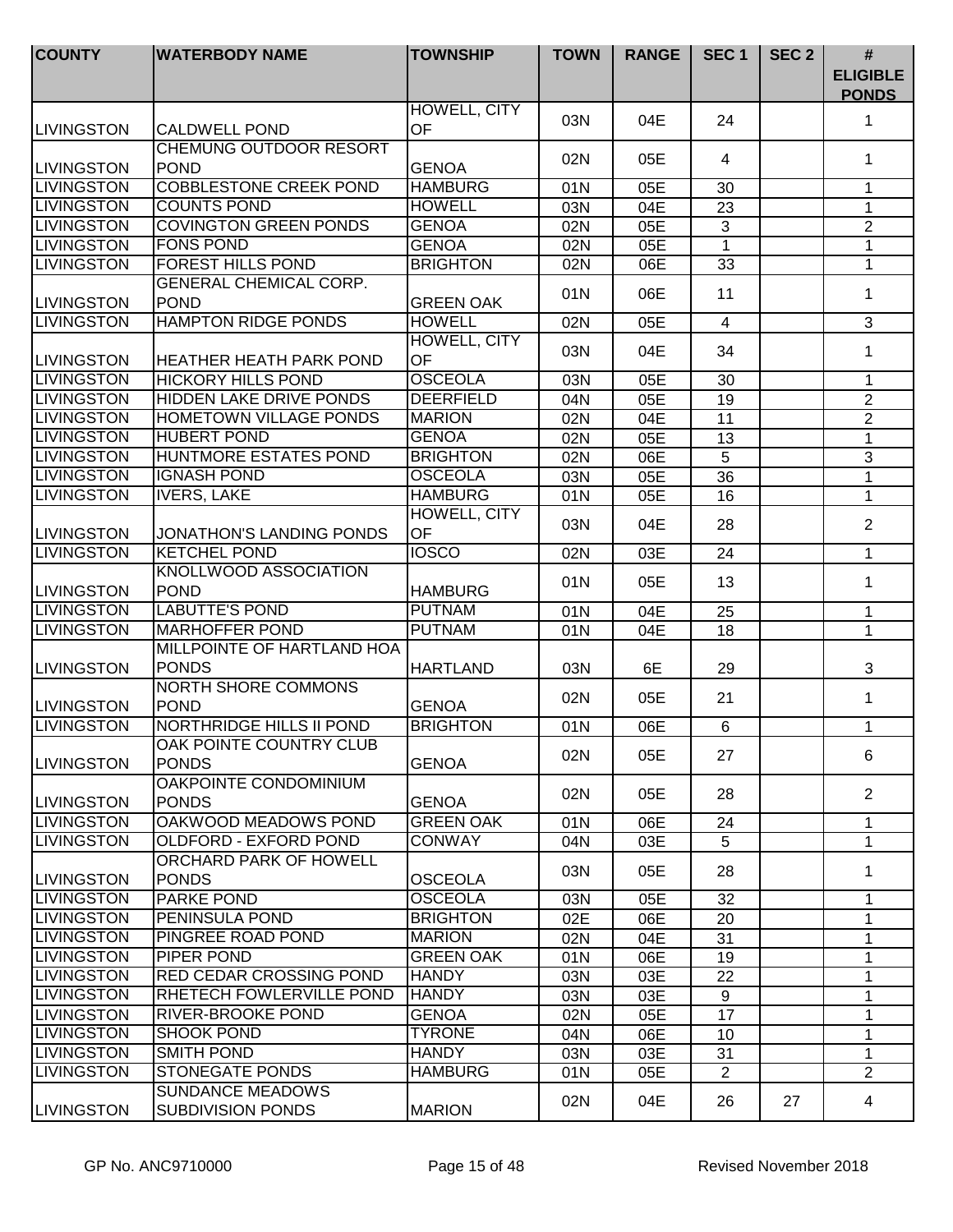| <b>COUNTY</b>     | <b>WATERBODY NAME</b>                           | <b>TOWNSHIP</b>                | <b>TOWN</b> | <b>RANGE</b> | SEC <sub>1</sub> | SEC <sub>2</sub> | $\pmb{\#}$                      |
|-------------------|-------------------------------------------------|--------------------------------|-------------|--------------|------------------|------------------|---------------------------------|
|                   |                                                 |                                |             |              |                  |                  | <b>ELIGIBLE</b><br><b>PONDS</b> |
|                   | <b>THOMPSON SHORES HOA</b>                      |                                | 03N         | 05E          | 31               |                  | 3                               |
| <b>LIVINGSTON</b> | <b>RETENTION PONDS</b>                          | <b>OSCEOLA</b>                 |             |              |                  |                  |                                 |
| <b>LIVINGSTON</b> | <b>VILLA OF OAK POINTE PONDS</b>                | <b>GENOA</b>                   | 02N         | 05E          | 28               |                  | 4                               |
| <b>LIVINGSTON</b> | <b>WHISPERING PINES PONDS</b>                   | <b>HAMBURG</b>                 | 01N         | 05E          | 19               |                  | $\overline{2}$                  |
| <b>LIVINGSTON</b> | <b>WINANS WOODS PONDS</b>                       | <b>HAMBURG</b>                 | 01N         | 05E          | 15               |                  | $\overline{2}$                  |
| <b>LIVINGSTON</b> | <b>WOODBERRY PARK PONDS</b>                     | <b>MARION</b>                  | 02N         | 04E          | 12               |                  | $\overline{2}$                  |
| <b>MACOMB</b>     | 42-2 DISTRICT COURT                             | <b>NEW</b><br><b>BALTIMORE</b> | 03N         | 14E          | 13               |                  | 1                               |
| <b>MACOMB</b>     | <b>ABERDEEN PONDS</b>                           | <b>SHELBY</b>                  | 03N         | 12E          | 4                |                  | $\overline{2}$                  |
| <b>MACOMB</b>     | <b>ABERDEEN VILLAGE PONDS</b>                   | <b>SHELBY</b>                  | 03N         | 12E          | 4                |                  | $\overline{2}$                  |
| <b>MACOMB</b>     | <b>ALLEN POND</b>                               | <b>WASHINGTON</b>              | 4N          | 12E          | $\overline{9}$   |                  | $\mathbf{1}$                    |
| <b>MACOMB</b>     | <b>ALVARDO POND</b>                             | <b>ARMADA</b>                  | 05N         | 13E          | 13               |                  | 1                               |
| <b>MACOMB</b>     | AMBASSADOR VILLAGE POND                         | <b>SHELBY</b>                  | 03N         | 12E          | 4                |                  | 1                               |
| <b>MACOMB</b>     | <b>APOLLO, LAKE</b>                             | <b>SHELBY</b>                  | 03N         | 12E          | 8                |                  | $\mathbf{1}$                    |
|                   |                                                 | <b>STERLING</b>                |             |              |                  |                  |                                 |
|                   |                                                 | HEIGHTS, CITY                  | 02N         | 12E          | 5                |                  | 1                               |
| <b>MACOMB</b>     | <b>ARBORS POND</b>                              | OF                             |             |              |                  |                  |                                 |
| <b>MACOMB</b>     | <b>ASHBY PRESERVE POND</b>                      | <b>HARRISON</b>                | 02N         | 13E          | 25               |                  | 1                               |
|                   |                                                 | <b>NEW</b>                     |             |              |                  |                  |                                 |
|                   |                                                 | <b>BALTIMORE,</b>              | 03N         | 14E          | 12               |                  | 1                               |
| <b>MACOMB</b>     | <b>ASHLEY FARMS POND</b>                        | <b>CITY OF</b>                 |             |              |                  |                  |                                 |
|                   |                                                 | <b>NEW</b>                     |             |              |                  |                  |                                 |
| <b>MACOMB</b>     | <b>ASPEN GLEN POND</b>                          | <b>BALTIMORE</b>               | 03N         | 14E          | 24               |                  | 1                               |
| <b>MACOMB</b>     | <b>AUTUMN CREEK PONDS</b>                       | <b>WASHINGTON</b>              | 04N         | 12E          | 23               |                  | $\,6\,$                         |
| <b>MACOMB</b>     | <b>AUTUMN LAKE</b>                              | <b>CHESTERFIELD</b>            | 03N         | 14E          | 18               |                  | 1                               |
|                   | <b>BACHLER POND (Formerly Maki</b>              |                                |             |              |                  |                  |                                 |
| <b>MACOMB</b>     | Pond)                                           | <b>WASHINGTON</b>              | 04N         | 12E          | 19               |                  | 1                               |
| <b>MACOMB</b>     | <b>BANNISTER / HAWKINS LAKES</b>                | <b>SHELBY</b>                  | 03N         | 12E          | 35               |                  | $\overline{2}$                  |
| <b>MACOMB</b>     | <b>BARCLAY LAKE</b>                             | <b>SHELBY</b>                  | 03N         | 12E          | $\overline{30}$  |                  | 1                               |
| <b>MACOMB</b>     | <b>BELLE LAKE</b>                               | <b>SHELBY</b>                  | 03N         | 12E          | 18               |                  | 1                               |
| <b>MACOMB</b>     | <b>BOULDER POINTE POND</b>                      | <b>WASHINGTON</b>              | 04N         | 12E          | 33               |                  | 1                               |
| <b>MACOMB</b>     | <b>BRECKENRIDGE POND</b>                        | <b>WASHINGTON</b>              | 04N         | 12E          | 33               |                  | $\overline{2}$                  |
|                   | <b>BROOKFIELD WAY CONDOS</b>                    |                                |             |              |                  |                  |                                 |
| MACOMB            | <b>POND</b>                                     | <b>WASHINGTON</b>              | 04N         | 12E          | 35               |                  | 1                               |
| <b>MACOMB</b>     | <b>BUCKINGHAM WOODS PONDS</b>                   | <b>MACOMB</b>                  | 03N         | 13E          | 21               |                  | $\overline{2}$                  |
| <b>MACOMB</b>     | <b>BURLINGTON LAKE</b>                          | <b>SHELBY</b>                  | 03N         | 12E          | 12               |                  | 1                               |
| <b>MACOMB</b>     | <b>CANTERBURY LAKE</b>                          | <b>SHELBY</b>                  | 03N         | 12E          | 16               |                  | 1                               |
| <b>MACOMB</b>     | <b>CARDELLIO POND</b>                           | <b>WASHINGTON</b>              | 04N         | 12E          | 19               |                  | 1                               |
| <b>MACOMB</b>     | <b>CEDAR / CONE LAKES</b>                       | <b>SHELBY</b>                  | 03N         | 12E          | 35               |                  | $\overline{2}$                  |
| <b>MACOMB</b>     | <b>CELESTIAL LAKE</b>                           | <b>SHELBY</b>                  | 03N         | 12E          | 8                |                  | $\mathbf 1$                     |
| <b>MACOMB</b>     | <b>CENTRAL PARK SUBDIVISION</b><br><b>PONDS</b> | UTICA, CITY OF                 | 02N         | 12E          | 21               |                  | $\overline{7}$                  |
| <b>MACOMB</b>     | <b>CHERRY CREEK GOLF COURSE</b><br><b>PONDS</b> | <b>SHELBY</b>                  | 03N         | 12E          | 15               |                  | 4                               |
| <b>MACOMB</b>     | CHESTERFIELD LAKES PONDS                        | <b>CHESTERFIELD</b>            | 03N         | 14E          | $\overline{7}$   |                  | 2                               |
|                   | CHESTERFIELD SQUARE                             |                                |             |              |                  |                  |                                 |
| <b>MACOMB</b>     | CONDO POND                                      | <b>CHESTERFIELD</b>            | 03N         | 14E          | 18               |                  | 1                               |
| <b>MACOMB</b>     | <b>CHESTNUT LAKE</b>                            | <b>SHELBY</b>                  | 03N         | 12E          | 18               |                  | 1                               |
| <b>MACOMB</b>     | <b>CHIME LAKE</b>                               | <b>SHELBY</b>                  | 03N         | 12E          | 18               |                  | 1                               |
| <b>MACOMB</b>     | <b>COBBLESTONE RIDGE PONDS</b>                  | <b>MACOMB</b>                  | 03N         | 13E          | 17               |                  | 3                               |
| <b>MACOMB</b>     | <b>COMET LAKE</b>                               | <b>SHELBY</b>                  | 03N         | 12E          | 8                |                  | 1                               |
| <b>MACOMB</b>     | <b>COPPER CREEK POND</b>                        | <b>WASHINGTON</b>              | 04N         | 12E          | 33               |                  | 1                               |
| <b>MACOMB</b>     | <b>COTTON CREEK POND</b>                        | <b>CHESTERFIELD</b>            | 03N         | 14E          | 20               |                  | 1                               |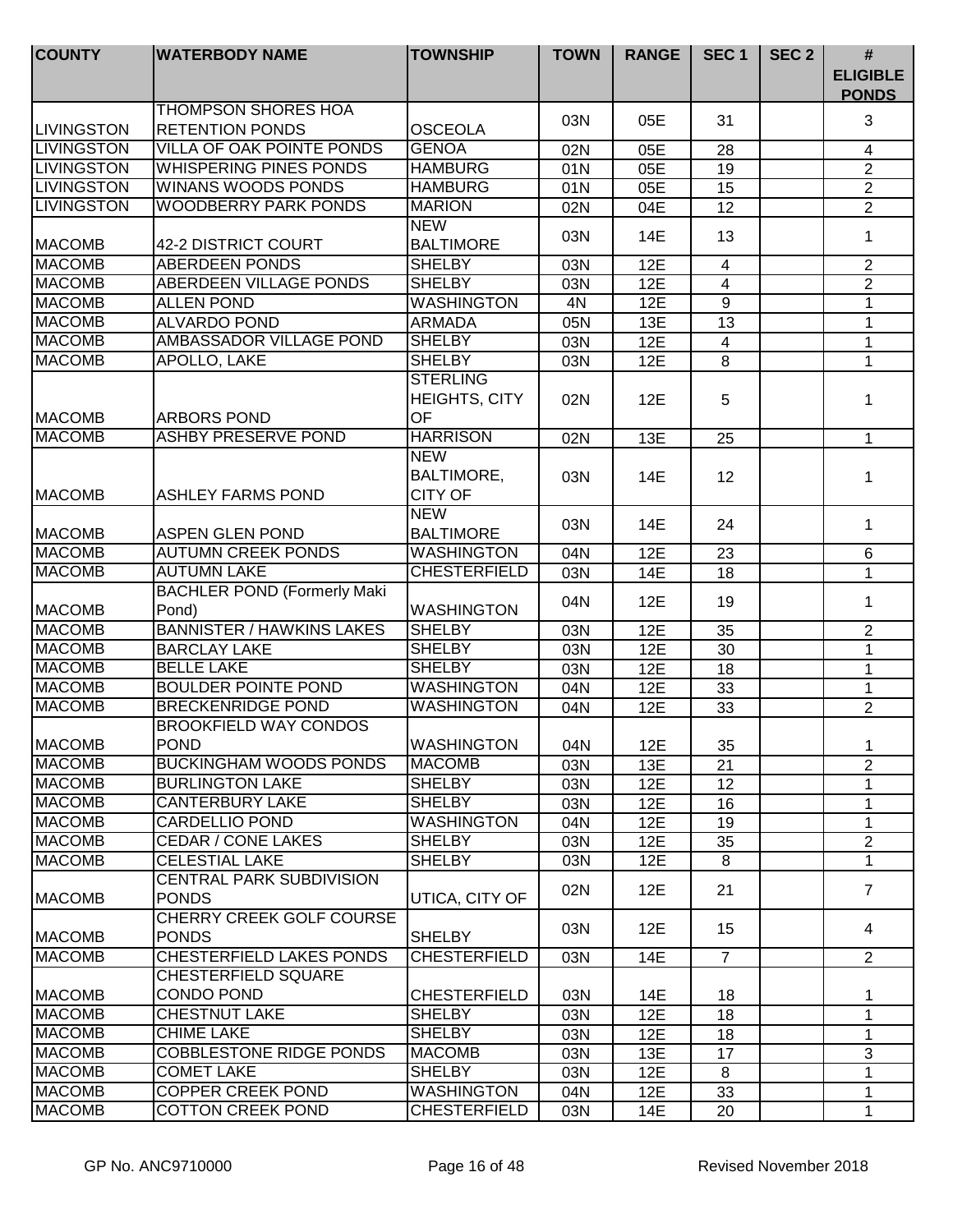| <b>COUNTY</b>                  | <b>WATERBODY NAME</b>                                       | <b>TOWNSHIP</b>               | <b>TOWN</b> | <b>RANGE</b> | SEC <sub>1</sub> | SEC <sub>2</sub> | #                               |
|--------------------------------|-------------------------------------------------------------|-------------------------------|-------------|--------------|------------------|------------------|---------------------------------|
|                                |                                                             |                               |             |              |                  |                  | <b>ELIGIBLE</b><br><b>PONDS</b> |
|                                |                                                             | <b>NEW</b>                    |             |              |                  |                  |                                 |
|                                |                                                             | BALTIMORE,                    | 03N         | 14E          | $\overline{7}$   |                  | 1                               |
| <b>MACOMB</b>                  | <b>CRISTY POND</b>                                          | <b>CITY OF</b>                |             |              |                  |                  |                                 |
| <b>MACOMB</b>                  | <b>CRYSTAL CREEK POND</b><br><b>CRYSTAL PINES OF SHELBY</b> | WASHINGTON                    | 04N         | 12E          | 21               |                  | $\mathbf{1}$                    |
| <b>MACOMB</b>                  | <b>POND</b>                                                 | <b>SHELBY</b>                 | 03N         | 12E          | 20               |                  | $\mathbf 1$                     |
|                                |                                                             |                               |             |              |                  |                  |                                 |
| <b>MACOMB</b>                  | <b>CURTIS STREET POND</b>                                   | <b>WASHINGTON</b>             | 04N         | 12E          | 33               |                  | 1                               |
| <b>MACOMB</b>                  | <b>DEER PARK CONDO POND</b>                                 | <b>BRUCE</b>                  | 05N         | 12E          | 35               |                  | $\mathbf{1}$                    |
| <b>MACOMB</b>                  | <b>DEQUINDRE ESTATES POND</b>                               | <b>SHELBY</b>                 | 03N         | 12E          | 30               |                  | 1                               |
| <b>MACOMB</b>                  | <b>DIEGEL LAKE</b>                                          | <b>SHELBY</b>                 | 03N         | 12E          | 11               |                  | 1                               |
|                                | <b>DOUBLE LAKE POND (formerly</b>                           |                               |             |              |                  |                  |                                 |
| <b>MACOMB</b>                  | Twin Lake Pond #2)                                          | <b>SHELBY</b>                 | 03N         | 12E          | 8                |                  | 1                               |
| <b>MACOMB</b>                  | EAGLE CREEK CONDOS POND                                     | <b>SHELBY</b>                 | 03N         | 12E          | 31               |                  | 1                               |
| <b>MACOMB</b>                  | <b>ELKHORN ESTATES PONDS</b>                                | <b>BRUCE</b>                  | 05N         | 12E          | 14               |                  | 1                               |
| <b>MACOMB</b>                  | <b>EMERALD CREEK POND</b>                                   | <b>SHELBY</b>                 | 03N         | 12E          | 36               |                  | 1                               |
| <b>MACOMB</b>                  | FORD FIELD RETENTION POND                                   | <b>SHELBY</b>                 | 03N         | 12E          | 21               |                  | 1                               |
|                                |                                                             | ROSEVILLE,                    | 01N         | 13E          | 34               |                  | 1                               |
| <b>MACOMB</b>                  | FORD HOUSE POND                                             | <b>CITY OF</b>                |             |              |                  |                  |                                 |
| <b>MACOMB</b>                  | <b>FOREST LAKE</b>                                          | <b>SHELBY</b>                 | 03N         | 12E          | 22               |                  | 1                               |
| <b>MACOMB</b>                  | <b>FOREST PARK POND</b>                                     | <b>SHELBY</b>                 | 03N         | 12E          | 9                |                  | 1                               |
| <b>MACOMB</b>                  | <b>FOUR SEASONS POND</b>                                    | <b>SHELBY</b>                 | 03N         | 12E          | 8                |                  | 1                               |
| <b>MACOMB</b>                  | FOX CREEK of RICHMOND POND                                  | RICHMOND                      | 05N         | 14E          | 19               |                  | $\mathbf{1}$                    |
| <b>MACOMB</b>                  | <b>FRASER MEADOWS PONDS</b>                                 | FRASER, CITY<br>OF            | 02N         | 13E          | 31               |                  | $\overline{2}$                  |
| <b>MACOMB</b>                  | <b>FRATTAROLI POND</b>                                      | <b>BRUCE</b>                  | 05N         | 12E          | $\overline{4}$   |                  | 1                               |
| <b>MACOMB</b>                  | <b>GEMINI LAKE</b>                                          | <b>SHELBY</b>                 | 03N         | 12E          | 8                |                  | 1                               |
|                                |                                                             | <b>NEW</b>                    |             |              |                  |                  |                                 |
|                                |                                                             | BALTIMORE,                    | 03N         | 14E          | $\overline{7}$   |                  | 1                               |
| <b>MACOMB</b>                  | <b>GENA POND</b>                                            | <b>CITY OF</b>                |             |              |                  |                  |                                 |
| <b>MACOMB</b>                  | <b>GOLDEN LAKES PONDS</b>                                   | <b>SHELBY</b>                 | 03N         | 12E          | 23               |                  | 3                               |
| <b>MACOMB</b>                  | <b>GOLDEN POND</b>                                          | <b>LENOX</b>                  | 04N         | 14E          | $\mathbf{1}$     |                  | $\mathbf{1}$                    |
| <b>MACOMB</b>                  | <b>GROESEBECK POND</b>                                      | WARREN                        | 01N         | 12E          | 27               |                  | 1                               |
| MACOMB                         | GUILDFORD LAKE                                              | SHELBY                        | 03N         | 12E          | 16               |                  | 1                               |
| <b>MACOMB</b>                  | <b>HALL POND</b>                                            | <b>RAY</b>                    | 4N          | 13E          | 23               |                  | 1                               |
|                                | <b>HARBOURS APARTMENTS</b>                                  |                               | 02N         | 13E          | 3                |                  | 8                               |
| <b>MACOMB</b>                  | <b>PONDS</b>                                                | <b>CLINTON</b>                |             |              |                  |                  |                                 |
| <b>IMACOMB</b>                 | <b>HARRISON COVE PONDS</b>                                  | <b>HARRISON</b>               | 02N         | 13E          | 25               |                  | $\overline{2}$                  |
| <b>MACOMB</b>                  | <b>HARTFORD MASTER POND</b>                                 | <b>MACOMB</b>                 | 03N         | 13E          | 14               |                  | 1                               |
| <b>MACOMB</b>                  | <b>HIDDEN OAK POND</b>                                      | <b>WASHINGTON</b>             | 04N         | 12E          | $\overline{4}$   |                  | 1                               |
| <b>MACOMB</b>                  | <b>HIDDEN POND ESTATES POND</b>                             | <b>WASHINGTON</b>             | 04N         | 12E          | 22               |                  | 1                               |
| <b>MACOMB</b>                  | <b>HIDDEN WOODS POND</b>                                    | <b>SHELBY</b>                 | 03N         | 12E          | 22               |                  | 1                               |
| <b>MACOMB</b>                  | <b>HUNTER'S POND</b>                                        | <b>WASHINGTON</b>             | 04N         | 12E          | 33               |                  | 1                               |
| <b>MACOMB</b>                  | <b>HUNTINGTON LAKE</b>                                      | <b>SHELBY</b>                 | 03N         | 12E          | $\overline{7}$   |                  | 1                               |
| <b>MACOMB</b>                  | HUNTINGTON RIDGE POND<br><b>IROQUOIS, LAKE</b>              | WASHINGTON                    | 04N         | 12E          | 27               |                  | 1                               |
| <b>MACOMB</b><br><b>MACOMB</b> | JEFF BLAKE POND                                             | <b>SHELBY</b><br><b>BRUCE</b> | 03N         | 12E          | 11               |                  | 1                               |
| <b>MACOMB</b>                  | KINGSWOOD ESTATES POND                                      | <b>SHELBY</b>                 | 05N         | 12E          | 32               |                  | 1                               |
| <b>MACOMB</b>                  | KNOLLWOOD POINTE POND                                       | <b>HARRISON</b>               | 03N         | 12E<br>13E   | 26<br>5          |                  |                                 |
| <b>MACOMB</b>                  | KNOLLWOOD VILLAGE PONDS                                     | <b>CLINTON</b>                | 02N<br>02N  | 13E          | 5                |                  | 1<br>$\overline{2}$             |
| <b>MACOMB</b>                  | LAKE IN THE WOODS                                           | <b>SHELBY</b>                 | 03N         | 12E          | 10               |                  | 1                               |
| <b>MACOMB</b>                  | LAKE IN THE WOODS PONDS                                     | <b>SHELBY</b>                 | 03N         | 12E          | 10               |                  | $\overline{2}$                  |
| <b>MACOMB</b>                  | LAKE POINTE WOODS POND                                      | <b>SHELBY</b>                 | 03N         | 12E          | 11               |                  | 1                               |
|                                |                                                             |                               |             |              |                  |                  |                                 |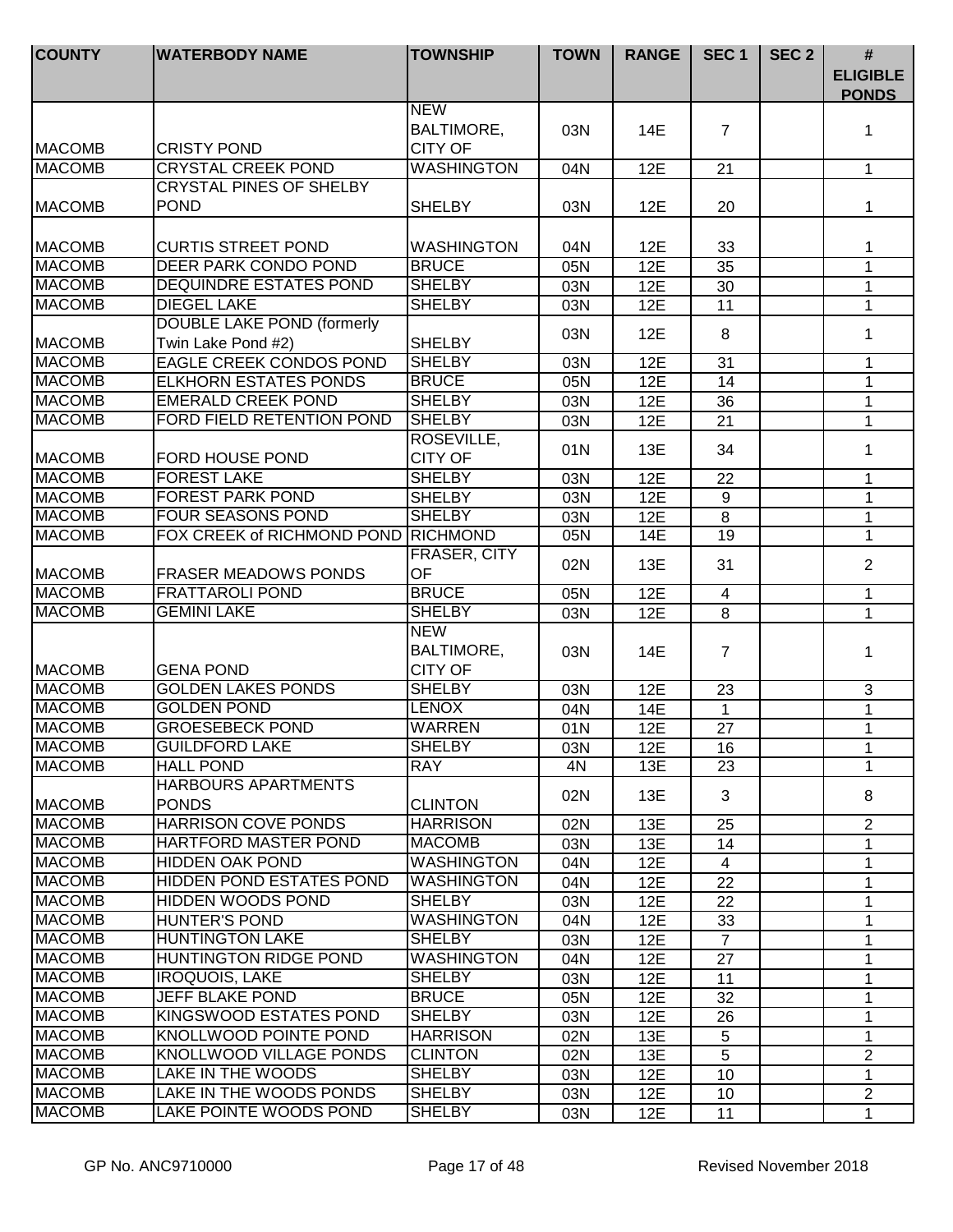| <b>COUNTY</b>  | <b>WATERBODY NAME</b>                         | <b>TOWNSHIP</b>                                      | <b>TOWN</b> | <b>RANGE</b> | SEC <sub>1</sub> | SEC <sub>2</sub> | #                               |
|----------------|-----------------------------------------------|------------------------------------------------------|-------------|--------------|------------------|------------------|---------------------------------|
|                |                                               |                                                      |             |              |                  |                  | <b>ELIGIBLE</b><br><b>PONDS</b> |
| <b>MACOMB</b>  | <b>LAKE VALLEY POND</b>                       | <b>SHELBY</b>                                        | 03N         | 12E          | 28               |                  |                                 |
| <b>MACOMB</b>  | <b>LENTINE POND</b>                           | <b>WASHINGTON</b>                                    | 04N         | 12E          | $\overline{32}$  |                  |                                 |
| <b>MACOMB</b>  | <b>LIGHTHOUSE COVE POND</b>                   | <b>CHESTERFIELD</b>                                  | 03N         | 14E          | 23               |                  | 1                               |
| <b>MACOMB</b>  | <b>MACKLEY POND</b>                           | <b>LENOX</b>                                         | 04N         | 14E          | 12               |                  | 1                               |
| <b>MACOMB</b>  | <b>MACOMB TOWNSHIP POND</b>                   | <b>MACOMB</b>                                        | 03N         | 13E          | 14               |                  | 1                               |
| <b>MACOMB</b>  | MANORS AT KNOLLWOOD POND HARRISON             |                                                      | 02N         | 13E          | 5                |                  | 1                               |
| <b>MACOMB</b>  | <b>MARK LAKE</b>                              | <b>SHELBY</b>                                        | 03N         | 12E          | 8                |                  | 1                               |
| <b>MACOMB</b>  | <b>MCVICAR MEADOWS POND</b>                   | <b>BRUCE</b>                                         | 05N         | 12E          | 35               |                  | $\mathbf 1$                     |
|                | <b>MEADOWS OF BRUCE</b>                       |                                                      | 05N         | 12E          | 32               |                  | 2                               |
| <b>MACOMB</b>  | TOWNSHIP PONDS, THE                           | <b>BRUCE</b>                                         |             |              |                  |                  |                                 |
| <b>MACOMB</b>  | <b>MICHIGAN CAT POND</b>                      | <b>SHELBY</b>                                        | 03N         | 12E          | 23               |                  | 1                               |
| <b>MACOMB</b>  | <b>MIDDLEBURY CT POND</b>                     | <b>SHELBY</b>                                        | 03N         | 12E          | $\overline{13}$  |                  | 1                               |
| <b>MACOMB</b>  | <b>MILLERS CROSSING PONDS</b>                 | <b>WASHINGTON</b>                                    | 04N         | 12E          | 30               |                  | $\overline{2}$                  |
| <b>MACOMB</b>  | <b>MILLSTONE POND</b>                         | <b>LENOX</b>                                         | 04N         | 14E          | 36               |                  | $\mathbf{1}$                    |
| <b>MACOMB</b>  | <b>NOCTURNE LAKE</b>                          | <b>SHELBY</b>                                        | 03N         | 12E          | 18               |                  | $\mathbf{1}$                    |
| <b>MACOMB</b>  | <b>NORTH POINTE COMMUNITY</b><br><b>PONDS</b> | <b>CLINTON</b>                                       | 03N         | 14E          | 16               |                  | $\overline{2}$                  |
| <b>MACOMB</b>  | NORTHPORT APARTMENTS<br><b>PONDS</b>          | <b>MACOMB</b>                                        | 03N         | 13E          | 32               |                  | 2                               |
| <b>MACOMB</b>  | NOTTINGHAM COVE POND                          | <b>STERLING</b><br><b>HEIGHTS, CITY</b><br><b>OF</b> | 02N         | 12E          | $\overline{2}$   |                  | 1                               |
| <b>MACOMB</b>  | NOTTINGHILL VILLAGE POND                      | <b>SHELBY</b>                                        |             |              |                  |                  |                                 |
| <b>MACOMB</b>  | OAKHILL APARTMENTS PONDS                      | <b>SHELBY</b>                                        | 03N<br>03N  | 12E<br>12E   | 12<br>32         |                  | $\mathbf{1}$<br>$\overline{2}$  |
| <b>MACOMB</b>  | <b>ORCHARD LAKE</b>                           | <b>NEW</b><br><b>BALTIMORE,</b><br><b>CITY OF</b>    | 03N         | 14E          | 12               |                  | 1                               |
| <b>MACOMB</b>  | <b>ORCHARDS TOURNAMENT</b><br><b>POND</b>     | <b>WASHINGTON</b>                                    | 04N         | 12E          | 22               |                  | 1                               |
| <b>MACOMB</b>  | <b>PARK VIEW ESTATES POND</b>                 | <b>SHELBY</b>                                        | 03N         | 12E          | 6                |                  | $\mathbf{1}$                    |
| <b>MACOMB</b>  | PARKSIDE POINTE CONDO<br><b>POND</b>          | <b>STERLING</b><br><b>HEIGHTS, CITY</b><br>OF        | 02N         | 12E          | $\overline{7}$   |                  | 1                               |
| <b>MACOMB</b>  | PEBBLE CREEK APARTMENT<br><b>POND</b>         | <b>SHELBY</b>                                        | 03N         | 12E          | 32               |                  | $\mathbf 1$                     |
| <b>MACOMB</b>  | PEBBLE POINTE POND                            | <b>CLINTON</b>                                       | 02N         | 13E          | 19               |                  | $\mathbf{1}$                    |
| <b>IMACOMB</b> | PENDELTON VILLAGE POND                        | <b>STERLING</b><br><b>HEIGHTS, CITY</b><br><b>OF</b> | 02N         | 12E          | 1                |                  | 1                               |
| <b>MACOMB</b>  | PENZIEN FARMS PONDS                           | <b>MACOMB</b>                                        | 03N         | 13E          | 8                |                  | 2                               |
| <b>MACOMB</b>  | PHILLIPS POND                                 | <b>WASHINGTON</b>                                    | 04N         | 12E          | 31               |                  | 1                               |
| <b>MACOMB</b>  | <b>PINE LAKE</b>                              | <b>SHELBY</b>                                        | 03N         | 12E          | 35               |                  | 1                               |
| <b>MACOMB</b>  | PINEHURST DRAINAGE DITCH                      | RICHMOND,<br><b>CITY OF</b>                          | 04N         | 14E          | 1                |                  | 1                               |
| <b>MACOMB</b>  | PITTERS POND                                  | <b>CHESTERFIELD</b>                                  | 03N         | <b>14E</b>   | 6                |                  | $\mathbf{1}$                    |
| <b>MACOMB</b>  | PLUMBROOK GOLF COURSE<br><b>PONDS</b>         | <b>STERLING</b><br><b>HEIGHTS, CITY</b><br>OF        | 02N         | 12E          | 23               |                  | $\overline{2}$                  |
| <b>MACOMB</b>  | PLYMOUTH VILLAGE NORTH<br><b>POND</b>         | <b>CHESTERFIELD</b>                                  | 03N         | 14E          | 9                |                  | 9                               |
| <b>MACOMB</b>  | POHUTSKY POND                                 | <b>SHELBY</b>                                        | 03N         | 12E          | 17               |                  | 1                               |
| <b>MACOMB</b>  | PONDVIEW POND                                 | SHELBY                                               | 03N         | 12E          | 11               |                  | $\mathbf{1}$                    |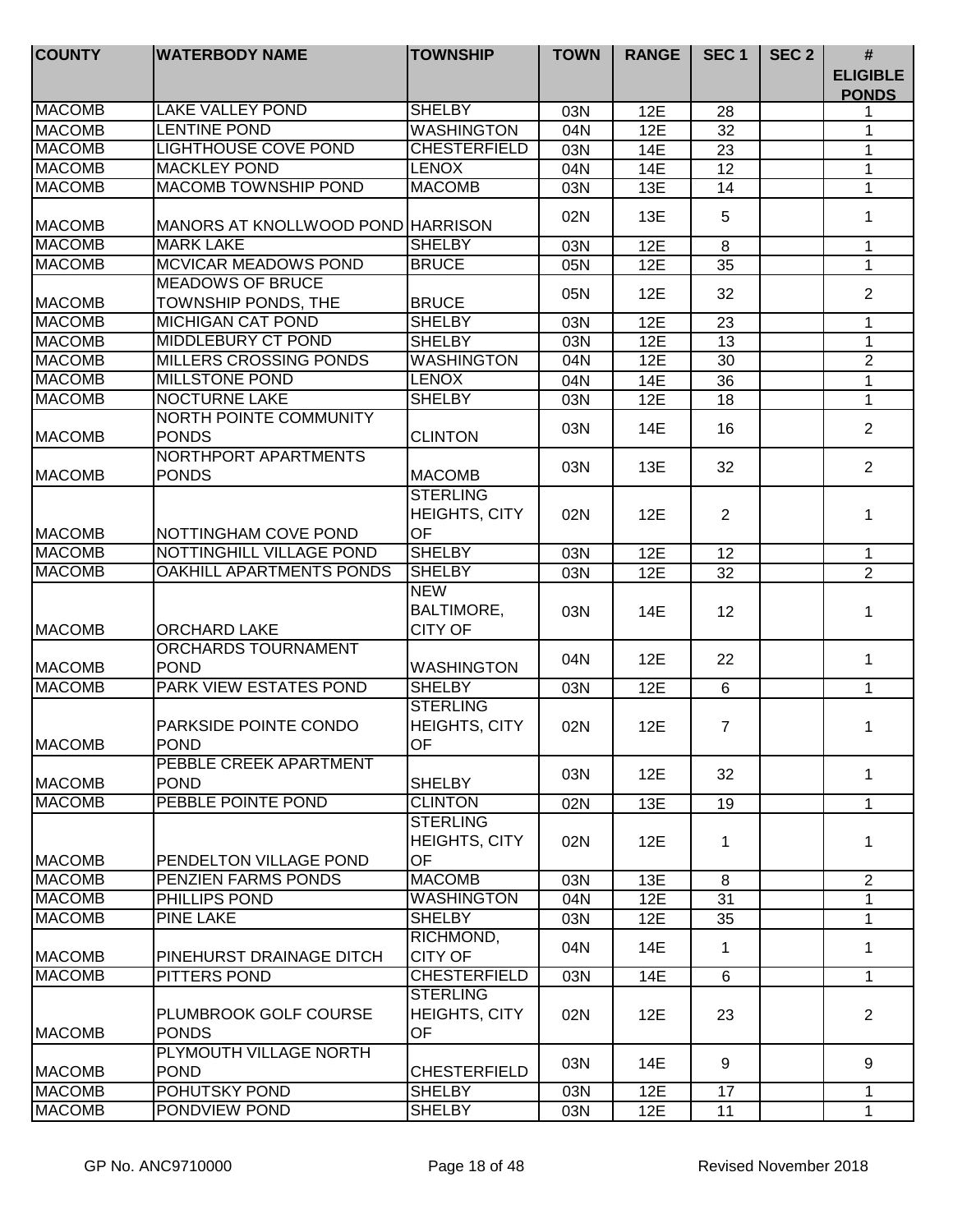| <b>COUNTY</b> | <b>WATERBODY NAME</b>                                | <b>TOWNSHIP</b>                                      | <b>TOWN</b> | <b>RANGE</b> | SEC <sub>1</sub> | SEC <sub>2</sub> | $\#$<br><b>ELIGIBLE</b><br><b>PONDS</b> |
|---------------|------------------------------------------------------|------------------------------------------------------|-------------|--------------|------------------|------------------|-----------------------------------------|
| <b>MACOMB</b> | <b>PROVIDENCE PARK POND</b>                          | <b>SHELBY</b>                                        | 03N         | 12E          | 10               |                  |                                         |
| <b>MACOMB</b> | <b>RAIN TREE POND</b>                                | <b>CHESTERFIELD</b>                                  | 03N         | 14E          | 21               |                  | 1                                       |
| <b>MACOMB</b> | RAVINES AT THE ORCHARDS<br><b>PONDS</b>              | WASHINGTON                                           | 04N         | 12E          | 15               |                  | 4                                       |
| <b>MACOMB</b> | <b>RAVINES POND</b>                                  | UTICA, CITY OF                                       | 02N         | 12E          | 8                |                  | 1                                       |
| <b>MACOMB</b> | <b>RETREAT MASTER PONDS</b>                          | <b>MACOMB</b>                                        | 03N         | 13E          | 24               |                  | 4                                       |
| <b>MACOMB</b> | <b>RICHARDS POND</b>                                 | <b>WASHINGTON</b>                                    | 04N         | 12E          | 9                |                  | 1                                       |
| <b>MACOMB</b> | <b>RIVERBEND PARK ASSOCIATION</b><br><b>PONDS</b>    | <b>HARRISON</b>                                      | 02N         | 14E          | 17               |                  | $\overline{2}$                          |
| <b>MACOMB</b> | <b>RIVERBEND POND</b>                                | <b>CLINTON</b>                                       | 02N         | 13E          | 10               |                  | 1                                       |
| <b>MACOMB</b> | <b>RIVERS POND</b>                                   | <b>MACOMB</b>                                        | 03N         | 13E          | $6\phantom{1}$   |                  | $\mathbf{1}$                            |
| <b>MACOMB</b> | <b>ROMA APARTMENTS POND</b>                          | <b>SHELBY</b>                                        | 03N         | 12E          | 28               |                  | 1                                       |
| <b>MACOMB</b> | <b>ROSE SENIOR LIVING CENTER</b><br><b>POND</b>      | <b>CLINTON</b>                                       | 02N         | 13E          | 5                |                  | 1                                       |
| <b>MACOMB</b> | ROSEWOOD TERRACE POND                                | RICHMOND,<br><b>CITY OF</b>                          | 04N         | 14E          | 1                |                  | 1                                       |
| <b>MACOMB</b> | ROYAL COVE POND                                      | <b>SHELBY</b>                                        | 03N         | 12E          | 8                |                  | 1                                       |
| <b>MACOMB</b> | ROYALE, LAKE                                         | <b>SHELBY</b>                                        | 03N         | 12E          | 8                |                  | 1                                       |
| <b>MACOMB</b> | <b>RUSSELL POND</b>                                  | <b>RAY</b>                                           | 4N          | 13E          | 22               |                  | $\overline{2}$                          |
| <b>MACOMB</b> | <b>SAN MARINO POND</b>                               | <b>BRUCE</b>                                         | 05N         | 12E          | 15               |                  | 1                                       |
| <b>MACOMB</b> | <b>SCHAEFF POND</b>                                  | <b>SHELBY</b>                                        | 03N         | 12E          | 9                |                  | 1                                       |
| <b>MACOMB</b> | <b>SELFRIDGE GOLF COURSE</b><br><b>PONDS</b>         | <b>HARRISON</b>                                      | 02N         | 14E          | 9                |                  | 5                                       |
| <b>MACOMB</b> | <b>SHADOW LAKE</b>                                   | <b>SHELBY</b>                                        | 03N         | 12E          | 35               |                  | 1                                       |
| <b>MACOMB</b> | <b>SHELBY PARK MANOR PONDS</b>                       | <b>SHELBY</b>                                        | 03N         | 12E          | 5                |                  | $\overline{2}$                          |
| <b>MACOMB</b> | SHELBY TOWNSHIP MUNICIPAL<br>LAKE                    | <b>SHELBY</b>                                        | 03N         | 12E          | 15               | 21               | 1                                       |
| <b>MACOMB</b> | <b>SHERMAN &amp; ASSOCICATES</b><br><b>POND</b>      | <b>WASHINGTON</b>                                    | 04N         | 12E          | 22               |                  | 1                                       |
| <b>MACOMB</b> | SHERMAN ASSOC.                                       | <b>WASHINGTON</b>                                    | 04N         | 12E          | 22               |                  | $\mathbf 1$                             |
| <b>MACOMB</b> | SHERWOOD, LAKE                                       | <b>SHELBY</b>                                        | 03N         | 12E          | 12               |                  | 1                                       |
| <b>MACOMB</b> | <b>SIENNA GARDENS POND</b>                           | <b>SHELBY</b>                                        | 03N         | 12E          | 11               |                  | 1                                       |
| <b>MACOMB</b> | <b>SILVER DOLLAR LAKE</b>                            | <b>WASHINGTON</b>                                    | 04N         | 12E          | 33               |                  | 1                                       |
| <b>MACOMB</b> | SILVER PINES VILLAGE POND                            | <b>MACOMB</b>                                        | 03N         | 13E          | $\overline{17}$  |                  | 1                                       |
| <b>MACOMB</b> | <b>SKF-TCM POND</b>                                  | <b>ARMADA</b>                                        | 05N         | 13E          | 31               |                  | 1                                       |
| <b>MACOMB</b> | <b>SKYLITE LAKE</b>                                  | <b>SHELBY</b>                                        | 03N         | 12E          | 8                |                  | 1                                       |
| <b>MACOMB</b> | <b>SOMERSET LAKE</b>                                 | <b>SHELBY</b>                                        | 03N         | 12E          | 26               |                  | 1                                       |
| <b>MACOMB</b> | <b>SORRELL WOODS PONDS</b>                           | <b>BRUCE</b>                                         | 05N         | 12E          | 26               |                  | $\overline{2}$                          |
| <b>MACOMB</b> | <b>SOVA POND</b>                                     | <b>RAY</b>                                           | 04N         | 13E          | $\overline{2}$   |                  | $\overline{2}$                          |
| <b>MACOMB</b> | <b>SPRING LAKE</b>                                   | <b>SHELBY</b>                                        | 03N         | 12E          | 8                |                  | 1                                       |
| <b>MACOMB</b> | <b>SPRINGHILL RETENTION BASIN</b>                    | <b>SHELBY</b>                                        | 03N         | 12E          | 32               |                  | 1                                       |
| <b>MACOMB</b> | <b>SPRINGS POND AT VINEYARDS</b>                     | UTICA, CITY OF                                       | 02N         | 12E          | 5                |                  | 1                                       |
| <b>MACOMB</b> | ST. CLAIR PLACE CONDOMINIUM<br>POND(S)               | <b>CLINTON</b>                                       | 2N          | 13E          | 25               |                  | 1                                       |
| <b>MACOMB</b> | ST. JOHN VIANNEY PONDS                               | <b>SHELBY</b>                                        | 03N         | 12E          | 11               |                  | $\overline{2}$                          |
| <b>MACOMB</b> | ST. STEVAN CHURCH PONDS                              | <b>RAY</b>                                           | 04N         | 13E          | 25               |                  | $\overline{2}$                          |
| <b>MACOMB</b> | <b>STARLITE LAKE</b>                                 | <b>SHELBY</b>                                        | 03N         | 12E          | 8                |                  | 1                                       |
| <b>MACOMB</b> | <b>STERLING HUNT CLUB</b><br><b>ASSOCIATION POND</b> | <b>STERLING</b><br><b>HEIGHTS, CITY</b><br><b>OF</b> | 02N         | 12E          | $\overline{7}$   |                  | 1                                       |
| <b>MACOMB</b> | STERLING HUNT CLUB VILLAGE<br><b>POND</b>            | <b>STERLING</b><br><b>HEIGHTS, CITY</b><br>OF        | 02N         | 12E          | 7                |                  | 1                                       |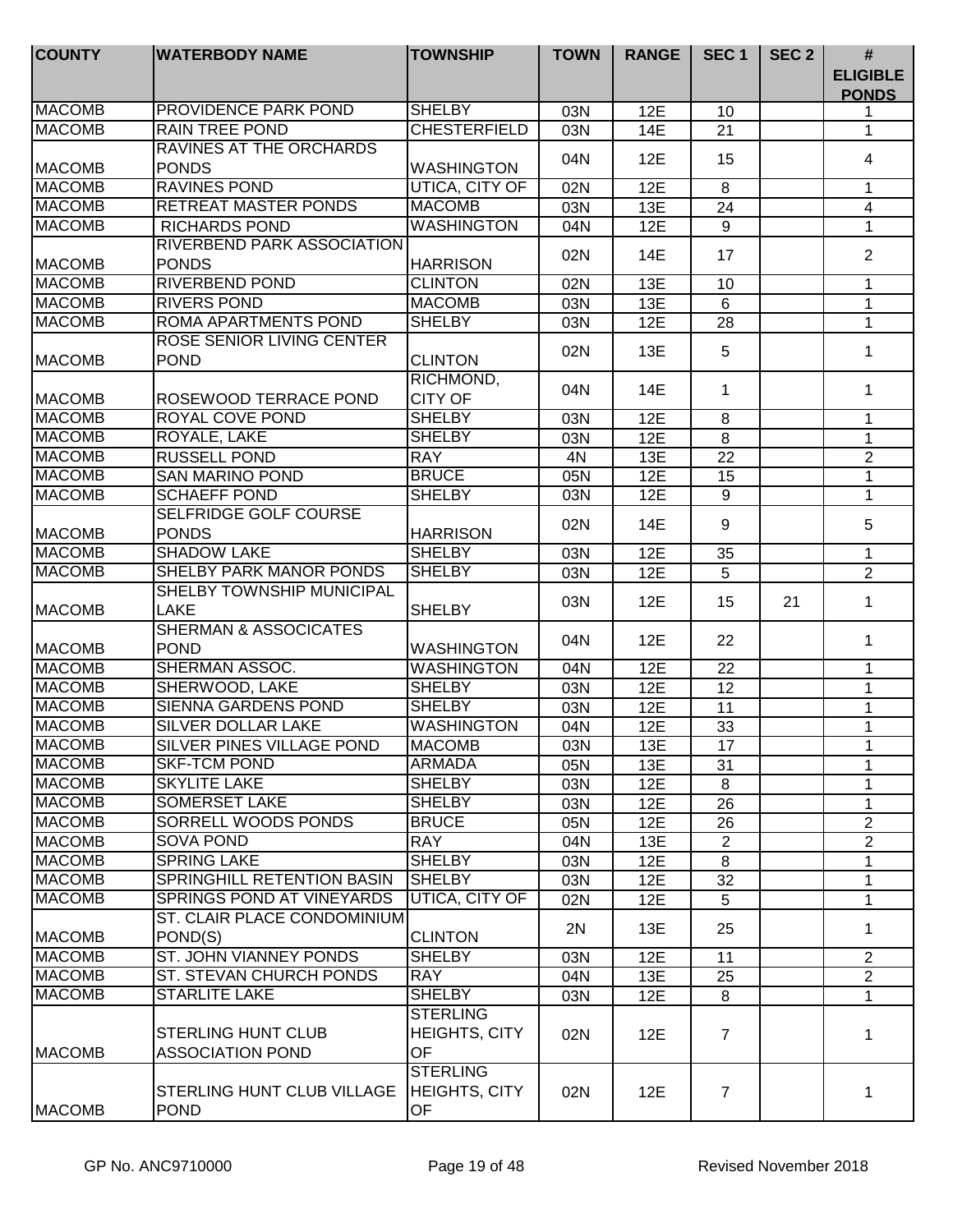| <b>COUNTY</b> | <b>WATERBODY NAME</b>                | <b>TOWNSHIP</b>      | <b>TOWN</b> | <b>RANGE</b> | SEC <sub>1</sub> | SEC <sub>2</sub> | #                               |
|---------------|--------------------------------------|----------------------|-------------|--------------|------------------|------------------|---------------------------------|
|               |                                      |                      |             |              |                  |                  | <b>ELIGIBLE</b><br><b>PONDS</b> |
| <b>MACOMB</b> | <b>STONEBRIAR POND</b>               | <b>WASHINGTON</b>    | 04N         | 12E          | 35               |                  |                                 |
| <b>MACOMB</b> | STONECREST of WASHINGTON TWASHINGTON |                      | 4N          | 12E          | 28               |                  | 1                               |
| <b>MACOMB</b> | <b>STONEWYCK POND</b>                | <b>SHELBY</b>        | 03N         | 12E          | 6                |                  | $\mathbf{1}$                    |
| <b>MACOMB</b> | <b>STRATFORD PONDS</b>               | <b>WASHINGTON</b>    | 04N         | 12E          | 16               |                  | $\overline{2}$                  |
|               |                                      | <b>STERLING</b>      |             |              |                  |                  |                                 |
|               |                                      | <b>HEIGHTS, CITY</b> | 02N         | 12E          | 12               |                  | 1                               |
| <b>MACOMB</b> | <b>STRATFORD VILLAGE POND</b>        | OF                   |             |              |                  |                  |                                 |
| <b>MACOMB</b> | <b>STRAWBERRY FIELDS POND</b>        | <b>MACOMB</b>        | 03N         | 13E          | 19               |                  | 1                               |
| <b>MACOMB</b> | <b>SUNDERLAND LAKE</b>               | <b>SHELBY</b>        | 03N         | 12E          | 10               |                  | $\mathbf{1}$                    |
| <b>MACOMB</b> | <b>TAKATA POND</b>                   | <b>ARMADA</b>        | 05N         | 13E          | 31               |                  | 1                               |
|               |                                      | <b>STERLING</b>      |             |              |                  |                  |                                 |
|               |                                      | <b>HEIGHTS, CITY</b> | 02N         | 12E          | 33               |                  | 1                               |
| <b>MACOMB</b> | THE SHOPS AT STERLING POND           | <b>OF</b>            |             |              |                  |                  |                                 |
| <b>MACOMB</b> | THE VILLAS POND                      | <b>WASHINGTON</b>    | 04N         | 12E          | 28               |                  | 1                               |
| <b>MACOMB</b> | <b>TIARA LAKE</b>                    | <b>SHELBY</b>        | 03N         | 12E          | 8                |                  | 1                               |
| <b>MACOMB</b> | <b>TOTIN POND</b>                    | <b>WASHINGTON</b>    | 04N         | 12E          | $\overline{31}$  |                  | 1                               |
| <b>MACOMB</b> | <b>TRAILSIDE POND</b>                | <b>WASHINGTON</b>    | 04N         | 12E          | 33               |                  | 1                               |
| <b>MACOMB</b> | <b>TWILIGHT LAKE</b>                 | <b>SHELBY</b>        | 03N         | 12E          | 8                |                  | 1                               |
| <b>MACOMB</b> | <b>TWIN BROOKS POND</b>              | <b>BRUCE</b>         | 05N         | 12E          | 26               |                  | 1                               |
| <b>MACOMB</b> | TWIN LAKE POND #1                    | <b>SHELBY</b>        | 03N         | 12E          | 8                |                  | 1                               |
|               |                                      | <b>STERLING</b>      |             |              |                  |                  |                                 |
|               |                                      | <b>HEIGHTS, CITY</b> |             |              |                  |                  |                                 |
| <b>MACOMB</b> | <b>TYMBER RIDGE POND</b>             | OF                   | 02N         | <b>12E</b>   | 6                |                  | 1                               |
|               |                                      | <b>STERLING</b>      |             |              |                  |                  |                                 |
|               |                                      | HEIGHTS, CITY        |             |              |                  |                  |                                 |
| <b>MACOMB</b> | <b>TYMBER RIDGE POND</b>             | OF                   | 02N         | 12E          | 6                |                  | 1                               |
| <b>MACOMB</b> | <b>VANI POND</b>                     | <b>BRUCE</b>         | 5N          | 12E          | 8                |                  | 1                               |
|               |                                      | <b>STERLING</b>      |             |              |                  |                  |                                 |
|               |                                      | <b>HEIGHTS, CITY</b> | 02N         | 12E          | 20               |                  | 1                               |
| <b>MACOMB</b> | <b>VICTORY GARDENS POND</b>          | <b>OF</b>            |             |              |                  |                  |                                 |
| <b>MACOMB</b> | <b>VILLA DI FIORE POND</b>           | <b>CLINTON</b>       | 02N         | 13E          | 20               |                  | $\mathbf 1$                     |
|               |                                      | <b>STERLING</b>      |             |              |                  |                  |                                 |
|               |                                      | <b>HEIGHTS, CITY</b> | 02N         | 12E          | 36               |                  | 1                               |
| <b>MACOMB</b> | <b>VILLA FONTANA POND</b>            | OF                   |             |              |                  |                  |                                 |
| <b>MACOMB</b> | <b>VILLAGIO PONDS</b>                | <b>MACOMB</b>        | 03N         | 13E          | 6                |                  | $\overline{2}$                  |
|               |                                      | <b>STERLING</b>      |             |              |                  |                  |                                 |
|               |                                      | <b>HEIGHTS, CITY</b> | 02N         | 12E          | 5                |                  | $\overline{2}$                  |
| <b>MACOMB</b> | <b>VINEYARDS PONDS</b>               | <b>OF</b>            |             |              |                  |                  |                                 |
| <b>MACOMB</b> | <b>VISTA LAKES POND</b>              | <b>SHELBY</b>        | 03N         | 12E          | 8                |                  | $\mathbf{1}$                    |
|               | <b>VITALE PLAZA OF SHELBY</b>        |                      | 03N         | 12E          | 3                |                  | $\overline{2}$                  |
| <b>MACOMB</b> | <b>PONDS</b>                         | <b>SHELBY</b>        |             |              |                  |                  |                                 |
| <b>MACOMB</b> | <b>VOLPE POND</b>                    | <b>RAY</b>           | 04N         | 13E          | 20               |                  | $\mathbf 1$                     |
|               | <b>WASHINGTON TOWN CENTER</b>        |                      | 04N         | 12E          | 34               |                  | $\overline{2}$                  |
| <b>MACOMB</b> | <b>PONDS</b>                         | <b>WASHINGTON</b>    |             |              |                  |                  |                                 |
|               | <b>WATER TOWER LAKE &amp; EVENT</b>  |                      |             |              |                  |                  |                                 |
|               | PONDS - GM TECH CENTER               |                      | 01N         | 12E          | 9                |                  | 5                               |
| <b>MACOMB</b> | EVENT PONDS (ponds only)             | <b>WARREN</b>        |             |              |                  |                  |                                 |
| <b>MACOMB</b> | <b>WATKINS LAKE</b>                  | <b>SHELBY</b>        | 03N         | 12E          | 35               |                  | 1                               |
| <b>MACOMB</b> | <b>WELLINGTON PLACE POND</b>         | <b>CHESTERFIELD</b>  | 03N         | <b>14E</b>   | 14               |                  |                                 |
| <b>MACOMB</b> | <b>WEST CREEK PONDS</b>              | <b>MACOMB</b>        | 03N         | 13E          | 18               |                  | $\mathbf{2}$                    |
| <b>MACOMB</b> | WEST RIDGE DETENTION POND            | <b>WASHINGTON</b>    | 04N         | 12E          | 33               |                  | $\mathbf 1$                     |
|               |                                      | ROSEVILLE,           | 01N         | 13E          | 26               |                  | 1                               |
| <b>MACOMB</b> | <b>WHABY PARK POND</b>               | <b>CITY OF</b>       |             |              |                  |                  |                                 |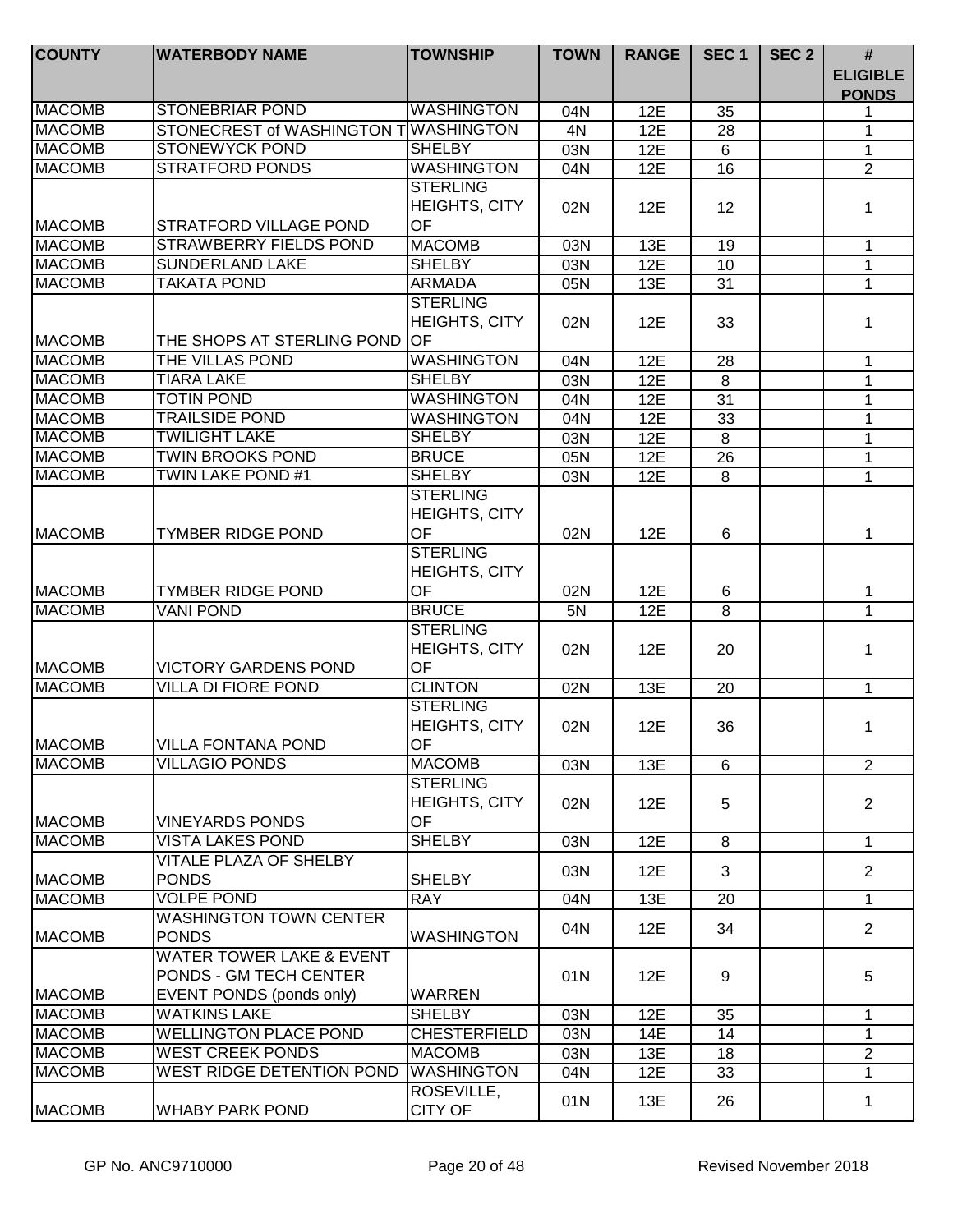| <b>COUNTY</b>     | <b>WATERBODY NAME</b>                            | <b>TOWNSHIP</b>                               | <b>TOWN</b> | <b>RANGE</b> | SEC <sub>1</sub> | SEC <sub>2</sub> | $\#$                            |
|-------------------|--------------------------------------------------|-----------------------------------------------|-------------|--------------|------------------|------------------|---------------------------------|
|                   |                                                  |                                               |             |              |                  |                  | <b>ELIGIBLE</b><br><b>PONDS</b> |
| <b>MACOMB</b>     | <b>WHISPERING HILLS POND</b>                     | <b>SHELBY</b>                                 | 03N         | 12E          | $\overline{4}$   |                  |                                 |
| <b>MACOMB</b>     | <b>WHISPERING PINE POND</b>                      | <b>ROMEO</b>                                  | 05N         | 12E          | 35               |                  | 1                               |
| <b>MACOMB</b>     | <b>WILLOW RIDGE PONDS</b>                        | <b>WASHINGTON</b>                             | 04N         | 12E          | 36               |                  | $\overline{2}$                  |
| <b>MACOMB</b>     | <b>WINDEMERE COMMONS POND</b>                    | <b>MACOMB</b>                                 | 03N         | 13E          | 33               |                  | $\mathbf 1$                     |
|                   | <b>WINDING CREEK SUBDIVISION</b>                 |                                               | 03N         | 13E          | 5                |                  | 1                               |
| <b>MACOMB</b>     | <b>POND</b>                                      | <b>MACOMB</b>                                 |             |              |                  |                  |                                 |
| <b>MACOMB</b>     | <b>WINDMILL POND</b>                             | <b>BRUCE</b>                                  | 05N         | 12E          | 22               |                  | $\mathbf{1}$                    |
|                   | WINDMILL POND CONDOMINIUM                        |                                               |             |              |                  |                  |                                 |
| <b>MACOMB</b>     | <b>ASSOCIATION POND</b>                          | <b>SHELBY</b>                                 | 03N         | 12E          | 24               |                  | 1                               |
| <b>MACOMB</b>     | <b>WOODBERRY ESTATES POND</b>                    | <b>MACOMB</b>                                 | 03N         | 13E          | 26               |                  | $\mathbf{1}$                    |
| <b>MACOMB</b>     | <b>WOODLAND MEADOWS PONDS</b>                    | <b>HARRISON</b>                               | 02N         | 13E          | 30               |                  | $\overline{2}$                  |
| <b>MACOMB</b>     | WOODS OF NORTH STERLING<br><b>POND</b>           | <b>STERLING</b><br><b>HEIGHTS, CITY</b><br>OF | 02N         | 12E          | 8                |                  | 1                               |
| <b>MACOMB</b>     | <b>WOODSIDE VILLAGE POND</b>                     | <b>SHELBY</b>                                 | 03N         | 12E          | $\overline{4}$   |                  | 1                               |
| <b>MACOMB</b>     | <b>ZAIGLIN POND</b>                              | <b>BRUCE</b>                                  | 05N         | 12E          | 29               |                  | 1                               |
| <b>MANISTEE</b>   | <b>HARBOR VILLAGE POND</b>                       | <b>MANISTEE</b>                               | 21N         | <b>17W</b>   | $\overline{2}$   |                  | $\mathbf{1}$                    |
| <b>MASON</b>      | <b>EPWORTH HEIGHTS POND</b>                      | <b>PERE</b><br><b>MARQUETTE</b>               | <b>18N</b>  | <b>18W</b>   | 9                |                  | $\mathbf 1$                     |
| <b>MASON</b>      | URBAN POND                                       | <b>CUSTER</b>                                 | 18N         | <b>16W</b>   | 18               |                  | $\mathbf{1}$                    |
| MECOSTA           | <b>LAKE ANDREWS POND</b>                         | <b>BIG RAPIDS,</b><br><b>CITY OF</b>          | <b>15N</b>  | <b>10W</b>   | 15               |                  | $\mathbf 1$                     |
| <b>IMENOMINEE</b> | <b>BROOKS HOLLOW ESTATES</b><br>DEVELOPMENT POND | <b>MENOMINEE</b>                              | 32N         | 27W          | 27               |                  | 1                               |
| <b>MIDLAND</b>    | <b>3M COMPANY POND</b>                           | <b>MIDLAND</b>                                | 14N         | 02E          | 24               |                  | 1                               |
| <b>MIDLAND</b>    | <b>BLUEMER POND</b>                              | <b>JASPER</b>                                 | 13N         | 02W          | 27               |                  | $\mathbf{1}$                    |
| <b>MIDLAND</b>    | <b>BOULDER CREEK</b>                             | <b>LINCOLN</b>                                | <b>15N</b>  | 02E          | $\overline{31}$  |                  | $\overline{2}$                  |
| <b>MIDLAND</b>    | <b>DOW GARDEN POND</b>                           | <b>MIDLAND</b>                                | 14N         | 02E          | 17               |                  | $\mathbf{1}$                    |
| <b>MIDLAND</b>    | <b>SCENIC POND</b>                               | <b>MIDLAND</b>                                | 14N         | 02E          | 3                |                  | 1                               |
| <b>MIDLAND</b>    | <b>SOMERSET PINES PONDS</b>                      | <b>MIDLAND</b>                                | <b>15N</b>  | 02E          | $\overline{31}$  |                  | $\overline{2}$                  |
| <b>MIDLAND</b>    | <b>WINTERGREEN POND</b>                          | <b>LINCOLN</b>                                | <b>15N</b>  | 01E          | 1                |                  | 1                               |
| MONROE            | <b>BOSCH PROVING GROUNDS</b><br>POND             | <b>ASH</b>                                    | 05S         | 09E          | 1                |                  | 1                               |
| <b>IMONROE</b>    | COPPOLA POND                                     | ASH                                           | 05S         | 09E          | 14               |                  | $\mathbf 1$                     |
| <b>MONROE</b>     | <b>EAGLE POINTE PONDS</b>                        | <b>BERLIN</b>                                 | 06S         | 10E          | 6                |                  | 4                               |
| <b>MONROE</b>     | <b>ERICKSON POND</b>                             | WHITEFORD                                     | 08S         | 06E          | 13               |                  | 1                               |
| <b>MONROE</b>     | <b>FRENCHTOWN HARBOR PONDS</b>                   | <b>FRENCHTOWN</b>                             | 06S         | 09E          | 26               |                  | $\overline{2}$                  |
| <b>MONROE</b>     | <b>GOLF RIDGE OF DUNDEE</b><br><b>PONDS</b>      | <b>DUNDEE</b>                                 | 06S         | 07E          | 19               |                  | $\overline{2}$                  |
| <b>MONROE</b>     | <b>KRONOVICH POND</b>                            | <b>BEDFORD</b>                                | 08S         | 07E          | 8                |                  | $\mathbf{1}$                    |
| <b>MONROE</b>     | <b>LASHUAY POND</b>                              | <b>ERIE</b>                                   | 08S         | 08E          | 8                |                  | $\mathbf 1$                     |
| <b>MONROE</b>     | <b>LEGACY ESTATES DETENTION</b><br><b>PONDS</b>  | <b>BEDFORD</b>                                | 08S         | 07E          | 15               |                  | $\overline{2}$                  |
| <b>MONROE</b>     | <b>MARTIN POND</b>                               | <b>WHITEFORD</b>                              | 08S         | 06E          | 24               |                  | $\mathbf{1}$                    |
| <b>MONROE</b>     | <b>WRIGHT POND</b>                               | <b>DUNDEE</b>                                 | 06S         | 07E          | 16               |                  | 1                               |
| <b>MONROE</b>     | YATES POND                                       | SOUTH ROCKWO                                  | 5S          | 9E           | 33               |                  | 1                               |
| MONTCALM          | <b>BLACK ROAD POND</b>                           | <b>MAPLE VALLEY</b>                           | 11N         | 9W           | 14               |                  | 1                               |
| MONTCALM          | <b>WILDWOOD RESERVE LAKE</b>                     | <b>EUREKA</b>                                 | 09N         | 08W          | 5                |                  | $\mathbf{1}$                    |
| MONTMORENC<br>İΥ  | <b>GALER'S POND</b>                              | LOUD                                          | 29N         | 03E          | 12               |                  | 1                               |
| MONTMORENC<br>İΥ  | <b>LIMBERLOST FARMS POND</b>                     | <b>AVERY</b>                                  | 30N         | 03E          | 36               |                  | 1.                              |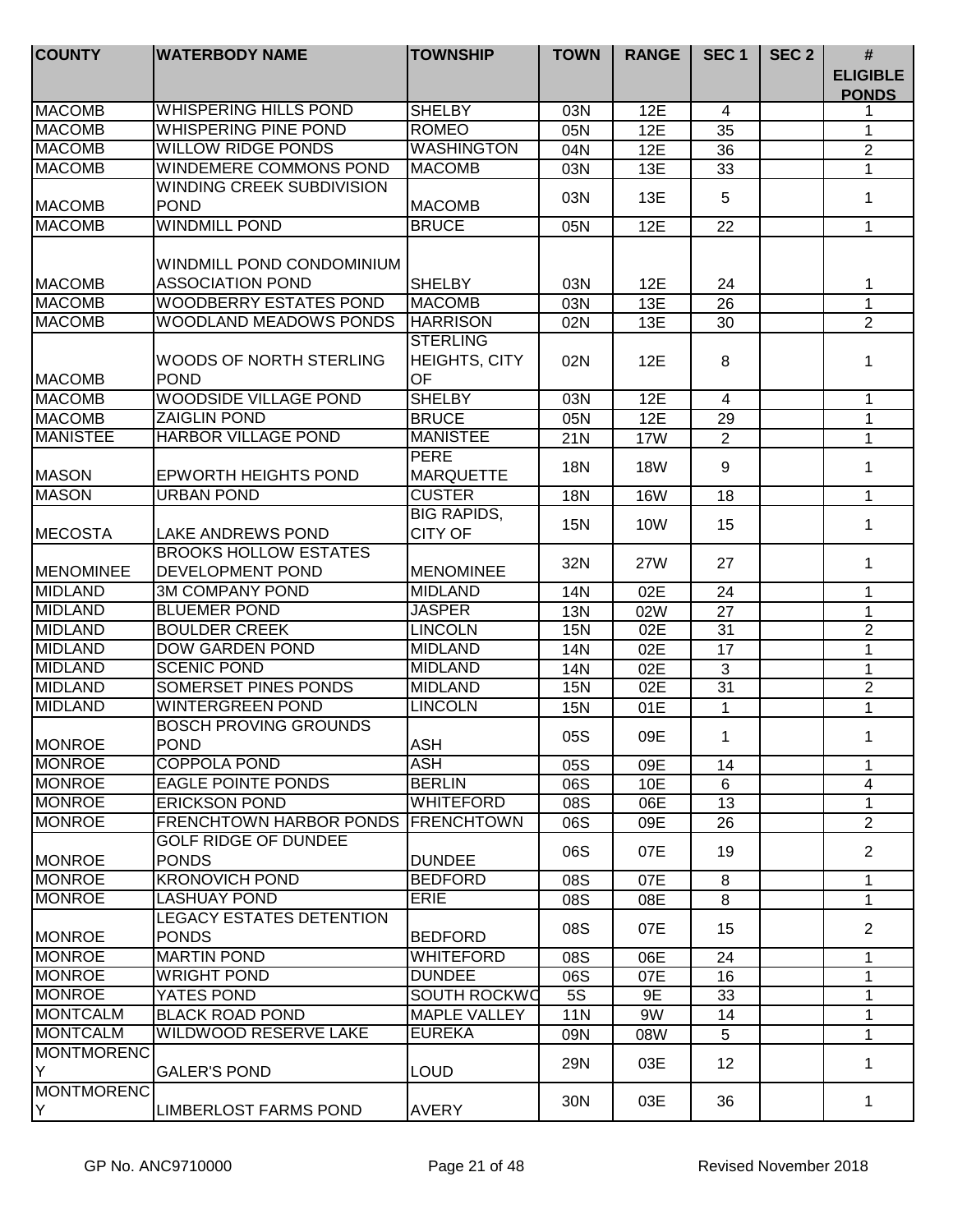| <b>COUNTY</b>   | <b>WATERBODY NAME</b>                                 | <b>TOWNSHIP</b>                         | <b>TOWN</b> | <b>RANGE</b> | SEC <sub>1</sub> | SEC <sub>2</sub> | #<br><b>ELIGIBLE</b><br><b>PONDS</b> |
|-----------------|-------------------------------------------------------|-----------------------------------------|-------------|--------------|------------------|------------------|--------------------------------------|
| <b>MUSKEGON</b> | <b>CHANDY ACRES PONDS</b>                             | <b>FRUITPORT</b>                        | 09N         | <b>16W</b>   | 27               |                  |                                      |
| <b>MUSKEGON</b> | <b>BERRYFIELD PONDS</b>                               | <b>NORTON SHORE</b>                     | 09N         | <b>16W</b>   | 29               |                  | 1                                    |
| <b>MUSKEGON</b> | <b>FAIRWAY FARMS PONDS</b>                            | <b>NORTON</b><br>SHORES, CITY<br>OF     | 09N         | <b>17W</b>   | 12               |                  | 6                                    |
| <b>MUSKEGON</b> | <b>PRIEST PONDS</b>                                   | <b>NORTON</b><br>SHORES, CITY<br>OF     | 09N         | <b>16W</b>   | 33               |                  | $\overline{2}$                       |
| <b>MUSKEGON</b> | <b>SEMINOLE POND</b>                                  | <b>NORTON SHORE</b>                     | 9N          | 17W          | $\overline{12}$  |                  | $\overline{2}$                       |
| <b>NEWAYGO</b>  | <b>RYZEBOL DAIRY POND</b>                             | <b>ASHLAND</b>                          | 11N         | 13W          | 31               |                  | 1                                    |
| <b>OAKLAND</b>  | <b>ACTON POND</b>                                     | <b>OXFORD</b>                           | 05N         | 10E          | 19               |                  | 1                                    |
| <b>OAKLAND</b>  | <b>ADAMS LAKE</b>                                     | <b>WATERFORD</b>                        | 03N         | 09E          | 27               |                  | $\mathbf{1}$                         |
| <b>OAKLAND</b>  | <b>ADAMS RIDGE SUBDIVISION</b><br><b>POND</b>         | <b>AUBURN HILLS,</b><br><b>CITY OF</b>  | 03N         | 10E          | 36               |                  | 1                                    |
| <b>OAKLAND</b>  | <b>ADDINGTON CORNER PONDS</b>                         | <b>COMMERCE</b>                         | 02N         | 08E          | 33               |                  | $\overline{2}$                       |
| <b>OAKLAND</b>  | ADEPT PLASTICS BUILDING #2<br><b>POND</b>             | WIXOM, CITY OF                          | 01N         | 08E          | 8                |                  | 1                                    |
| <b>OAKLAND</b>  | ADEPT PLASTICS POND                                   | WIXOM, CITY OF                          | 01N         | 08E          | 5                |                  | 1                                    |
| <b>OAKLAND</b>  | <b>AKINS POND</b>                                     | NORTHVILLE,<br><b>CITY OF</b>           | 01N         | 08E          | 31               |                  | 1                                    |
| <b>OAKLAND</b>  | ALDINGBROOKE POND                                     | WEST<br><b>BLOOMFIELD</b>               | 02N         | 09E          | 29               |                  | 1                                    |
| <b>OAKLAND</b>  | <b>ANDELINA RIDGE</b>                                 | <b>NOVI</b>                             | 01N         | 08E          | 18               |                  | 1                                    |
| <b>OAKLAND</b>  | <b>APPLE GROVE POND</b>                               | <b>BLOOMFIELD</b><br>HILLS, CITY OF     | 02N         | 10E          | 30               |                  | 1                                    |
| <b>OAKLAND</b>  | <b>APPLEBAUM POND</b>                                 | <b>BLOOMFIELD</b><br>HILLS, CITY OF     | 02N         | 10E          | 23               |                  | 1                                    |
| <b>OAKLAND</b>  | <b>ARBOR COVE PONDS</b>                               | <b>AUBURN HILLS,</b><br><b>CITY OF</b>  | 03N         | 10E          | $\mathbf{1}$     |                  | $\overline{4}$                       |
| <b>OAKLAND</b>  | <b>ARCADIA PARK PONDS</b>                             | <b>ROCHESTER</b><br>HILLS, CITY OF      | 03N         | <b>11E</b>   | 23               |                  | $\overline{2}$                       |
| <b>OAKLAND</b>  | ARROWHEAD ROAD POND                                   | WEST<br><b>BLOOMFIELD</b>               | 02N         | 09E          | 21               |                  | 1                                    |
| <b>OAKLAND</b>  | <b>ASHFORD SUBDIVISION</b><br><b>ASSOCIATION POND</b> | <b>INDEPENDENCE</b>                     | 04N         | 09E          | $\overline{2}$   |                  | 1                                    |
| <b>OAKLAND</b>  | <b>AUDREY'S POND</b>                                  | <b>FRANKLIN,</b><br><b>VILLAGE OF</b>   | 01N         | 10E          | 4                |                  | 1                                    |
| <b>OAKLAND</b>  | <b>AUTEN POND</b>                                     | <b>ADDISON</b>                          | 05N         | 11E          | 18               |                  | 1                                    |
| <b>OAKLAND</b>  | <b>AUTUMN SHORES POND</b>                             | <b>SPRINGFIELD</b>                      | 04N         | 08E          | 12               |                  | $\mathbf{1}$                         |
| <b>OAKLAND</b>  | <b>AVINGTON PARK PONDS</b>                            | <b>INDEPENDENCE</b><br><b>ROCHESTER</b> | 04N<br>03N  | 10E<br>11E   | 14<br>25         |                  | $\overline{2}$<br>1                  |
| <b>OAKLAND</b>  | <b>AVON LAKES VILLAGE POND</b>                        | HILLS, CITY OF<br><b>ROCHESTER</b>      |             |              |                  |                  |                                      |
| <b>OAKLAND</b>  | <b>AVON MEADOWS POND</b>                              | HILLS, CITY OF<br><b>ROCHESTER</b>      | 03N         | 11E          | 8                |                  | 1                                    |
| <b>OAKLAND</b>  | <b>BAJPAI POND</b>                                    | HILLS, CITY OF                          | 03N         | 11E          | $\overline{2}$   |                  | 1                                    |
| <b>OAKLAND</b>  | <b>BALUSTER PARK PONDS</b>                            | <b>TROY</b>                             | 02N         | <b>11E</b>   | 8                |                  | $\overline{2}$                       |
| <b>OAKLAND</b>  | <b>BARTONE POND</b>                                   | NOVI, CITY OF                           | 01N         | 08E          | 31               |                  | 1                                    |
| <b>OAKLAND</b>  | BAVARIA ON THE WATER POND                             | <b>SPRINGFIELD</b>                      | 04N         | 08E          | 24               |                  | 1                                    |
| <b>OAKLAND</b>  | <b>BAY VIEW VILLAGE POND</b>                          | <b>HIGHLAND</b>                         | 03N         | 07E          | 34               |                  | 1                                    |
| <b>OAKLAND</b>  | <b>BAY VILLAGE POND</b>                               | <b>OXFORD</b>                           | 05N         | 10E          | 21               |                  | 1                                    |
| <b>OAKLAND</b>  | <b>BEACON HILL POND</b>                               | <b>NOVI</b>                             | 01N         | 08E          | 12               |                  | 1                                    |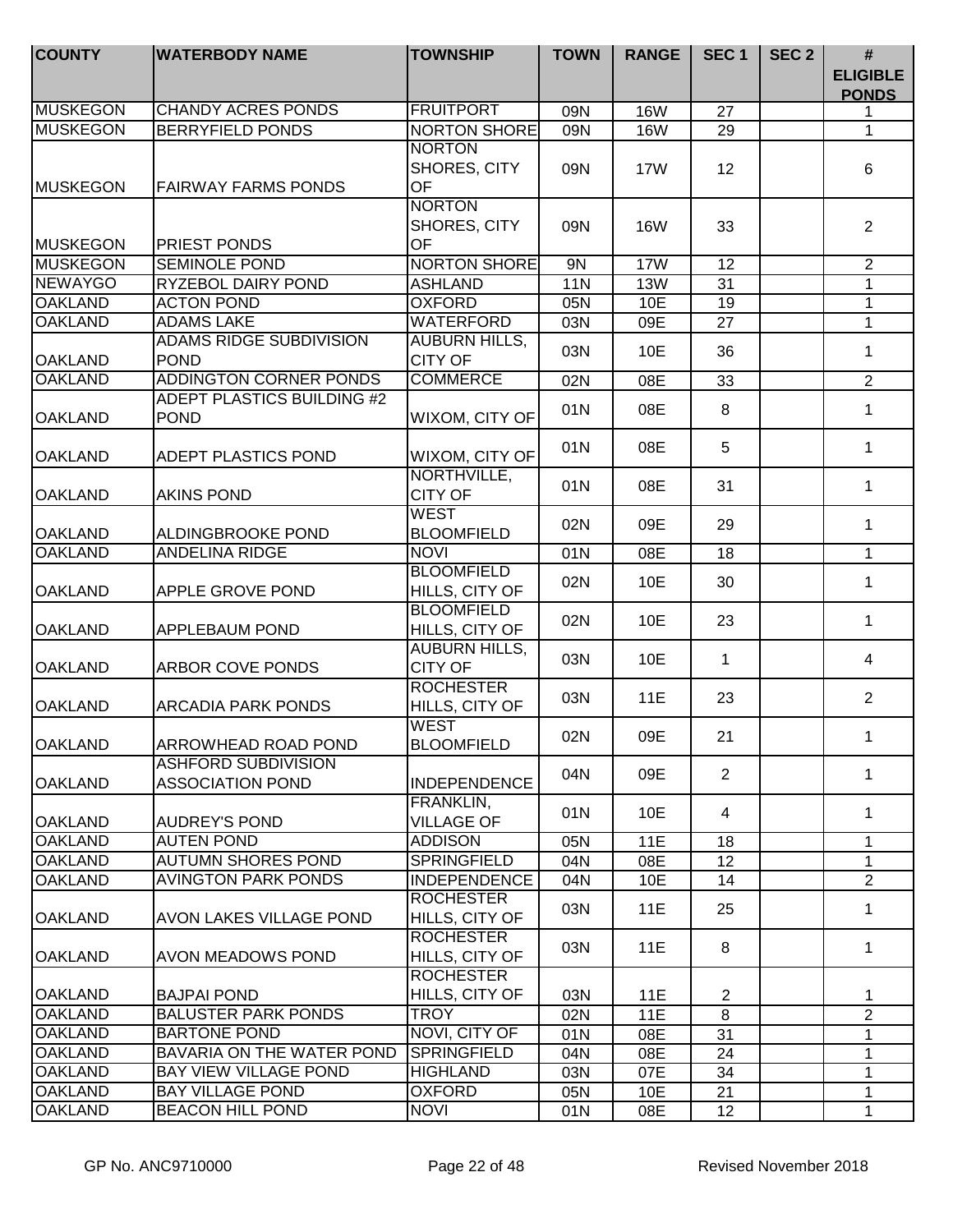| <b>COUNTY</b>  | <b>WATERBODY NAME</b>                                | <b>TOWNSHIP</b>                      | <b>TOWN</b> | <b>RANGE</b> | SEC <sub>1</sub> | SEC <sub>2</sub> | $\#$<br><b>ELIGIBLE</b><br><b>PONDS</b> |
|----------------|------------------------------------------------------|--------------------------------------|-------------|--------------|------------------|------------------|-----------------------------------------|
| <b>OAKLAND</b> | <b>BEAUMONT HOSPITAL</b><br><b>RETENTION POND</b>    | TROY, CITY OF                        | 02N         | 11E          | $\mathbf{1}$     |                  | $\mathbf{1}$                            |
| <b>OAKLAND</b> | <b>BEAUMONT HOSPITAL</b><br><b>RETENTION POND II</b> | <b>WEST</b><br><b>BLOOMFIELD</b>     | 02N         | 09E          | 34               |                  | $\mathbf{1}$                            |
| <b>OAKLAND</b> | <b>BEECHWOOD HILL PONDS</b>                          | <b>FARMINGTON,</b><br><b>CITY OF</b> | 01N         | 09E          | 11               | 14               | $\overline{2}$                          |
| <b>OAKLAND</b> | <b>BELLEMEADE PONDS</b>                              | TROY, CITY OF                        | 02N         | 11E          | 8                | 9                | $\overline{4}$                          |
| <b>OAKLAND</b> | <b>BENDEMERE POND</b>                                | <b>FARMINGTON,</b><br><b>CITY OF</b> | 01N         | 09E          | 17               |                  | 1                                       |
| <b>OAKLAND</b> | <b>BENITEZ POND (formerly Knapp)</b><br>Pond)        | <b>OAKLAND</b>                       | 04N         | 11E          | 26               |                  | $\mathbf 1$                             |
| <b>OAKLAND</b> | <b>BENSTEIN CROSSING PONDS</b>                       | <b>COMMERCE</b>                      | 02N         | 08E          | 28               |                  | $\overline{2}$                          |
| <b>OAKLAND</b> | <b>BERKSHIRE PLACE POND</b>                          | WATERFORD                            | 03N         | 09E          | 20               |                  | $\mathbf{1}$                            |
| <b>OAKLAND</b> | <b>BERKSHIRE POINTE PONDS</b>                        | <b>NOVI</b>                          | 01N         | 08E          | 18               |                  | $\overline{2}$                          |
| <b>OAKLAND</b> | <b>BIRMINGHAM COUNTRY CLUB</b><br><b>POND</b>        | <b>BLOOMFIELD</b>                    | 02N         | 10E          | 35               |                  | 1                                       |
| <b>OAKLAND</b> | <b>BLOOMFIELD ESTATES OF</b><br><b>HIGHLAND POND</b> | <b>BLOOMFIELD</b>                    | 02N         | 10E          | 4                |                  | 1                                       |
| <b>OAKLAND</b> | <b>BLOOMFIELD ESTATES POND</b>                       | <b>BLOOMFIELD</b><br>HILLS, CITY OF  | 02N         | 10E          | 24               |                  | $\mathbf 1$                             |
| <b>OAKLAND</b> | <b>BLOOMFIELD LAKE</b>                               | <b>WEST</b><br><b>BLOOMFIELD</b>     | 02N         | 09E          | 14               | 23               | $\mathbf 1$                             |
| <b>OAKLAND</b> | BLOOMFIELD PLACE APARTMENTBLOOMFIELD                 |                                      | 02N         | 10E          | 5                |                  | $\mathbf{1}$                            |
| <b>OAKLAND</b> | <b>BLOOMFIELD VILLAS</b><br><b>APARTMENTS POND</b>   | PONTIAC, CITY<br><b>OF</b>           | 03N         | 10E          | 35               |                  | 1                                       |
| <b>OAKLAND</b> | <b>BLUE HERON POND</b>                               | <b>WEST</b><br><b>BLOOMFIELD</b>     | 02N         | 09E          | 13               |                  | $\mathbf 1$                             |
| <b>OAKLAND</b> | <b>BOSCH PROVING GROUNDS</b><br><b>POND</b>          | <b>FARMINGTON</b><br>HILLS, CITY OF  | 01N         | 09E          | 18               |                  | $\mathbf{1}$                            |
| <b>OAKLAND</b> | <b>BOULDER RIDGE POND</b>                            | ROCHESTER,<br><b>CITY OF</b>         | 03N         | 11E          | 12               |                  | $\mathbf{1}$                            |
| <b>OAKLAND</b> | <b>BRANDYWINE VILLAGE POND</b>                       | <b>WEST</b><br><b>BLOOMFIELD</b>     | 2N          | 9E           | 31               |                  | 1                                       |
| <b>OAKLAND</b> | <b>BRENNAN POND</b>                                  | FARMINGTON,<br><b>CITY OF</b>        | 01N         | 09E          | 23               |                  | $\mathbf{1}$                            |
| <b>OAKLAND</b> | <b>BRENTWOOD POND</b>                                | <b>COMMERCE</b>                      | 03N         | 08E          | 32               |                  | 1                                       |
| <b>OAKLAND</b> | <b>BRIARCLIFF VILLAGE POND</b>                       | <b>COMMERCE</b>                      | 02N         | 08E          | 35               |                  | 1                                       |
| <b>OAKLAND</b> | <b>BRIARWOOD POND</b>                                | <b>WEST</b><br><b>BLOOMFIELD</b>     | 02N         | 11E          | 1                |                  | 1                                       |
| <b>OAKLAND</b> | <b>BRIDGE POINTE PONDS</b>                           | <b>COMMERCE</b>                      | 02N         | 08E          | $\overline{4}$   |                  | $\overline{2}$                          |
| <b>OAKLAND</b> | <b>BRIDGE VALLEY POND</b>                            | <b>INDEPENDENCE</b>                  | 04N         | 09E          | 18               |                  | 1                                       |
| <b>OAKLAND</b> | <b>BROOKFIELD POND</b>                               | <b>LYON</b>                          | 02N         | 09E          | 13               |                  | $\mathbf{1}$                            |
| <b>OAKLAND</b> | <b>BROOKNOLL PONDS</b>                               | <b>BLOOMFIELD</b>                    | 02N         | 10E          | 23               |                  | $\overline{2}$                          |
| <b>OAKLAND</b> | <b>BROOKS POND</b>                                   | <b>ROSE</b>                          | 04N         | 07E          | 17               |                  | $\mathbf{1}$                            |
| <b>OAKLAND</b> | <b>BROOKSTONE POND</b>                               | <b>INDEPENDENCE</b>                  | 04N         | 09E          | 17               |                  | $\mathbf 1$                             |
| <b>OAKLAND</b> | <b>BRUSEN POND</b>                                   | <b>BRANDON</b>                       | 5N          | 9E           | 23               |                  | $\mathbf 1$                             |
| <b>OAKLAND</b> | <b>BRYNMAWR POND</b>                                 | <b>WEST</b><br><b>BLOOMFIELD</b>     | 02N         | 09E          | 34               |                  | 1                                       |
| <b>OAKLAND</b> | <b>BUHLER POND</b>                                   | <b>BRANDON</b>                       | 05N         | 09E          | 22               |                  | $\mathbf 1$                             |
| <b>OAKLAND</b> | <b>BUTZEL POND</b>                                   | ORTONVILLE,<br><b>VILLAGE OF</b>     | 05N         | 08E          | 15               |                  | 1.                                      |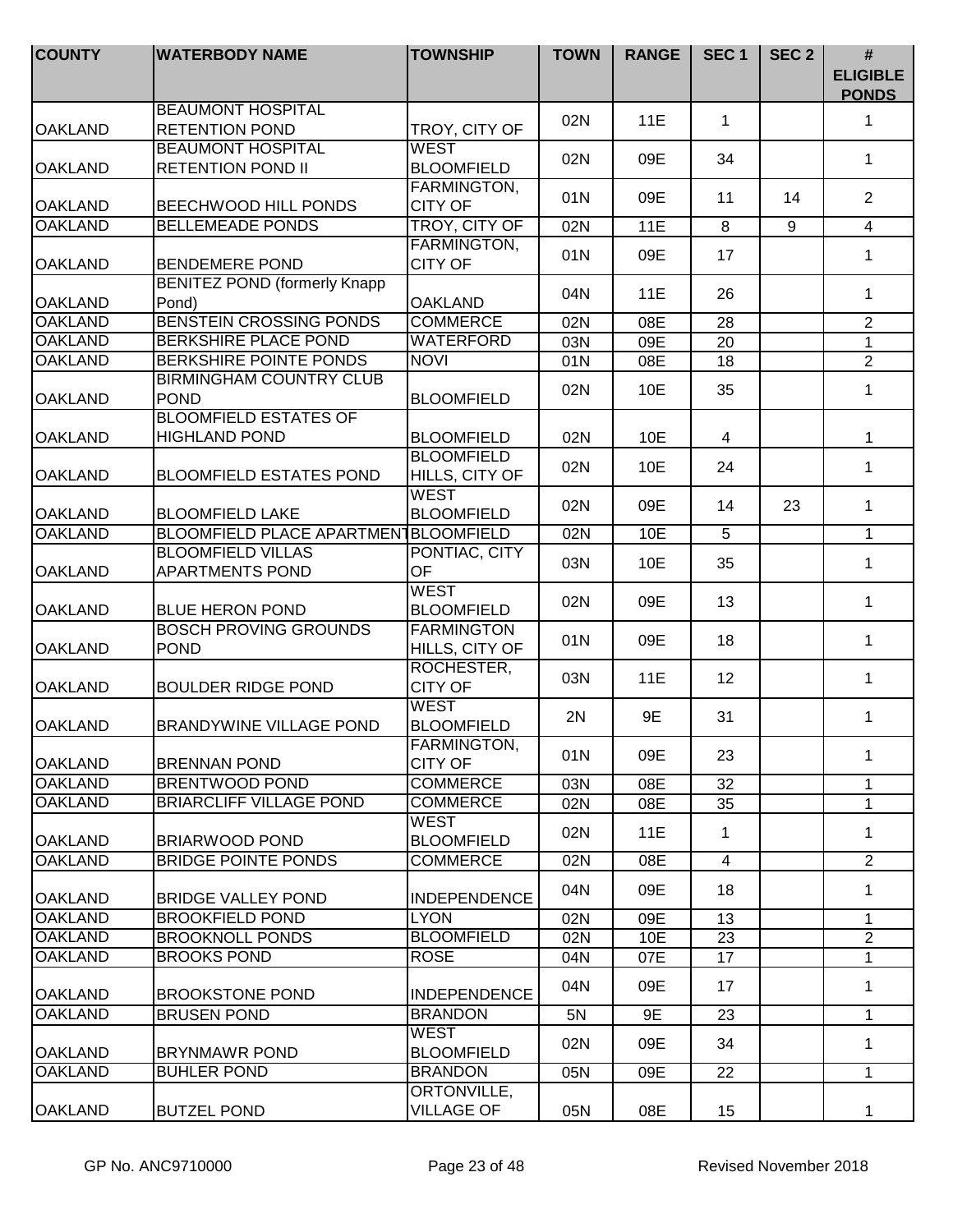| <b>COUNTY</b>  | <b>WATERBODY NAME</b>                                      | <b>TOWNSHIP</b>                        | <b>TOWN</b> | <b>RANGE</b> | SEC <sub>1</sub> | SEC <sub>2</sub> | #<br><b>ELIGIBLE</b><br><b>PONDS</b> |
|----------------|------------------------------------------------------------|----------------------------------------|-------------|--------------|------------------|------------------|--------------------------------------|
| <b>OAKLAND</b> | <b>CAMDEN COURT POND</b>                                   | NOVI, CITY OF                          | 01N         | 08E          | 10               |                  | 1.                                   |
| <b>OAKLAND</b> | <b>CAMEO POND</b>                                          | <b>WEST</b><br><b>BLOOMFIELD</b>       | 02N         | 09E          | 13               |                  | $\mathbf 1$                          |
| <b>OAKLAND</b> | <b>CAMPBELL POND</b>                                       | <b>LYON</b>                            | 01N         | 07E          | 34               |                  | $\mathbf{1}$                         |
| <b>OAKLAND</b> | CANTERBURY POND                                            | FARMINGTON,<br><b>CITY OF</b>          | 01N         | 09E          | 3                |                  | $\mathbf 1$                          |
| <b>OAKLAND</b> | <b>CANTERBURY POND</b>                                     | <b>INDEPENDENCE</b>                    | 04N         | 09E          | 17               |                  | 1                                    |
| <b>OAKLAND</b> | <b>CARLTON FOREST PONDS</b>                                | <b>NOVI</b>                            | 01N         | 08E          | 10               |                  | $\overline{2}$                       |
| <b>OAKLAND</b> | CARRIAGE TRACE COA PONDS                                   | SOUTH LYON,<br><b>CITY OF</b>          | 01N         | 07E          | 17               |                  | $\overline{2}$                       |
| <b>OAKLAND</b> | <b>CARRINGTON GARDENS POND</b>                             | <b>WEST</b><br><b>BLOOMFIELD</b>       | 02N         | 09E          | 32               |                  | $\overline{2}$                       |
| <b>OAKLAND</b> | CARROLLTON HILLS,<br>KINGSRIDGE, KIRKLANDS<br><b>PONDS</b> | <b>OAKLAND</b>                         | 04N         | 11E          | 31               | 32               | 5                                    |
| <b>OAKLAND</b> | <b>CARSON CENTER PONDS</b>                                 | <b>SOUTHFIELD</b>                      | 01N         | 10E          | $\overline{7}$   |                  | $\overline{2}$                       |
| <b>OAKLAND</b> | <b>CEDARBROOKE ESTATES</b><br><b>PONDS</b>                 | <b>WHITE LAKE</b>                      | 03N         | 08E          | 20               |                  | 3                                    |
| <b>OAKLAND</b> | <b>CENTERPOINTE BUSINESS</b><br>PARKWAY POND               | PONTIAC, CITY<br><b>OF</b>             | 02N         | 10E          | 3                |                  | $\mathbf 1$                          |
| <b>OAKLAND</b> | CHANDLER, FRANKLIN, AND<br><b>BOULDER LAKES</b>            | <b>OXFORD</b>                          | 05N         | 10E          | 21               |                  | 3                                    |
| <b>OAKLAND</b> | CHATEAU AVON POND                                          | <b>ROCHESTER</b><br>HILLS, CITY OF     | 03N         | 11E          | 29               |                  | $\mathbf 1$                          |
| <b>OAKLAND</b> | CHATEAU LAKE IN THE HILLS                                  | PONTIAC, CITY<br><b>OF</b>             | 03N         | 10E          | 11               |                  | $\mathbf{1}$                         |
| <b>OAKLAND</b> | <b>CHELIAN POND</b>                                        | <b>WEST</b><br><b>BLOOMFIELD</b>       | 02N         | 09E          | 25               |                  | $\mathbf{1}$                         |
| <b>OAKLAND</b> | <b>CHELSEA PARK PONDS</b>                                  | <b>WEST</b><br><b>BLOOMFIELD</b>       | 02N         | 09E          | 32               |                  | 3                                    |
| <b>OAKLAND</b> | <b>CHRIST CHURCH POND</b>                                  | <b>BLOOMFIELD</b><br>HILLS, CITY OF    | 02N         | 10E          | 23               |                  | $\mathbf 1$                          |
| <b>OAKLAND</b> | <b>CLARK POND</b>                                          | <b>BLOOMFIELD</b>                      | 02N         | 10E          | 21               |                  | 1                                    |
| <b>OAKLAND</b> | <b>CLARK POND</b>                                          | <b>FARMINGTON</b><br>HILLS, CITY OF    | 01N         | 09E          | 23               |                  | 1                                    |
| <b>OAKLAND</b> | <b>CLARKSTON LAKES PONDS</b>                               | ORTONVILLE,<br><b>VILLAGE OF</b>       | 05N         | 09E          | 35               |                  | 3                                    |
| <b>OAKLAND</b> | <b>CLARKSTON VILLAGE WEST</b><br><b>POND</b>               | <b>INDEPENDENCE</b>                    | 04N         | 09E          | 20               |                  | 1                                    |
| <b>OAKLAND</b> | <b>CLOISTERS AT THE OAKLANDS</b><br><b>PONDS</b>           | <b>OAKLAND</b>                         | 04N         | 11E          | 32               |                  | 3                                    |
| <b>OAKLAND</b> | COLONIAL ACRES PONDS                                       | <b>LYON</b>                            | 01N         | 07E          | 19               |                  | 3                                    |
| <b>OAKLAND</b> | COLONIAL VILLAGE RETENTION<br><b>POND</b>                  | <b>WATERFORD</b>                       | 03N         | 09E          | 13               |                  | $\mathbf 1$                          |
| <b>OAKLAND</b> | <b>COLONY PARK WEST POND</b>                               | FARMINGTON,<br><b>CITY OF</b>          | 01N         | 09E          | 9                |                  | $\mathbf{1}$                         |
| <b>OAKLAND</b> | <b>COMMERCE MEADOWS PONDS</b>                              | <b>COMMERCE</b>                        | 02N         | 08E          | 19               | 32               | $\overline{2}$                       |
| <b>OAKLAND</b> | <b>COMPO POND</b>                                          | FARMINGTON,<br><b>CITY OF</b>          | 01N         | 09E          | 17               |                  | $\mathbf 1$                          |
| <b>OAKLAND</b> | <b>CONDOMINIUMS AT AUBURN</b><br><b>RIDGE POND</b>         | <b>AUBURN HILLS,</b><br><b>CITY OF</b> | 03N         | 10E          | 11               |                  | $\mathbf{1}$                         |
| <b>OAKLAND</b> | COOK POND                                                  | <b>BRANDON</b>                         | 05N         | 09E          | 17               |                  | $\mathbf{1}$                         |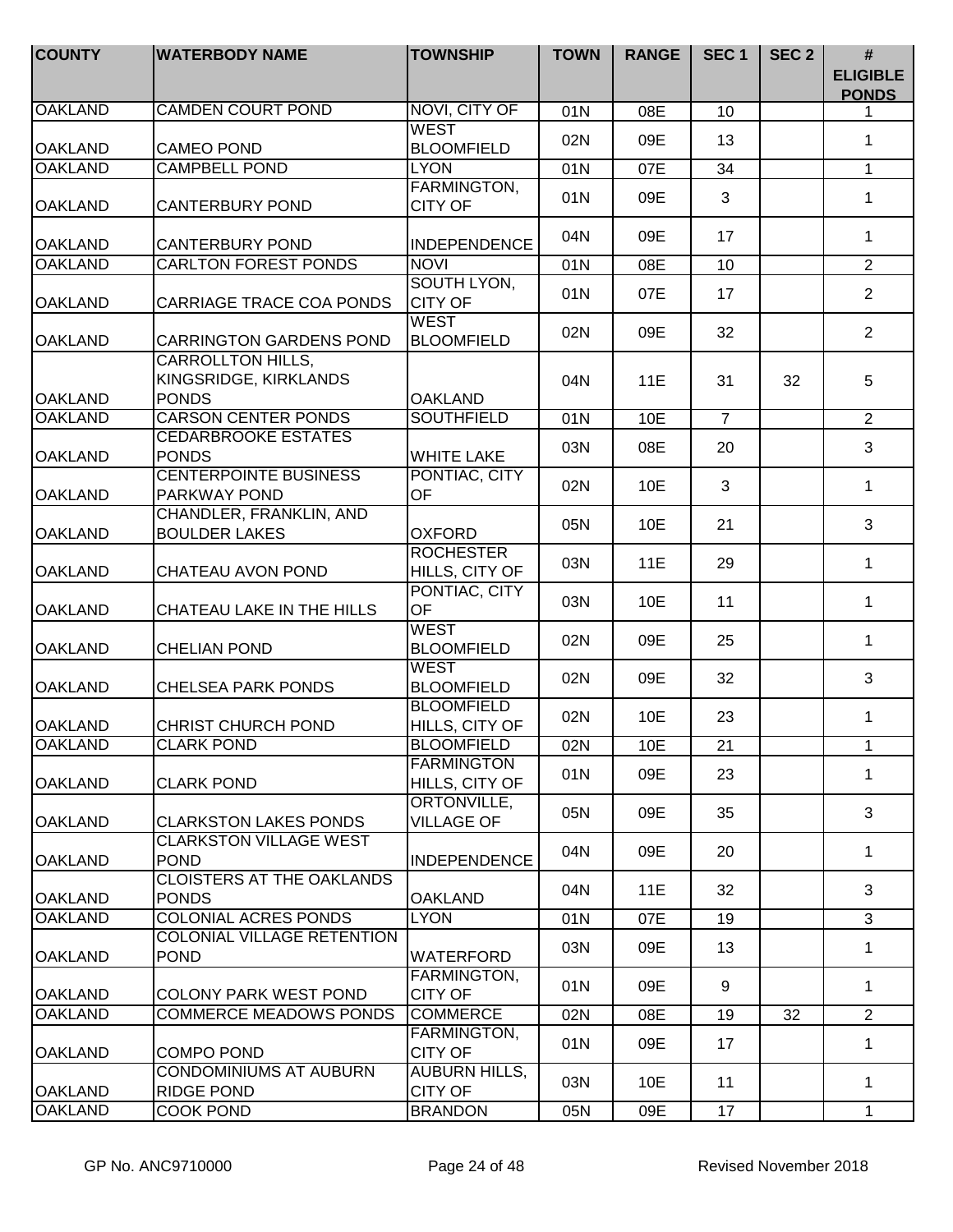| <b>COUNTY</b>                    | <b>WATERBODY NAME</b>                                        | <b>TOWNSHIP</b>                          | <b>TOWN</b>    | <b>RANGE</b> | SEC <sub>1</sub> | SEC <sub>2</sub> | #<br><b>ELIGIBLE</b><br><b>PONDS</b> |
|----------------------------------|--------------------------------------------------------------|------------------------------------------|----------------|--------------|------------------|------------------|--------------------------------------|
| <b>OAKLAND</b>                   | <b>COPPER CREEK POND</b>                                     | FARMINGTON,<br><b>CITY OF</b>            | 01N            | 09E          | $\overline{7}$   |                  | 1                                    |
| <b>OAKLAND</b>                   | CORE PARTNERS of FRANKLIN P(SOUTHFIELD                       |                                          | 1 <sub>N</sub> | 10E          | 8                |                  | $\overline{2}$                       |
|                                  |                                                              | <b>FARMINGTON</b>                        |                |              |                  |                  |                                      |
| <b>OAKLAND</b>                   | <b>COVENTRY LAKE</b>                                         | HILLS, CITY OF                           | 01N            | 09E          | 1                |                  | $\mathbf 1$                          |
| <b>OAKLAND</b>                   | <b>COVES of NORTHVILLE POND</b>                              | <b>NOVI</b>                              | 01N            | 08E          | 34               |                  | $\mathbf 1$                          |
| <b>OAKLAND</b>                   | <b>CREEKSIDE VILLAGE POND</b>                                | <b>ROCHESTER</b><br>HILLS, CITY OF       | 03N            | 11E          | 12               |                  | 1                                    |
| <b>OAKLAND</b>                   | <b>CRESCENT, LAKE</b>                                        | <b>BLOOMFIELD</b>                        | 02N            | 10E          | 20               |                  | 1                                    |
| <b>OAKLAND</b>                   | <b>CRESSBROOK POND</b>                                       | FRANKLIN,<br><b>VILLAGE OF</b>           | 01N            | 10E          | 6                |                  | 1                                    |
| <b>OAKLAND</b>                   | <b>CREST POND</b>                                            | <b>BLOOMFIELD</b><br>HILLS, CITY OF      | 02N            | 10E          | 11               |                  | 1                                    |
| <b>OAKLAND</b>                   | <b>CROSSWINDS WEST POND</b>                                  | <b>NOVI</b>                              | 01N            | 08E          | 36               |                  | 1                                    |
|                                  | <b>CRYSTAL LAKE FAIRWAYS</b>                                 |                                          | 02N            | 10E          | 5                |                  | 1                                    |
| <b>OAKLAND</b><br><b>OAKLAND</b> | <b>POND</b><br><b>DARK LAKE</b>                              | <b>BLOOMFIELD</b><br><b>INDEPENDENCE</b> | 04N            | 09E          | 19               |                  | $\mathbf{1}$                         |
| <b>OAKLAND</b>                   | <b>DARLING POND</b>                                          | <b>GROVELAND</b>                         | 05N            | 08E          | 9                |                  | $\mathbf{1}$                         |
| <b>OAKLAND</b>                   | <b>DEDOES POND</b>                                           | <b>COMMERCE</b>                          | 02N            | 08E          | 34               |                  | 1                                    |
| <b>OAKLAND</b>                   | <b>DEER RIDGE POND</b>                                       | <b>ROCHESTER</b>                         | 03N            | <b>11E</b>   | 12               |                  | $\mathbf 1$                          |
| <b>OAKLAND</b>                   | DEER RUN POND                                                | <b>ROCHESTER</b><br>HILLS, CITY OF       | 03N            | 11E          | 16               |                  | 1                                    |
| <b>OAKLAND</b>                   | <b>DELANGE POND</b>                                          | <b>ORION</b>                             | 04N            | 10E          | $\overline{7}$   |                  | 1                                    |
| <b>OAKLAND</b>                   | <b>DESROSIERS POND</b>                                       | <b>BLOOMFIELD</b>                        | 02N            | 10E          | 30               |                  | 1                                    |
| <b>OAKLAND</b>                   | <b>DEUMAN POND</b>                                           | <b>OAKLAND</b>                           | 04N            | 10E          | 26               |                  | $\mathbf 1$                          |
| <b>OAKLAND</b>                   | <b>DEVON POND</b>                                            | <b>SOUTHFIELD</b>                        | 01N            | 10E          | $\overline{5}$   |                  | $\mathbf{1}$                         |
| <b>OAKLAND</b>                   | <b>DEY POND</b>                                              | PONTIAC, CITY<br><b>OF</b>               | 03N            | 10E          | 6                |                  | 1                                    |
| <b>OAKLAND</b>                   | <b>DRAKESHIRE POND</b>                                       | FARMINGTON,<br><b>CITY OF</b>            | 01N            | 09E          | 28               |                  | 1                                    |
| <b>OAKLAND</b>                   | <b>DREFFS POND</b>                                           | <b>ADDISON</b>                           | 05N            | 11E          | $\overline{22}$  |                  | 1                                    |
| <b>OAKLAND</b>                   | <b>DUCK POND</b>                                             | <b>HIGHLAND</b>                          | 03N            | 07E          | 11               |                  | 1                                    |
| <b>OAKLAND</b>                   | <b>DUNLEAVY LAKE</b>                                         | <b>HIGHLAND</b>                          | 03N            | 07E          | $\overline{15}$  |                  | 1                                    |
| <b>OAKLAND</b>                   | <b>EAGLE CROSSING POND</b>                                   | <b>ROSE</b>                              | 04N            | 07E          | 13               |                  | 1                                    |
| <b>OAKLAND</b>                   | <b>EASTBROOK POND</b>                                        | <b>FARMINGTON</b><br>HILLS, CITY OF      | 01N            | 09E          | 12 <sup>2</sup>  |                  | 1                                    |
| <b>OAKLAND</b>                   | <b>EASTWAYS FARMS POND</b>                                   | <b>BLOOMFIELD</b>                        | 02S            | 10E          | 11               |                  | 1                                    |
| <b>OAKLAND</b>                   | <b>EBERSPAECHER POND</b>                                     | <b>NOVI</b>                              | 01N            | 08E          | $\overline{12}$  |                  | 1                                    |
| <b>OAKLAND</b>                   | <b>ELOPAK POND</b>                                           | <b>LYON</b>                              | 01N            | 07E          | $\overline{2}$   |                  | $\mathbf 1$                          |
| <b>OAKLAND</b>                   | <b>EMELBE POND</b>                                           | <b>LYON</b>                              | 01N            | 07E          | 8                |                  | 1                                    |
| <b>OAKLAND</b>                   | <b>EMERALD LAKES (ANDALE,</b><br><b>CRYSTAL, SANDSHORES)</b> | TROY, CITY OF                            | 02N            | 11E          | $\overline{2}$   |                  | 3                                    |
| <b>OAKLAND</b>                   | <b>ENCLAVE CONDOMINIUM</b><br><b>PONDS</b>                   | <b>NOVI</b>                              | 01N            | 08E          | 14               |                  | $\overline{2}$                       |
| <b>OAKLAND</b>                   | <b>ERVIN POND</b>                                            | <b>BRANDON</b>                           | 05N            | 09E          | 33               |                  | 1                                    |
| <b>OAKLAND</b>                   | <b>ESSEX CENTER POND</b>                                     | <b>SOUTHFIELD</b>                        | 01N            | 10E          | 17               |                  | 1                                    |
| <b>OAKLAND</b>                   | <b>ESSEX CLUB CONDOMINIUM</b><br><b>POND</b>                 | FARMINGTON,<br><b>CITY OF</b>            | 01N            | 09E          | $\overline{7}$   |                  | 1                                    |
| <b>OAKLAND</b>                   | <b>ESTATES of PINE CREEK POND</b>                            | <b>AVON</b>                              | 03N            | <b>11E</b>   | $\overline{7}$   |                  | 1                                    |
| <b>OAKLAND</b>                   | <b>ESTATES OF WALDON CREEK</b><br><b>POND</b>                | <b>INDEPENDENCE</b>                      | 04N            | 09E          | 26               |                  | $\mathbf{1}$                         |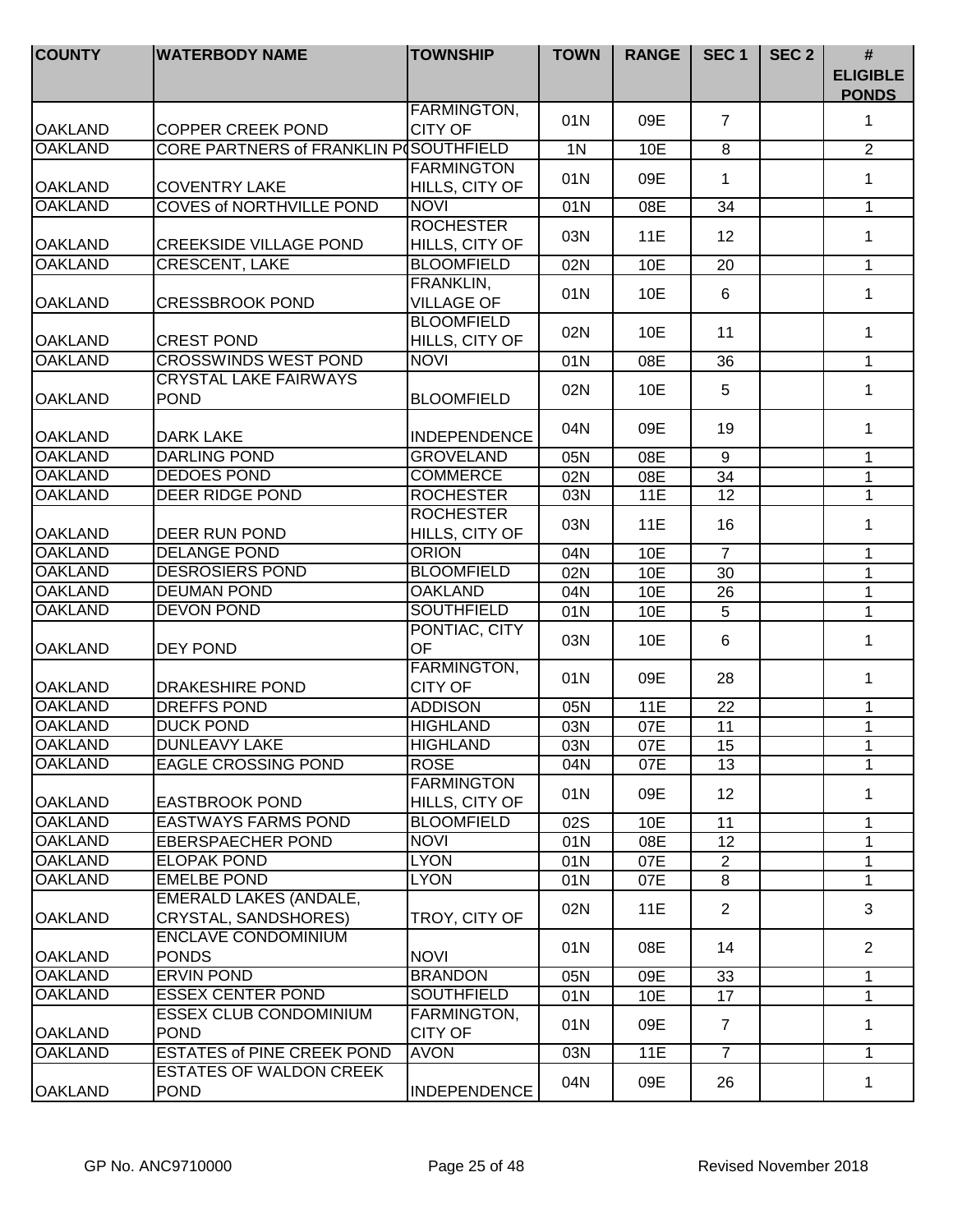| <b>COUNTY</b>  | <b>WATERBODY NAME</b>                        | <b>TOWNSHIP</b>                        | <b>TOWN</b> | <b>RANGE</b> | SEC <sub>1</sub> | SEC <sub>2</sub> | $\#$<br><b>ELIGIBLE</b><br><b>PONDS</b> |
|----------------|----------------------------------------------|----------------------------------------|-------------|--------------|------------------|------------------|-----------------------------------------|
| <b>OAKLAND</b> | <b>FAIRWAYS CONDOMINIUM</b><br><b>POND</b>   | TROY, CITY OF                          | 02N         | 11E          | 11               |                  | $\mathbf 1$                             |
| <b>OAKLAND</b> | <b>FAMBROUGH POND</b>                        | TROY, CITY OF                          | 02N         | 11E          | 6                |                  | $\mathbf{1}$                            |
|                |                                              | <b>ROCHESTER</b>                       |             |              |                  |                  |                                         |
| <b>OAKLAND</b> | <b>FAMILY POND</b>                           | HILLS, CITY OF                         | 03N         | <b>11E</b>   | 1                |                  | $\mathbf 1$                             |
| <b>OAKLAND</b> | <b>FARMINGTON GREEN PONDS</b>                | FARMINGTON,<br><b>CITY OF</b>          | 01N         | 09E          | 9                |                  | 3                                       |
| <b>OAKLAND</b> | <b>FARMINGTON GREEN WEST</b><br><b>PONDS</b> | <b>FARMINGTON,</b><br><b>CITY OF</b>   | 01N         | 09E          | 8                |                  | 3                                       |
| <b>OAKLAND</b> | FARMINGTON HILLS INN PONDS                   | <b>FARMINGTON</b><br>HILLS, CITY OF    | 01N         | 09E          | 11               |                  | $\overline{2}$                          |
| <b>OAKLAND</b> | <b>FIEGER POND</b>                           | <b>BLOOMFIELD</b><br>HILLS, CITY OF    | 02N         | 10E          | 15               |                  | $\mathbf 1$                             |
| <b>OAKLAND</b> | FOREST at WOODALE                            | <b>FARMINGTON</b><br>HILLS, CITY OF    | 01N         | 09E          | 9                |                  | 1                                       |
| <b>OAKLAND</b> | <b>FOREST CREEK POND</b>                     | TROY, CITY OF                          | 02N         | <b>11E</b>   | $\overline{5}$   |                  | $\mathbf{1}$                            |
| <b>OAKLAND</b> | FOREST DRIVE POND                            | <b>SOUTHFIELD</b>                      | 01N         | 10E          | 8                |                  | $\mathbf{1}$                            |
| <b>OAKLAND</b> | <b>FOREST ESTATES POND</b>                   | <b>FARMINGTON</b><br><b>HILLS</b>      | 01N         | 09E          | 8                |                  | $\overline{2}$                          |
| <b>OAKLAND</b> | FOREST LAKE COUNTRY CLUB<br><b>POND</b>      | <b>BLOOMFIELD</b>                      | 02N         | 10E          | 8                |                  | $\mathbf{1}$                            |
| <b>OAKLAND</b> | FORESTER SQUARE POND                         | <b>AUBURN HILLS,</b><br><b>CITY OF</b> | 03N         | 10E          | 25               |                  | $\mathbf 1$                             |
| <b>OAKLAND</b> | <b>FOUNDERS PARK POND</b>                    | <b>FARMINGTON HIL</b>                  | 01N         | 09E          | $\overline{32}$  |                  | $\mathbf{1}$                            |
| <b>OAKLAND</b> | FOUNTAIN PLAZA POND                          | <b>SOUTHFIELD</b>                      | 01N         | 10E          | $\overline{7}$   |                  | $\mathbf{1}$                            |
| <b>OAKLAND</b> | <b>FOX POINTE POND</b>                       | <b>WEST</b><br><b>BLOOMFIELD</b>       | 02N         | 09E          | 22               |                  | $\mathbf 1$                             |
| <b>OAKLAND</b> | FOX POINTE POND                              | <b>WEST</b><br><b>BLOOMFIELD</b>       | 2N          | 9E           | 22               |                  | 1                                       |
| <b>OAKLAND</b> | <b>FOX POND</b>                              | <b>ORION</b>                           | 04N         | 10E          | 22               |                  | $\mathbf{1}$                            |
| <b>OAKLAND</b> | <b>FOXCROFT STATES POND</b>                  | <b>COMMERCE</b>                        | 02N         | 08E          | 33               |                  | $\mathbf 1$                             |
| <b>OAKLAND</b> | <b>FRANK POND</b>                            | <b>BLOOMFIELD</b><br>HILLS, CITY OF    | 02N         | 10E          | 18               |                  | $\mathbf 1$                             |
| <b>OAKLAND</b> | <b>FRANK POND</b>                            | <b>HOLLY, VILLAGE</b><br><b>OF</b>     | 05N         | 07E          | 23               |                  | $\mathbf 1$                             |
| <b>OAKLAND</b> | <b>FRANKLIN COLONY CLUB</b><br><b>PONDS</b>  | <b>WEST</b><br><b>BLOOMFIELD</b>       | 02N         | 09E          | 36               |                  | $\overline{2}$                          |
| <b>OAKLAND</b> | FRIEDMAN AGENCY 5500 CORPO TROY, CITY OF     |                                        | 2N          | 11E          | 8                |                  | 1                                       |
| <b>OAKLAND</b> | FRIEDMAN AGENCY 700 TOWER TROY, CITY OF      |                                        | 2N          | 11E          | 9                |                  | $\overline{2}$                          |
| <b>OAKLAND</b> | <b>FRIEDMAN POND</b>                         | <b>BLOOMFIELD</b>                      | 02N         | 10E          | 17               |                  | $\mathbf 1$                             |
| <b>OAKLAND</b> | <b>GALE ROAD POND</b>                        | <b>WHITE LAKE</b>                      | 03N         | 08E          | 12               |                  | $\mathbf 1$                             |
| <b>OAKLAND</b> | <b>GATEMAN POND</b>                          | <b>LYON</b>                            | 01N         | 07E          | 9                |                  | 1                                       |
| <b>OAKLAND</b> | <b>GATEWAY PARK POND</b>                     | <b>WEST</b><br><b>BLOOMFIELD</b>       | 02N         | 09E          | 34               |                  | 1                                       |
| <b>OAKLAND</b> | <b>GATEWAY PLAZA POND</b>                    | <b>WEST</b><br><b>BLOOMFIELD</b>       | 02N         | 09E          | 34               |                  | 1                                       |
| <b>OAKLAND</b> | <b>GHIACIUC POND</b>                         | TROY, CITY OF                          | 02N         | 11E          | 10               |                  | 1                                       |
| <b>OAKLAND</b> | <b>GOURD LAKE</b>                            | <b>HIGHLAND</b>                        | 03N         | 07E          | 9                |                  | 1                                       |
| <b>OAKLAND</b> | <b>GRASS LAKE POND</b>                       | <b>WHITE LAKE</b>                      | 03N         | 08E          | 18               |                  | $\mathbf{1}$                            |
| <b>OAKLAND</b> | <b>GREEN HILL COMMONS PONDS</b>              | <b>FARMINGTON,</b><br><b>CITY OF</b>   | 01N         | 09E          | 32               |                  | 4                                       |
| <b>OAKLAND</b> | <b>GREEN HILL WOODS POND</b>                 | FARMINGTON,<br><b>CITY OF</b>          | 01N         | 09E          | 29               |                  | 1                                       |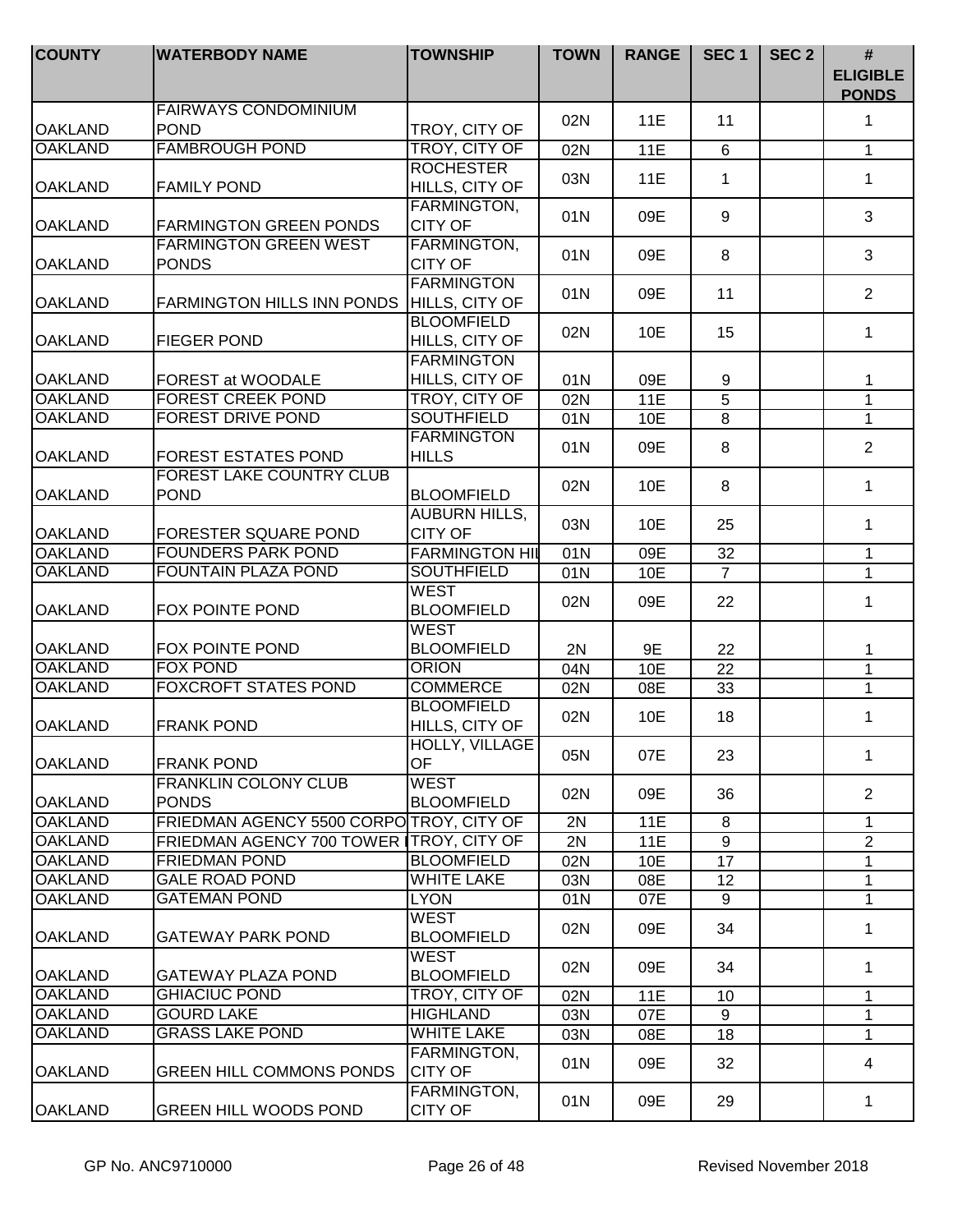| <b>COUNTY</b>  | <b>WATERBODY NAME</b>                         | <b>TOWNSHIP</b>                        | <b>TOWN</b> | <b>RANGE</b> | SEC <sub>1</sub> | SEC <sub>2</sub> | #<br><b>ELIGIBLE</b><br><b>PONDS</b> |
|----------------|-----------------------------------------------|----------------------------------------|-------------|--------------|------------------|------------------|--------------------------------------|
| <b>OAKLAND</b> | <b>GREEN POINTE CONDO PONDS</b>               | <b>WEST</b><br><b>BLOOMFIELD</b>       | 02N         | 09E          | 31               |                  | $\overline{2}$                       |
| <b>OAKLAND</b> | <b>GREEN VALLEY ESTATES</b><br><b>PONDS</b>   | <b>FARMINGTON</b><br>HILLS, CITY OF    | 01N         | 09E          | 32               |                  | 3                                    |
| <b>OAKLAND</b> | <b>GREENHILL WOODS POND</b>                   | FARMINGTON,<br><b>CITY OF</b>          | 01N         | 09E          | 29               |                  | 1                                    |
| <b>OAKLAND</b> | <b>HADDONS POND</b>                           | <b>HOLLY, VILLAGE</b><br>OF            | 05N         | 07E          | 19               |                  | 1                                    |
| <b>OAKLAND</b> | <b>HAMMOND LAKE ESTATES</b><br><b>POND</b>    | <b>WEST</b><br><b>BLOOMFIELD</b>       | 02N         | 09E          | 1                |                  | $\mathbf 1$                          |
| <b>OAKLAND</b> | <b>HANSENS POND</b>                           | <b>HIGHLAND</b>                        | 03N         | 07E          | 24               |                  | $\mathbf{1}$                         |
| <b>OAKLAND</b> | <b>HARP LAKE</b>                              | <b>INDEPENDENCE</b>                    | 04N         | 09E          | 17               |                  | 1                                    |
| <b>OAKLAND</b> | <b>HARRINGTON POND</b>                        | <b>ADDISON</b>                         | 05N         | 11E          | 6                |                  | $\mathbf{1}$                         |
| <b>OAKLAND</b> | <b>HARROUN POND</b>                           | <b>ROSE</b>                            | 04N         | 07E          | 12               |                  | $\mathbf{1}$                         |
| <b>OAKLAND</b> | <b>HAWTHORN FOREST PONDS</b>                  | <b>AUBURN HILLS,</b><br><b>CITY OF</b> | 03N         | 10E          | 1                |                  | 5                                    |
| <b>OAKLAND</b> | <b>HAWTHORNE LAKE</b>                         | <b>AVON</b>                            | 3N          | <b>11E</b>   | 5                |                  | 1                                    |
| <b>OAKLAND</b> | HAZELWOOD POND                                | ROCHESTER,<br><b>CITY OF</b>           | 03N         | 11E          | 34               |                  | 1                                    |
| <b>OAKLAND</b> | <b>HEATHER LAKE POND</b>                      | <b>ORION</b>                           | 04N         | 10E          | $\overline{7}$   |                  | $\mathbf 1$                          |
| <b>OAKLAND</b> | HEATHERS LAKE AND CARTERS<br><b>POND</b>      | <b>BLOOMFIELD</b><br>HILLS, CITY OF    | 02N         | 10E          | $\overline{2}$   |                  | $\overline{2}$                       |
| <b>OAKLAND</b> | HEATHERWOOD VILLAGE POND                      | <b>ROCHESTER</b><br>HILLS, CITY OF     | 03N         | 11E          | 14               |                  | 1                                    |
| <b>OAKLAND</b> | <b>HERDEGEN POND</b>                          | <b>SOUTHFIELD</b>                      | 01N         | 10E          | 8                |                  | $\mathbf{1}$                         |
| <b>OAKLAND</b> | <b>HERITAGE POND</b>                          | <b>WATERFORD</b>                       | 03N         | 09E          | 24               |                  | $\mathbf{1}$                         |
| <b>OAKLAND</b> | HERITAGE VILLAGE WEST POND FARMINGTON         |                                        | 01N         | 09E          | 29               |                  | 1                                    |
| <b>OAKLAND</b> | <b>HICKORY LANE POND</b>                      | FRANKLIN,<br><b>VILLAGE OF</b>         | 01N         | 10E          | 8                |                  | $\mathbf{1}$                         |
| <b>OAKLAND</b> | <b>HICKORY POINTE POND</b>                    | <b>WEST</b><br><b>BLOOMFIELD</b>       | 02N         | 09E          | 15               |                  | 1                                    |
| <b>OAKLAND</b> | <b>HIDDEN LAKE APARTMENTS</b><br><b>PONDS</b> | <b>INDEPENDENCE</b>                    | 04N         | 09E          | 27               |                  | 3                                    |
| <b>OAKLAND</b> | <b>HIDDEN VALLEY POND</b>                     | TROY, CITY OF                          | 02N         | 11E          | $\overline{7}$   | 16               | 1                                    |
| <b>OAKLAND</b> | HILLS AT INDIANWOOD PONDS                     | <b>ORION</b>                           | 04N         | 10E          | $\overline{7}$   |                  | 8                                    |
| <b>OAKLAND</b> | HILLS OF LONE PINE PONDS                      | <b>BLOOMFIELD</b><br>HILLS, CITY OF    | 02N         | 10E          | 21               |                  | 3                                    |
| <b>OAKLAND</b> | HILLS OF POWDER HORN POND                     | <b>WEST</b><br><b>BLOOMFIELD</b>       | 02N         | 09E          | 26               |                  | 1                                    |
| <b>OAKLAND</b> | HILLS OF WATERFORD POND                       | <b>WATERFORD</b>                       | 03N         | 09E          | 9                |                  | $\mathbf{1}$                         |
| <b>OAKLAND</b> | HILLSIDE APARTMENT PONDS                      | WIXOM, CITY OF                         | 01N         | 08E          | 5                |                  | 3                                    |
| <b>OAKLAND</b> | <b>HILLSIDE POND</b>                          | <b>FARMINGTON</b><br>HILLS, CITY OF    | 01N         | 09E          | 21               |                  | 1                                    |
| <b>OAKLAND</b> | <b>HILLVIEW POND</b>                          | <b>INDEPENDENCE</b>                    | 04N         | 09E          | 1                |                  | $\mathbf{1}$                         |
| <b>OAKLAND</b> | HITACHI INC. POND                             | <b>FARMINGTON</b><br>HILLS, CITY OF    | 01N         | 09E          | 21               |                  | $\mathbf{1}$                         |
| <b>OAKLAND</b> | <b>HOLLY HILLS PONDS</b>                      | FARMINGTON,<br><b>CITY OF</b>          | 01N         | 09E          | 11               |                  | $\overline{2}$                       |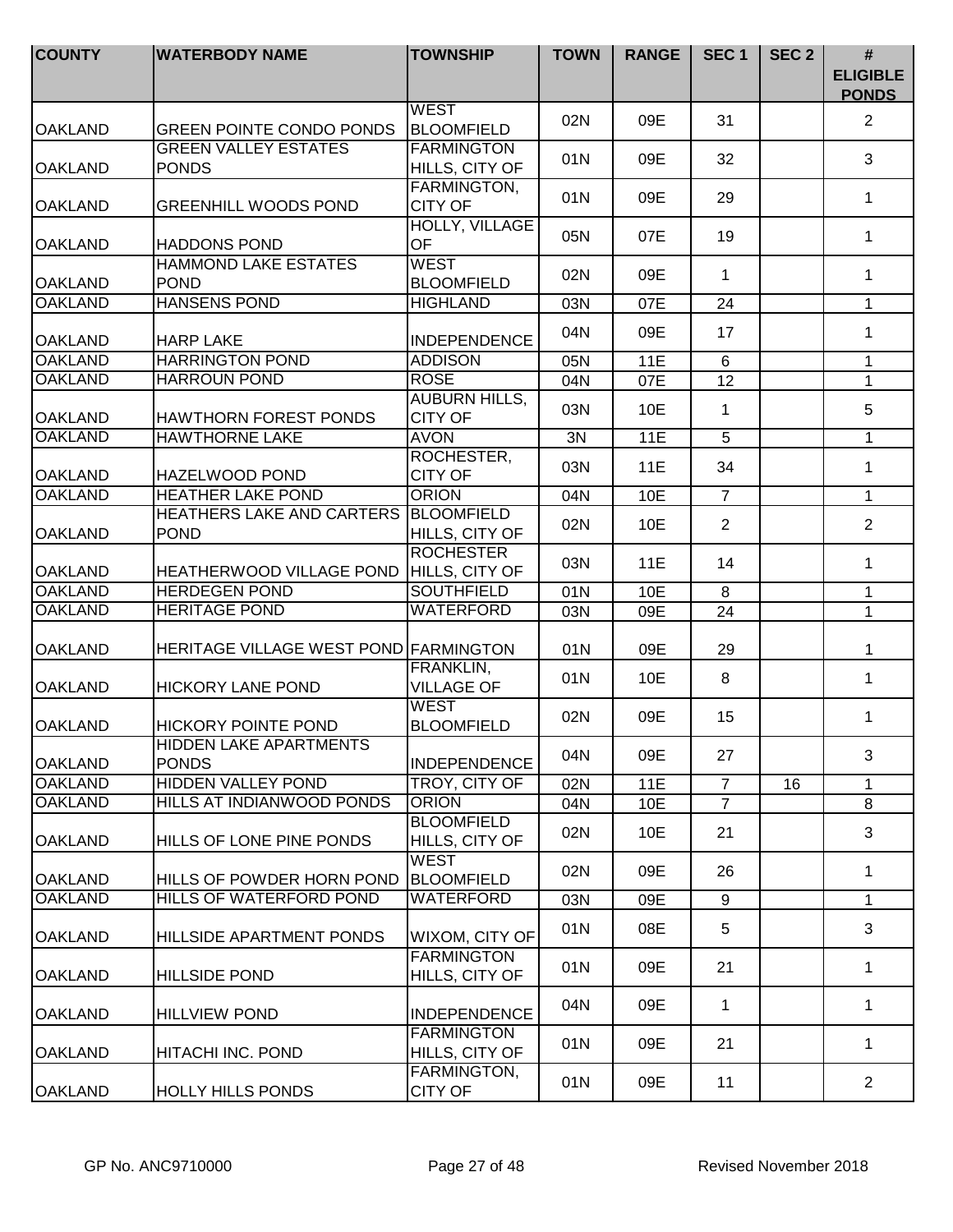| <b>COUNTY</b>  | <b>WATERBODY NAME</b>                               | <b>TOWNSHIP</b>                        | <b>TOWN</b> | <b>RANGE</b> | SEC <sub>1</sub> | SEC <sub>2</sub> | #<br><b>ELIGIBLE</b><br><b>PONDS</b> |
|----------------|-----------------------------------------------------|----------------------------------------|-------------|--------------|------------------|------------------|--------------------------------------|
| <b>OAKLAND</b> | <b>HOLLY VILLAGE POND</b>                           | <b>HOLLY, VILLAGE</b><br><b>OF</b>     | 05N         | 07E          | 27               |                  | $\mathbf 1$                          |
| <b>OAKLAND</b> | <b>HORNUNG POND</b>                                 | <b>ORTONVILLE</b>                      | 05N         | 08E          | $\overline{9}$   |                  | 1                                    |
|                |                                                     | <b>BLOOMFIELD</b>                      |             |              |                  |                  |                                      |
| <b>OAKLAND</b> | HUNT CLUB CONDO POND                                | HILLS, CITY OF                         | 02N         | 10E          | 14               |                  | 1                                    |
| <b>OAKLAND</b> | HUNT CLUB ESTATES POND                              | <b>BLOOMFIELD</b><br>HILLS, CITY OF    | 02N         | 10E          | 11               |                  | $\mathbf 1$                          |
| <b>OAKLAND</b> | <b>HUNTER LAKE</b>                                  | <b>BLOOMFIELD</b><br>HILLS, CITY OF    | 02N         | 10E          | 19               |                  | 1                                    |
| <b>OAKLAND</b> | <b>HUNTERS CREEK POND</b>                           | <b>LYON</b>                            | 01N         | 07E          | 29               |                  | $\mathbf{1}$                         |
| <b>OAKLAND</b> | HUNTERS POINTE PONDS                                | FARMINGTON,<br><b>CITY OF</b>          | 01N         | 09E          | 5                |                  | $\overline{2}$                       |
| <b>OAKLAND</b> | <b>HURON HILLS PONDS</b>                            | <b>COMMERCE</b>                        | 02N         | 08E          | $\overline{4}$   |                  | 5                                    |
| <b>OAKLAND</b> | <b>IACOBELLI / PINE KNOB</b><br>PROFESSIONAL POND   | <b>INDEPENDENCE</b>                    | 04N         | 09E          | 27               |                  | 1                                    |
| <b>OAKLAND</b> | <b>ILITCH HOLDINGS POND</b>                         | <b>BLOOMFIELD</b>                      | 02N         | 10E          | 22               |                  | $\mathbf{1}$                         |
|                |                                                     |                                        |             |              |                  |                  |                                      |
| <b>OAKLAND</b> | <b>IMPORT ENTERPRISES POND</b>                      | WIXOM, CITY OF                         | 01N         | 08E          | 5                |                  | $\mathbf{1}$                         |
| <b>OAKLAND</b> | <b>INDEPENDENCE VILLAGE</b>                         | <b>WHITE LAKE</b>                      | 03N         | 08E          | 36               |                  | $\mathbf{1}$                         |
| <b>OAKLAND</b> | INDEPENDENCE VILLAGE POND                           | <b>WHITE LAKE</b>                      | 03N         | 08E          | 36               |                  | 1                                    |
| <b>OAKLAND</b> | <b>INDIANWOOD POND</b>                              | <b>BLOOMFIELD</b>                      | 02N         | 10E          | 19               |                  | 1                                    |
| <b>OAKLAND</b> | <b>JAMESTOWN GREEN POND</b>                         | <b>NOVI</b>                            | 01N         | 08E          | 22               |                  | $\mathbf{1}$                         |
| <b>OAKLAND</b> | JEWISH COMMUNITY CENTER -<br><b>SOUTH POND</b>      | <b>WEST</b><br><b>BLOOMFIELD</b>       | 02N         | 09E          | 29               |                  | 1                                    |
| <b>OAKLAND</b> | JEWISH FAMILY SERVICES POND BLOOMFIELD              | <b>WEST</b>                            | 2N          | 10E          | 8                |                  | $\overline{2}$                       |
| <b>OAKLAND</b> | <b>JLL POND</b>                                     | <b>AUBURN HILLS,</b><br><b>CITY OF</b> | 03N         | 10E          | 11               |                  | 1                                    |
| <b>OAKLAND</b> | <b>JOHN ARBOR LAKE</b>                              | TROY, CITY OF                          | 02N         | <b>11E</b>   | $\mathbf{1}$     |                  | $\mathbf{1}$                         |
| <b>OAKLAND</b> | <b>JONAH POND</b>                                   | <b>BLOOMFIELD</b><br>HILLS, CITY OF    | 02N         | 10E          | 22               |                  | $\mathbf{1}$                         |
| <b>OAKLAND</b> | <b>KEEGO POND</b>                                   | <b>WEST</b><br><b>BLOOMFIELD</b>       | 02N         | 09E          | $\overline{c}$   |                  | 1                                    |
| <b>OAKLAND</b> | <b>KENMOOR LAKE</b>                                 | <b>BLOOMFIELD</b><br>HILLS, CITY OF    | 02N         | 10E          | 30               |                  | $\mathbf 1$                          |
| <b>OAKLAND</b> | <b>KENSINGTON FOREST</b><br><b>SUBDIVISION POND</b> | <b>ROCHESTER</b><br>HILLS, CITY OF     | 03N         | 11E          | 33               |                  | 1                                    |
| <b>OAKLAND</b> | <b>KERN LAKE</b>                                    | <b>BLOOMFIELD</b><br>HILLS, CITY OF    | 02N         | 10E          | 11               |                  | 1                                    |
| <b>OAKLAND</b> | <b>KINGS POINTE POND</b>                            | <b>OAKLAND</b>                         | 04N         | 11E          | 31               |                  | $\mathbf{1}$                         |
| <b>OAKLAND</b> | <b>KINGSTON POINTE SOUTH</b><br><b>PONDS</b>        | <b>AVON</b>                            | 03N         | 11E          | 32               |                  | $\overline{2}$                       |
| <b>OAKLAND</b> | <b>KIRKWAY PLACE PONDS</b>                          | <b>NOVI</b>                            | 01N         | 08E          | 20               |                  | $\overline{2}$                       |
| <b>OAKLAND</b> | KIRKWAY RAVINES POND                                | <b>FARMINGTON</b><br>HILLS, CITY OF    | 01N         | 09E          | 26               |                  | $\mathbf{1}$                         |
| <b>OAKLAND</b> | <b>KIRKWOOD LAKE</b>                                | <b>BLOOMFIELD</b><br>HILLS, CITY OF    | 02N         | 10E          | 30               |                  | $\mathbf 1$                          |
| <b>OAKLAND</b> | KIRTS INDUSTRIAL PARK POND                          | TROY, CITY OF                          | 2N          | <b>11E</b>   | 28               |                  | 1                                    |
| <b>OAKLAND</b> | <b>KRIJESTORAC POND</b>                             | <b>COMMERCE</b>                        | 02N         | 08E          | 33               |                  | 1                                    |
| <b>OAKLAND</b> | <b>KUBERT POND</b>                                  | <b>NOVI</b>                            | 01N         | 08E          | 33               |                  | 1                                    |
| <b>OAKLAND</b> | LAKE IN THE HILLS POND                              | PONTIAC, CITY<br>OF                    | 03N         | 10E          | 11               |                  | 1                                    |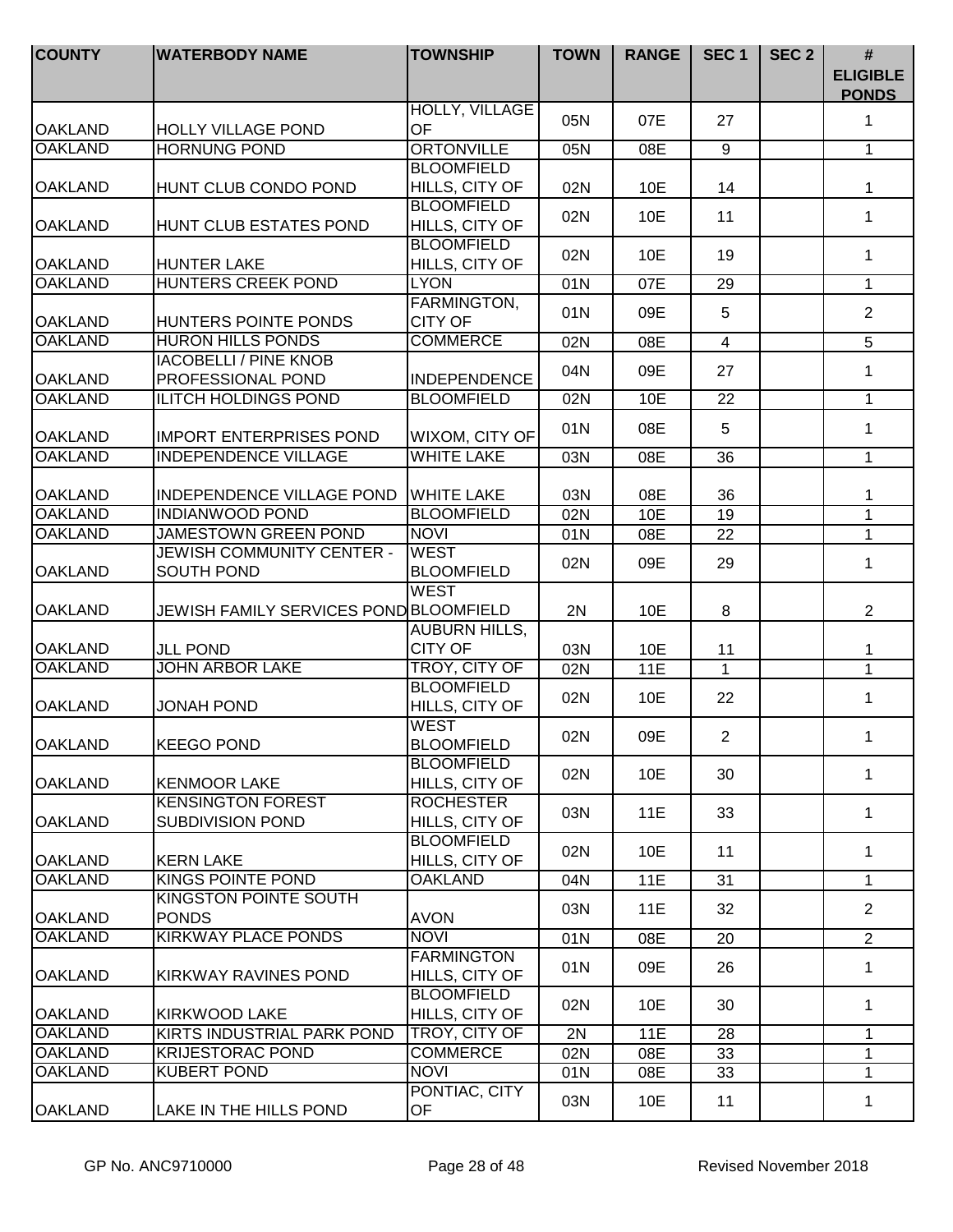| <b>COUNTY</b>  | <b>WATERBODY NAME</b>                            | <b>TOWNSHIP</b>                        | <b>TOWN</b> | <b>RANGE</b> | SEC <sub>1</sub> | SEC <sub>2</sub> | #<br><b>ELIGIBLE</b><br><b>PONDS</b> |
|----------------|--------------------------------------------------|----------------------------------------|-------------|--------------|------------------|------------------|--------------------------------------|
| <b>OAKLAND</b> | LAKELAND LANE POND                               | <b>BLOOMFIELD</b><br>HILLS, CITY OF    | 02N         | 10E          | 18               |                  | 1                                    |
| <b>OAKLAND</b> | LAKES OF SOUTHFIELD PONDS                        | SOUTHFIELD,<br><b>CITY OF</b>          | 01N         | 10E          | 8                |                  | $\overline{2}$                       |
| <b>OAKLAND</b> | LAKEVIEW VILLAS POND                             | <b>FARMINGTON</b><br>HILLS, CITY OF    | 01N         | 09E          | 25               |                  | 1                                    |
| <b>OAKLAND</b> | <b>LANTERN LAKE</b>                              | <b>AUBURN HILLS,</b><br><b>CITY OF</b> | 04N         | 10E          | 5                |                  | $\mathbf 1$                          |
| <b>OAKLAND</b> | <b>LAU POND</b>                                  | TROY, CITY OF                          | 02N         | 11E          | $\overline{3}$   |                  | $\mathbf{1}$                         |
|                |                                                  | <b>FARMINGTON,</b>                     |             |              |                  |                  |                                      |
| <b>OAKLAND</b> | LEGACY of FARMINGTON HILLS PCITY OF              |                                        | 01N         | 09E          | 4                |                  | $\mathbf{2}$                         |
| <b>OAKLAND</b> | <b>LENNOX PARK PONDS</b>                         | <b>NOVI</b>                            | 01N         | 08E          | $\mathbf{1}$     |                  | $\overline{3}$                       |
| <b>OAKLAND</b> | <b>LIBERTY TECH POND</b>                         | FARMINGTON,<br><b>CITY OF</b>          | 01N         | 09E          | 18               |                  | 1                                    |
| <b>OAKLAND</b> | <b>LITTLE SPRING LAKE</b>                        | <b>INDEPENDENCE</b>                    | 04N         | 09E          | 33               |                  | 1                                    |
| <b>OAKLAND</b> | LOCHAVEN CONDOS POND                             | WATERFORD                              | 03N         | 09E          | 32               |                  | 1                                    |
| <b>OAKLAND</b> | <b>LOCHAVEN PINES HOA POND</b>                   | WATERFORD                              | 03N         | 09E          | 29               |                  | $\mathbf{1}$                         |
| <b>OAKLAND</b> | LOCHMOOR AT VOORHEIS LAKE<br><b>CONDO POND</b>   | <b>ORION</b>                           | 04N         | 10E          | 21               |                  | 1                                    |
| <b>OAKLAND</b> | LONE PINES POND                                  | WEST<br><b>BLOOMFIELD</b>              | 02N         | 09E          | 14               |                  | 1                                    |
| <b>OAKLAND</b> | LONG LAKE SPRING MEADOWS<br><b>POND</b>          | TROY, CITY OF                          | 02N         | 11E          | 12               |                  | $\mathbf 1$                          |
| <b>OAKLAND</b> | MANCHESTER KNOLLS POND                           | <b>ROCHESTER</b><br><b>HILLS</b>       | 03N         | <b>11E</b>   | 8                |                  | $\mathbf 1$                          |
| <b>OAKLAND</b> | <b>MAPLE CREEK POND</b>                          | <b>WEST</b><br><b>BLOOMFIELD</b>       | 02N         | 09E          | 34               |                  | $\mathbf{1}$                         |
| <b>OAKLAND</b> | <b>MAPLE CREEK RIDGE VILLAGE</b><br><b>PONDS</b> | ROCHESTER,<br><b>CITY OF</b>           | 03N         | 11E          | $\mathbf{1}$     |                  | $\overline{2}$                       |
| <b>OAKLAND</b> | <b>MAPLE CROSSING POND</b>                       | <b>COMMERCE</b>                        | 02N         | 08E          | 33               |                  | 1                                    |
| <b>OAKLAND</b> | <b>MAPLE FOREST PONDS</b>                        | TROY, CITY OF                          | 02N         | <b>11E</b>   | $\overline{2}$   |                  | $\overline{2}$                       |
| <b>OAKLAND</b> | <b>MAPLE PLACE PONDS</b>                         | <b>WEST</b><br><b>BLOOMFIELD</b>       | 02N         | 09E          | 32               |                  | $\overline{2}$                       |
| <b>OAKLAND</b> | <b>MAPLE PLACE VILLAS PONDS</b>                  | <b>WEST</b><br><b>BLOOMFIELD</b>       | 02N         | 09E          | 30               |                  | 3                                    |
| <b>OAKLAND</b> | <b>IMAPLE PLACE WOODS POND</b>                   | <b>WEST</b><br><b>BLOOMFIELD</b>       | 02N         | 09E          | 31               |                  | 1                                    |
| <b>OAKLAND</b> | <b>MAPLE RUN POND</b>                            | <b>WEST</b><br><b>BLOOMFIELD</b>       | 02N         | 09E          | 31               |                  | 1                                    |
| <b>OAKLAND</b> | <b>MAPLERIDGE POND</b>                           | <b>WEST</b><br><b>BLOOMFIELD</b>       | 02N         | 09E          | 32               |                  | 1                                    |
| <b>OAKLAND</b> | <b>MATHOG POND</b>                               | <b>ROCHESTER</b>                       | 04N         | 11E          | 33               |                  | $\mathbf{1}$                         |
| <b>OAKLAND</b> | <b>MAYBURY PARK ESTATES</b><br><b>PONDS</b>      | <b>NOVI</b>                            | 01N         | 08E          | 32               |                  | $\overline{4}$                       |
| <b>OAKLAND</b> | <b>MCELMEEL POND</b>                             | WEST<br><b>BLOOMFIELD</b>              | 02N         | 09E          | 9                |                  | $\mathbf{1}$                         |
| <b>OAKLAND</b> | <b>MCKIERNAN POND</b>                            | <b>ADDISON</b>                         | 05N         | 11E          | $\overline{7}$   |                  | $\mathbf 1$                          |
| <b>OAKLAND</b> | <b>MCLEAN POND</b>                               | <b>BLOOMFIELD</b><br>HILLS, CITY OF    | 02N         | 10E          | 30               |                  | $\mathbf{1}$                         |
| <b>OAKLAND</b> | <b>McNISH</b>                                    | <b>FARMINGTON HIL</b>                  | 01N         | 09E          | 22               |                  | 1                                    |
| <b>OAKLAND</b> | <b>McNISH POND</b>                               | <b>FARMINGTON</b><br><b>HILLS</b>      | 01N         | 09E          | 22               |                  | $\mathbf 1$                          |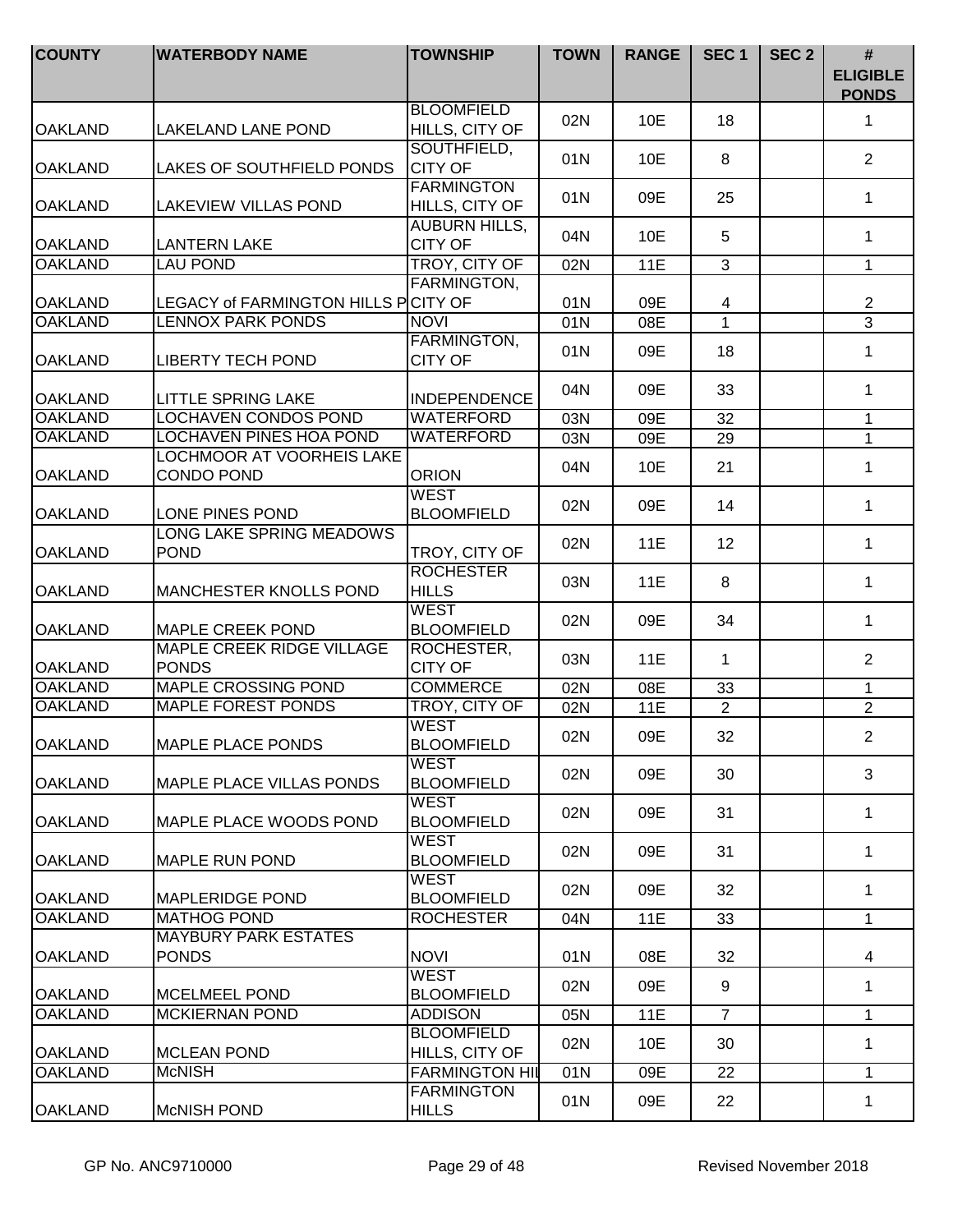| <b>COUNTY</b>  | <b>WATERBODY NAME</b>                           | <b>TOWNSHIP</b>                      | <b>TOWN</b> | <b>RANGE</b> | SEC <sub>1</sub> | SEC <sub>2</sub> | #<br><b>ELIGIBLE</b><br><b>PONDS</b> |
|----------------|-------------------------------------------------|--------------------------------------|-------------|--------------|------------------|------------------|--------------------------------------|
| <b>OAKLAND</b> | <b>MEADOW CREEK II PONDS</b>                    | <b>ROCHESTER</b><br>HILLS, CITY OF   | 03N         | 11E          | 33               |                  | $\overline{2}$                       |
| <b>OAKLAND</b> | <b>MEADOW CREEK POND</b>                        | <b>ROCHESTER</b><br>HILLS, CITY OF   | 03N         | 11E          | 32               |                  | 1                                    |
| <b>OAKLAND</b> | <b>MEADOWBROOK TOWNHOMES</b><br><b>POND</b>     | NOVI, CITY OF                        | 01N         | 08E          | 11               |                  | 1                                    |
| <b>OAKLAND</b> | <b>MEADOWRIDGE POND</b>                         | <b>FARMINGTON</b><br>HILLS, CITY OF  | 01N         | 09E          | 14               |                  | 1                                    |
| <b>OAKLAND</b> | <b>MEADOWS CONDOMINIUM</b><br><b>POND</b>       | FARMINGTON,<br><b>CITY OF</b>        | 01N         | 09E          | $\overline{4}$   |                  | $\mathbf 1$                          |
| <b>OAKLAND</b> | <b>MERCEDES POND</b>                            | <b>WEST</b><br><b>BLOOMFIELD</b>     | 02N         | 09E          | 5                |                  | $\mathbf 1$                          |
| <b>OAKLAND</b> | <b>MEYERS POND</b>                              | <b>OAKLAND</b>                       | 04N         | <b>11E</b>   | 25               |                  | $\mathbf{1}$                         |
| <b>OAKLAND</b> | <b>MICHIGAN OFFICE FIVE WEST</b><br><b>POND</b> | <b>FARMINGTON,</b><br><b>CITY OF</b> | 01N         | 09E          | 18               |                  | 1                                    |
| <b>OAKLAND</b> | MILFORD CEMETERY POND                           | MILFORD,<br><b>VILLAGE OF</b>        | 02N         | 07E          | 11               |                  | $\mathbf 1$                          |
| <b>OAKLAND</b> | <b>MISSION SPRINGS POND</b>                     | <b>WEST</b><br><b>BLOOMFIELD</b>     | 02N         | 09E          | $\overline{4}$   |                  | 1                                    |
| <b>OAKLAND</b> | <b>MISTY POND</b>                               | <b>LYON</b>                          | 01N         | 07E          | 16               |                  | $\mathbf{1}$                         |
| <b>OAKLAND</b> | <b>MISTY WOODS CONDOMINIUM</b><br><b>POND</b>   | <b>WEST</b><br><b>BLOOMFIELD</b>     | 02N         | 09E          | 14               | 23               | $\mathbf{1}$                         |
| <b>OAKLAND</b> | <b>MOON LAKE CONDO POND</b>                     | <b>WEST</b><br><b>BLOOMFIELD</b>     | 02N         | 09E          | 13               |                  | 1                                    |
| <b>OAKLAND</b> | MUIRWOOD PONDS                                  | FARMINGTON,<br><b>CITY OF</b>        | 01N         | 09E          | 20               |                  | $\overline{2}$                       |
| <b>OAKLAND</b> | <b>MYSTIC FOREST OF COMMERCE</b><br><b>POND</b> | <b>COMMERCE</b>                      | 02N         | 08E          | 9                |                  | $\mathbf 1$                          |
| <b>OAKLAND</b> | <b>MYSTIC FOREST PONDS</b>                      | <b>NOVI</b>                          | 01N         | 08E          | 27               |                  | $\overline{2}$                       |
| <b>OAKLAND</b> | <b>NATURES COVE POND</b>                        | <b>COMMERCE</b>                      | 02N         | 08E          | 33               |                  | $\overline{1}$                       |
| <b>OAKLAND</b> | <b>NORMINSTER POND</b>                          | <b>BLOOMFIELD</b><br>HILLS, CITY OF  | 02N         | 10E          | 21               |                  | $\mathbf 1$                          |
| <b>OAKLAND</b> | NOVA WOODS POND                                 | FARMINGTON,<br><b>CITY OF</b>        | 01N         | 09E          | 5                |                  | 1                                    |
| <b>OAKLAND</b> | <b>NOVI MEADOWS POND</b>                        | <b>NOVI</b>                          | 01N         | 08E          | 18               |                  | $\mathbf 1$                          |
| <b>OAKLAND</b> | OAK ARBOR POND                                  | <b>OAKLAND</b>                       | 04N         | 11E          | 27               |                  | $\mathbf 1$                          |
| <b>OAKLAND</b> | <b>OAKBROOKE POND</b>                           | <b>WEST</b><br><b>BLOOMFIELD</b>     | 02N         | 09E          | 23               |                  | $\overline{2}$                       |
| <b>OAKLAND</b> | <b>OAKHURST PONDS</b>                           | <b>INDEPENDENCE</b>                  | 04N         | 09E          | 24               |                  | 3                                    |
| <b>OAKLAND</b> | <b>OAKHURST PONDS</b>                           | <b>INDEPENDENCE</b>                  | 04N         | 09E          | 24               |                  | $\overline{7}$                       |
| <b>OAKLAND</b> | <b>OAKLAND COMMUNITY</b><br><b>COLLEGE POND</b> | <b>BLOOMFIELD</b><br>HILLS, CITY OF  | 02N         | 10E          | 11               |                  | 1                                    |
| <b>OAKLAND</b> | OAKLAND COUNTY ROAD<br><b>CMMSN POND</b>        | SPRINGFIELD                          | 04N         | 08E          | 3                |                  | $\mathbf 1$                          |
| <b>OAKLAND</b> | OAKLAND HILLS COUNTRY CLUB HILLS, CITY OF       | <b>BLOOMFIELD</b>                    | 02N         | 10E          | 28               | 33               | 5                                    |
| <b>OAKLAND</b> | OAKLAND HUNT CONDO PONDS                        | <b>OAKLAND</b>                       | 04N         | <b>11E</b>   | 22               |                  | 10                                   |
| <b>OAKLAND</b> | OAKLAND UNIVERSITY GOLF<br><b>COURSE POND</b>   | ROCHESTER,<br><b>CITY OF</b>         | 03N         | 11E          | 18               |                  | $\mathbf 1$                          |
| <b>OAKLAND</b> | OAKPOINTE CHURCH POND                           | <b>NOVI</b>                          | 01N         | 08E          | 19               |                  | $\mathbf 1$                          |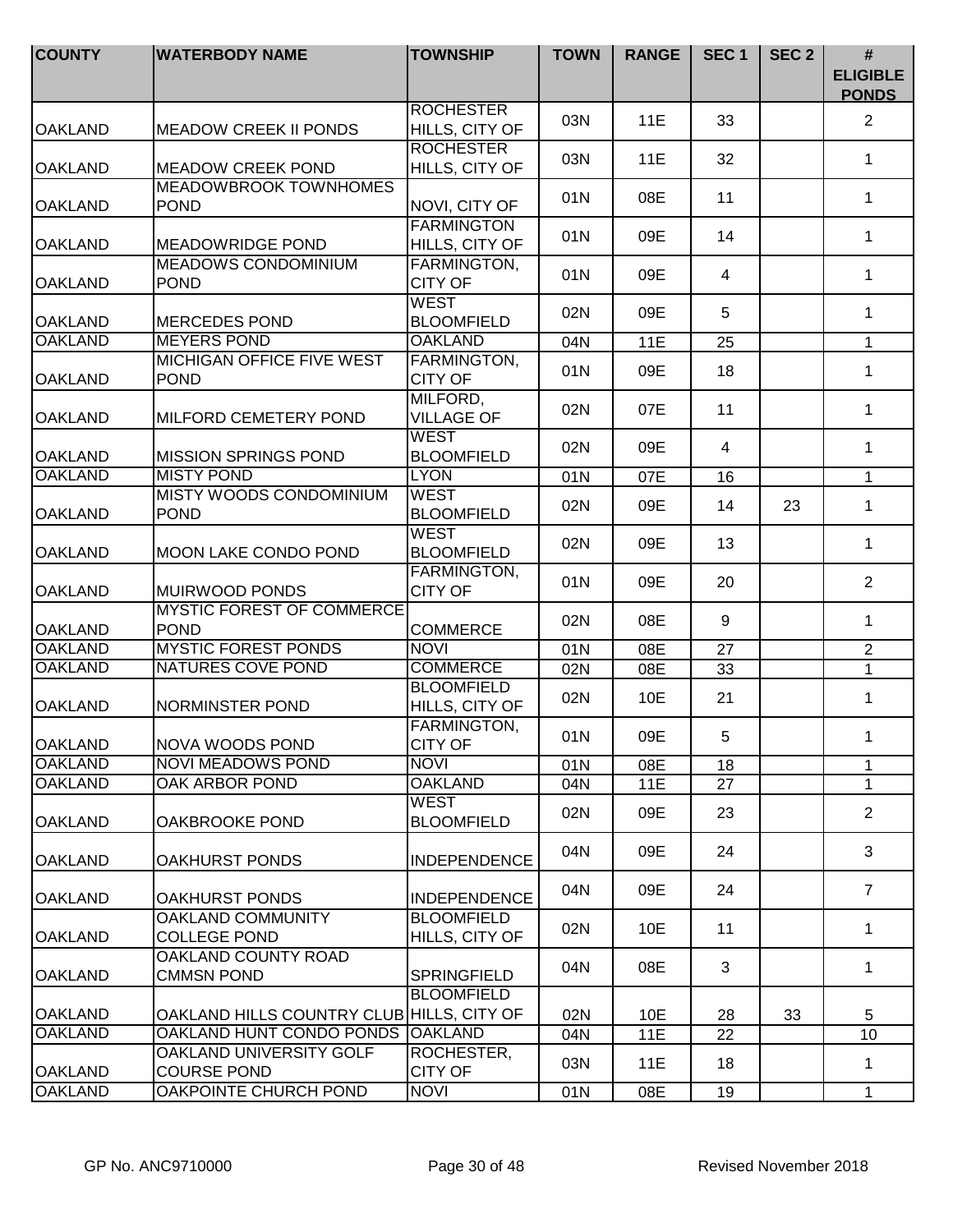| <b>COUNTY</b>  | <b>WATERBODY NAME</b>                             | <b>TOWNSHIP</b>                     | <b>TOWN</b> | <b>RANGE</b> | SEC <sub>1</sub> | SEC <sub>2</sub> | $\#$<br><b>ELIGIBLE</b><br><b>PONDS</b> |
|----------------|---------------------------------------------------|-------------------------------------|-------------|--------------|------------------|------------------|-----------------------------------------|
| <b>OAKLAND</b> | <b>ORCHARD CREEK VILLAGE</b><br><b>POND</b>       | <b>FARMINGTON</b><br>HILLS, CITY OF | 01N         | 09E          | 3                |                  | 1                                       |
| <b>OAKLAND</b> | <b>ORCHARD LAKE POND</b>                          | <b>WEST BLOOMFIE</b>                | 02N         | 09E          | 27               |                  | 1                                       |
|                | <b>ORCHARD LAKE ROAD</b>                          | <b>WEST</b>                         |             |              |                  |                  |                                         |
| <b>OAKLAND</b> | <b>RETENTION POND</b>                             | <b>BLOOMFIELD</b>                   | 02N         | 09E          | 34               |                  | 1                                       |
|                | <b>ORCHARDS CORPORATE</b>                         | <b>FARMINGTON</b>                   |             |              |                  |                  |                                         |
| <b>OAKLAND</b> | <b>CENTER POND</b>                                | HILLS, CITY OF                      | 01N         | 09E          | 14               |                  | 1                                       |
|                | <b>ORCHARDS OF WEST</b>                           | <b>WEST</b>                         |             |              |                  |                  |                                         |
| <b>OAKLAND</b> | <b>BLOOMFIELD POND</b>                            | <b>BLOOMFIELD</b>                   | 02N         | 09E          | 5                |                  | $\mathbf 1$                             |
|                | <b>ORION LAKES PONDS (form.</b>                   |                                     |             |              |                  |                  |                                         |
| <b>OAKLAND</b> | Chateau Orion Ponds)                              | <b>ORION</b>                        | 04N         | 10E          | 35               |                  | $\overline{2}$                          |
| <b>OAKLAND</b> | <b>OUTLANDS POND</b>                              | <b>SOUTHFIELD</b>                   | 01N         | 10E          | $\overline{4}$   |                  | $\mathbf{1}$                            |
|                |                                                   | FARMINGTON,                         |             |              |                  |                  |                                         |
| <b>OAKLAND</b> | <b>OXFORD ESTATES POND</b>                        | <b>CITY OF</b>                      | 01N         | 09E          | 16               |                  | $\mathbf{1}$                            |
|                | PARK PLACE AT TOWN CENTER                         |                                     |             |              |                  |                  |                                         |
| <b>OAKLAND</b> | <b>POND</b>                                       | <b>SOUTHFIELD</b>                   | 01N         | 10E          | 22               |                  | $\mathbf{1}$                            |
| <b>OAKLAND</b> | PARK WEST GALLERY POND                            | <b>SOUTHFIELD</b>                   | 01N         | 10E          | $\overline{7}$   |                  | $\mathbf{1}$                            |
|                | PARKSIDE BY THE LAKES                             |                                     |             |              |                  |                  |                                         |
| <b>OAKLAND</b> | <b>PONDS</b>                                      | <b>COMMERCE</b>                     | 02N         | 08E          | $\mathbf{1}$     |                  | $\overline{2}$                          |
| <b>OAKLAND</b> | <b>PAYNE POND</b>                                 | <b>INDEPENDENCE</b>                 | 04N         | 09E          | 9                |                  | $\mathbf{1}$                            |
| <b>OAKLAND</b> | PEBBLE CREEK PONDS                                | <b>SPRINGFIELD</b>                  |             | 08E          | 14               |                  | $\mathfrak{S}$                          |
| <b>OAKLAND</b> | PELTZ POND                                        | <b>BLOOMFIELD</b>                   | 04N         |              |                  |                  |                                         |
|                |                                                   | <b>WEST</b>                         | 02N         | 10E          | 30               |                  | $\mathbf{1}$                            |
| <b>OAKLAND</b> | PEMBROOKE PARK POND                               | <b>BLOOMFIELD</b>                   | 02N         | 09E          | 27               |                  | $\mathbf 1$                             |
| <b>OAKLAND</b> | <b>PINE KNOB POND</b>                             | <b>INDEPENDENCE</b>                 | 04N         | 09E          | 23               |                  | $\mathbf 1$                             |
| <b>OAKLAND</b> | PINE KNOB ROAD POND                               | <b>CLARKSTON</b>                    | 04N         | 09E          | $\overline{23}$  |                  | 1                                       |
| <b>OAKLAND</b> | PINE ROAD KAHN POND                               | <b>CLARKSTON</b>                    | 04N         | 09E          | $\overline{23}$  |                  | 1                                       |
| <b>OAKLAND</b> | PINE RIDGE APARTMENTS POND ROCHESTER HIL          |                                     | 03N         | 11E          | $\overline{27}$  |                  | $\overline{1}$                          |
| <b>OAKLAND</b> | PINE RIDGE POND                                   | <b>BLOOMFIELD</b><br>HILLS, CITY OF | 02N         | 10E          | 10               |                  | $\mathbf 1$                             |
| <b>OAKLAND</b> | PINE TRACE GOLF CLUB POND                         | <b>ROCHESTER</b><br>HILLS, CITY OF  | 03N         | 11E          | 1                |                  | 1                                       |
| <b>OAKLAND</b> | PINE TRACE VILLAGE POND                           | <b>ROCHESTER</b><br>HILLS, CITY OF  | 03N         | 11E          | 31               |                  | 1                                       |
| <b>OAKLAND</b> | PINERY AT PINE CREEK PONDS                        | <b>ORION</b>                        | 04N         | 10E          | 5                |                  | $\overline{2}$                          |
| <b>OAKLAND</b> | PINES OF FARMINGTON HILLS<br><b>PONDS</b>         | FARMINGTON,<br><b>CITY OF</b>       | 01N         | 09E          | 23               |                  | $\overline{2}$                          |
| <b>OAKLAND</b> | <b>PINNACLE AT OAKLANDS</b><br><b>SUBDIVISION</b> | <b>OAKLAND</b>                      | 04N         | 11E          | 29               |                  | 1                                       |
| <b>OAKLAND</b> | PLACID, LAKE                                      | <b>BLOOMFIELD</b><br>HILLS, CITY OF | 02N         | 10E          | 15               |                  | $\mathbf{1}$                            |
| <b>OAKLAND</b> | POND VALLEE POND                                  | <b>OAKLAND</b>                      | 04N         | 11E          | 20               |                  | $\mathbf{1}$                            |
|                | POINTE AT TREYBORN COVE                           |                                     |             |              |                  |                  |                                         |
| <b>OAKLAND</b> | <b>POND</b>                                       | <b>COMMERCE</b>                     | 02N         | 08E          | 25               |                  | $\mathbf 1$                             |
| <b>OAKLAND</b> | POINTE OF THE WOODS POND                          | <b>WEST</b><br><b>BLOOMFIELD</b>    | 02N         | 09E          | 9                |                  | 1                                       |
| <b>OAKLAND</b> | PONVALLEY POND                                    | <b>BLOOMFIELD</b>                   | 02N         | 10E          | 21               |                  | 1                                       |
| <b>OAKLAND</b> | PORTER POND                                       | <b>OAKLAND</b>                      | 04N         | 11E          | 35               |                  | 1                                       |
| <b>OAKLAND</b> | PORTSMOUTH APARTMENTS<br><b>PONDS</b>             | <b>NOVI</b>                         | 01N         | 08E          | 4                |                  | 9                                       |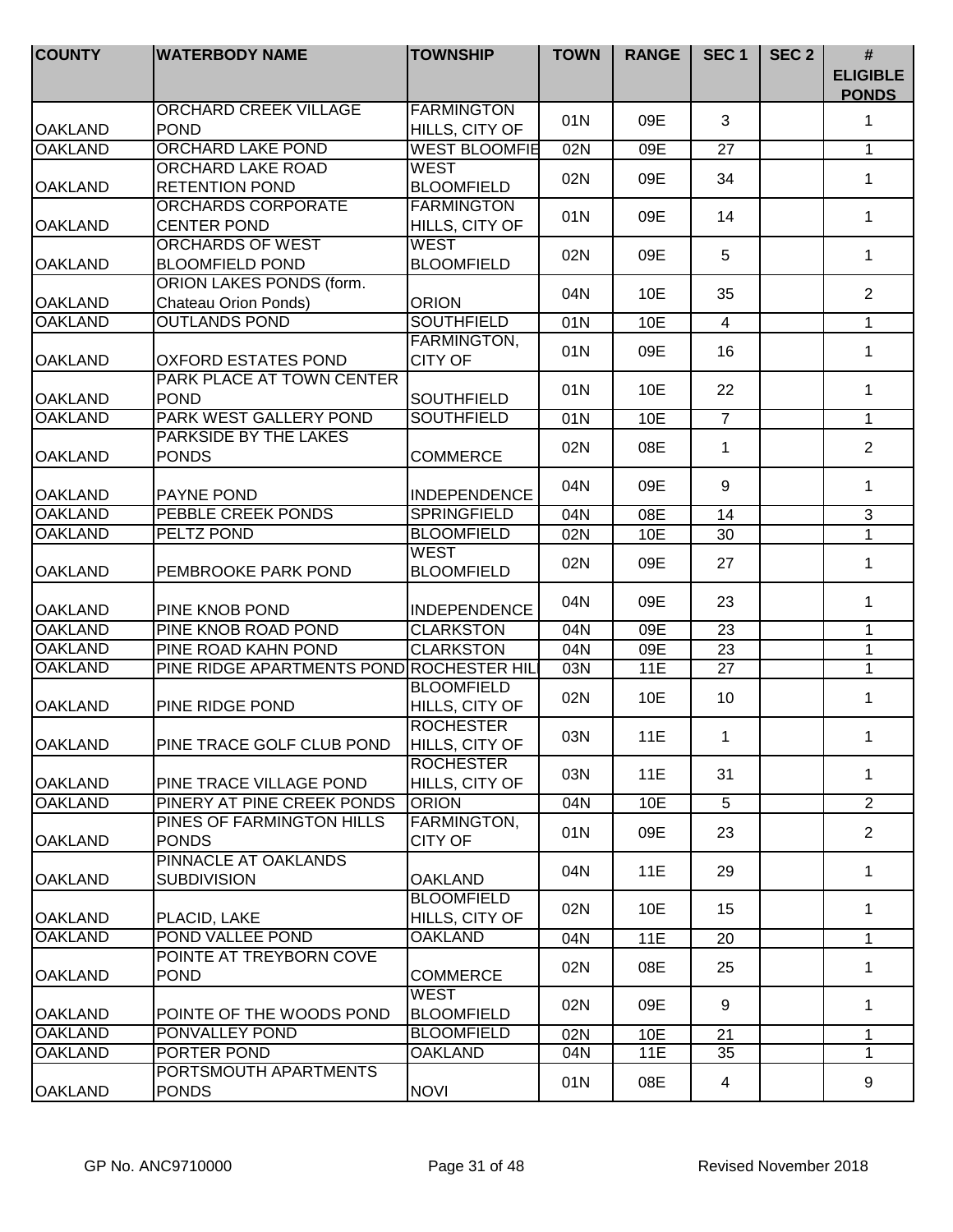| <b>COUNTY</b>              | <b>WATERBODY NAME</b>                           | <b>TOWNSHIP</b>                     | <b>TOWN</b> | <b>RANGE</b> | SEC <sub>1</sub>      | SEC <sub>2</sub> | #<br><b>ELIGIBLE</b><br><b>PONDS</b> |
|----------------------------|-------------------------------------------------|-------------------------------------|-------------|--------------|-----------------------|------------------|--------------------------------------|
| <b>OAKLAND</b>             | POTOMAC TOWNE 1 POND                            | <b>WEST</b><br><b>BLOOMFIELD</b>    | 02N         | 09E          | 28                    |                  | 1                                    |
| <b>OAKLAND</b>             | POTOMAC TOWNE 2 POND                            | <b>WEST</b><br><b>BLOOMFIELD</b>    | 02N         | 09E          | 20                    |                  | 1                                    |
| <b>OAKLAND</b>             | POTOMAC TOWNE 5 POND                            | <b>WEST</b><br><b>BLOOMFIELD</b>    | 02N         | 09E          | 28                    |                  | 1                                    |
| <b>OAKLAND</b>             | <b>PRESERVE POND</b>                            | <b>ORION</b>                        | 04N         | 10E          | 20                    |                  | $\mathbf{1}$                         |
| <b>OAKLAND</b>             | <b>PROVIDENCE HOSPITAL PONDS NOVI</b>           |                                     | 01N         | 08E          | 17                    |                  | 3                                    |
| <b>OAKLAND</b>             | <b>QARANA PONDS</b>                             | <b>COMMERCE</b>                     | 02N         | 08E          | $\overline{5}$        |                  | $\overline{2}$                       |
| <b>OAKLAND</b>             | <b>QUAIL CREST PONDS</b>                        | <b>ROCHESTER</b><br>HILLS, CITY OF  | 03N         | 11E          | 3                     |                  | $\overline{2}$                       |
| <b>OAKLAND</b>             | <b>RAINBOW LAKE</b>                             | WATERFORD                           | 03N         | 09E          | $\overline{4}$        |                  | 1                                    |
| <b>OAKLAND</b>             | RAMBLEWOOD ESTATES POND                         | FARMINGTON,<br><b>CITY OF</b>       | 01N         | 09E          | 5                     |                  | 1                                    |
| <b>OAKLAND</b>             | <b>REDWOOD POND</b>                             | <b>COMMERCE</b>                     | 02N         | 08E          | 12                    |                  | 1                                    |
| <b>OAKLAND</b>             | RELPH POND                                      | HOLLY, VILLAGE<br><b>OF</b>         | 05N         | 07E          | 12                    |                  | 1                                    |
| <b>OAKLAND</b>             | RICHARD DAVID POND                              | <b>BLOOMFIELD</b><br>HILLS, CITY OF | 02N         | 10E          | 14                    |                  | 1                                    |
| <b>OAKLAND</b>             | RIDGEWOOD POINTE PONDS                          | <b>WEST</b><br><b>BLOOMFIELD</b>    | 02N         | 09E          | 28                    |                  | $\overline{2}$                       |
| <b>OAKLAND</b>             | <b>RILEY POND</b>                               | <b>ADDISON</b>                      | 05N         | <b>11E</b>   | 18                    |                  | $\mathbf{1}$                         |
| <b>OAKLAND</b>             | <b>RIVER PINES PONDS</b>                        | FARMINGTON,<br><b>CITY OF</b>       | 01N         | 09E          | 32                    | 33               | $\overline{2}$                       |
| <b>OAKLAND</b>             | RIVERSEDGE APARTMENTS<br><b>POND</b>            | WATERFORD                           | 03N         | 09E          | 21                    |                  | 1                                    |
| <b>OAKLAND</b>             | ROCHDALE POND                                   | <b>ROCHESTER</b><br>HILLS, CITY OF  | 03N         | 11E          | 16                    |                  | 1                                    |
| <b>OAKLAND</b>             | <b>ROCHELLE PARK</b><br><b>CONDOMINIUM POND</b> | <b>ROCHESTER</b><br>HILLS, CITY OF  | 03N         | 11E          | 28                    |                  | 1                                    |
| <b>OAKLAND</b>             | ROCHESTER HILLS CORP<br><b>CENTER POND</b>      | <b>ROCHESTER</b><br>HILLS, CITY OF  | 03N         | 11E          | 30                    |                  | 1                                    |
| <b>OAKLAND</b>             | ROLLING ACRES POND                              | <b>BLOOMFIELD</b><br>HILLS, CITY OF | 02N         | 10E          | 21                    | 33               | 1                                    |
| <b>OAKLAND</b>             | ROMANY WAY POND                                 | <b>SOUTHFIELD</b>                   | 01N         | 10E          | 5                     |                  | 1                                    |
| <b>OAKLAND</b>             | ROTH POND                                       | <b>OAKLAND</b>                      | 04N         | 11E          | 27                    |                  | 1                                    |
| <b>OAKLAND</b>             | <b>RUFFINI POND</b>                             | <b>HOLLY</b>                        | 05N         | 07E          | 9                     |                  | 1                                    |
| <b>OAKLAND</b><br>IOAKLAND | <b>RUGGIRELLO POND</b><br><b>RYZNAR POND</b>    | <b>OAKLAND</b><br>NOVI, CITY OF     | 04N<br>01N  | 11E          | $\overline{31}$<br>31 |                  | 1                                    |
| <b>OAKLAND</b>             | SANCTUARY IN THE HILLS POND HILLS, CITY OF      | <b>ROCHESTER</b>                    | 03N         | 08E<br>11E   | 32                    |                  | 1<br>1                               |
| <b>OAKLAND</b>             | SANDALWOOD SOUTH POND                           | <b>TROY</b>                         | 02N         | <b>11E</b>   | 3                     |                  | $\mathbf 1$                          |
|                            |                                                 | <b>FARMINGTON</b>                   |             |              |                       |                  |                                      |
| <b>OAKLAND</b>             | SARATOGA FARMS POND<br>SASHABAW CREEK MEADOWS   | HILLS, CITY OF                      | 01N         | 09E          | 18                    |                  | 1                                    |
| <b>OAKLAND</b>             | <b>PONDS</b>                                    | <b>INDEPENDENCE</b>                 | 04N         | 09E          | 15                    |                  | 2                                    |
| <b>OAKLAND</b>             | <b>SCHMIDT POND</b>                             | <b>BLOOMFIELD</b>                   | 02N         | 10E          | 23                    |                  | 1                                    |
| <b>OAKLAND</b>             | <b>SCHOSTAK POND</b>                            | <b>SOUTHFIELD</b>                   | 02N         | 10E          | 5                     |                  | 1                                    |
| OAKLAND                    | <b>SEYMOUR LAKE ESTATES</b><br><b>PONDS</b>     | <b>BRANDON</b>                      | 05N         | 09E          | 34                    |                  | $\overline{2}$                       |
| <b>OAKLAND</b>             | SHENANDOAH ESTATES POND                         | <b>WEST</b><br><b>BLOOMFIELD</b>    | 02N         | 09E          | 20                    |                  | 1                                    |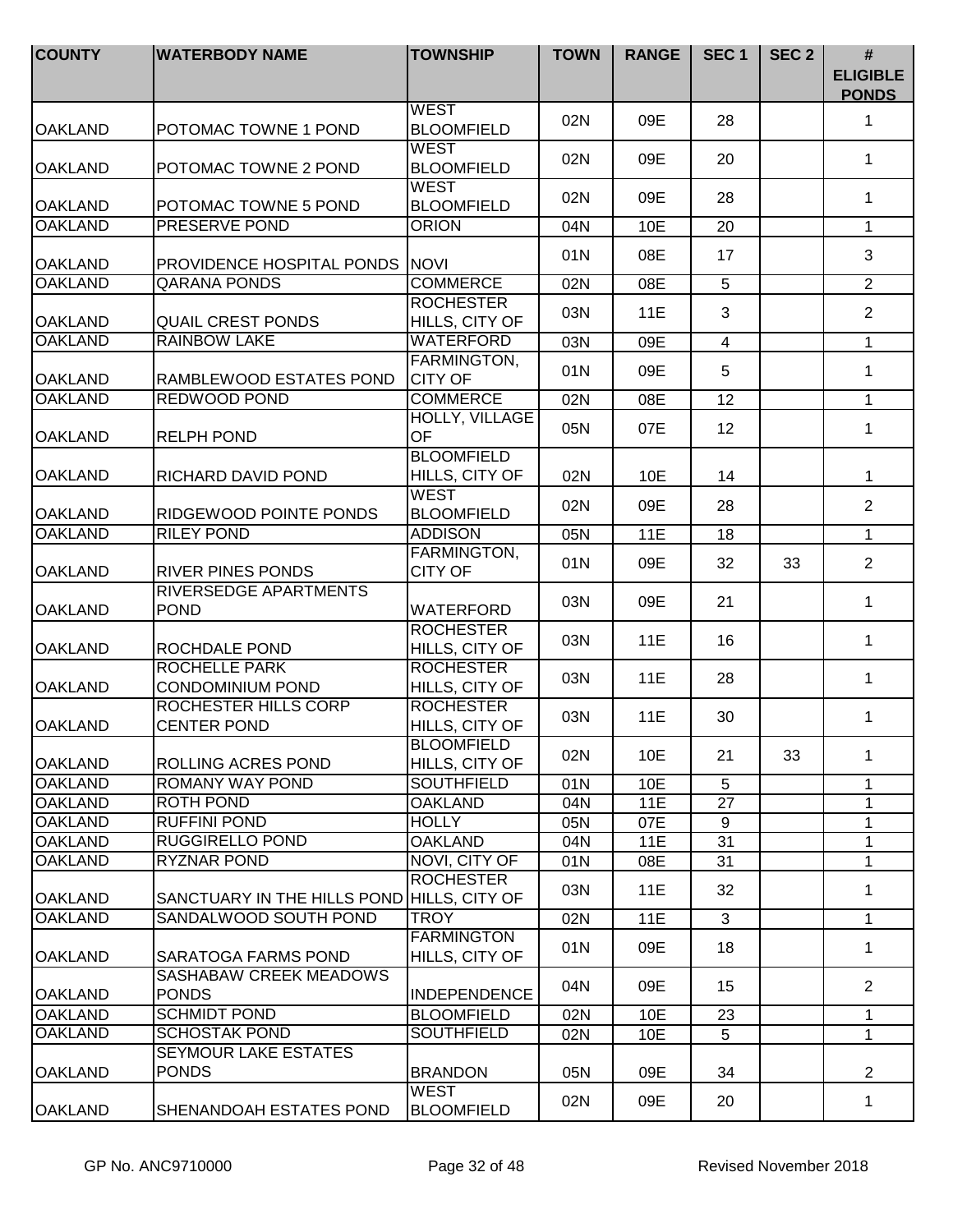| <b>COUNTY</b>  | <b>WATERBODY NAME</b>                                | <b>TOWNSHIP</b>                     | <b>TOWN</b> | <b>RANGE</b> | SEC <sub>1</sub>  | SEC <sub>2</sub> | #<br><b>ELIGIBLE</b><br><b>PONDS</b> |
|----------------|------------------------------------------------------|-------------------------------------|-------------|--------------|-------------------|------------------|--------------------------------------|
| <b>OAKLAND</b> | <b>SHORE HILL LAKE</b>                               | <b>BLOOMFIELD</b>                   | 02N         | 10E          | 18                |                  |                                      |
| <b>OAKLAND</b> | <b>SHORES AT STONEGATE</b><br>POINTE OF PONTIAC POND | <b>PONTIAC</b>                      | 03N         | 10E          | 29                |                  | 1                                    |
| <b>OAKLAND</b> | SHOREWOOD HILLS PONDS                                | WEST<br><b>BLOOMFIELD</b>           | 02N         | 09E          | 12                |                  | 3                                    |
| <b>OAKLAND</b> | <b>SIMSBURY PONDS</b>                                | WEST<br><b>BLOOMFIELD</b>           | 02N         | 09E          | 34                |                  | $\overline{2}$                       |
| <b>OAKLAND</b> | <b>SMALL LAKE</b>                                    | <b>WEST</b><br><b>BLOOMFIELD</b>    | 02N         | 09E          | 23                |                  | 1                                    |
| <b>OAKLAND</b> | <b>SODON LAKE</b>                                    | <b>BLOOMFIELD</b><br>HILLS, CITY OF | 02N         | 10E          | 17                |                  | $\mathbf{1}$                         |
| <b>OAKLAND</b> | SOFTWATER LAKE COA POND                              | <b>SPRINGFIELD</b>                  | 04N         | 08E          | 24                |                  | $\mathbf{1}$                         |
| <b>OAKLAND</b> | SOMERSET PLACE POND                                  | <b>TROY</b>                         | 02N         | <b>11E</b>   | 17                |                  | $\mathbf{1}$                         |
| <b>OAKLAND</b> | <b>SOUTH SEYMOUR POND</b>                            | ORTONVILLE,<br><b>VILLAGE OF</b>    | 05N         | 09E          | 35                |                  | 1                                    |
| <b>OAKLAND</b> | SOUTHFIELD APARTMENTS<br><b>POND</b>                 | <b>SOUTHFIELD</b>                   | 01N         | 10E          | 21                |                  | 1                                    |
| <b>OAKLAND</b> | SPRING HAVEN VILLAS POND                             | <b>SOUTHFIELD</b>                   | 01N         | 10E          | 12                |                  | $\mathbf 1$                          |
| <b>OAKLAND</b> | <b>SPRING LAKE ESTATES PARK</b><br><b>POND</b>       | <b>INDEPENDENCE</b>                 | 04N         | 09E          | 28                |                  | 1                                    |
| <b>OAKLAND</b> | <b>SPRING LAKE NORTH PONDS</b>                       | <b>INDEPENDENCE</b>                 | 04N         | 09E          | 28                |                  | $\overline{2}$                       |
| <b>OAKLAND</b> | <b>SPRING MEADOWS POND</b>                           | <b>WEST</b><br><b>BLOOMFIELD</b>    | 02N         | 09E          | $\overline{7}$    |                  | 1                                    |
| <b>OAKLAND</b> | <b>SPRINGS APARTMENTS PONDS</b>                      | <b>NOVI</b>                         | 01N         | 08E          | $\overline{4}$    |                  | 13                                   |
| <b>OAKLAND</b> | <b>ST. MARYS POND</b>                                | <b>ORCHARD</b><br>LAKE, CITY OF     | 02N         | 09E          | 11                |                  | $\mathbf 1$                          |
| <b>OAKLAND</b> | <b>STANDARD FEDERAL PONDS</b>                        | <b>TROY, CITY OF</b>                | 02N         | 11E          | 20                |                  | $\overline{2}$                       |
| <b>OAKLAND</b> | <b>STONE RIDGE APARTMENTS</b><br><b>PONDS</b>        | WIXOM, CITY OF                      | 01N         | 08E          | 5                 |                  | 4                                    |
| <b>OAKLAND</b> | STONEGATE SOUTH of ORION POLAKE ORION                |                                     | 04N         | 10E          | $\overline{36}$   |                  | 1                                    |
| <b>OAKLAND</b> | <b>STONELEIGH I PONDS</b>                            | <b>LYON</b>                         | 01N         | 07E          | 28                |                  | $\overline{3}$                       |
| <b>OAKLAND</b> | <b>STONELEIGH II PONDS</b>                           | <b>LYON</b>                         | 01N         | 07E          | 28                |                  | $\overline{2}$                       |
| <b>OAKLAND</b> | <b>STONY CREEK RIDGE NORTH</b><br><b>PONDS</b>       | ROCHESTER,<br><b>CITY OF</b>        | 03N         | 11E          | $\mathbf 1$       |                  | 2                                    |
| <b>OAKLAND</b> | STONY CREEK RIDGE POND                               | <b>ROCHESTER</b><br>HILLS, CITY OF  | 03N         | 11E          | $12 \overline{ }$ |                  | 3                                    |
| <b>OAKLAND</b> | <b>STRATFORD KNOLLS POND</b>                         | <b>ROCHESTER</b><br>HILLS, CITY OF  | 03N         | 11E          | 17                |                  | 1                                    |
| <b>OAKLAND</b> | <b>STRATFORD VILLA POND</b>                          | <b>COMMERCE</b>                     | 02N         | 08E          | 19                |                  | 1                                    |
| <b>OAKLAND</b> | TAM-O-SHANTER PONDS                                  | <b>WEST</b><br><b>BLOOMFIELD</b>    | 02N         | 09E          | 23                |                  | 5                                    |
| <b>OAKLAND</b> | THORN HILL POND                                      | <b>PONTIAC</b>                      | 03N         | 10E          | $\mathbf{1}$      |                  | $\mathbf{1}$                         |
| <b>OAKLAND</b> | <b>TIFFANY SQUARE POND</b>                           | <b>SOUTHFIELD</b>                   | 01N         | 10E          | 8                 |                  | $\mathbf{1}$                         |
| <b>OAKLAND</b> | TIMBER TRACE POND                                    | <b>COMMERCE</b>                     | 02N         | 08E          | $\overline{2}$    |                  | $\mathbf{1}$                         |
| <b>OAKLAND</b> | <b>TIVERTON POND</b>                                 | <b>BLOOMFIELD</b><br>HILLS, CITY OF | 02N         | 10E          | 14                |                  | $\mathbf 1$                          |
| <b>OAKLAND</b> | <b>TOMAHAWK LAKE</b>                                 | <b>HIGHLAND</b>                     | 03N         | 07E          | 9                 |                  | 1                                    |
| <b>OAKLAND</b> | <b>TOWER RIDGE POND</b>                              | <b>MILFORD</b>                      | 02N         | 07E          | 11                |                  | 1                                    |
| <b>OAKLAND</b> | <b>TREYBORN POND</b>                                 | <b>COMMERCE</b>                     | 02N         | 08E          | 25                |                  | $\mathbf{1}$                         |
| OAKLAND        | <b>TRILLIUM VILLAGE POND</b>                         | <b>INDEPENDENCE</b>                 | 04N         | 09E          | 29                |                  | 1                                    |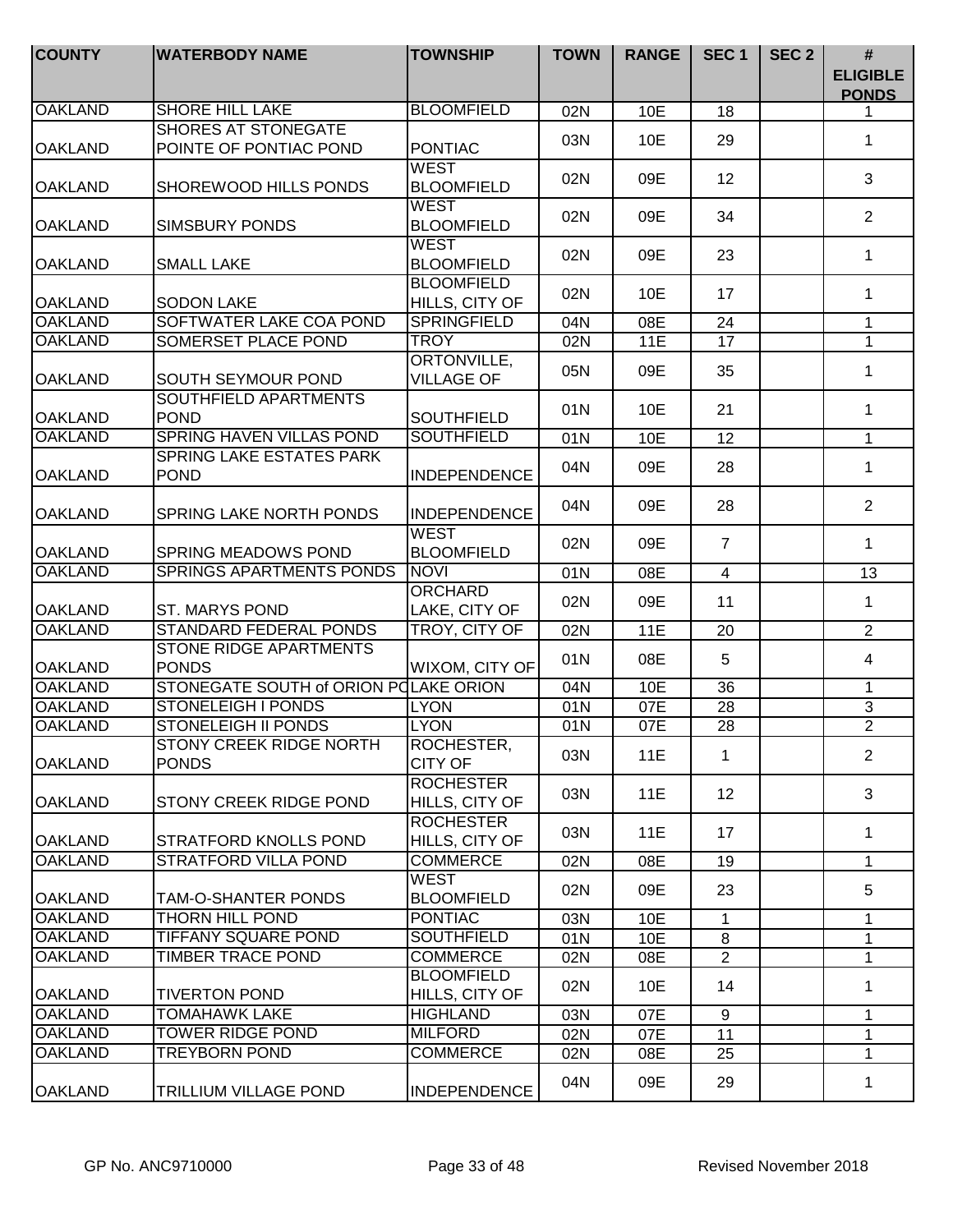| <b>COUNTY</b>  | <b>WATERBODY NAME</b>                                   | <b>TOWNSHIP</b>                        | <b>TOWN</b> | <b>RANGE</b> | SEC <sub>1</sub> | SEC <sub>2</sub> | $\#$<br><b>ELIGIBLE</b><br><b>PONDS</b> |
|----------------|---------------------------------------------------------|----------------------------------------|-------------|--------------|------------------|------------------|-----------------------------------------|
| <b>OAKLAND</b> | <b>TROTTER POINTE VILLAGE</b><br><b>POND</b>            | <b>LYON</b>                            | 01N         | 07E          | 18               |                  | $\mathbf 1$                             |
| <b>OAKLAND</b> | <b>TROTTER PONDS</b>                                    | <b>FARMINGTON</b><br>HILLS, CITY OF    | 01N         | 09E          | 12               |                  | $\overline{2}$                          |
| <b>OAKLAND</b> | <b>TROY LAKE</b>                                        | TROY, CITY OF                          | 02N         | 11E          | $\mathbf{1}$     |                  | 1                                       |
| <b>OAKLAND</b> | <b>TROY MARKET PLACE PONDS</b>                          | TROY, CITY OF                          | 02N         | 11E          | 22               |                  | $\overline{2}$                          |
| <b>OAKLAND</b> | <b>TURNBERRY ESTATES</b>                                | <b>NOVI</b>                            | 01N         | 08E          | 36               |                  | $\mathbf{1}$                            |
| <b>OAKLAND</b> | <b>TWIN BEACH GOLF COURSE</b><br><b>PONDS</b>           | <b>WEST</b><br><b>BLOOMFIELD</b>       | 02N         | 09E          | 18               |                  | 6                                       |
|                |                                                         | <b>WEST</b>                            |             |              |                  |                  |                                         |
| <b>OAKLAND</b> | <b>TWIN BEACH POND</b>                                  | <b>BLOOMFIELD</b>                      | 02N         | 09E          | 19               |                  | 1                                       |
| <b>OAKLAND</b> | <b>TWIN SUN LAKES POND</b>                              | <b>COMMERCE</b>                        | 02N         | 08E          | 28               |                  | $\overline{1}$                          |
| <b>OAKLAND</b> | <b>U.S. REAL PROPERTY</b>                               | <b>WIXOM</b>                           | 01N         | 08E          | 6                |                  | $\overline{4}$                          |
| <b>OAKLAND</b> | <b>U.S. REAL PROPERTY PONDS</b>                         | WIXOM, CITY OF                         | 01N         | 08E          | 6                |                  | $\overline{4}$                          |
| <b>OAKLAND</b> | <b>VALENCIA ESTATES POND</b>                            | <b>NOVI</b>                            | 01N         | 08E          | 20               |                  | 1                                       |
| <b>OAKLAND</b> | <b>VAUGHAN CROSSING POND</b>                            | <b>BLOOMFIELD</b><br>HILLS, CITY OF    | 02N         | 10E          | 15               |                  | $\mathbf{1}$                            |
| <b>OAKLAND</b> | <b>VERNOR ESTATES PONDS</b>                             | <b>BLOOMFIELD</b>                      | 02N         | 10E          | 16               |                  | $\overline{2}$                          |
| <b>OAKLAND</b> | <b>VILLA MONTCLAIR PONDS</b>                            | <b>AUBURN HILLS,</b><br><b>CITY OF</b> | 03N         | 10E          | 1                |                  | $\overline{2}$                          |
| <b>OAKLAND</b> | <b>VILLAGE GREEN OF</b><br><b>FARMINGTON HILLS POND</b> | FARMINGTON,<br><b>CITY OF</b>          | 01N         | 09E          | 6                |                  | $\mathbf 1$                             |
| <b>OAKLAND</b> | <b>VILLAGE GREEN OF REGENTS</b><br>PARK OF TROY         | TROY, CITY OF                          | 02N         | 11E          | 29               |                  | $\mathbf 1$                             |
| <b>OAKLAND</b> | <b>VILLAGE GREEN OF</b><br>ROCHESTER HILLS POND         | <b>ROCHESTER</b><br>HILLS, CITY OF     | 03N         | 11E          | 36               |                  | $\mathbf{1}$                            |
| <b>OAKLAND</b> | <b>VILLAGE GREEN OF TROY EAST</b><br><b>PONDS</b>       | TROY, CITY OF                          | 02N         | 11E          | 25               |                  | 4                                       |
| <b>OAKLAND</b> | <b>VILLAGE SQUARE SUBDIVISION</b><br><b>POND</b>        | <b>WEST</b><br><b>BLOOMFIELD</b>       | 02N         | 09E          | 33               |                  | $\mathbf 1$                             |
| <b>OAKLAND</b> | VILLAS OF MAPLE CREEK POND                              | <b>WEST</b><br><b>BLOOMFIELD</b>       | 02N         | 09E          | 34               |                  | $\mathbf 1$                             |
| <b>OAKLAND</b> | VILLAS OF NORTHRIDGE PONDS INDEPENDENCE                 |                                        | 04N         | 09E          | 23               |                  | $\overline{2}$                          |
| <b>OAKLAND</b> | <b>VINEWOOD DETENTION POND</b>                          | <b>AUBURN HILLS,</b><br><b>CITY OF</b> | 03N         | 10E          | 9                |                  | 1                                       |
| <b>OAKLAND</b> | <b>VOLTAGGIO POND</b>                                   | <b>GROVELAND</b>                       | 05N         | 08E          | $\overline{2}$   |                  | $\mathbf{1}$                            |
| <b>OAKLAND</b> | <b>VWOA CORPORATE</b><br><b>HEADQUARTERS POND</b>       | <b>AUBURN HILLS,</b><br><b>CITY OF</b> | 03N         | 10E          | 25               |                  | 1                                       |
| <b>OAKLAND</b> | <b>WABEEK HOLLOW POND</b>                               | <b>BLOOMFIELD</b><br>HILLS, CITY OF    | 02N         | 10E          | $\overline{7}$   |                  | 1                                       |
| <b>OAKLAND</b> | <b>WABEEK ON THE LAKE PONDS</b>                         | <b>BLOOMFIELD</b>                      | 02N         | 10E          | 18               |                  | $\overline{2}$                          |
| <b>OAKLAND</b> | <b>WALDEN POND</b>                                      | <b>COMMERCE</b>                        | 02N         | 08E          | 35               |                  | $\mathbf{1}$                            |
| <b>OAKLAND</b> | <b>WALNUT RIDGE PONDS</b>                               | <b>FARMINGTON</b>                      | 01N         | 09E          | 31               |                  | $\overline{4}$                          |
| <b>OAKLAND</b> | <b>WATERFORD CIVIC CENTER</b><br><b>POND</b>            | <b>WATERFORD</b>                       | 03N         | 09E          | 16               |                  | $\mathbf 1$                             |
| <b>OAKLAND</b> | <b>WATERSTONE PONDS</b>                                 | <b>OXFORD</b>                          | 05N         | 10E          | 21               |                  | $\mathbf{3}$                            |
| <b>OAKLAND</b> | <b>WEATHERSTONE POND</b>                                | <b>WHITE LAKE</b>                      | 03N         | 08E          | 36               |                  | 1                                       |
| <b>OAKLAND</b> | <b>WELLINGTON PLACE MANOR</b><br><b>POND</b>            | <b>BLOOMFIELD</b><br>HILLS, CITY OF    | 01N         | 10E          | 8                |                  | $\mathbf 1$                             |
| <b>OAKLAND</b> | <b>WEST BLOOMFIELD POND</b>                             | <b>WEST</b><br><b>BLOOMFIELD</b>       | 02N         | 09E          | 21               |                  | $\mathbf 1$                             |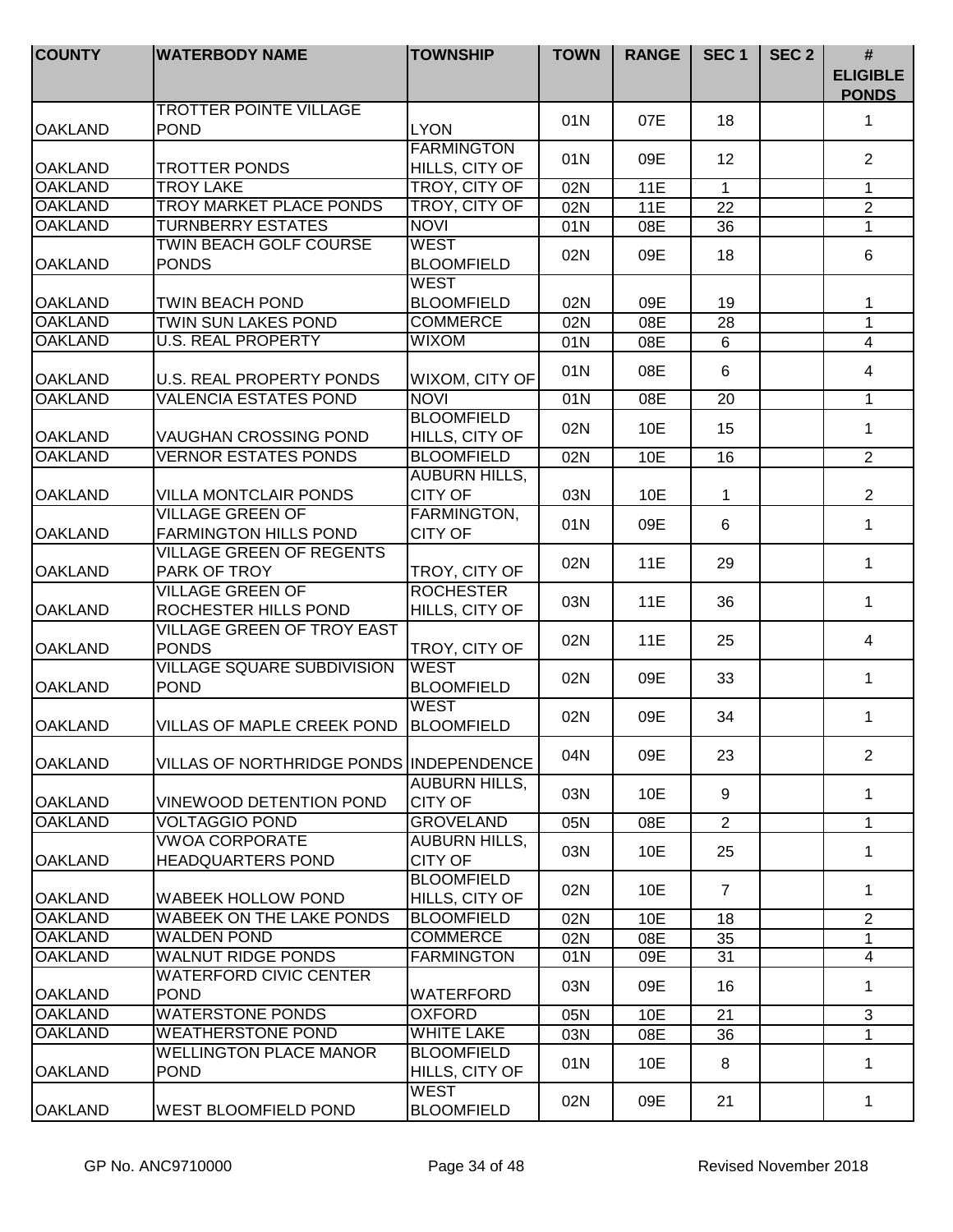| <b>COUNTY</b>  | <b>WATERBODY NAME</b>                            | <b>TOWNSHIP</b>                     | <b>TOWN</b> | <b>RANGE</b> | SEC <sub>1</sub> | SEC <sub>2</sub> | #                               |
|----------------|--------------------------------------------------|-------------------------------------|-------------|--------------|------------------|------------------|---------------------------------|
|                |                                                  |                                     |             |              |                  |                  | <b>ELIGIBLE</b><br><b>PONDS</b> |
| <b>OAKLAND</b> | <b>WEST POINTE PONDS</b>                         | <b>WATERFORD</b>                    | 03N         | 09E          | 6                |                  | 2                               |
| <b>OAKLAND</b> | <b>WESTWOOD COMMONS POND</b>                     | <b>SOUTHFIELD</b>                   | 01N         | 10E          | 10               |                  | 1                               |
| <b>OAKLAND</b> | <b>WHEELER POND</b>                              | NOVI, CITY OF                       | 01N         | 08E          | 31               |                  | 1                               |
| <b>OAKLAND</b> | <b>WHETHERSTONE POND</b>                         | <b>WHITE LAKE</b>                   | 03N         | 08E          | 36               |                  | 1                               |
| <b>OAKLAND</b> | <b>WHISPERING MEADOWS POND</b>                   | <b>NOVI</b>                         | 01N         | 08E          | 36               |                  | 1                               |
| <b>OAKLAND</b> | <b>WILDFLOWER POND</b>                           | <b>ROCHESTER HIL</b>                | 3N          | 13E          | 35               |                  | 1                               |
| <b>OAKLAND</b> | <b>WILDFLOWERS OF CLARKSTON</b><br><b>PONDS</b>  | <b>INDEPENDENCE</b>                 | 04N         | 09E          | 36               |                  | $\overline{2}$                  |
| <b>OAKLAND</b> | <b>WILLIAMS LAKE CROSSINGS</b><br><b>POND</b>    | <b>WHITE LAKE</b>                   | 03N         | 08E          | 25               |                  | 1                               |
| <b>OAKLAND</b> | <b>WILLOWBROOK FARM POND</b>                     | <b>NOVI</b>                         | 01N         | 08E          | 24               |                  | $\overline{4}$                  |
| <b>OAKLAND</b> | <b>WINDMILL LAKE</b>                             | <b>FARMINGTON</b><br>HILLS, CITY OF | 01N         | 09E          | 13               |                  | 1                               |
| <b>OAKLAND</b> | <b>WINDSONG WEST POND</b>                        | WATERFORD                           | 03N         | 09E          | 33               |                  | 1                               |
| <b>OAKLAND</b> | <b>WING LAKE FARMS POND</b>                      | <b>BLOOMFIELD</b><br>HILLS, CITY OF | 02N         | 10E          | 31               |                  | 1                               |
| <b>OAKLAND</b> | <b>WISNE POND</b>                                | <b>NOVI</b>                         | 01N         | 08E          | 36               |                  | 1                               |
| <b>OAKLAND</b> | <b>WOOD POND</b>                                 | <b>BLOOMFIELD</b><br>HILLS, CITY OF | 02N         | 10E          | 11               |                  | 1                               |
| <b>OAKLAND</b> | <b>WOODLANDS BASIN POND</b>                      | <b>WEST</b><br><b>BLOOMFIELD</b>    | 02N         | 09E          | 15               | 22               | 1                               |
| <b>OAKLAND</b> | <b>WOODLANDS OF RIVERSIDE</b><br><b>COA POND</b> | <b>HOLLY</b>                        | 05N         | 07E          | 33               |                  | 1                               |
| <b>OAKLAND</b> | WOODS EDGE ESTATES POND                          | <b>COMMERCE</b>                     | 02N         | 08E          | 12               |                  | $\mathbf{1}$                    |
| <b>OAKLAND</b> | WOODSIDE BIBLE CHURCH PONDWHITE LAKE             |                                     | 03N         | 08E          | 13               |                  | 1                               |
| <b>OAKLAND</b> | <b>WOODWIND POND</b>                             | <b>LYON</b>                         | 01N         | 07E          | 23               |                  | 1                               |
| <b>OAKLAND</b> | <b>WYNSTONE SUBDIVISION</b><br><b>PONDS</b>      | <b>OAKLAND</b>                      | 04N         | 11E          | $\overline{2}$   |                  | 3                               |
| <b>OCEANA</b>  | <b>MARIE LAKE</b>                                | <b>GOLDEN</b>                       | <b>15N</b>  | <b>18W</b>   | 20               |                  | 1                               |
| <b>OGEMAW</b>  | <b>BERG'S POND</b>                               | <b>ROSE</b>                         | 24N         | 03E          | 20               |                  | 3                               |
| <b>OGEMAW</b>  | <b>DACK'S POND</b>                               | <b>WEST BRANCH</b>                  | <b>22N</b>  | 02E          | 32               |                  | 1                               |
| <b>OGEMAW</b>  | <b>HODGINS' PONDS</b>                            | <b>WEST BRANCH</b>                  | 02N         | 02E          | 19               |                  | $\overline{2}$                  |
| <b>OGEMAW</b>  | <b>M ARBOUR'S POND</b>                           | <b>WEST BRANCH</b>                  | 22N         | 02E          | 18               |                  | $\mathbf{1}$                    |
| <b>OGEMAW</b>  | <b>NORTH LANDINGS CONDO</b><br><b>POND</b>       | <b>ROSE</b>                         | 24N         | 02E          | 24               |                  | 1                               |
| <b>OGEMAW</b>  | <b>OGEMAW COUNTY</b><br><b>FAIRGROUNDS POND</b>  | <b>WEST BRANCH</b>                  | 22N         | 04E          | 4                |                  | 1                               |
| <b>OGEMAW</b>  | <b>PARLIAMENT'S POND</b>                         | <b>WEST BRANCH</b>                  | 22N         | 02E          | $\mathbf{1}$     |                  | 1                               |
| <b>OGEMAW</b>  | <b>REDD'S POND</b>                               | <b>HORTON</b>                       | 21N         | 02E          | 18               |                  | 1                               |
| <b>OGEMAW</b>  | <b>ROBELLI'S POND</b>                            | <b>WEST BRANCH</b>                  | <b>22N</b>  | 02E          | 26               |                  | 1                               |
| <b>OGEMAW</b>  | <b>ROSS'S POND</b>                               | <b>ROSE</b>                         | 24N         | 03E          | 30               |                  | 1                               |
| <b>OGEMAW</b>  | <b>SCHREMS POND</b>                              | <b>WEST BRANCH</b>                  | <b>22N</b>  | 02E          | 9                |                  | 1                               |
| <b>OGEMAW</b>  | <b>VOLCANO'S POND</b>                            | <b>HORTON</b>                       | 21N         | 02E          | 14               |                  | 1                               |
| <b>OGEMAW</b>  | <b>WYMER'S POND</b>                              | <b>WEST BRANCH</b>                  | <b>22N</b>  | 02E          | 8                |                  | 1                               |
| <b>OGEMAW</b>  | <b>ZAMBECK'S POND</b>                            | <b>HORTON</b>                       | 21N         | 02E          | 9                |                  | 1                               |
| <b>OSCEOLA</b> | PROEFROCK POND                                   | <b>LINCOLN</b>                      | <b>18N</b>  | 10W          | 23               |                  | 1                               |
| <b>OSCODA</b>  | <b>WHITTECAR'S POND</b>                          | <b>COMINS</b>                       | 27N         | 03E          | 36               |                  | 1                               |
| <b>OTTAWA</b>  | 1021 PAW PAW POND                                | <b>HOLLAND</b>                      | 05N         | <b>15W</b>   | 22               | 27               | 1                               |
| <b>OTTAWA</b>  | <b>AKER POND</b>                                 | <b>CROCKERY</b>                     | 08N         | <b>15W</b>   | 19               |                  | 1                               |
| <b>OTTAWA</b>  | <b>ALLEN EXTRUDERS</b>                           | <b>FILLMORE</b>                     | 04N         | <b>15W</b>   | 9                |                  | 1                               |
| <b>OTTAWA</b>  | ALLENDALE TOWNSHIP LIBRARY<br><b>POND</b>        | <b>TALLMADGE</b>                    | 07N         | 14W          | 23               |                  | 1                               |
| <b>OTTAWA</b>  | ANDDRE'S CROSSING POND                           | <b>GEORGETOWN</b>                   | 06N         | <b>13W</b>   | 24               |                  | 1                               |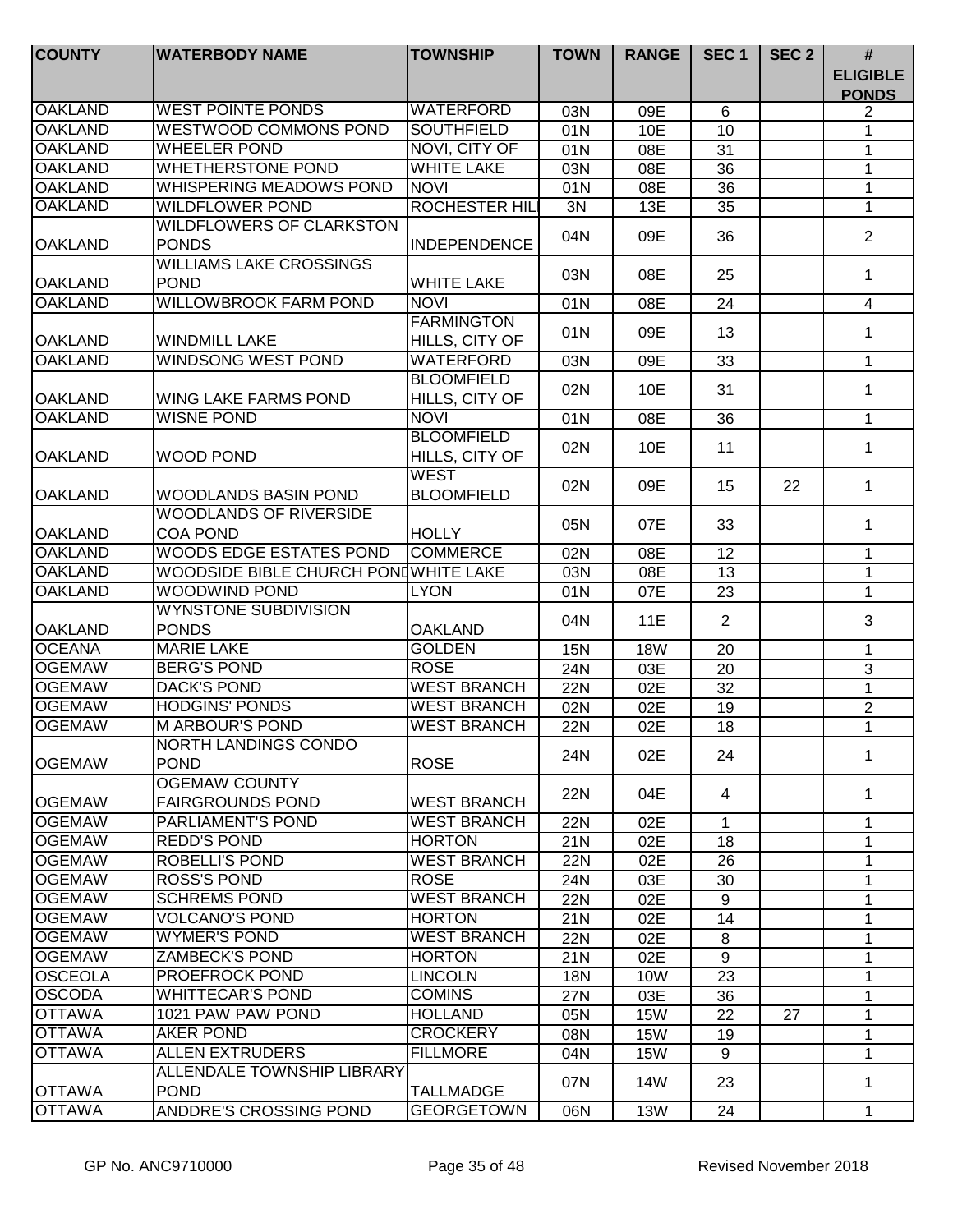| <b>COUNTY</b> | <b>WATERBODY NAME</b>                      | <b>TOWNSHIP</b>     | <b>TOWN</b> | <b>RANGE</b> | SEC <sub>1</sub> | SEC <sub>2</sub> | #                               |
|---------------|--------------------------------------------|---------------------|-------------|--------------|------------------|------------------|---------------------------------|
|               |                                            |                     |             |              |                  |                  | <b>ELIGIBLE</b><br><b>PONDS</b> |
| <b>OTTAWA</b> | <b>ARCADIA WOODS POND</b>                  | <b>ALLENDALE</b>    | 07N         | <b>14W</b>   | 33               |                  |                                 |
| <b>OTTAWA</b> | <b>ARROWHEAD LAKE</b>                      | <b>ZEELAND</b>      | 05N         | <b>14W</b>   | 30               |                  | 1                               |
| <b>OTTAWA</b> | <b>BALDWIN POND</b>                        | <b>OLIVE</b>        | 06N         | <b>15W</b>   | 13               |                  | 1                               |
|               | <b>BAY MEADOWS COTTAGES</b>                |                     | 05N         | <b>16W</b>   | 24               |                  | 5                               |
| <b>OTTAWA</b> | <b>PONDS</b>                               | <b>PARK</b>         |             |              |                  |                  |                                 |
| <b>OTTAWA</b> | <b>BERGER LAKE</b>                         | <b>GEORGETOWN</b>   | 06N         | <b>13W</b>   | 3                |                  | 1                               |
| <b>OTTAWA</b> | <b>BINGHAM ST. POND</b>                    | <b>ZEELAND</b>      | 06N         | <b>15W</b>   | 25               |                  | 1                               |
| <b>OTTAWA</b> | <b>BJW BURGHORST POND</b>                  | <b>HOLLAND</b>      | 05N         | <b>15W</b>   | 22               |                  | 1                               |
| <b>OTTAWA</b> | <b>BLUFF LAKE #1</b>                       | <b>ZEELAND</b>      | 05N         | 14W          | 30               |                  | 1                               |
| <b>OTTAWA</b> | <b>BLUFF LAKE #3</b>                       | <b>ZEELAND</b>      | 05N         | <b>14W</b>   | 30               |                  | 1                               |
| <b>OTTAWA</b> | <b>BLUFF LAKE #4</b>                       | <b>ZEELAND</b>      | 05N         | <b>14W</b>   | 30               |                  | 1                               |
| <b>OTTAWA</b> | <b>BOSGRAAF POND</b>                       | <b>GEORGETOWN</b>   | 06N         | <b>13W</b>   | 31               |                  | 1                               |
| <b>OTTAWA</b> | <b>BREMERTON PLACE POND</b>                | <b>ZEELAND</b>      | 05N         | <b>14W</b>   | 20               |                  | 1                               |
| <b>OTTAWA</b> | <b>BREWER POND</b>                         | <b>GEORGETOWN</b>   | 06N         | <b>13W</b>   | 17               |                  | 1                               |
| <b>OTTAWA</b> | <b>BRIDGE WATER POND</b>                   | <b>HOLLAND</b>      | 05N         | <b>15W</b>   | 14               |                  | $\mathbf{1}$                    |
|               |                                            | ZEELAND, CITY       | 05N         | 14W          | $\overline{7}$   |                  | 1                               |
| <b>OTTAWA</b> | <b>BRIDGEWATER SQUARE POND</b>             | OF                  |             |              |                  |                  |                                 |
| <b>OTTAWA</b> | <b>BROOKLAND ESTATES</b>                   | <b>ALLENDALE</b>    | 07N         | <b>14W</b>   | 23               |                  | 1                               |
| <b>OTTAWA</b> | <b>BROOKLAND ESTATES POND</b>              | <b>ALLENDALE</b>    | 07N         | <b>14W</b>   | 23               |                  | 1                               |
| <b>OTTAWA</b> | <b>CAMERON POND</b>                        | <b>GRAND HAVEN</b>  | 08N         | 16W          | 25               |                  | 1                               |
| <b>OTTAWA</b> | <b>CLEARVIEW APARTMENT</b><br><b>PONDS</b> | <b>HOLLAND</b>      | 05N         | <b>15W</b>   | 9                |                  | 3                               |
| <b>OTTAWA</b> | <b>CORVETTE POND</b>                       | <b>TALLMADGE</b>    | 06N         | <b>13W</b>   | 11               |                  | 1                               |
| <b>OTTAWA</b> | COTTONWOOD LAKE                            | <b>GEORGETOWN</b>   | 06N         | <b>13W</b>   | 11               |                  | 1                               |
| <b>OTTAWA</b> | <b>COUNTY LINE EXCAVATING</b>              | <b>JAMESTOWN</b>    | 05N         | <b>13W</b>   | 12               |                  | 1                               |
|               | <b>CROSSWINDS ASSOCIATION</b>              |                     | 05N         | 16W          | 26               |                  | 1                               |
| <b>OTTAWA</b> | <b>POND</b>                                | <b>PARK</b>         |             |              |                  |                  |                                 |
| <b>OTTAWA</b> | <b>CRYSTAL LAKE</b>                        | <b>TALLMADGE</b>    | 06N         | <b>13W</b>   | 22               |                  | 1                               |
| <b>OTTAWA</b> | <b>CURNICK POND</b>                        | <b>ZEELAND</b>      | 05N         | 14W          | 30               |                  | 1                               |
| <b>OTTAWA</b> | <b>CURTIS H BROWN POND</b>                 | <b>HOLLAND</b>      | 05N         | <b>15W</b>   | 22               |                  | 1                               |
| <b>OTTAWA</b> | <b>CUTTER PARK POND #2</b>                 | <b>GRAND HAVEN</b>  | 07N         | <b>16W</b>   | 11               |                  | 1                               |
| <b>OTTAWA</b> | <b>DALES CONDO POND</b>                    | <b>ALLENDALE</b>    | 07N         | 14W          | 23               |                  | 1                               |
| <b>OTTAWA</b> | <b>DENHERDER POND</b>                      | <b>HOLLAND</b>      | 05N         | <b>15W</b>   | 14               |                  | 1                               |
| <b>OTTAWA</b> | <b>DEWITT POND</b>                         | <b>HOLLAND</b>      | 05N         | 15W          | 26               |                  | $\mathbf{1}$                    |
| <b>OTTAWA</b> | DEWPOINT EAST ESTATES<br><b>POND</b>       | <b>TALLMADGE</b>    | 07N         | 14W          | 25               |                  | 1                               |
| <b>OTTAWA</b> | <b>DEWPOINT WEST</b>                       | <b>ALLENDALE</b>    | 07N         | 14W          | 23               |                  | 1                               |
| <b>OTTAWA</b> | <b>DEWYS POND</b>                          | <b>WRIGHT</b>       | 08N         | <b>13W</b>   | 25               |                  | 1                               |
| <b>OTTAWA</b> | DOGWOOD MEADOWS POND                       | <b>SPRING LAKE</b>  | 08N         | <b>16W</b>   | 9                |                  | 1                               |
| <b>OTTAWA</b> | DUTCH VILLAGE POND                         | <b>HOLLAND</b>      | 05N         | <b>15W</b>   | 21               |                  | 1                               |
| <b>OTTAWA</b> | <b>EAGLES ROOST POND</b>                   | <b>GEORGETOWN</b>   | 06N         | <b>13W</b>   | 17               |                  | 1                               |
|               | <b>EDGEWATER TOWNHOMES</b>                 |                     |             |              |                  |                  |                                 |
| <b>OTTAWA</b> | <b>POND</b>                                | <b>GEORGETOWN</b>   | 06N         | <b>13W</b>   | 13               |                  | 1                               |
| <b>OTTAWA</b> | <b>ELZINGA POND</b>                        | <b>ZEELAND</b>      | 05N         | 14W          | 20               |                  | $\mathbf 1$                     |
| <b>OTTAWA</b> | FOUNTAIN VIEW POND                         | <b>COOPERSVILLE</b> | 08N         | 14W          | 26               |                  | 1                               |
| <b>OTTAWA</b> | <b>GENTEX PONDS</b>                        | <b>ZEELAND</b>      | 05N         | 14W          | 18               |                  | $\overline{2}$                  |
| <b>OTTAWA</b> | <b>GENTEX WATERFALL POND</b>               | ZEELAND             | 05N         | 14W          | 18               |                  | 1                               |
| <b>OTTAWA</b> | <b>GEORGETOWN SHORES POND</b>              | <b>GEORGETOWN</b>   | 06N         | <b>13W</b>   | 26               |                  | 1                               |
| <b>OTTAWA</b> | <b>GLEN EAGLE EAST</b>                     | <b>GEORGETOWN</b>   | 06N         | <b>13W</b>   | 26               |                  | 6                               |
| <b>OTTAWA</b> | <b>GLENEAGLE MOORES POND</b>               | <b>GEORGETOWN</b>   | 06N         | <b>13W</b>   | 26               |                  | 1                               |
|               | <b>GRAND VALLEY STATE</b>                  |                     | 07N         | <b>13W</b>   | 30               |                  | 1                               |
| <b>OTTAWA</b> | UNIVERSITY POND                            | <b>ALLENDALE</b>    |             |              |                  |                  |                                 |
| <b>OTTAWA</b> | <b>GRAND VILLAGE POND</b>                  | <b>GEORGETOWN</b>   | 06N         | <b>13W</b>   | 24               |                  | 1                               |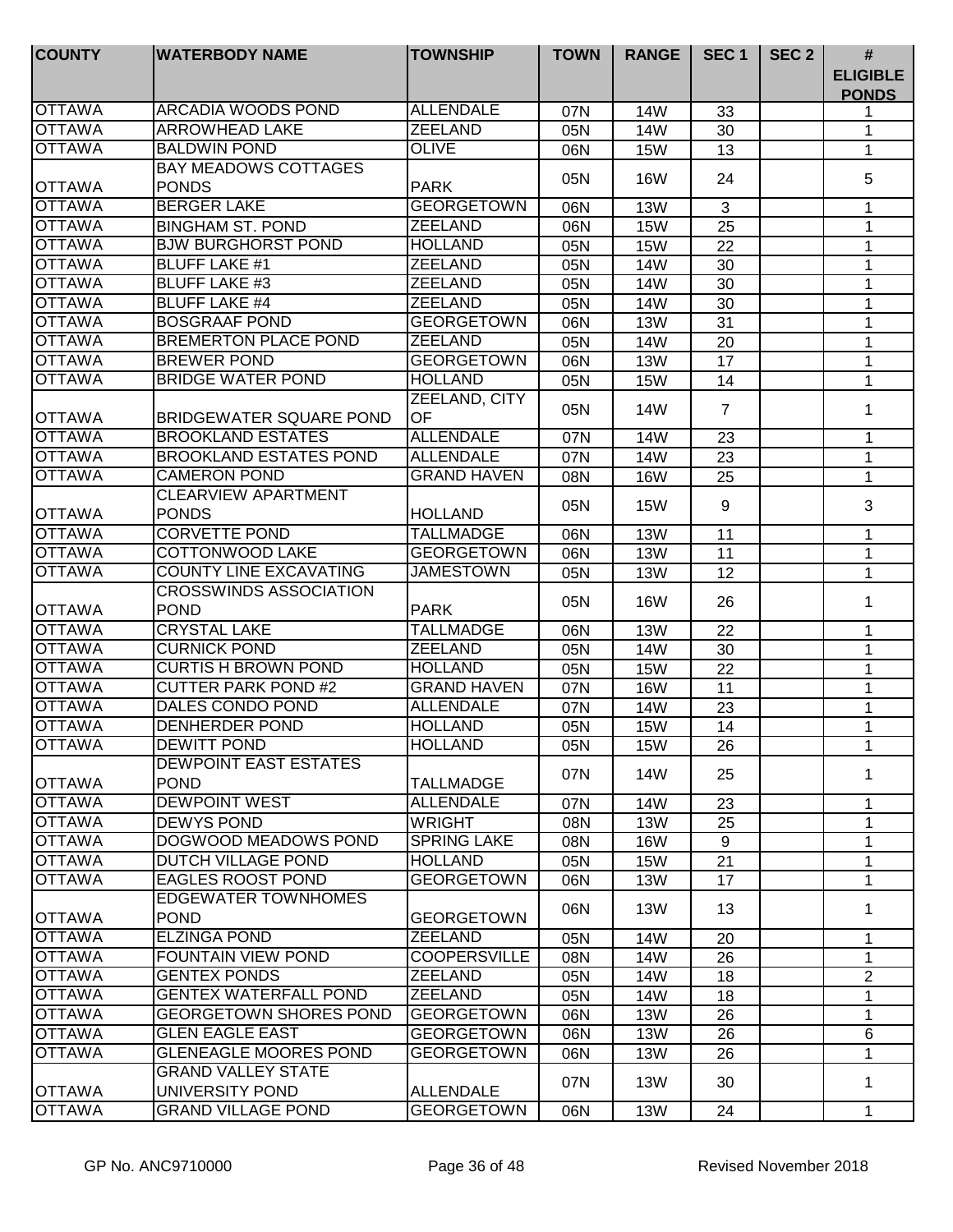| <b>COUNTY</b> | <b>WATERBODY NAME</b>                        | <b>TOWNSHIP</b>    | <b>TOWN</b> | <b>RANGE</b> | SEC <sub>1</sub> | SEC <sub>2</sub> | #                               |
|---------------|----------------------------------------------|--------------------|-------------|--------------|------------------|------------------|---------------------------------|
|               |                                              |                    |             |              |                  |                  | <b>ELIGIBLE</b><br><b>PONDS</b> |
| <b>OTTAWA</b> | <b>GRASMAN POND</b>                          | <b>GEORGETOWN</b>  | 06N         | <b>13W</b>   | 8                |                  |                                 |
| <b>OTTAWA</b> | <b>GREEN MEADOW CONDO POND</b>               | <b>TALLMADGE</b>   | 06N         | <b>13W</b>   | 27               |                  | 1                               |
| <b>OTTAWA</b> | <b>HAGER PARK WEST PONDS</b>                 | <b>GEORGETOWN</b>  | 06N         | <b>13W</b>   | 9                |                  | $\overline{2}$                  |
| <b>OTTAWA</b> | <b>HATHAWAY LAKE</b>                         | <b>CROCKERY</b>    | 08N         | <b>15W</b>   | 17               |                  | 1                               |
| <b>OTTAWA</b> | <b>HEMLOCK RIDGE ESTATES PONDSPRING LAKE</b> |                    | 08N         | <b>16W</b>   | 3                |                  | $\overline{2}$                  |
|               | <b>HERMAN MILLER DISTRIBUTION</b>            |                    |             |              | 25               |                  | 1                               |
| <b>OTTAWA</b> | <b>POND</b>                                  | <b>HOLLAND</b>     | 05N         | <b>15W</b>   |                  |                  |                                 |
| <b>OTTAWA</b> | <b>HERMAN MILLER PONDS</b>                   | <b>ZEELAND</b>     | 05N         | <b>14W</b>   | 17               |                  | $\overline{2}$                  |
|               |                                              | ZEELAND, CITY      | 05N         | 14W          | 10               |                  | 1                               |
| <b>OTTAWA</b> | <b>HEYBOER POND</b>                          | <b>OF</b>          |             |              |                  |                  |                                 |
|               | <b>HICKORY WOODS FARM</b>                    |                    | 05N         | <b>15W</b>   | 10               |                  | 1                               |
| <b>OTTAWA</b> | <b>SUBDIVISION</b>                           | <b>HOLLAND</b>     |             |              |                  |                  |                                 |
| <b>OTTAWA</b> | <b>HIDDEN FOREST POND</b>                    | <b>ALLENDALE</b>   | 07N         | <b>14W</b>   | 21               |                  | 1                               |
| <b>OTTAWA</b> | <b>HIDDEN SHORES WEST POND</b>               | <b>ALLENDALE</b>   | 07N         | 14W          | 28               |                  | 1                               |
| <b>OTTAWA</b> | <b>HIGHLAND VIEW POND</b>                    | <b>ZEELAND</b>     | 05N         | <b>14W</b>   | 30               |                  | 1                               |
|               | HOLLAND FISH AND GAME CLUB HOLLAND, CITY     |                    |             |              |                  |                  | $\overline{4}$                  |
| <b>OTTAWA</b> | <b>PONDS</b>                                 | OF                 | 05N         | <b>15W</b>   | 23               |                  |                                 |
| <b>OTTAWA</b> | <b>HOLLANDIA GARDENS POND</b>                | <b>HOLLAND</b>     | 05N         | <b>15W</b>   | 5                |                  | 1                               |
|               |                                              | HUDSONVILLE,       |             |              |                  |                  |                                 |
| <b>OTTAWA</b> | <b>HOLSEM POND</b>                           | <b>CITY OF</b>     | 06N         | <b>13W</b>   | 36               |                  | 1                               |
| <b>OTTAWA</b> | <b>HORNER POND</b>                           | <b>ALLENDALE</b>   | 07N         | 14W          | 32               |                  | 1                               |
|               | HUDSONVILLE REFORMED                         |                    |             |              |                  |                  |                                 |
| <b>OTTAWA</b> | <b>CHURCH POND</b>                           | <b>JAMESTOWN</b>   | 05N         | <b>13W</b>   | 5                |                  | 1                               |
| <b>OTTAWA</b> | <b>HUIZENGA PARK POND</b>                    | <b>HOLLAND</b>     | 05N         | <b>15W</b>   | 24               |                  | $\mathbf{1}$                    |
|               |                                              | ZEELAND, CITY      | 05N         | 14W          |                  |                  |                                 |
| <b>OTTAWA</b> | <b>INNOTEC POND</b>                          | OF                 |             |              | 18               |                  | 1                               |
| <b>OTTAWA</b> | <b>JASON JOHNSON POND</b>                    | <b>HOLLAND</b>     | 05N         | <b>15W</b>   | 23               |                  | 1                               |
| <b>OTTAWA</b> | <b>JENNIE LAKE</b>                           | <b>GEORGETOWN</b>  | 06N         | <b>13W</b>   | 18               |                  | $\mathbf{1}$                    |
| <b>OTTAWA</b> | <b>JADE LAKE</b>                             | <b>ALLENDALE</b>   | 07N         | <b>14W</b>   | 33               |                  | $\mathbf{1}$                    |
| <b>OTTAWA</b> | <b>JOHNSON POND</b>                          | <b>ZEELAND</b>     | 05N         | <b>14W</b>   | $\overline{5}$   |                  | 1                               |
| <b>OTTAWA</b> | <b>JORDAN-LANCE POND</b>                     | <b>ALLENDALE</b>   | 07N         | <b>14W</b>   | 25               |                  | 1                               |
| <b>OTTAWA</b> | <b>KATIE POND</b>                            | <b>GEORGETOWN</b>  | 06N         | <b>13W</b>   | 17               |                  | 1                               |
| <b>OTTAWA</b> | <b>KENSINGTON PRESERVE POND</b>              | <b>TALLMADGE</b>   | 07N         | <b>13W</b>   | 12               |                  | 1                               |
|               | KNOLLWOOD ASSOCIATION                        |                    |             |              |                  |                  |                                 |
| <b>OTTAWA</b> | <b>POND</b>                                  | <b>HOLLAND</b>     | 05N         | <b>15W</b>   | 35               |                  | 1                               |
| <b>OTTAWA</b> | KNOPER COURT POND                            | <b>ALLENDALE</b>   | 7N          | 14W          | 15               |                  | $\mathbf{1}$                    |
|               |                                              | HUDSONVILLE,       |             |              |                  |                  |                                 |
| <b>OTTAWA</b> | <b>KOSTA POND</b>                            | <b>CITY OF</b>     | 06N         | <b>13W</b>   | 36               |                  | 1                               |
| <b>OTTAWA</b> | KOZY KOVE POND                               | <b>TALLMADGE</b>   | 07N         | <b>13W</b>   | 13               |                  | 1                               |
| <b>OTTAWA</b> | <b>LAKES OF HOLLAND PONDS</b>                | <b>HOLLAND</b>     | 05N         | <b>15W</b>   | $\overline{7}$   |                  | 3                               |
|               | LAKESHORE MEDICAL CAMPUS                     |                    |             |              |                  |                  |                                 |
| <b>OTTAWA</b> | <b>POND</b>                                  | <b>HOLLAND</b>     | 05N         | <b>15W</b>   | 9                |                  | $\mathbf 1$                     |
| <b>OTTAWA</b> | <b>LAKEWOOD 112TH POND</b>                   | <b>HOLLAND</b>     | 05N         | <b>15W</b>   | 15               |                  | $\mathbf 1$                     |
|               | LAKEWOOD BUSINESS CONDO                      |                    |             |              |                  |                  |                                 |
| <b>OTTAWA</b> | <b>POND</b>                                  | <b>HOLLAND</b>     | 05N         | <b>15W</b>   | 23               |                  | $\mathbf 1$                     |
|               | LAKEWOOD CONDOMINIUM                         |                    |             |              |                  |                  |                                 |
| <b>OTTAWA</b> | <b>PONDS</b>                                 | <b>HOLLAND</b>     | 05N         | <b>15W</b>   | 19               |                  | $\overline{2}$                  |
| <b>OTTAWA</b> | <b>LAKEWOOD PONDS</b>                        | <b>HOLLAND</b>     | 05N         | <b>15W</b>   | 22               |                  | 2                               |
| <b>OTTAWA</b> | <b>LEE POND</b>                              | <b>TALLMADGE</b>   | 07N         | <b>13W</b>   | 3                |                  | 1                               |
| <b>OTTAWA</b> | LEEGWATER POND                               | <b>BLENDON</b>     | 06N         | 14W          | 30               |                  | 1                               |
| <b>OTTAWA</b> | <b>LEONARD ROAD POND</b>                     | <b>SPRING LAKE</b> | 08N         | <b>15W</b>   | 30               |                  | 1                               |
| <b>OTTAWA</b> | <b>LITTLE BASS CREEK POND</b>                | <b>ALLENDALE</b>   | 07N         | 14W          | 29               |                  | 1                               |
| <b>OTTAWA</b> | LONE PINE ESTATES PONDS                      | <b>ALLENDALE</b>   | 07N         | 14W          | 35               |                  | $\overline{2}$                  |
|               |                                              |                    |             |              |                  |                  |                                 |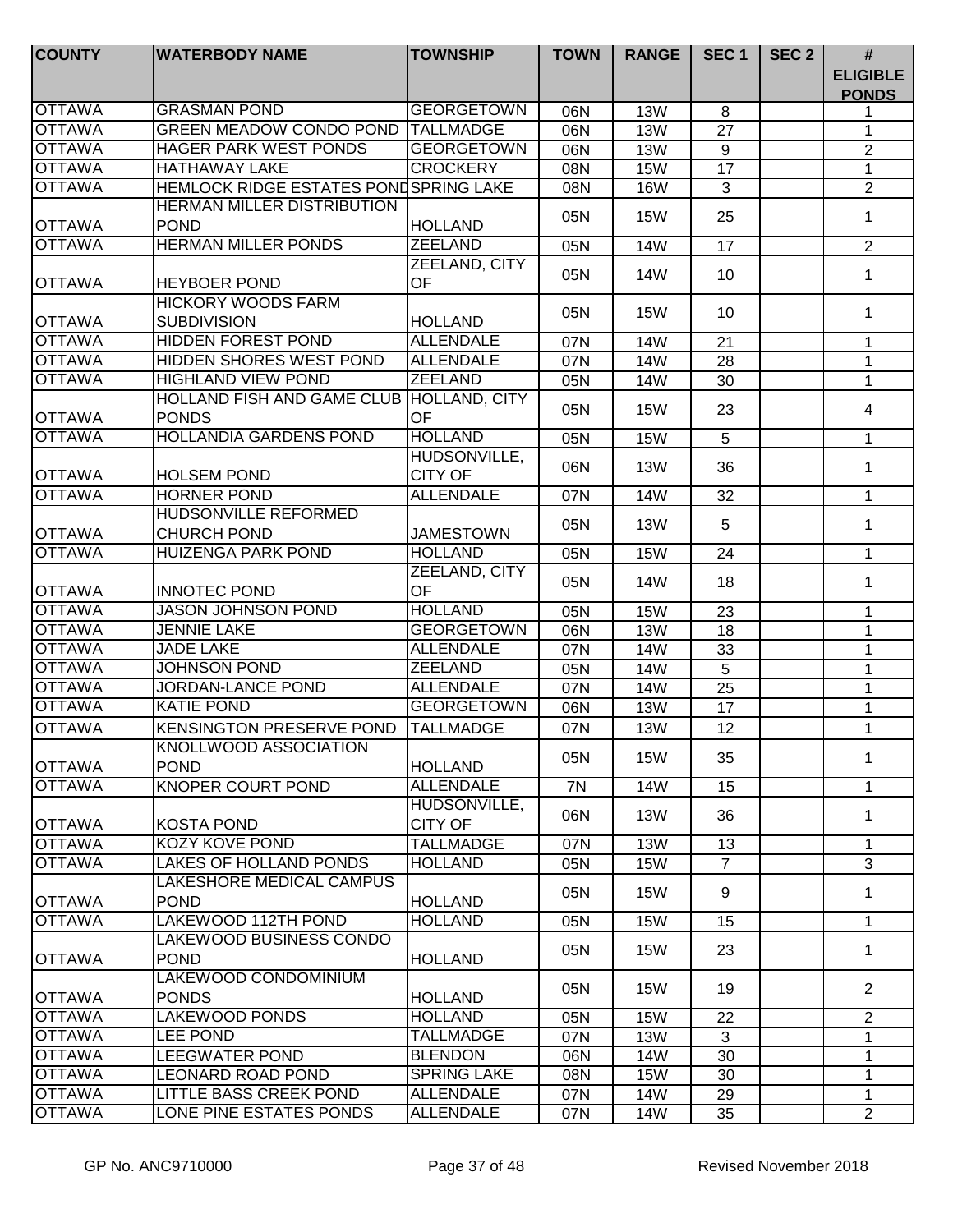| <b>COUNTY</b> | <b>WATERBODY NAME</b>                 | <b>TOWNSHIP</b>     | <b>TOWN</b> | <b>RANGE</b> | SEC <sub>1</sub> | SEC <sub>2</sub> | $\pmb{\#}$                      |
|---------------|---------------------------------------|---------------------|-------------|--------------|------------------|------------------|---------------------------------|
|               |                                       |                     |             |              |                  |                  | <b>ELIGIBLE</b><br><b>PONDS</b> |
| <b>OTTAWA</b> | <b>LUMINA POND</b>                    | <b>TALLMADGE</b>    | 06N         | <b>13W</b>   | 11               |                  | 1                               |
| <b>OTTAWA</b> | <b>LYON'S POND</b>                    | <b>BLENDON</b>      | 06N         | <b>14W</b>   | 23               |                  | 1                               |
| <b>OTTAWA</b> | <b>MACATAWA BANK POND</b>             | <b>HOLLAND</b>      | 05N         | <b>15W</b>   | 23               |                  | 1                               |
| <b>OTTAWA</b> | <b>MAGNA MIRRORS PONDS</b>            | <b>HOLLAND</b>      | 05N         | <b>15W</b>   | 8                |                  | $\overline{2}$                  |
| <b>OTTAWA</b> | McCURRY / VERPLANK POND               | <b>ROBINSON</b>     | 08N         | <b>15W</b>   | 31               |                  | 1                               |
| <b>OTTAWA</b> | <b>MEADOWS EAST POND</b>              | <b>GEORGETOWN</b>   | 06N         | <b>13W</b>   | 27               |                  | 1                               |
| <b>OTTAWA</b> | <b>MONZA POND</b>                     | <b>TALLMADGE</b>    | 06N         | <b>13W</b>   | 11               |                  | 1                               |
| <b>OTTAWA</b> | <b>MTEC POND</b>                      | <b>OLIVE</b>        | 06N         | <b>15W</b>   | 20               | 5                | 1                               |
| <b>OTTAWA</b> | <b>MULDER POND</b>                    | <b>OLIVE</b>        | 06N         | <b>15W</b>   | 10               |                  | 1                               |
| <b>OTTAWA</b> | NAUTICAL NOOK CONDO PONDS PARK        |                     | 05N         | <b>16W</b>   | 12               |                  | $\overline{2}$                  |
| <b>OTTAWA</b> | <b>NEUBECKER POND</b>                 | <b>TALLMADGE</b>    | 07N         | <b>13W</b>   | 11               |                  | $\mathbf{1}$                    |
|               | OAK CREST COMMUNITY OF                |                     |             |              |                  |                  |                                 |
| <b>OTTAWA</b> | <b>HOLLAND PONDS</b>                  | <b>HOLLAND</b>      | 05N         | 15W          | 15               |                  | 3                               |
|               | OAK CREST COMMUNITY OF                |                     |             |              |                  |                  |                                 |
| <b>OTTAWA</b> | <b>SPRING LAKE PONDS</b>              | <b>SPRING LAKE</b>  | 08N         | <b>16W</b>   | 9                |                  | 2                               |
| <b>OTTAWA</b> | OAK CREST HEALTH POND                 | <b>GEORGETOWN</b>   | 06N         | <b>13W</b>   | 14               |                  | $\mathbf{1}$                    |
| <b>OTTAWA</b> | OAK CREST MANORS INC.<br><b>PONDS</b> | <b>SPRING LAKE</b>  | 08N         | <b>16W</b>   | 9                |                  | 2                               |
| <b>OTTAWA</b> | <b>ODL POND</b>                       | <b>ZEELAND</b>      | 05N         | <b>14W</b>   | 18               |                  | 1                               |
| <b>OTTAWA</b> | PARSONS WALK POND                     | <b>SPRING LAKE</b>  | 9N          | <b>16W</b>   | 33               |                  | 1                               |
| <b>OTTAWA</b> | PINE ISLAND POND                      | <b>PARK</b>         | 05N         | <b>16W</b>   | 22               |                  | 1                               |
| <b>OTTAWA</b> | PINE VALLEY POND                      | <b>ALLENDALE</b>    | 07N         | <b>14W</b>   | 28               |                  | 1                               |
| <b>OTTAWA</b> | PINEWOOD LAKE                         | <b>HOLLAND</b>      | 05N         | <b>15W</b>   | 19               |                  | 1                               |
| <b>OTTAWA</b> | POINTE LAKE VILLAGE PONDS             | <b>HOLLAND</b>      | 05N         | <b>15W</b>   | 15               |                  | 4                               |
| <b>OTTAWA</b> | QUINCY STREET MEAT POND               | <b>HOLLAND</b>      | 05N         | <b>15W</b>   | 8                |                  | 1                               |
| <b>OTTAWA</b> | RANDALL STREET POND                   | <b>POLKTON</b>      | 08N         | <b>14W</b>   | 24               |                  | 1                               |
| <b>OTTAWA</b> | <b>RANGER DIE POND</b>                | <b>COOPERSVILLE</b> | 8N          | <b>14W</b>   | $\overline{22}$  |                  | 1                               |
| <b>OTTAWA</b> | <b>REFLECTIONS POND</b>               | <b>ZEELAND</b>      | 05N         | 14W          | 30               |                  | 1                               |
| <b>OTTAWA</b> | <b>RETREAT POND, THE</b>              | <b>GRAND HAVEN</b>  | 07N         | <b>16W</b>   | 16               |                  | 1                               |
| <b>OTTAWA</b> | <b>RILEY RIDGE POND</b>               | <b>HOLLAND</b>      | 05N         | <b>15W</b>   | 15               |                  | $\mathbf 1$                     |
| <b>OTTAWA</b> | <b>RIOPELLE POND</b>                  | <b>SPRING LAKE</b>  | 08N         | <b>16W</b>   | 28               |                  | 1                               |
| <b>OTTAWA</b> | <b>ROBBINS / KLEMPEL PONDS</b>        | <b>SPRING LAKE</b>  | 08N         | <b>16W</b>   | 34               |                  | 3                               |
| <b>OTTAWA</b> | <b>ROLLING HILLS LAKE</b>             | <b>GEORGETOWN</b>   | 06N         | <b>13W</b>   | 16               |                  | 1                               |
| <b>OTTAWA</b> | ROSEWOOD POND                         | <b>TALLMADGE</b>    | 06N         | <b>13W</b>   | 18               |                  | 1                               |
| <b>OTTAWA</b> | ROYAL PARK CONDO PONDS                | <b>HOLLAND</b>      | 05N         | <b>15W</b>   | 24               |                  | 10                              |
|               | ROYAL PARK LAND COMPANY               |                     |             |              |                  |                  |                                 |
| <b>OTTAWA</b> | <b>POND</b>                           | <b>HOLLAND</b>      | 05N         | <b>15W</b>   | 24               |                  | 1                               |
| <b>OTTAWA</b> | ROYAL PARK PLACE PONDS                | <b>HOLLAND</b>      | 05N         | <b>15W</b>   | 24               |                  | $\overline{2}$                  |
| <b>OTTAWA</b> | ROYAL PARK VILLAS PONDS               | ZEELAND, CITY<br>OF | 05N         | <b>15W</b>   | 24               | 6                | 3                               |
| <b>OTTAWA</b> | ROZEVELD RIDGE PONDS                  | <b>GEORGETOWN</b>   | 06N         | <b>13W</b>   | 34               |                  | $\overline{2}$                  |
| <b>OTTAWA</b> | SADDLEBROOK FARMS POND                | <b>SPRING LAKE</b>  | 08N         | <b>16W</b>   | 13               |                  | 1                               |
| <b>OTTAWA</b> | SAND LAKE (BLUFF LAKE #2)             | <b>ZEELAND</b>      | 05N         | 14W          | 30               |                  | $\mathbf{1}$                    |
|               | SAVANNAH LAKE AND                     |                     | 05N         | <b>15W</b>   | 25               |                  | $\overline{2}$                  |
| <b>OTTAWA</b> | <b>SWITCHGRASS LAKE</b>               | <b>HOLLAND</b>      |             |              |                  |                  |                                 |
| <b>OTTAWA</b> | SPRING MEADOW CONDO POND JJAMESTOWN   |                     | 05N         | <b>13W</b>   | 9                |                  | $\mathbf 1$                     |
| <b>OTTAWA</b> | <b>STANTON POND</b>                   | <b>HUDSONVILLE</b>  | 06N         | 14W          | $\mathbf{1}$     |                  | 1                               |
| <b>OTTAWA</b> | <b>STOW COMPANY POND</b>              | <b>HOLLAND</b>      | 05N         | <b>15W</b>   | 8                |                  | $\overline{2}$                  |
| <b>OTTAWA</b> | <b>STYE POND</b>                      | <b>BLENDON</b>      | 06N         | 14W          | 11               |                  | 1                               |
| <b>OTTAWA</b> | <b>SUNCREST LAKE</b>                  | <b>GEORGETOWN</b>   | 06N         | 13W          | 24               |                  | 1                               |
| <b>OTTAWA</b> | SUNNYDALE POND                        | <b>GEORGETOWN</b>   | 06N         | 13W          | 30               |                  | 1                               |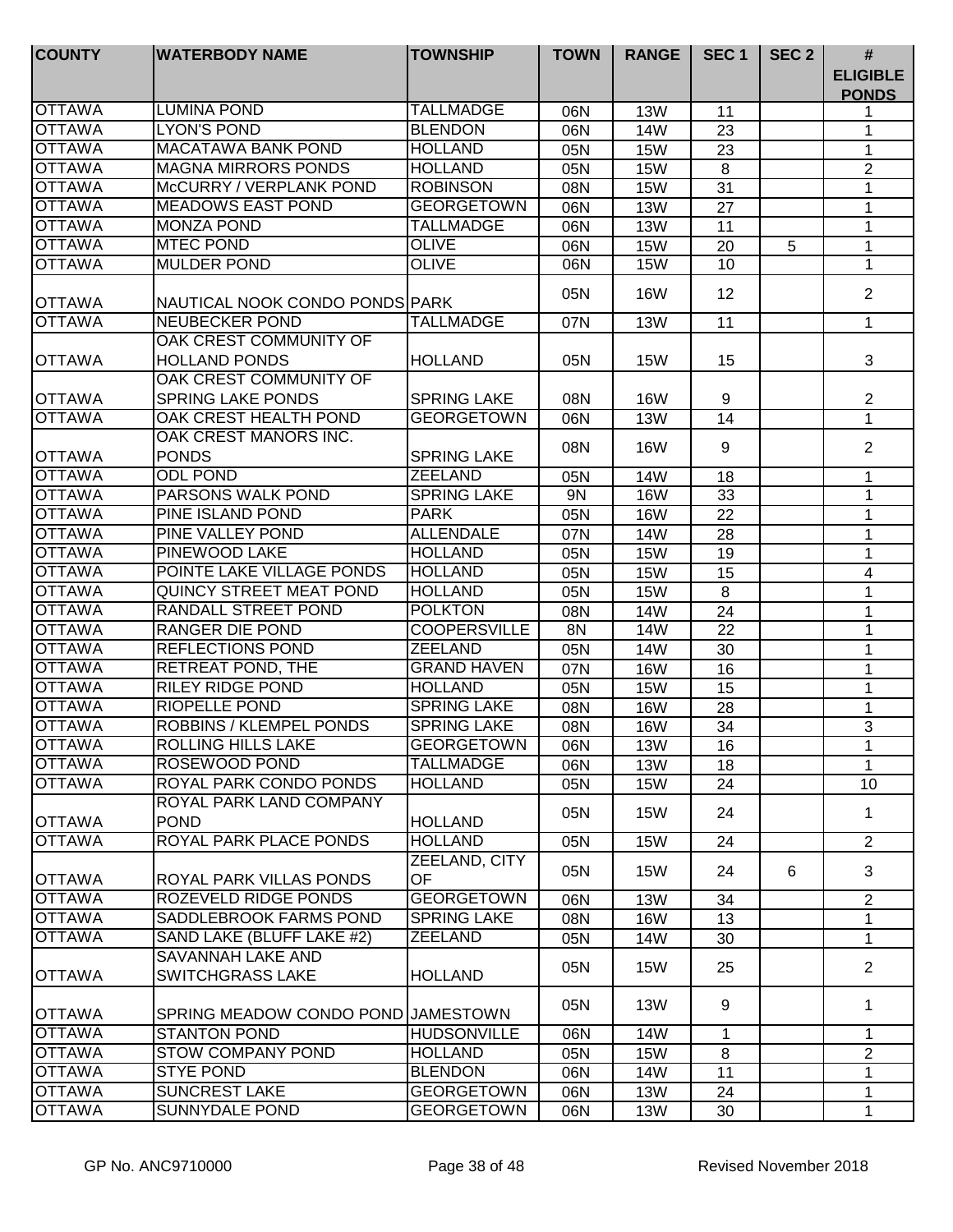| <b>COUNTY</b>    | <b>WATERBODY NAME</b>                | <b>TOWNSHIP</b>    | <b>TOWN</b> | <b>RANGE</b> | SEC <sub>1</sub> | SEC <sub>2</sub> | #                               |
|------------------|--------------------------------------|--------------------|-------------|--------------|------------------|------------------|---------------------------------|
|                  |                                      |                    |             |              |                  |                  | <b>ELIGIBLE</b><br><b>PONDS</b> |
| <b>OTTAWA</b>    | <b>SUNNYVIEW LAKE</b>                | <b>TALLMADGE</b>   | 06N         | <b>13W</b>   | 24               |                  | 1                               |
| <b>OTTAWA</b>    | <b>SUNRISE POND</b>                  | <b>GEORGETOWN</b>  | 06N         | <b>13W</b>   | 27               |                  | 1.                              |
|                  | <b>SUTHERLAND SPRING</b>             |                    | 06N         | 14W          | 24               |                  | 1                               |
| <b>OTTAWA</b>    | <b>CONDOMINIUMS POND</b>             | <b>BLENDON</b>     |             |              |                  |                  |                                 |
| <b>OTTAWA</b>    | <b>TANTRE POND</b>                   | <b>CROCKERY</b>    | 08N         | <b>15W</b>   | 15               |                  | 1                               |
| <b>OTTAWA</b>    | <b>TEAL POND</b>                     | <b>GEORGETOWN</b>  | 06N         | <b>13W</b>   | 17               |                  | 1                               |
| <b>OTTAWA</b>    | <b>TENNANT COMMERCIAL PONDS</b>      | <b>HOLLAND</b>     | 05N         | <b>15W</b>   | 5                |                  | $\mathbf{3}$                    |
| <b>OTTAWA</b>    | <b>TERRACE SQUARE POND</b>           | <b>HOLLAND</b>     | 05N         | <b>15W</b>   | 24               |                  | 1                               |
| <b>OTTAWA</b>    | <b>THORNAPPLE RIDGE POND</b>         | <b>HOLLAND</b>     | 05N         | <b>15W</b>   | 33               |                  | 1                               |
| <b>OTTAWA</b>    | <b>TIFFANY SHORES PONDS</b>          | <b>PARK</b>        | 05N         | <b>16W</b>   | 22               |                  | $\overline{3}$                  |
|                  | <b>TOTAL LOGISTIC CONTROL</b>        | ZEELAND, CITY      | 05N         | 14W          | 17               |                  | 1                               |
| <b>OTTAWA</b>    | <b>POND</b>                          | OF                 |             |              |                  |                  |                                 |
| <b>OTTAWA</b>    | <b>TRENDWAY POND</b>                 | <b>HOLLAND</b>     | 05N         | <b>15W</b>   | 5                |                  | $\overline{2}$                  |
|                  | TRILOGY DENTAL PARTNERS              |                    | 08N         | <b>16W</b>   | 28               |                  | 1                               |
| <b>OTTAWA</b>    | <b>POND</b>                          | <b>SPRING LAKE</b> |             |              |                  |                  |                                 |
| <b>OTTAWA</b>    | UNITY CHRISTIAN POND                 | <b>GEORGETOWN</b>  | 06N         | <b>13W</b>   | 30               |                  | 1                               |
| <b>OTTAWA</b>    | UNITY TIMBERS PONDS                  | <b>GEORGETOWN</b>  | 06N         | <b>13W</b>   | 31               |                  | $\overline{2}$                  |
| <b>OTTAWA</b>    | <b>VAN KOEVERING POND</b>            | <b>HOLLAND</b>     | 05N         | <b>15W</b>   | 13               |                  | 1                               |
| <b>OTTAWA</b>    | VAN PINES NURSERY POND               | PORT SHELDON       | 06N         | <b>16W</b>   | 13               |                  | 1                               |
| <b>OTTAWA</b>    | <b>VANDERVEEN POND</b>               | <b>TALLMADGE</b>   | 07N         | 14W          | 15               |                  | 1                               |
| <b>OTTAWA</b>    | <b>VILLAGE CONDO POND</b>            | <b>TALLMADGE</b>   | 07N         | <b>14W</b>   | 23               |                  | 1                               |
| <b>OTTAWA</b>    | VILLAGE OF SAVANNAH POND             | <b>HOLLAND</b>     | 05N         | <b>15W</b>   | 25               |                  | 1                               |
| <b>OTTAWA</b>    | <b>VRUGGINK POND</b>                 | <b>ALLENDALE</b>   | 07N         | <b>14W</b>   | 33               |                  | 1                               |
|                  | <b>WATERFORD CONDOMINIUM</b>         |                    | 05N         | 05W          | 15               |                  | $\overline{7}$                  |
| <b>OTTAWA</b>    | <b>PONDS</b>                         | <b>HOLLAND</b>     |             |              |                  |                  |                                 |
|                  | <b>WATER'S EDGE OF ALLENDALE</b>     |                    | 07N         | 14W          | 28               |                  | $\mathbf 1$                     |
| <b>OTTAWA</b>    | <b>POND</b>                          | <b>ALLENDALE</b>   |             |              |                  |                  |                                 |
| <b>OTTAWA</b>    | <b>WATERWAYS PINES POND</b>          | <b>PARK</b>        | 05N         | <b>16W</b>   | 23               |                  | $\mathbf 1$                     |
|                  | <b>WAVERLY SHORES VILLAGE</b>        |                    | 05N         | <b>15W</b>   | 10               |                  | 3                               |
| <b>OTTAWA</b>    | <b>PONDS</b>                         | <b>HOLLAND</b>     |             |              |                  |                  |                                 |
| <b>OTTAWA</b>    | <b>WEST OLIVE ESTATES PONDS</b>      | PORT SHELDON       | 06N         | <b>16W</b>   | $\mathbf{1}$     |                  | $\overline{2}$                  |
| <b>OTTAWA</b>    | <b>WHITE STAG POND</b>               | <b>GEORGETOWN</b>  | 06N         | <b>13W</b>   | 36               |                  | 1                               |
| <b>OTTAWA</b>    | <b>WHITETAIL WOODS PONDS</b>         | <b>BLENDON</b>     | 06N         | 14W          | 13               |                  | $\overline{2}$                  |
| <b>OTTAWA</b>    | <b>WIGEONS / PLAKKES PONDS</b>       | <b>HOLLAND</b>     | 05N         | <b>15W</b>   | 19               |                  | 2                               |
| <b>OTTAWA</b>    | <b>WILDFLOWER POND</b>               | <b>PARK</b>        | 05N         | <b>16W</b>   | 23               |                  | 1                               |
| <b>OTTAWA</b>    | <b>WILLSHIRE POND</b>                | <b>HOLLAND</b>     | 05N         | 15W          | 33               |                  | 1                               |
|                  | WINDEMERE CONDOMINIUM                |                    | 05N         | 15W          | 24               |                  | 1                               |
| <b>OTTAWA</b>    | <b>POND</b>                          | <b>HOLLAND</b>     |             |              |                  |                  |                                 |
|                  |                                      |                    | 05N         | 15W          | 16               |                  | 2                               |
| <b>OTTAWA</b>    | WINDMILL LAKES PONDS #1 & #2 HOLLAND |                    |             |              |                  |                  |                                 |
| <b>OTTAWA</b>    | <b>WINDSOR HILL PONDS</b>            | <b>JAMESTOWN</b>   | 05N         | <b>13W</b>   | 5                |                  | $\overline{4}$                  |
| <b>OTTAWA</b>    | <b>WINTER OAKS POND</b>              | PARK               | 05N         | <b>16W</b>   | 24               |                  | $\mathbf 1$                     |
|                  |                                      | ZEELAND, CITY      | 05N         | 15W          | 24               |                  | 1.                              |
| <b>OTTAWA</b>    | <b>WJQ POND</b>                      | OF                 |             |              |                  |                  |                                 |
| <b>OTTAWA</b>    | <b>WOODCREST PARK POND</b>           | <b>GEORGETOWN</b>  | 06N         | 13W          | 14               |                  | 1                               |
| <b>OTTAWA</b>    | <b>WOODSIDE GREEN PONDS</b>          | <b>HOLLAND</b>     | 05N         | <b>15W</b>   | 11               |                  | 3                               |
| <b>OTTAWA</b>    | ZEELAND CEMETERY POND                | <b>ZEELAND</b>     | 05N         | 14W          | 19               |                  | 1                               |
| <b>ROSCOMMON</b> | <b>GARDNER'S POND</b>                | <b>MARKEY</b>      | 23N         | 03W          | 17               |                  | $\overline{2}$                  |
| <b>ROSCOMMON</b> | <b>THOMAS' POND</b>                  | <b>RICHFIELD</b>   | 23N         | 01W          | 23               |                  | 1                               |
| <b>SAGINAW</b>   | <b>BAY PARK POND</b>                 | SAGINAW            | <b>12N</b>  | 04E          | 2                |                  | 1                               |
| <b>SAGINAW</b>   | <b>BRIDGEVIEW CENTER POND</b>        | <b>ZILWAUKEE</b>   | 13N         | 05E          | 31               |                  | 1                               |
| <b>SAGINAW</b>   | <b>CLARK POND</b>                    | LAKEFIELD          | 11N         | 01E          | 10               |                  | 1                               |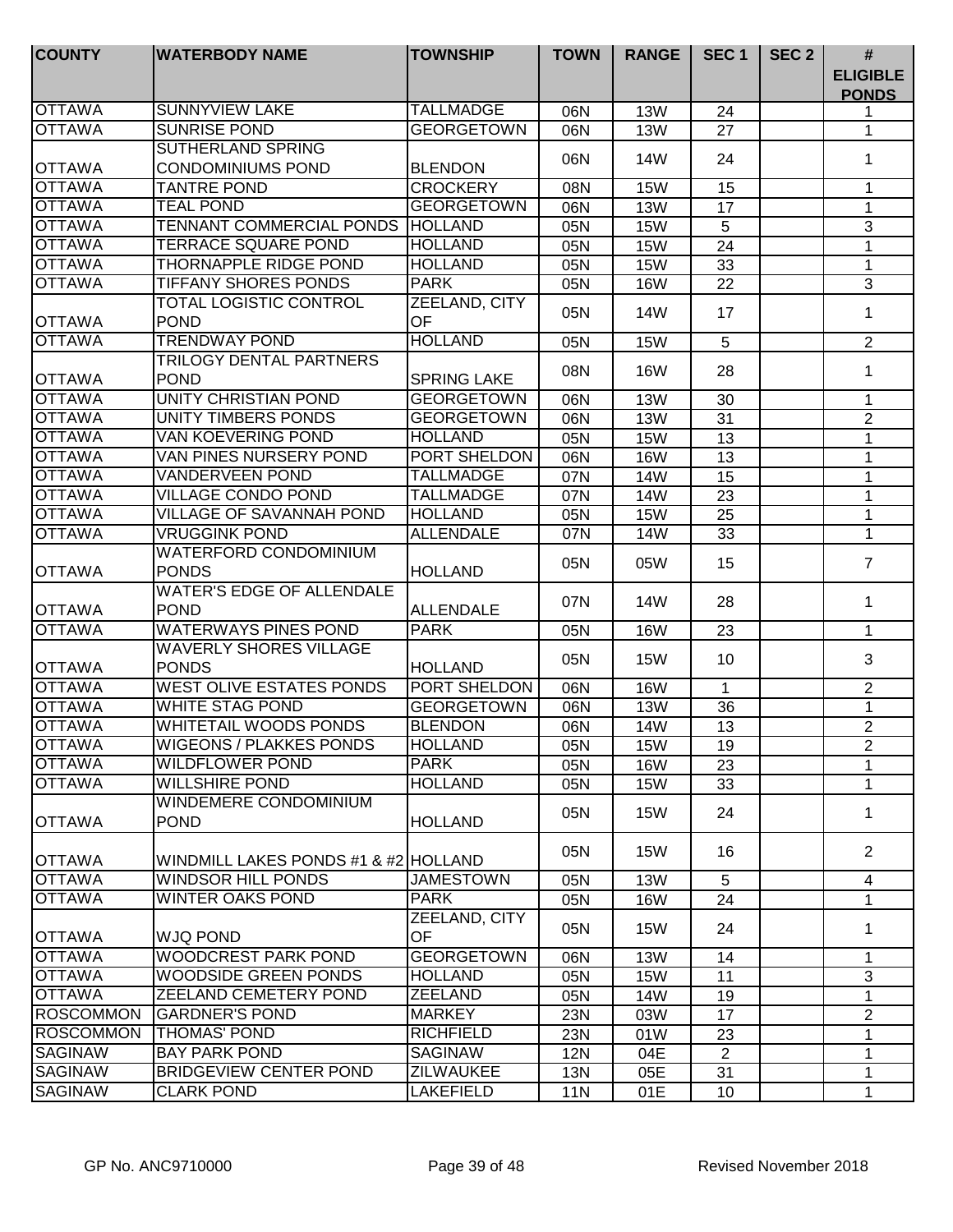| <b>COUNTY</b>      | <b>WATERBODY NAME</b>                    | <b>TOWNSHIP</b>               | <b>TOWN</b> | <b>RANGE</b> | SEC <sub>1</sub> | SEC <sub>2</sub> | $\#$                            |
|--------------------|------------------------------------------|-------------------------------|-------------|--------------|------------------|------------------|---------------------------------|
|                    |                                          |                               |             |              |                  |                  | <b>ELIGIBLE</b><br><b>PONDS</b> |
|                    | <b>COBBLESTONE POINTE CONDO</b>          |                               |             |              |                  |                  |                                 |
| <b>SAGINAW</b>     | <b>POND</b>                              | <b>SAGINAW</b>                | <b>12N</b>  | 04E          | 4                |                  | 1                               |
| <b>SAGINAW</b>     | <b>CROSSINGS POND</b>                    | <b>SAGINAW</b>                | <b>12N</b>  | 04E          | 4                |                  | 1                               |
| <b>SAGINAW</b>     | <b>ELEAZER'S POND</b>                    | <b>BIRCH RUN</b>              | 10N         | 06E          | 5                |                  | $\mathbf 1$                     |
|                    |                                          | <b>TITTABAWASSE</b>           | 13N         | 03E          | 32               |                  | 1                               |
| <b>SAGINAW</b>     | <b>FREIER POND</b>                       | Е                             |             |              |                  |                  |                                 |
| <b>SAGINAW</b>     | <b>FRIEND POND</b>                       | <b>FRANKENMUTH</b>            | <b>11N</b>  | 06E          | 29               |                  | 1                               |
| <b>SAGINAW</b>     | <b>HESS LAKE</b>                         | <b>RICHLAND</b>               | <b>12N</b>  | 02E          | 33               |                  | 1                               |
|                    | LAKE AUSTIN (aka AUSTYN                  |                               | <b>11N</b>  | 03E          | 17               |                  | 1                               |
| <b>SAGINAW</b>     | LAKE)                                    | <b>SWAN</b>                   |             |              |                  |                  |                                 |
| <b>SAGINAW</b>     | <b>LAMB'S POND</b>                       | <b>FREEMONT</b>               | <b>11N</b>  | 02E          | $\mathbf 1$      |                  | $\mathbf 1$                     |
| <b>SAGINAW</b>     | <b>LUMBERMAN'S POND</b>                  | <b>THOMAS</b>                 | <b>12N</b>  | 03E          | 16               |                  | 1                               |
| <b>SAGINAW</b>     | <b>MALLARD COVE PONDS</b>                | <b>THOMAS</b>                 | <b>12N</b>  | 04E          | 9                |                  | 4                               |
| <b>SAGINAW</b>     | <b>MATOY POND</b>                        | <b>THOMAS</b>                 | <b>12N</b>  | 03E          | 14               |                  | 1                               |
| <b>SAGINAW</b>     | <b>MICKIES POND</b>                      | <b>THOMAS</b>                 | <b>12N</b>  | 03E          | $\overline{2}$   |                  | 1                               |
| <b>SAGINAW</b>     | <b>MOORMAN POND</b>                      | <b>SWAN CREEK</b>             | <b>11N</b>  | 03E          | 1                |                  | 1                               |
|                    | PONDVIEW CONDOMINIUM                     |                               | <b>12N</b>  | 03E          | 25               |                  | 1                               |
| <b>SAGINAW</b>     | <b>POND</b>                              | <b>THOMAS</b>                 |             |              |                  |                  |                                 |
| <b>SAGINAW</b>     | PORTER POND                              | <b>BRIDGEPORT</b>             | <b>11N</b>  | 05E          | 14               |                  | 1                               |
| <b>SAGINAW</b>     | PURDY POND                               | <b>BLUMFIELD</b>              | 12N         | 06E          | 15               |                  | 1                               |
| <b>SAGINAW</b>     | ROETHKE PARK POND                        | <b>THOMAS</b>                 | 12N         | 03E          | 27               |                  | 1                               |
| <b>SAGINAW</b>     | ROLLING GREEN CONDOMINIUM<br><b>POND</b> | <b>THOMAS</b>                 | 12N         | 04E          | 17               |                  | $\mathbf 1$                     |
| <b>SAGINAW</b>     | ROLLING GREEN GOLF COURSE                | <b>SAGINAW</b>                | <b>12N</b>  | 4E           | 17               |                  | $\mathbf{1}$                    |
|                    | <b>SAGINAW COUNTRY CLUB</b>              |                               |             |              |                  |                  |                                 |
| <b>ISAGINAW</b>    | <b>PONDS</b>                             | <b>SAGINAW</b>                | <b>12N</b>  | 04E          | 28               |                  | 4                               |
| <b>SAGINAW</b>     | <b>SCHWARTZ POND</b>                     | <b>TITTABAWASSE</b><br>E      | <b>13N</b>  | 03E          | 33               |                  | $\mathbf 1$                     |
| <b>SAGINAW</b>     | <b>SCHWARZ POND</b>                      | <b>SAGINAW</b>                | <b>12N</b>  | 03E          | $\mathbf{1}$     |                  | $\mathbf{1}$                    |
| <b>SAGINAW</b>     | <b>SPATZ POND</b>                        | <b>THOMAS</b>                 | 12N         | 03E          | 16               |                  | 1                               |
|                    | <b>SPRING LAKE CONDOMINIUM</b>           |                               |             |              |                  |                  |                                 |
| <b>SAGINAW</b>     | <b>PONDS</b>                             | <b>SAGINAW</b>                | <b>12N</b>  | 03E          | 13               |                  | $\overline{2}$                  |
| <b>SAGINAW</b>     | <b>THE PINES POND</b>                    | <b>THOMAS</b>                 | <b>12N</b>  | 04E          | 17               | 18               | $\mathbf 1$                     |
| SAGINAW            | <b>THOMAS, LAKE</b>                      | <b>SWAN CREEK</b>             | 11N         | 03E          | 4                |                  | 1                               |
|                    | <b>TITTABAWASSEE TOWNSHIP</b>            | <b>TITTABAWASSE</b>           |             |              |                  |                  |                                 |
| <b>SAGINAW</b>     | <b>PARK PONDS</b>                        | Е                             | 13N         | 03E          | 8                |                  | 1                               |
| <b>SAGINAW</b>     | <b>VAN ROBSKI POND</b>                   | <b>THOMAS</b>                 | <b>12N</b>  | 03E          | 35               |                  | 1                               |
| <b>SAGINAW</b>     | YACKEL POND                              | <b>THOMAS</b>                 | <b>12N</b>  | 03E          | 14               |                  | $\mathbf 1$                     |
| <b>SAINT CLAIR</b> | <b>BENO POND</b>                         | <b>COLUMBUS</b>               | 05N         | 15E          | 33               |                  | 1                               |
| <b>SAINT CLAIR</b> | <b>BLACK FOREST ESTATES POND</b>         | <b>PORT HURON</b>             | 07N         | 17E          | 33               |                  | 1                               |
| <b>SAINT CLAIR</b> | <b>BLUE WATER POND</b>                   | <b>SAINT CLAIR</b>            | 05N         | 17E          | $\overline{7}$   |                  | $\mathbf 1$                     |
| <b>SAINT CLAIR</b> | <b>CRYSTAL VILLAGE POND</b>              | MARYSVILLE,<br><b>CITY OF</b> | 06N         | 17E          | 32               |                  | 1.                              |
|                    |                                          | ST. CLAIR, CITY               |             |              |                  |                  |                                 |
| <b>SAINT CLAIR</b> | <b>CUTTLE CREEK POND</b>                 | <b>OF</b>                     | 05N         | 17E          | 6                |                  | 1                               |
| <b>SAINT CLAIR</b> | DeCOOK POND                              | <b>SAINT CLAIR</b>            | 05N         | 16E          | 8                |                  | 1                               |
| <b>SAINT CLAIR</b> | DeCOOK POND                              | ST. CLAIR                     | 05N         | 16E          | 8                |                  | 1                               |
|                    |                                          | MARYSVILLE,                   |             |              |                  |                  |                                 |
| <b>SAINT CLAIR</b> | DOWNRIVER LAWN and LANDSCACITY OF        |                               | 5N          | 17E          | 18               |                  | 1                               |
| <b>SAINT CLAIR</b> | <b>DRAKE POND</b>                        | <b>COTTRELLVILLE</b>          | 03N         | 16E          | 3                |                  | 1                               |
|                    |                                          | MARYSVILLE,                   | 06N         | 17E          | 31               |                  | $\mathbf 1$                     |
| <b>SAINT CLAIR</b> | <b>EMERALD POND</b>                      | <b>CITY OF</b>                |             |              |                  |                  |                                 |
| <b>SAINT CLAIR</b> | <b>FOLSKE POND</b>                       | CASCO                         | 04N         | 15E          | 26               |                  | $\mathbf{1}$                    |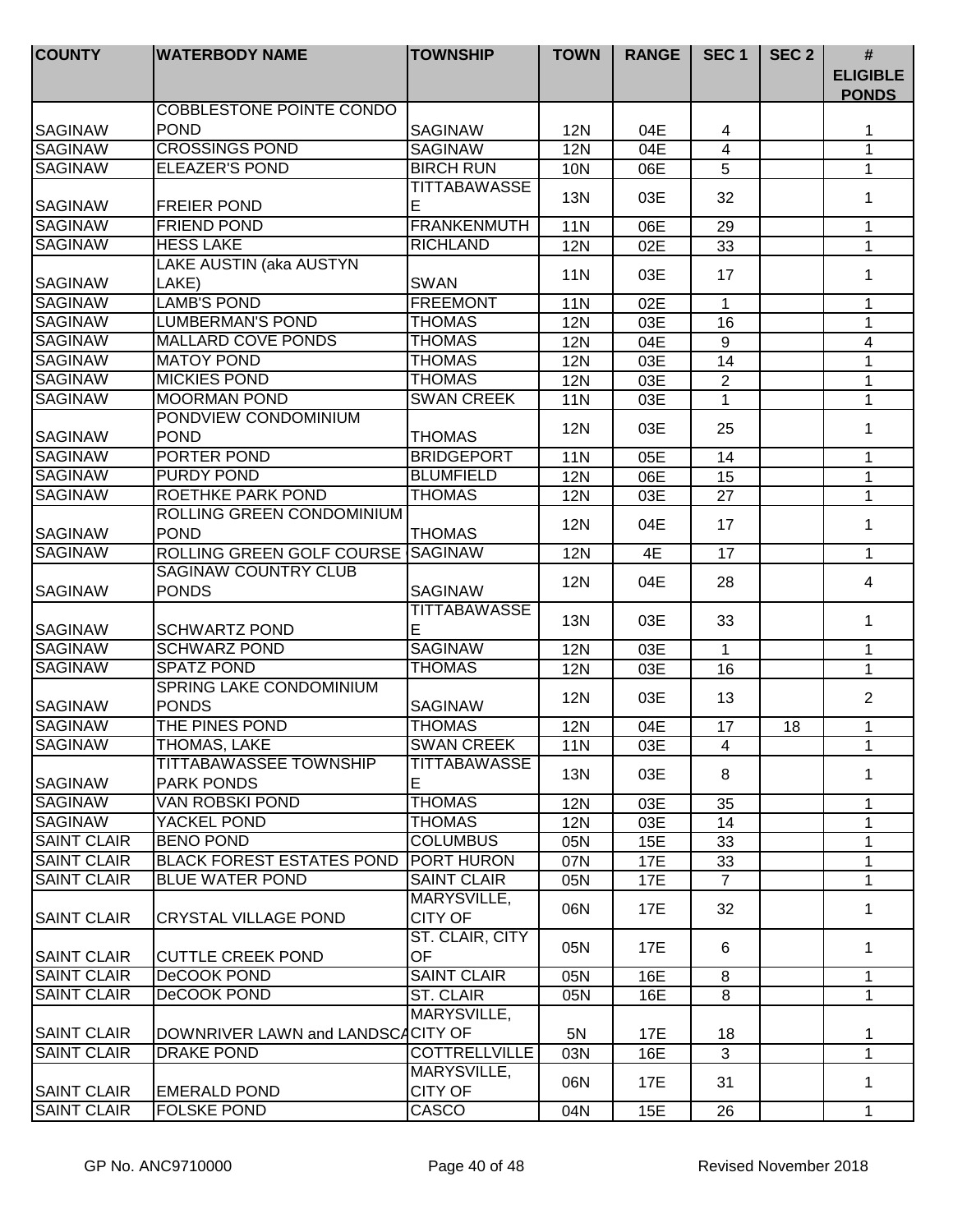| <b>COUNTY</b>      | <b>WATERBODY NAME</b>                            | <b>TOWNSHIP</b>               | <b>TOWN</b> | <b>RANGE</b> | SEC <sub>1</sub> | SEC <sub>2</sub> | $\#$                            |
|--------------------|--------------------------------------------------|-------------------------------|-------------|--------------|------------------|------------------|---------------------------------|
|                    |                                                  |                               |             |              |                  |                  | <b>ELIGIBLE</b><br><b>PONDS</b> |
| <b>SAINT CLAIR</b> | <b>GORMAN POND</b>                               | ALGONAC, CITY<br>OF           | 03N         | 16E          | 5                |                  | 1                               |
| <b>SAINT CLAIR</b> | H.I.S.C.F.A. POND                                | <b>HARSENS ISLAND</b>         | 02N         | 16E          | 9                |                  | 1                               |
| <b>SAINT CLAIR</b> | <b>LAKE MIRIAM</b>                               | <b>FORT GRATIOT</b>           | 07N         | 17E          | 28               |                  | 1                               |
| <b>SAINT CLAIR</b> | <b>LOEFFLER POND</b>                             | <b>BROCKWAY</b>               | 08N         | 14E          | 31               |                  | 1                               |
| <b>SAINT CLAIR</b> | <b>MARYSVILLE MANOR POND</b>                     | MARYSVILLE,<br><b>CITY OF</b> | 06N         | 17E          | 32               |                  | 1                               |
| <b>SAINT CLAIR</b> | <b>PINERY POND</b>                               | <b>SAINT CLAIR</b>            | 05N         | 16E          | 36               |                  | 1                               |
| <b>SAINT CLAIR</b> | <b>ROBERTS POND</b>                              | <b>WALES</b>                  | 06N         | 15E          | 35               |                  | 1                               |
| <b>SAINT CLAIR</b> | <b>ROY POND</b>                                  | <b>KENOCKEE</b>               | 07N         | 15E          | 9                |                  | $\mathbf 1$                     |
| <b>SAINT CLAIR</b> | <b>WHETSTONE POND</b>                            | <b>IRA</b>                    | 03N         | 15E          | 12               |                  | 1                               |
| <b>SAINT CLAIR</b> | <b>WOODED TWIGS POND</b>                         | <b>FORT GRATIOT</b>           | 07N         | 17E          | 28               |                  | 1                               |
| <b>SANILAC</b>     | <b>GREEN BUSH II POND</b>                        | <b>LEXINGTON</b>              | 10N         | 16E          | 36               |                  | 1                               |
| <b>SHIAWASSEE</b>  | <b>CAMPBELL POND</b>                             | CALEDONIA                     | 07N         | 03E          | 33               |                  | 1                               |
| <b>SHIAWASSEE</b>  | <b>ROLL POND</b>                                 | <b>PERRY</b>                  | 05N         | 02E          | $\overline{25}$  |                  | 1                               |
| <b>SHIAWASSEE</b>  | <b>SENNEKER POND</b>                             | <b>WOODHULL</b>               | 05N         | 01E          | 24               |                  | 1                               |
| <b>SHIAWASSEE</b>  | <b>SHADRICK POND</b>                             | <b>BURNS</b>                  | 05N         | 04E          | 19               |                  | 1                               |
| <b>SHIAWASSEE</b>  | <b>VCS POND</b>                                  | <b>PERRY</b>                  | 05N         | 02E          | 10               |                  | 1                               |
| <b>TUSCOLA</b>     | <b>BOLT POND</b>                                 | <b>VASSAR</b>                 | 11N         | 08E          | 25               |                  | 1                               |
| <b>TUSCOLA</b>     | <b>EAGLE ROCK PONDS</b>                          | <b>DENMARK</b>                | <b>12N</b>  | 07E          | 18               |                  | $\mathbf{2}$                    |
| <b>TUSCOLA</b>     | LOVELAND PONDS                                   | <b>MILLINGTON</b>             | 10N         | 08E          | 36               |                  | $\overline{2}$                  |
| <b>TUSCOLA</b>     | WESLEYAN WOODS POND                              | <b>VASSER</b>                 | <b>11N</b>  | 8E           | $\overline{4}$   |                  | 3                               |
| <b>TUSCOLA</b>     | <b>ZEHNDER POND</b>                              | <b>TUSCOLA</b>                | <b>11N</b>  | 07E          | 29               |                  | 1                               |
|                    | <b>SUNNYBROOK RV RESORT</b>                      |                               |             |              |                  |                  |                                 |
| <b>VAN BUREN</b>   | <b>POND</b>                                      | <b>GENEVA</b>                 | 01S         | <b>16W</b>   | 6                |                  | 1                               |
| <b>WASHTENAW</b>   | 777 EISENHOWER DETENTION<br><b>PONDS</b>         | PITTSFIELD                    | 03S         | 06E          | 4                |                  | $\overline{2}$                  |
| <b>WASHTENAW</b>   | <b>AMBERLY GROVE PONDS</b>                       | <b>YPSILANTI</b>              | 03S         | 07E          | 33               |                  | $\overline{2}$                  |
| <b>WASHTENAW</b>   | <b>ARBOR GLEN PONDS</b>                          | <b>PITTSFIELD</b>             | 03S         | 06E          | 23               |                  | $\overline{2}$                  |
| <b>WASHTENAW</b>   | <b>ARBOR KNOLL PONDS</b>                         | <b>PITTSFIELD</b>             | 03S         | 06E          | 23               |                  | $\overline{2}$                  |
|                    | <b>ARBOR LANDINGS</b>                            |                               |             |              |                  |                  |                                 |
| <b>WASHTENAW</b>   | <b>APARTMENTS POND</b>                           | <b>SCIO</b>                   | 02S         | 05E          | 24               |                  | 1                               |
| <b>WASHTENAW</b>   | <b>ARBOR MEADOWS POND</b>                        | <b>PITTSFIELD</b>             | 03S         | 06E          | 24               |                  | $\overline{2}$                  |
| <b>WASHTENAW</b>   | <b>ARBOR WOODS PONDS</b>                         | <b>SUPERIOR</b>               | 02S         | 07E          | 35               |                  | 4                               |
| <b>WASHTENAW</b>   | <b>ASHFORD PLACE PONDS</b>                       | ANN ARBOR,<br><b>CITY OF</b>  | 02S         | 06E          | 15               |                  | $\overline{2}$                  |
| <b>WASHTENAW</b>   | <b>ASHFORD VILLAGE PONDS</b>                     | <b>PITTSFIELD</b>             | 03S         | 06E          | 24               |                  | $\overline{2}$                  |
| <b>WASHTENAW</b>   | <b>AUTUMN WOODS POND</b>                         | <b>SUPERIOR</b>               | 02N         | 07E          | 34               |                  | 1                               |
| <b>WASHTENAW</b>   | <b>BARTON HILLS COUNTRY CLUB</b><br><b>PONDS</b> | ANN ARBOR,<br><b>CITY OF</b>  | 02S         | 06E          | 7                |                  | 3                               |
| <b>WASHTENAW</b>   | <b>BELLEMEADE PONDS</b>                          | <b>AUGUSTA</b>                | 04S         | 07E          | 9                |                  | $\overline{2}$                  |
|                    | <b>BOSCO FARMS PONDS (formerly</b>               |                               |             |              |                  |                  |                                 |
| <b>WASHTENAW</b>   | east and west)                                   | <b>SALEM</b>                  | 01S         | 07E          | 28               |                  | $\overline{2}$                  |
| <b>WASHTENAW</b>   | <b>BOULDER PARK POND</b>                         | <b>SCIO</b>                   | 02S         | 05E          | 5                |                  | $\mathbf 1$                     |
| <b>WASHTENAW</b>   | <b>BOWENS ROAD POND</b>                          | <b>MANCHESTER</b>             | 4S          | 3E           | 24               |                  | 1                               |
| <b>WASHTENAW</b>   | <b>BROOKSIDE PONDS</b>                           | <b>YPSILANTI</b>              | 02S         | 07E          | 34               |                  | 5                               |
| <b>WASHTENAW</b>   | <b>BROOKSIDE COMMONS POND</b>                    | <b>PITTSFIELD</b>             | 03S         | 06E          | 5                |                  | 1                               |
| <b>WASHTENAW</b>   | <b>BROWN POND</b>                                | <b>LIMA</b>                   | 02S         | 04E          | 12               |                  | 1                               |
| <b>WASHTENAW</b>   | <b>BURLINGTON OFFICE CENTER</b><br><b>POND</b>   | <b>PITTSFIELD</b>             | 03S         | 06E          | 5                |                  | 1                               |
| <b>WASHTENAW</b>   | <b>CATHERINE COURT POND</b>                      | <b>LODI</b>                   | 03S         | 05E          | 27               |                  | 1                               |
| <b>WASHTENAW</b>   | <b>CENTENNIAL PARK POND</b>                      | <b>PITTSFIELD</b>             | 3S          | 6E           | 29               |                  | 1                               |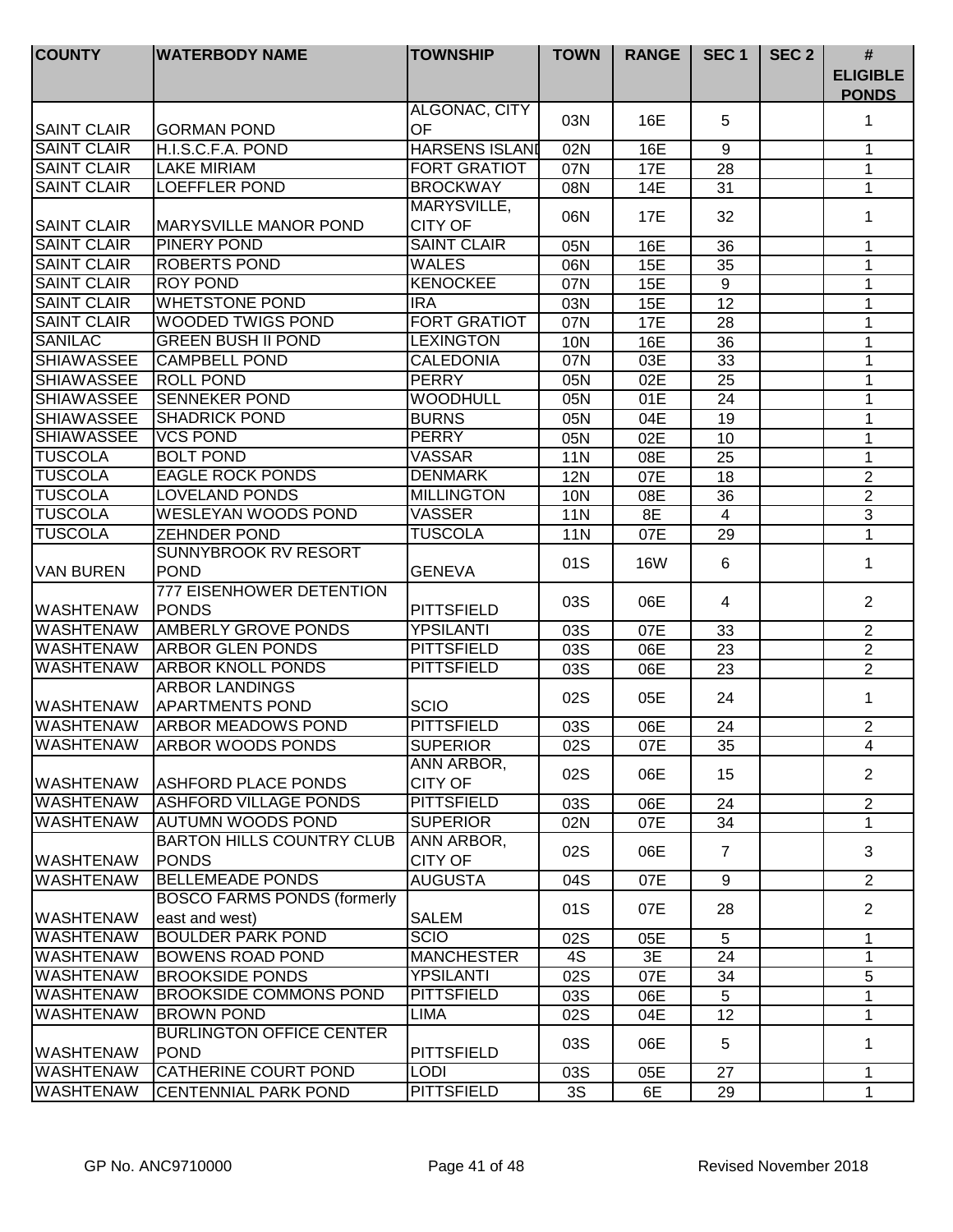| <b>COUNTY</b>     | <b>WATERBODY NAME</b>                              | <b>TOWNSHIP</b>               | <b>TOWN</b> | <b>RANGE</b> | SEC <sub>1</sub> | SEC <sub>2</sub> | $\#$<br><b>ELIGIBLE</b><br><b>PONDS</b> |
|-------------------|----------------------------------------------------|-------------------------------|-------------|--------------|------------------|------------------|-----------------------------------------|
| <b>WASHTENAW</b>  | <b>I</b> CHELSEA FAIRWAYS PONDS                    | CHELSEA,<br><b>VILLAGE OF</b> | 02S         | 04E          | 18               |                  | 6                                       |
| <b>WASHTENAW</b>  | <b>CONNELLY POND</b>                               | <b>NORTHFIELD</b>             | 01S         | 06E          | 26               |                  | $\mathbf{1}$                            |
| <b>WASHTENAW</b>  | COTTONWOOD CONDO POND                              | <b>SCIO</b>                   | 02S         | 05E          | 5                |                  | $\mathbf 1$                             |
| <b>WASHTENAW</b>  | <b>CREEKSIDE VILLAGE EAST</b><br><b>PONDS</b>      | <b>YPSILANTI</b>              | 03S         | 07E          | 26               | 35               | $\overline{2}$                          |
| <b>WASHTENAW</b>  | <b>CREEKSIDE VILLAGE MASTER</b><br>POND            | <b>YPSILANTI</b>              | 03S         | 07E          | 26               |                  | 1.                                      |
| <b>WASHTENAW</b>  | <b>CREEKSIDE VILLAGE SOUTH</b><br><b>PONDS</b>     | <b>YPSILANTI</b>              | 03S         | 07E          | 34               |                  | $\overline{2}$                          |
| <b>WASHTENAW</b>  | <b>DAUT POND</b>                                   | <b>SYLVAN</b>                 | 02S         | 03E          | 10               |                  | $\mathbf{1}$                            |
| <b>WASHTENAW</b>  | <b>DOMINOS FARMS PETTING</b><br><b>FARM POND</b>   | <b>ANN ARBOR</b>              | 02S         | 06E          | 12               |                  | $\overline{2}$                          |
| <b>WASHTENAW</b>  | <b>EAGLE CREST GOLF RESORT</b><br><b>PONDS</b>     | <b>YPSILANTI</b>              | 03S         | 07E          | 16               |                  | 4                                       |
| <b>WASHTENAW</b>  | <b>FLEMING CREEK POND</b>                          | Ann Arbor                     | 02S         | 06E          | 13               |                  | 1                                       |
| <b>WASHTENAW</b>  | <b>FORD LAKE VILLAGE PONDS</b>                     | <b>YPSILANTI</b>              | 03S         | 07E          | 22               |                  | $\overline{2}$                          |
| <b>WASHTENAW</b>  | <b>FORTE POND</b>                                  | <b>SCIO</b>                   | 02S         | 05E          | 35               |                  | 1                                       |
| <b>WASHTENAW</b>  | <b>FOX GLEN POND</b>                               | <b>PITTSFIELD</b>             | 03S         | 06E          | 8                |                  | 1                                       |
| <b>WASHTENAW</b>  | FOX RIDGE COURT POND                               | <b>PITTSFIELD</b>             | 03S         | 05E          | 23               |                  | 1                                       |
| <b>WASHTENAW</b>  | <b>GEORGETOWN POND</b>                             | <b>PITTSFIELD</b>             | 03S         | 06E          | $\overline{4}$   |                  | 1                                       |
| <b>WASHTENAW</b>  | <b>GLACIER HILLS PONDS</b>                         | ANN ARBOR,<br><b>CITY OF</b>  | 02S         | 06E          | 24               |                  | 3                                       |
| <b>WASHTENAW</b>  | <b>GLACIER PONDS (adjacent to</b><br>Crystal Lake) | <b>SCIO</b>                   | 02S         | 05E          | 3                |                  | 2                                       |
| <b>WASHTENAW</b>  | <b>GLENCOE HILLS POND</b>                          | <b>PITTSFIELD</b>             | 03S         | 06E          | 1                |                  | 1                                       |
| <b>WASHTENAW</b>  | <b>GODEK POND</b>                                  | <b>LODI</b>                   | 03S         | 05E          | 3                |                  | 1                                       |
| <b>WASHTENAW</b>  | <b>GOLFSIDE LAKE</b>                               | <b>PITTSFIELD</b>             | 03S         | 06E          | $\mathbf{1}$     |                  | $\mathbf 1$                             |
| <b>WASHTENAW</b>  | <b>GREEN FARM HOA PONDS</b>                        | <b>YPSILANTI</b>              | 03S         | 07E          | 33               |                  | $\mathbf{3}$                            |
| <b>WASHTENAW</b>  | <b>HALL STREET POND</b>                            | <b>ANN ABOR</b>               | 02S         | 06E          | 33               |                  | 1                                       |
| <b>WASHTENAW</b>  | <b>HIDDEN CREEK PONDS</b>                          | <b>PITTSFIELD</b>             | 03S         | 06E          | 27               |                  | $\overline{2}$                          |
| <b>WASHTENAW</b>  | HIDDEN VALLEY APARTMENTS POPITTSFIELD              |                               | 03S         | 06E          | 5                |                  | $\overline{1}$                          |
| <b>WASHTENAW</b>  | HUNT CLUB APARTMENT PONDS PITTSFIELD               |                               | 03S         | 06E          | 13               |                  | 4                                       |
| <b>IWASHTENAW</b> | <b>HURON CHASE POND</b>                            | ANN ARBOR,<br><b>CITY OF</b>  | 02S         | 06E          | 35               |                  | $\mathbf 1$                             |
| <b>WASHTENAW</b>  | <b>IHA MEDICAL CENTER</b>                          | ANN ARBOR,<br><b>CITY OF</b>  | 02S         | 06E          | 13               |                  | $\overline{2}$                          |
| <b>WASHTENAW</b>  | <b>JOMAR TECHNOLOGY PARK</b><br><b>PONDS</b>       | <b>NORTHFIELD</b>             | 01S         | 06E          | 20               |                  | $\overline{2}$                          |
| <b>IWASHTENAW</b> | LAKE VIEW COMMUNITY PONDS   YPSILANTI              |                               | 03S         | 07E          | 26               |                  | 3                                       |
| <b>WASHTENAW</b>  | <b>LANS LAKE</b>                                   | PITTSFIELD                    | 03S         | 06E          | 6                |                  | $\mathbf{1}$                            |
| <b>WASHTENAW</b>  | <b>LAUREL GARDENS POND</b>                         | <b>ANN ARBOR</b>              | 02S         | 06E          | 24               |                  | 1                                       |
| <b>WASHTENAW</b>  | <b>LINCOLN PINES PONDS</b>                         | <b>AUGUSTA</b>                | 04S         | 07E          | $\overline{4}$   |                  | 5                                       |
| <b>WASHTENAW</b>  | MALLARD COVE POND                                  | <b>PITTSFIELD</b>             | 03S         | 06E          | 30               |                  | 1                                       |
| <b>WASHTENAW</b>  | <b>MCCONNELL POND</b>                              | <b>FREEDOM</b>                | 03S         | 04E          | 20               |                  | 1                                       |
| <b>WASHTENAW</b>  | <b>MEADOWBROOK OF MILAN</b><br><b>ENCLAVE POND</b> | <b>MILAN</b>                  | 04S         | 06E          | 35               |                  | 1                                       |
| <b>WASHTENAW</b>  | <b>MEADOWBROOK OF MILAN</b><br><b>PONDS</b>        | MILAN, CITY OF                | 04S         | 06E          | 35               |                  | $\overline{2}$                          |
| <b>WASHTENAW</b>  | MEADOWBROOK VILLAGE POND CITY OF                   | ANN ARBOR,                    | 03N         | 06E          | 6                |                  | 1                                       |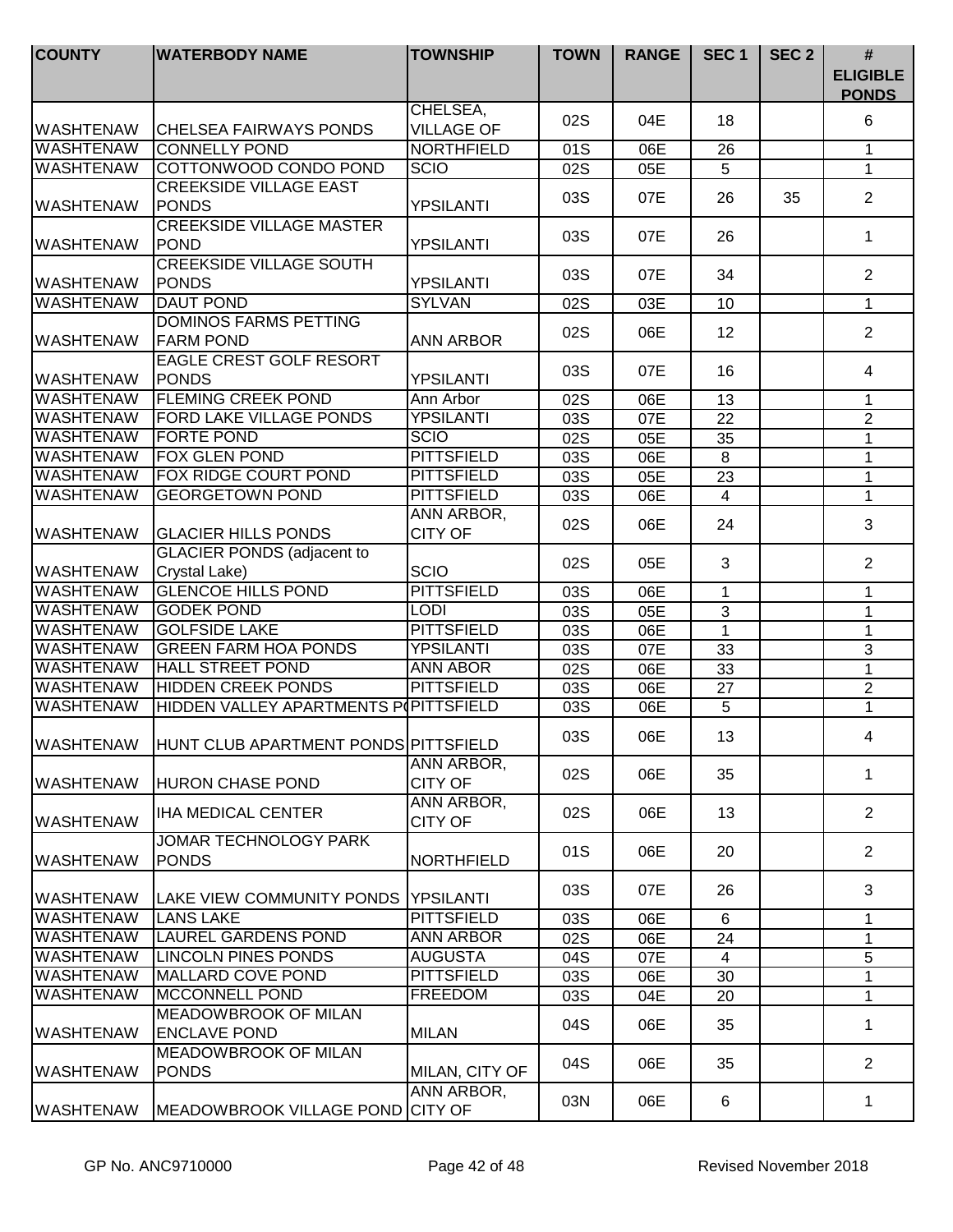| <b>COUNTY</b>    | <b>WATERBODY NAME</b>                                 | <b>TOWNSHIP</b>             | <b>TOWN</b> | <b>RANGE</b> | SEC <sub>1</sub> | SEC <sub>2</sub> | #<br><b>ELIGIBLE</b><br><b>PONDS</b> |
|------------------|-------------------------------------------------------|-----------------------------|-------------|--------------|------------------|------------------|--------------------------------------|
| <b>WASHTENAW</b> | <b>OAK RAVINE CT. POND</b>                            | <b>NORTHFIELD</b>           | 1S          | 06E          | 36               |                  |                                      |
| <b>WASHTENAW</b> | <b>PERRY POND</b>                                     | <b>NORTHFIELD</b>           | 01S         | 06E          | 1                |                  | 1                                    |
| <b>WASHTENAW</b> | <b>PROSPECT POINTE PONDS</b>                          | <b>SUPERIOR</b>             | 02S         | 07E          | 33               |                  | $\sqrt{3}$                           |
| <b>WASHTENAW</b> | RANCH VALLEY APARTMENTS<br>POND                       | PITTSFIELD                  | 03S         | 06E          | 8                |                  | $\mathbf 1$                          |
| <b>WASHTENAW</b> | <b>RAVINES POND</b>                                   | <b>SCIO</b>                 | 02S         | 05E          | 36               |                  | 1                                    |
| <b>WASHTENAW</b> | <b>RHETECH WHITMORE LAKE</b><br>POND                  | NORTHFIELD                  | 01S         | 06E          | 21               |                  | 1                                    |
| <b>WASHTENAW</b> | <b>ROSEWIND PONDS 1 &amp; 2</b>                       | <b>YPSILANTI</b>            | 03S         | 07E          | 35               |                  | $\overline{2}$                       |
| <b>WASHTENAW</b> | <b>ROSEWOOD VILLAGE POND</b>                          | <b>PITTSFIELD</b>           | 03S         | 06E          | 26               |                  | 1                                    |
| <b>WASHTENAW</b> | <b>SAGINAW HILLS POND</b>                             | <b>SCIO</b>                 | 02S         | 05E          | 35               |                  | 1                                    |
| <b>WASHTENAW</b> | <b>SCHROCK POND</b>                                   | <b>YPSILANTI</b>            | 03S         | 07E          | 32               |                  | 1                                    |
| <b>WASHTENAW</b> | <b>SCIO FARMS ESTATES PONDS</b>                       | <b>SCIO</b>                 | 02S         | 05E          | 20               |                  | $6\phantom{1}$                       |
| <b>WASHTENAW</b> | <b>SHORE PARK POND</b>                                | <b>PITTSFIELD</b>           | 03S         | 06E          | 29               |                  | $\mathbf{1}$                         |
| <b>WASHTENAW</b> | SPARROW WOOD APARTMENTS ANN ARBOR,<br><b>PONDS</b>    | <b>CITY OF</b>              | 03S         | 06E          | 2                |                  | $\overline{2}$                       |
| <b>WASHTENAW</b> | <b>ST ANDREWS COURT POND</b>                          | <b>PITTSFIELD</b>           | 03S         | 06E          | 18               |                  | $\mathbf{1}$                         |
|                  |                                                       | ANN ARBOR,                  |             |              |                  |                  |                                      |
| <b>WASHTENAW</b> | <b>STREMICH POND</b>                                  | <b>CITY OF</b>              | 01S         | 07E          | 32               |                  | 1                                    |
| <b>WASHTENAW</b> | <b>SWAGER POND</b>                                    | <b>LIMA</b>                 | 02S         | 04E          | $\sqrt{5}$       |                  | 1                                    |
| <b>WASHTENAW</b> | <b>TAYLOR POND</b>                                    | <b>LODI</b>                 | 03S         | 05E          | 13               |                  | 1                                    |
| <b>WASHTENAW</b> | <b>TELLER POND (Formerly Joy Road)</b><br>Pond)       | <b>SALEM</b>                | 01S         | 07E          | 35               |                  | 1                                    |
| <b>WASHTENAW</b> | THISTLE DOWN FARMS POND                               | <b>PITTSFIELD</b>           | 03S         | 06E          | 33               |                  | 1                                    |
| <b>WASHTENAW</b> | <b>TOYOTA TECH CENTER PONDS</b>                       | <b>SUPERIOR</b>             | 02S         | 06E          | 24               |                  | $\overline{3}$                       |
| <b>WASHTENAW</b> | <b>TRAVIS POINTE COMMUNITY</b><br><b>PONDS</b>        | <b>LODI</b>                 | 03S         | 05E          | 13               |                  | 3                                    |
| <b>WASHTENAW</b> | <b>TRAVIS POINTE COUNTRY CLUB LODI</b>                |                             | 03S         | 05E          | $\overline{13}$  |                  | $\overline{2}$                       |
| <b>WASHTENAW</b> | <b>TRAVIS POINTE SOUTH POND</b>                       | <b>LODI</b>                 | 03S         | 05E          | 24               |                  | $\mathbf{1}$                         |
| <b>WASHTENAW</b> | <b>TREMONT PARK POND</b>                              | <b>YPSILANTI</b>            | 03S         | 07E          | 35               |                  | $\mathbf{1}$                         |
| <b>WASHTENAW</b> | <b>TWIN ISLANDS POND</b>                              | <b>PITTSFIELD</b>           | 03S         | 06E          | 19               |                  | 1                                    |
| <b>WASHTENAW</b> | <b>VALENTINE POND</b>                                 | <b>WEBSTER</b>              | 01S         | 05E          | 10               |                  | 1                                    |
| <b>WASHTENAW</b> | <b>VALLEY RANCH POND</b>                              | <b>PITTSFIELD</b>           | 03S         | 06E          | $\,8\,$          |                  | 1                                    |
| <b>WASHTENAW</b> | VILLAGE GREEN OF ANN ARBOR ANN ARBOR,<br><b>PONDS</b> | <b>CITY OF</b>              | 02S         | 06E          | 25               |                  | 4                                    |
| <b>WASHTENAW</b> | <b>WARNER LAKE</b>                                    | <b>PITTSFIELD</b>           | 03S         | 06E          | 18               |                  | 1                                    |
| WASHTENAW        | <b>WEBSTER POND</b>                                   | <b>MANCHESTER</b>           | 04S         | 03E          | 25               |                  | 1                                    |
| <b>WASHTENAW</b> | <b>WESTRIDGE PONDS</b>                                | <b>WEBSTER</b>              | 01S         | 05E          | 31               |                  | 4                                    |
| IWASHTENAW       | WHISPERING MEADOWS PONDS YPSILANTI                    |                             | 03N         | 07E          | 27               |                  | $\overline{2}$                       |
| <b>WASHTENAW</b> | WHITMORE LAKE HIGH SCHOOL<br><b>POND</b>              | NORTHFIELD                  | 01S         | 06E          | 18               |                  | 1                                    |
| <b>WASHTENAW</b> | <b>WILDWOOD POND</b>                                  | <b>LODI</b>                 | 03S         | 05E          | 25               |                  | $\mathbf 1$                          |
| <b>WASHTENAW</b> | <b>WINDEMERE PARK POND</b>                            | <b>ANN ARBOR</b>            | 02S         | 06E          | 11               | 10               | 3                                    |
| <b>WASHTENAW</b> | <b>WOODLAND MEADOWS LAKE</b>                          | <b>PITTSFIELD</b>           | 03S         | 06E          | 5                |                  | 1                                    |
| <b>WASHTENAW</b> | <b>WOODSIDE VILLAGE PONDS</b>                         | <b>SUPERIOR</b>             | 02S         | 07E          | 36               |                  | $\overline{2}$                       |
| <b>WASHTENAW</b> | YORK PLACE PONDS                                      | <b>YORK</b>                 | 04S         | 06E          | 4                |                  | 3                                    |
| <b>WAYNE</b>     | ABBEYS OF WESTLAND PONDS                              | WESTLAND,<br><b>CITY OF</b> | 02S         | 09E          | 17               |                  | 3                                    |
| <b>WAYNE</b>     | <b>AMERICAN HOUSE POND</b>                            | TAYLOR, CITY<br>OF          | 03S         | 10E          | 29               |                  | 1                                    |
| <b>WAYNE</b>     | ANDOVER LAKES PONDS                                   | <b>PLYMOUTH</b>             | 01S         | 08E          | 30               |                  | $\overline{2}$                       |
| <b>WAYNE</b>     | <b>ANNAPOLIS POINTE PONDS</b>                         | <b>INKSTER</b>              | 02S         | 09E          | 36               |                  | $\overline{2}$                       |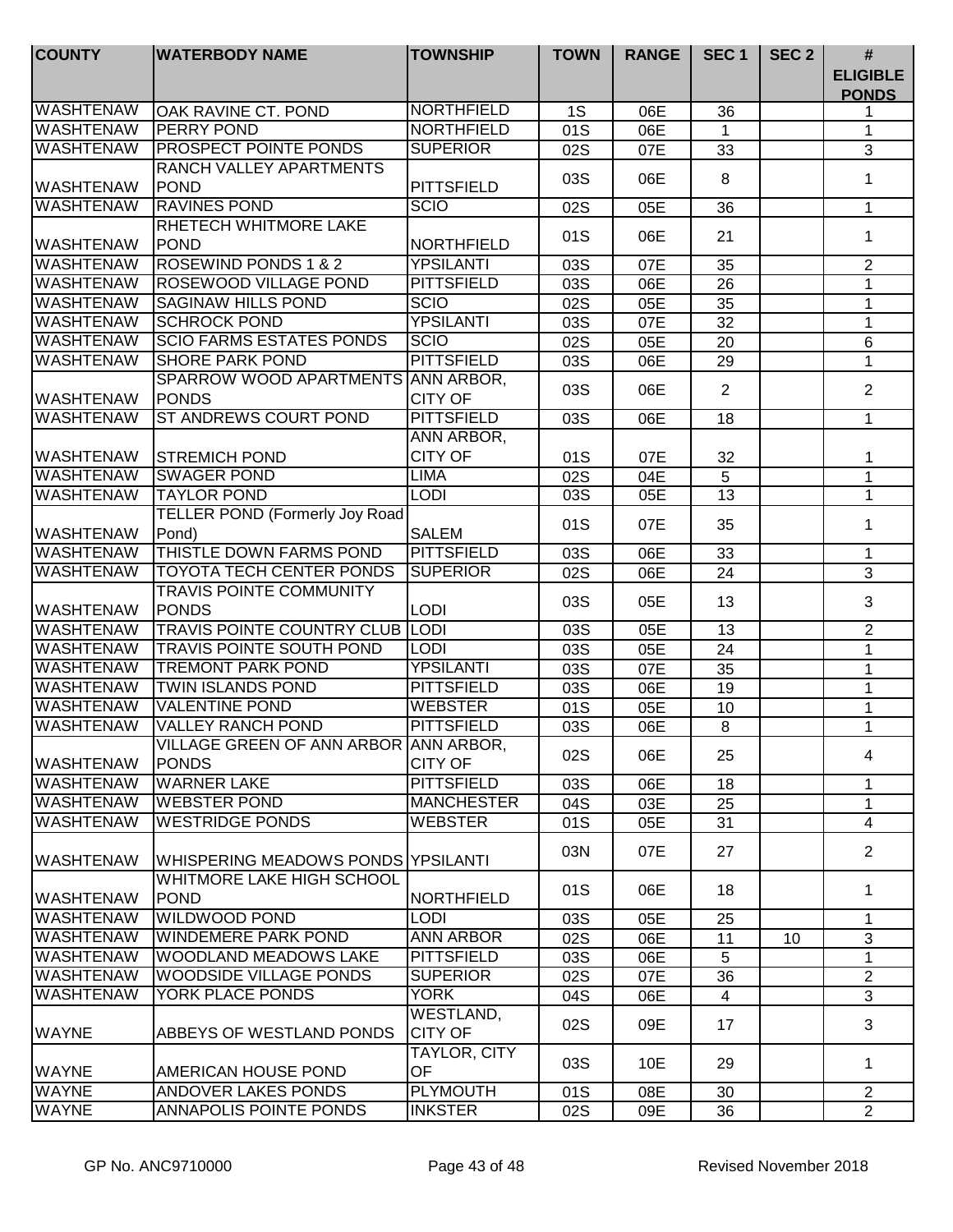| <b>COUNTY</b> | <b>WATERBODY NAME</b>                                 | <b>TOWNSHIP</b>             | <b>TOWN</b>      | <b>RANGE</b> | SEC <sub>1</sub> | SEC <sub>2</sub> | $\#$<br><b>ELIGIBLE</b><br><b>PONDS</b> |
|---------------|-------------------------------------------------------|-----------------------------|------------------|--------------|------------------|------------------|-----------------------------------------|
|               |                                                       | WESTLAND,                   |                  |              |                  |                  |                                         |
| <b>WAYNE</b>  | <b>ANTHONY'S POND</b>                                 | <b>CITY OF</b>              | 02S              | 09E          | 6                |                  | 1                                       |
| <b>WAYNE</b>  | <b>ARLENE ARBORS PONDS</b>                            | <b>VAN BUREN</b>            | 03S              | 08E          | 27               |                  | $\mathfrak{B}$                          |
| <b>WAYNE</b>  | <b>ASHLEY COURT CONDO PONDS</b>                       | <b>REDFORD</b>              | 01S              | 10E          | 20               |                  | $\overline{2}$                          |
| <b>WAYNE</b>  | <b>BANK 1 OFFICE CENTER POND</b>                      | <b>VAN BUREN</b>            | 03S              | 08E          | 11               |                  | $\mathbf{1}$                            |
| <b>WAYNE</b>  | <b>BELLEVILLE CO-OP POND</b>                          | <b>BELLEVILLE</b>           | 03S              | 08E          | $\overline{27}$  |                  | $\overline{1}$                          |
| <b>WAYNE</b>  | <b>BELLEVILLE CO-OP PONDS</b>                         | <b>VAN BUREN</b>            | 03S              | 08E          | 27               |                  | $\overline{2}$                          |
| <b>WAYNE</b>  | <b>BELLEVILLE ESTATES POND</b>                        | <b>VAN BUREN</b>            | 03S              | 08E          | 3                |                  | $\mathbf{1}$                            |
| <b>WAYNE</b>  | <b>BRIAR WOOD ESTATES POND</b>                        | <b>VAN BUREN</b>            | 03S              | 08E          | 29               |                  | $\mathbf{1}$                            |
| <b>WAYNE</b>  | <b>BRIDGEWATER MASTER</b><br><b>ASSOCIATION PONDS</b> | <b>BROWNSTOWN</b>           | 04S              | 10E          | 19               |                  | 5                                       |
| WAYNE         | <b>BROOKFIELD VILLAGE PONDS</b>                       | WESTLAND,<br><b>CITY OF</b> | 02S              | 09E          | 18               |                  | 3                                       |
| <b>WAYNE</b>  | <b>BROOKLANE RIDGE POND</b>                           | <b>NORTHVILLE</b>           | 01S              | 08E          | 15               |                  | $\mathbf{1}$                            |
| <b>WAYNE</b>  | <b>BROOKSTONE VILLAGE</b><br><b>SUBDIVISION POND</b>  | <b>PLYMOUTH</b>             | 01S              | 08E          | 13               |                  | 1                                       |
| <b>WAYNE</b>  | <b>CANTON CLUB EAST</b><br><b>APARTMENTS PONDS</b>    | <b>CANTON</b>               | 02S              | 08E          | 24               |                  | 2                                       |
| <b>WAYNE</b>  | <b>CANTON COMM/PHEASANT RUN</b><br>G.C. PONDS         | <b>CANTON</b>               | 02S              | 08E          | 20               | 21               | 26                                      |
| <b>WAYNE</b>  | <b>CANTON FOREST PONDS</b>                            | <b>CANTON</b>               | 02S              | 08E          | 11               |                  | $\overline{2}$                          |
| <b>WAYNE</b>  | <b>CENTRAL PARK PHASE II PONDS CANTON</b>             |                             | 02S              | 08E          | 20               | 29               | 11                                      |
| <b>WAYNE</b>  | CENTRAL PARKWAY COA POND                              | <b>WESTLAND</b>             | 02S              | 09E          | 8                |                  | 1                                       |
| <b>WAYNE</b>  | <b>CHALAPH APARTMENTS PONDS</b>                       | <b>WESTLAND</b>             | 02S              | 09E          | 25               |                  | $\overline{2}$                          |
| <b>WAYNE</b>  | <b>CHARING CROSS PONDS</b>                            | <b>CANTON</b>               | $\overline{02S}$ | 08E          | $\overline{29}$  |                  | $\overline{2}$                          |
| <b>WAYNE</b>  | <b>CHARTER OAKS VILLAGE</b><br><b>PONDS</b>           | <b>TAYLOR</b>               | 03S              | 10E          | 19               |                  | $\overline{2}$                          |
| <b>WAYNE</b>  | <b>CHELSEA SQUARE PONDS</b>                           | <b>CANTON</b>               | 02S              | 08E          | 13               |                  | $\overline{2}$                          |
| <b>WAYNE</b>  | <b>CHENE PARK POND</b>                                | DETROIT, CITY<br>OF         | 02S              | 12E          | 9                |                  | $\mathbf 1$                             |
| <b>WAYNE</b>  | <b>CHERRY HILL GARDENS PONDS</b>                      | <b>CANTON</b>               | 02S              | 08E          | 20               |                  | $\overline{2}$                          |
| <b>WAYNE</b>  | <b>CHERRY HILL POINTE PONDS</b><br>#1                | <b>CANTON</b>               | 02S              | 08E          | 13               |                  | 2                                       |
| <b>WAYNE</b>  | <b>CHERRY HILL VILLAGE PONDS</b>                      | <b>CANTON</b>               | 02S              | 08E          | 19               |                  | 3                                       |
| <b>WAYNE</b>  | CHERRY KNOLL ESTATES POND CANTON                      |                             | 02S              | 08E          | 16               |                  | 1                                       |
| <b>WAYNE</b>  | <b>CHESTER-DEBEAR POND</b>                            | <b>PLYMOUTH</b>             | 01S              | 08E          | 29               |                  | $\mathbf{1}$                            |
| <b>WAYNE</b>  | <b>CLAREMONT HOA PONDS</b>                            | <b>HURON</b>                | 04S              | 09E          | 35               |                  | $\overline{4}$                          |
| WAYNE         | <b>COBBLESTONE CREEK VILLA</b><br><b>PONDS</b>        | <b>VAN BUREN</b>            | 03S              | 08E          | 29               |                  | 4                                       |
| <b>WAYNE</b>  | COBBLESTONE RIDGE ESTATES BELLEVILLE                  |                             | 03S              | 08E          | 29               |                  | 4                                       |
| <b>WAYNE</b>  | <b>COBBLESTONE RIDGE SOUTH</b><br><b>PONDS</b>        | <b>CANTON</b>               | 02S              | 08E          | 16               |                  | 4                                       |
| WAYNE         | COLONY FARMS CONDO PONDS PLYMOUTH                     |                             | 01S              | 08E          | 32               |                  | $\overline{2}$                          |
| WAYNE         | <b>COMERICA POND</b>                                  | LIVONIA, CITY<br>OF         | 01S              | 09E          | $\overline{7}$   |                  | 1                                       |
| <b>WAYNE</b>  | <b>COOK POND</b>                                      | <b>NORTHVILLE</b>           | 01S              | 08E          | 4                |                  | 1                                       |
| WAYNE         | <b>COUNTRY CLUB VILLAGE 3</b><br><b>PONDS</b>         | <b>NORTHVILLE</b>           | 01S              | 08E          | 13               |                  | 3                                       |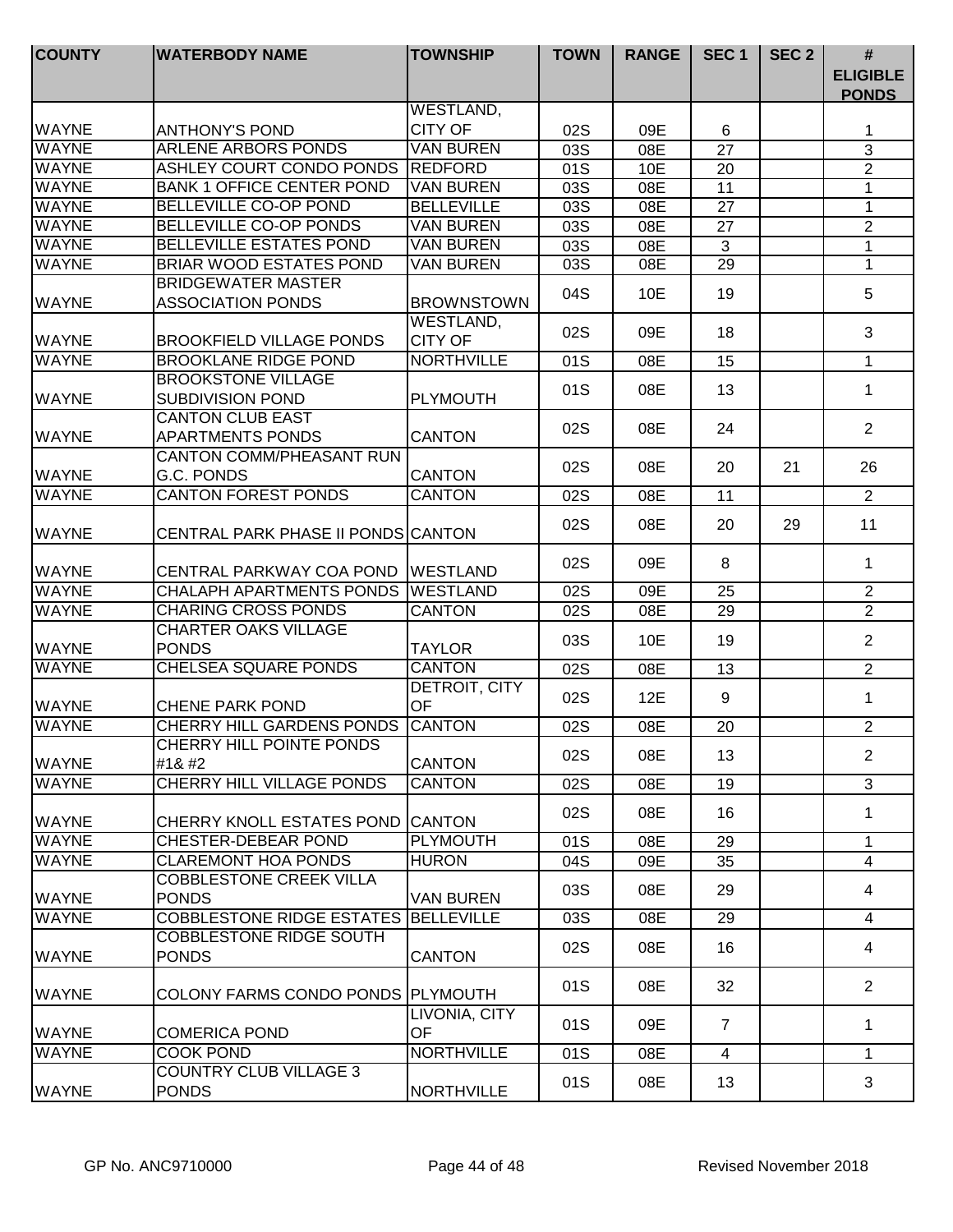| <b>COUNTY</b> | <b>WATERBODY NAME</b>                                     | <b>TOWNSHIP</b>             | <b>TOWN</b>      | <b>RANGE</b> | SEC <sub>1</sub>  | SEC <sub>2</sub> | #<br><b>ELIGIBLE</b><br><b>PONDS</b> |
|---------------|-----------------------------------------------------------|-----------------------------|------------------|--------------|-------------------|------------------|--------------------------------------|
| <b>WAYNE</b>  | <b>COUNTRY CLUB VILLAGE OF</b><br><b>NORTHVILLE PONDS</b> | <b>NORTHVILLE</b>           | 01S              | 08E          | 13                |                  | 12                                   |
| WAYNE         | <b>COUNTRY CLUB VILLAGE OF</b><br>PLYMOUTH PONDS          | <b>PLYMOUTH</b>             | 01S              | 08E          | 13                |                  | 3                                    |
| <b>WAYNE</b>  | <b>COUNTRY WALK #1 PONDS</b>                              | <b>VAN BUREN</b>            | 03S              | 08E          | 26                |                  | $\sqrt{3}$                           |
| <b>WAYNE</b>  | <b>COUNTRY WALK 4 PONDS</b>                               | <b>VAN BUREN</b>            | 03S              | 08E          | 26                |                  | $\overline{2}$                       |
| <b>WAYNE</b>  | <b>COVES OF BRADBURY PONDS</b>                            | <b>FLAT ROCK</b>            | 05S              | 10E          | $\overline{4}$    | 5                | $\sqrt{2}$                           |
| <b>WAYNE</b>  | <b>COVES OF CANTON PONDS</b>                              | <b>CANTON</b>               | 02S              | 08E          | $\overline{2}$    |                  | $\overline{2}$                       |
| <b>WAYNE</b>  | <b>COVES OF NORTHVILLE POND</b>                           | <b>NORTHVILLE</b>           | 01S              | 08E          | 18                |                  | $\mathbf{1}$                         |
| <b>WAYNE</b>  | <b>CRYSTAL CROSSING</b><br><b>DETENTION POND</b>          | <b>BERLIN</b>               | 05S              | 10E          | 14                |                  | 1                                    |
| <b>WAYNE</b>  | <b>CRYSTAL LAKE</b>                                       | <b>NORTHVILLE</b>           | 01S              | 08E          | 2                 |                  | $\mathbf{1}$                         |
| <b>WAYNE</b>  | <b>DEER CREEK PONDS</b>                                   | <b>CANTON</b>               | 02S              | 08E          | 24                |                  | $\overline{7}$                       |
| <b>WAYNE</b>  | <b>DRAKESHIRE POND</b>                                    | <b>SOUTHGATE</b>            | 03S              | 10E          | 25                |                  | 1                                    |
| <b>WAYNE</b>  | E.S.A. - CANTON POND                                      | <b>CANTON</b>               | 02S              | 08E          | 13                |                  | $\mathbf{1}$                         |
| <b>WAYNE</b>  | <b>EATON ESTATES POND</b>                                 | PLYMOUTH                    | 01S              | 08E          | 28                |                  | 1                                    |
| <b>WAYNE</b>  | <b>ELMWOOD CEMETERY POND</b>                              | <b>DETROIT</b>              | 02S              | 12E          | 10                |                  | 1                                    |
| <b>WAYNE</b>  | <b>ENCLAVE POND</b>                                       | <b>CANTON</b>               | 02S              | 08E          | 26                |                  | $\sqrt{2}$                           |
| <b>WAYNE</b>  | <b>FAIRLANE EAST POND</b>                                 | DEARBORN,<br><b>CITY OF</b> | 02S              | 10E          | 24                |                  | 1                                    |
| <b>WAYNE</b>  | <b>FAIRWAYS WEST POND</b>                                 | <b>CANTON</b>               | 02S              | 08E          | 20                |                  | 1                                    |
| <b>WAYNE</b>  | <b>FOUNTAIN PARK POND</b>                                 | <b>LIVONIA</b>              | 01S              | 09E          | 27                |                  | 1                                    |
| <b>WAYNE</b>  | <b>FOX POINTE POND</b>                                    | <b>PLYMOUTH</b>             | 01S              | 08E          | 29                |                  | $\mathbf{1}$                         |
| <b>WAYNE</b>  | <b>FOX RUN PONDS</b>                                      | <b>CANTON</b>               | 02S              | 08E          | 8                 |                  | $\mathbf{2}$                         |
| <b>WAYNE</b>  | <b>GLENGARY VILLAGE PONDS</b>                             | <b>CANTON</b>               | 02S              | 08E          | 22                |                  | $\overline{2}$                       |
| <b>WAYNE</b>  | <b>GOLF RIDGE PONDS</b>                                   | LIVONIA, CITY<br>OF         | 01S              | 09E          | 5                 |                  | 3                                    |
| <b>WAYNE</b>  | <b>GOLF SIDE POND</b>                                     | DEARBORN,<br><b>CITY OF</b> | 02S              | 10E          | 21                |                  | $\mathbf 1$                          |
| <b>WAYNE</b>  | <b>GRAND OAK PONDS</b>                                    | <b>CANTON</b>               | 02S              | 08E          | 16                |                  | $\overline{c}$                       |
| <b>WAYNE</b>  | <b>GRANDE VISTA POND</b>                                  | <b>PLYMOUTH</b>             | 01S              | 08E          | 8                 |                  | $\overline{1}$                       |
| <b>WAYNE</b>  | <b>GRANDE VISTA POND</b>                                  | <b>NORTHVILLE</b>           | 1S               | 8E           | 8                 |                  | $\mathbf 1$                          |
| <b>WAYNE</b>  | <b>GREENBRIAR PONDS</b>                                   | <b>VAN BUREN</b>            | 03S              | 08E          | 3                 |                  | $\overline{2}$                       |
| <b>WAYNE</b>  | <b>HAGGERTY WOODS POND</b>                                | <b>CANTON</b>               | $\overline{02S}$ | 08E          | 14                |                  | 1                                    |
| <b>WAYNE</b>  | <b>HAMPTON SQUARE PONDS</b>                               | <b>BROWNSTONE</b>           | 04S              | 10E          | $\overline{7}$    |                  | $\overline{2}$                       |
| WAYNE         | <b>HARBORTOWN PONDS</b>                                   | DETROIT, CITY<br><b>OF</b>  | 02S              | 12E          | 10                |                  | $\overline{2}$                       |
| <b>WAYNE</b>  | <b>HARVEST LANE POND</b>                                  | <b>NEW BOSTON</b>           | 04S              | 09E          | 6                 |                  | 1                                    |
| <b>WAYNE</b>  | HEATHER RIDGE APARTMENTS                                  | <b>WESTLAND</b>             | 02S              | 09E          | $\overline{5}$    |                  | $\mathbf{1}$                         |
| WAYNE         | <b>HEATHERS OF CANTON</b><br><b>DETENTION POND</b>        | <b>PLYMOUTH</b>             | 02S              | 08E          | 3                 |                  | 1                                    |
| <b>WAYNE</b>  | HENRY FORD COLLEGE PONDS                                  | DEARBORN,<br><b>CITY OF</b> | 02S              | 10E          | 15                |                  | $\overline{2}$                       |
| <b>WAYNE</b>  | HENRY FORD VILLAGE POND                                   | DEARBORN,<br><b>CITY OF</b> | 02S              | 10E          | $12 \overline{ }$ |                  | 1                                    |
| <b>WAYNE</b>  | <b>HICKORY WOODS PONDS</b>                                | <b>VAN BUREN</b>            | 03S              | 08E          | 11                |                  | 4                                    |
| <b>WAYNE</b>  | <b>HIGHLANDS ESTATES PONDS</b>                            | ROMULUS, CITY<br>OF         | 03S              | 09E          | 36                |                  | 3                                    |
| <b>WAYNE</b>  | HUNTERS GROVE POND                                        | <b>CANTON</b>               | 02S              | 08E          | 33                |                  | 1                                    |
| <b>WAYNE</b>  | HURON ESTATES POND / CANAL HURON                          |                             | 04S              | 09E          | 13                |                  | $\mathbf 1$                          |
| <b>WAYNE</b>  | HURON POINTE PONDS                                        | <b>BROWNSTOWN</b>           | 05S              | 10E          | 11                |                  | $\overline{2}$                       |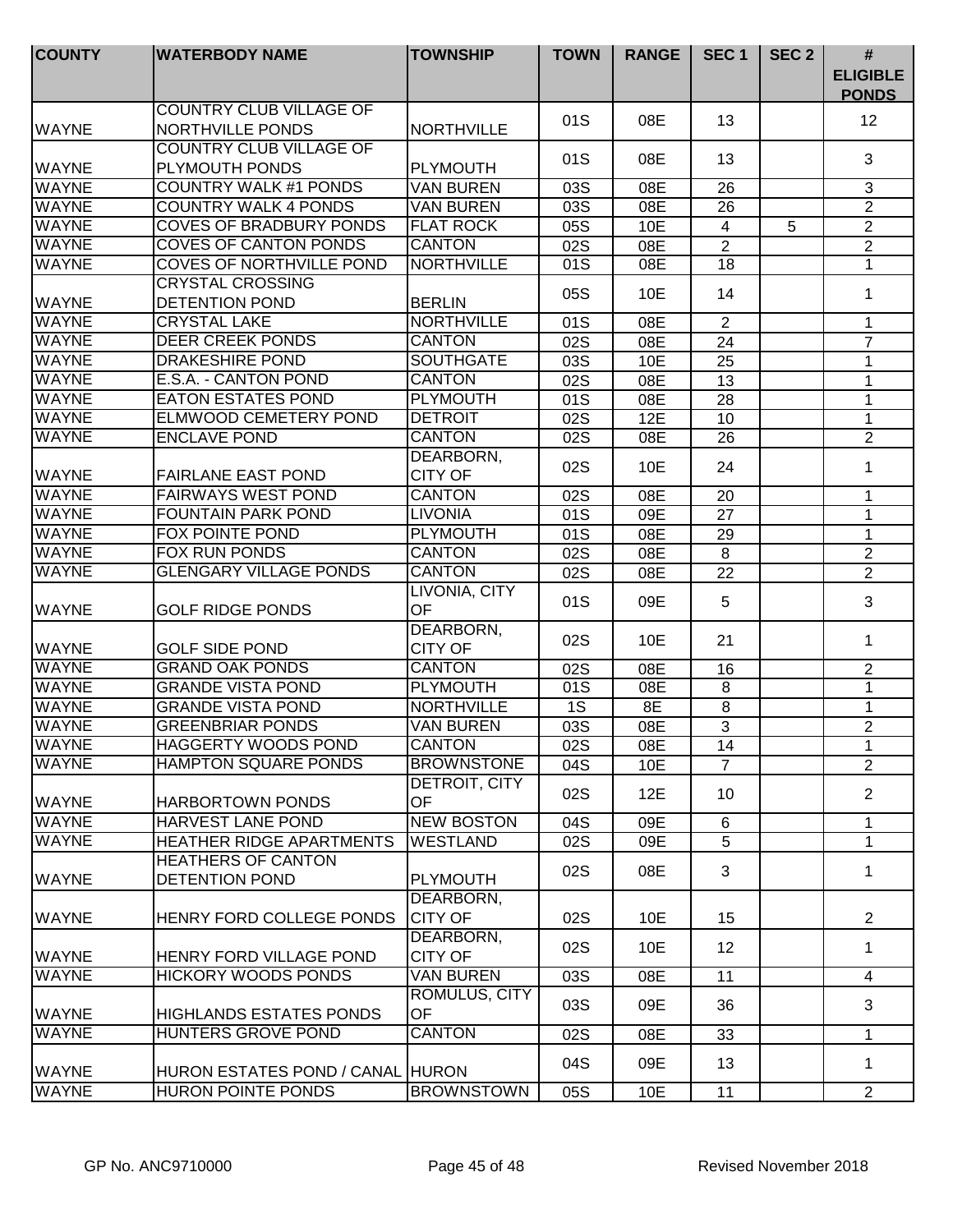| <b>COUNTY</b> | <b>WATERBODY NAME</b>                                   | <b>TOWNSHIP</b>                      | <b>TOWN</b>     | <b>RANGE</b> | SEC <sub>1</sub> | SEC <sub>2</sub> | #<br><b>ELIGIBLE</b><br><b>PONDS</b> |
|---------------|---------------------------------------------------------|--------------------------------------|-----------------|--------------|------------------|------------------|--------------------------------------|
| <b>WAYNE</b>  | <b>INERGY HURON FACILITY</b><br><b>PONDS</b>            | <b>HURON</b>                         | 04S             | 09E          | 20               |                  | 2                                    |
| <b>WAYNE</b>  | <b>INTERCHANGE WEST BUSINESS</b><br><b>CENTER POND</b>  | <b>VAN BUREN</b>                     | 03S             | 08E          | 1                |                  | 1                                    |
| <b>WAYNE</b>  | <b>JURBAN POND</b>                                      | <b>SUMPTER</b>                       | 04S             | 08E          | $\mathbf 1$      |                  | 1                                    |
| <b>WAYNE</b>  | <b>KENSINGTON ESTATES POND</b>                          | <b>BROWNSTONE</b>                    | 04S             | 10E          | 19               |                  | 1                                    |
| <b>WAYNE</b>  | <b>KIRKWAY CONDO ASSOCIATION</b><br><b>PONDS</b>        | <b>BROWNSTOWN</b>                    | 04S             | 10E          | 27               |                  | $\overline{2}$                       |
| <b>WAYNE</b>  | <b>KUBE POND</b>                                        | <b>VAN BUREN</b>                     | 03S             | 08E          | 25               |                  | $\mathbf{1}$                         |
| <b>WAYNE</b>  | <b>L &amp; W ENGINEERING TECH</b><br><b>CENTER POND</b> | <b>BELLEVILLE,</b><br><b>CITY OF</b> | 03S             | 08E          | $\mathbf 1$      |                  | $\mathbf 1$                          |
| <b>WAYNE</b>  | <b>LANDINGS APARTMENTS</b><br><b>PONDS</b>              | WESTLAND,<br><b>CITY OF</b>          | 02S             | 09E          | 8                |                  | 4                                    |
| <b>WAYNE</b>  | <b>LEXINGTON SQUARE POND</b>                            | <b>CANTON</b>                        | 02S             | 08E          | 23               |                  | $\mathbf 1$                          |
| <b>WAYNE</b>  | <b>LINKS OF PHEASANT RUN</b><br><b>PONDS</b>            | <b>CANTON</b>                        | 02S             | 08E          | 21               | 22               | $\overline{2}$                       |
| <b>WAYNE</b>  | LINKS WEST OF PHEASANT RUN<br><b>PONDS</b>              | <b>CANTON</b>                        | 02S             | 08E          | 28               |                  | 5                                    |
| <b>WAYNE</b>  | <b>MADONNA UNIVERSITY POND</b>                          | LIVONIA, CITY<br>OF                  | 1S              | 9E           | 20               |                  | 1                                    |
| <b>WAYNE</b>  | <b>MAPLE PARK PONDS</b>                                 | <b>CANTON</b>                        | 02S             | 08E          | 26               |                  | $\overline{2}$                       |
| <b>WAYNE</b>  | MAPLE VILLAGE OF SOUTHGATE<br><b>POND</b>               | <b>TAYLOR</b>                        | 03S             | 10E          | 22               |                  | 1                                    |
| <b>WAYNE</b>  | <b>MEADOW VILLAGES POND #3</b>                          | <b>CANTON</b>                        | 02S             | 08E          | 33               |                  | $\overline{2}$                       |
| <b>WAYNE</b>  | <b>MEADOWS HOMEOWNERS</b><br><b>ASS'N POND</b>          | ROMULUS, CITY<br><b>OF</b>           | 02S             | 10E          | 19               |                  | $\mathbf 1$                          |
| <b>WAYNE</b>  | <b>MITSUBISHI POND</b>                                  | <b>PLYMOUTH</b>                      | 01S             | 08E          | 21               |                  | $\mathbf 1$                          |
| <b>WAYNE</b>  | <b>NEWBERRY HOA POND</b>                                | <b>WESTLAND</b>                      | $\overline{2S}$ | 9E           | 8                |                  | $\mathbf{1}$                         |
| <b>WAYNE</b>  | <b>NEWBURGH PARK CONDO</b><br><b>ASSOCIATION POND</b>   | LIVONIA, CITY<br><b>OF</b>           | 01S             | 09E          | 6                |                  | $\mathbf 1$                          |
| <b>WAYNE</b>  | <b>NORTH WOODS POND</b>                                 | <b>CANTON</b>                        | 02S             | 08E          | 28               |                  | 1                                    |
| <b>WAYNE</b>  | OAKWOOD COMMONS PONDS                                   | <b>DEARBORN</b>                      | 02S             | 10E          | 24               |                  | $\overline{c}$                       |
| <b>WAYNE</b>  | ON THE POND                                             | LIVONIA, CITY<br>OF                  | 01S             | 09E          | $\overline{4}$   |                  | 1                                    |
| <b>WAYNE</b>  | ONE HERITAGE PLACE PONDS                                | SOUTHGATE,<br><b>CITY OF</b>         | 03S             | 10E          | 26               |                  | $\overline{2}$                       |
| <b>WAYNE</b>  | <b>OVERBROOK VILLAGE POND</b>                           | <b>TAYLOR</b>                        | 03S             | 10E          | 24               |                  | $\mathbf{1}$                         |
| <b>WAYNE</b>  | <b>PARK PLACE VILLAGE POND</b>                          | SOUTHGATE,<br><b>CITY OF</b>         | 04S             | 10E          | 16               |                  | 1                                    |
| <b>WAYNE</b>  | <b>PARKS of SHAMROCK</b>                                | <b>REDFORD</b>                       | 01S             | 10E          | 19               |                  | $\overline{2}$                       |
| <b>WAYNE</b>  | PARKWAY MEADOWS CONDO<br>ASSOC.                         | <b>SOUTHGATE</b>                     | 03N             | 10E          | 35               |                  | $\overline{2}$                       |
| <b>WAYNE</b>  | PARKWAY MEADOWS CONDO<br><b>ASSOCIATION</b>             | <b>SOUTHGATE</b>                     | 03S             | 10E          | 35               |                  | $\overline{2}$                       |
| <b>WAYNE</b>  | <b>PAUL POND</b>                                        | <b>WESTLAND</b>                      | 02S             | 09E          | 5                |                  | $\mathbf{1}$                         |
| <b>WAYNE</b>  | PEBBLE CREEK POND                                       | <b>CANTON</b>                        | 02S             | 08E          | 25               |                  | 1                                    |
| <b>WAYNE</b>  | PHEASANT GLEN POND                                      | <b>CANTON</b>                        | 02S             | 08E          | 15               |                  | 1                                    |
| <b>WAYNE</b>  | PHEASANT RIDGE HOA PONDS                                | <b>CANTON</b>                        | 02S             | 08E          | 8                |                  | $\overline{2}$                       |
| <b>IWAYNE</b> | PINEHURST POND                                          | TRENTON, CITY<br><b>OF</b>           | 04S             | 10E          | 26               |                  | $\mathbf 1$                          |
| <b>WAYNE</b>  | PINEWOOD VILLAGE PONDS                                  | ROMULUS, CITY<br><b>OF</b>           | 03S             | 09E          | 4                |                  | $\overline{2}$                       |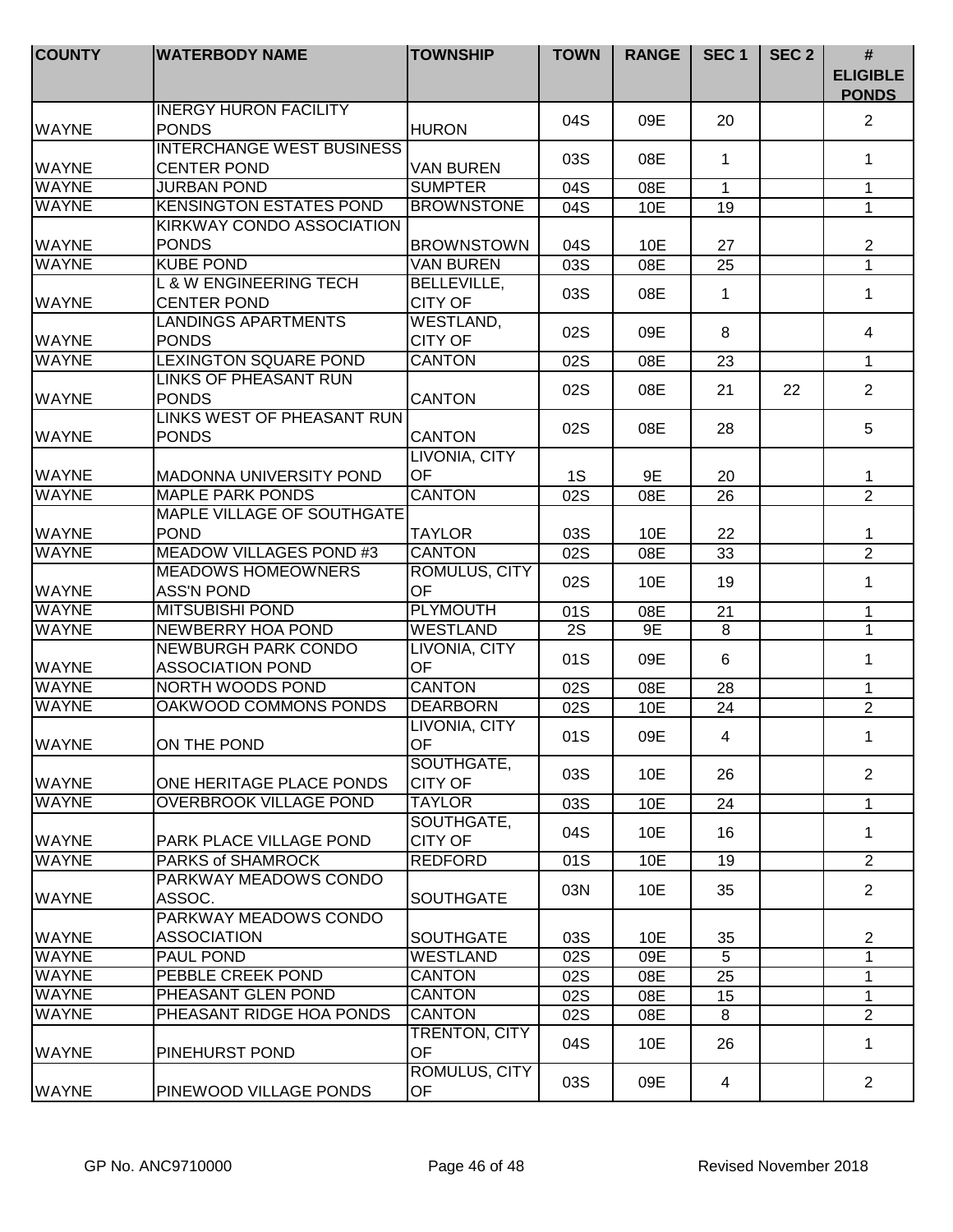| <b>COUNTY</b>                | <b>WATERBODY NAME</b>                                             | <b>TOWNSHIP</b>                    | <b>TOWN</b>      | <b>RANGE</b>     | SEC <sub>1</sub>                  | SEC <sub>2</sub> | $\#$<br><b>ELIGIBLE</b><br><b>PONDS</b> |
|------------------------------|-------------------------------------------------------------------|------------------------------------|------------------|------------------|-----------------------------------|------------------|-----------------------------------------|
|                              |                                                                   |                                    | 01S              | 08E              | 28                                |                  | 3                                       |
| <b>WAYNE</b>                 | PLYMOUTH HOMESTEAD PONDS PLYMOUTH                                 |                                    |                  |                  |                                   |                  |                                         |
| <b>WAYNE</b>                 | PLYMOUTH TOWNSHIP HALL PONPLYMOUTH                                |                                    | 01S              | 08E              | 36                                |                  | $\mathbf 1$                             |
|                              | PLYMOUTH TOWNSHIP PARK<br><b>POND</b>                             |                                    | 01S              | 08E              | 28                                |                  | 1                                       |
| <b>WAYNE</b>                 |                                                                   | <b>PLYMOUTH</b>                    |                  |                  |                                   |                  |                                         |
| <b>WAYNE</b><br><b>WAYNE</b> | PONDS AT WHEATLANDS<br><b>RAVENSFIELD PONDS</b>                   | <b>BROWNSTOWN</b><br><b>CANTON</b> | 04S              | 10E              | 30                                |                  | 1                                       |
| <b>WAYNE</b>                 | RAVINES PONDS #1-4                                                | <b>CANTON</b>                      | 02S              | 08E              | 32                                |                  | 5                                       |
| <b>WAYNE</b>                 | <b>REDHAWK LANDING PONDS</b>                                      | <b>BROWNSTOWN</b>                  | 02S              | 08E              | $\overline{5}$<br>$\overline{17}$ |                  | 4<br>4                                  |
| <b>WAYNE</b>                 | RIDGE HILL ESTATES POND                                           | <b>NORTHVILLE</b>                  | 04S<br>01S       | 10E<br>08E       | 8                                 |                  | $\overline{2}$                          |
| <b>WAYNE</b>                 | <b>RIVER PARK POND</b>                                            | <b>VAN BUREN</b>                   |                  |                  |                                   |                  |                                         |
| <b>WAYNE</b>                 |                                                                   |                                    | 03S              | $\overline{08}E$ | $\overline{11}$                   |                  | $\mathbf 1$<br>$\overline{5}$           |
|                              | <b>RIVER'S EDGE COA PONDS</b><br><b>ROBINSON RIVER PARK PONDS</b> | <b>CANTON</b>                      | $\overline{02S}$ | 08E              | $\overline{19}$                   |                  | $\overline{3}$                          |
| <b>WAYNE</b>                 |                                                                   | <b>VAN BUREN</b>                   | 03S              | 08E              | 11                                |                  |                                         |
|                              |                                                                   | LIVONIA, CITY<br><b>OF</b>         |                  |                  |                                   |                  |                                         |
| <b>WAYNE</b><br><b>WAYNE</b> | SARAH ESTATES POND<br><b>SCAPPATICCI POND</b>                     | <b>PLYMOUTH</b>                    | 01S              | 09E              | 4                                 |                  | 1                                       |
|                              |                                                                   | SOUTHGATE,                         | 01S              | 08E              | 30                                |                  | $\mathbf{1}$                            |
| <b>WAYNE</b>                 | SOUTH HAMPTON POND                                                | <b>CITY OF</b>                     | 03S              | 10E              | 24                                |                  | $\mathbf 1$                             |
| <b>WAYNE</b>                 | SOUTH POINTE APARTMENT<br><b>POND</b>                             | <b>TAYLOR</b>                      | 03S              | 10E              | 35                                |                  | $\mathbf 1$                             |
| <b>WAYNE</b>                 | SOUTHAVEN MANOR POND                                              | TAYLOR, CITY<br>OF                 | 03S              | 10E              | 29                                |                  | $\mathbf 1$                             |
| <b>WAYNE</b>                 | SOUTHPORT APARTMENTS<br><b>PONDS</b>                              | <b>VAN BUREN</b>                   | 03S              | 08E              | 14                                |                  | 3                                       |
| <b>WAYNE</b>                 | <b>SPRINGWATER PARK POND</b>                                      | <b>PLYMOUTH</b>                    | 01S              | 08E              | 13                                |                  | $\mathbf{1}$                            |
| <b>WAYNE</b>                 | <b>SPRINGWATER PARK POND</b>                                      | <b>WAYNE</b>                       | 01S              | 08E              | 13                                |                  | 1                                       |
|                              | STONEYBROOK SUBDIVISION                                           |                                    |                  |                  |                                   |                  |                                         |
| <b>WAYNE</b>                 | <b>POND</b>                                                       | <b>VAN BUREN</b>                   | 03S              | 08E              | 3                                 |                  | $\mathbf 1$                             |
| <b>WAYNE</b>                 | <b>TALL TIMBER LAKE</b>                                           | <b>ROMULUS, CITY</b><br>OF         | 03S              | 09E              | 6                                 |                  | 1                                       |
| <b>WAYNE</b>                 | <b>TECHNICOLOR PONDS</b>                                          | LIVONIA, CITY<br>OF                | 01S              | 09E              | 6                                 |                  | $\overline{2}$                          |
| <b>WAYNE</b>                 | THE COMMONS AT VILLAGES OF<br><b>TAYLOR PONDS</b>                 | <b>TAYLOR</b>                      | 03S              | 10E              | 31                                |                  | $\overline{c}$                          |
| <b>WAYNE</b>                 | THE TRADITIONS OF<br><b>CAMBRIDGE POND</b>                        | <b>CANTON</b>                      | 02S              | 08E              | 22                                |                  | 1                                       |
| <b>WAYNE</b>                 | THE WOODS PONDS                                                   | <b>CANTON</b>                      | 02N              | 08E              | 19                                |                  | $\overline{2}$                          |
|                              | TOWNES AT BRIDGEWATER                                             |                                    |                  |                  |                                   |                  |                                         |
| <b>WAYNE</b>                 | <b>PONDS</b>                                                      | <b>BROWNSTOWN</b>                  | 04S              | 10E              | 19                                |                  | 3                                       |
| <b>WAYNE</b>                 | <b>TRAIL CREEK DUPLEX PONDS</b>                                   | <b>HURON</b>                       | 04S              | 09E              | 23                                |                  | 5                                       |
| <b>WAYNE</b>                 | <b>TRAIL CREEK HEIGHTS PONDS</b>                                  | <b>HURON</b>                       | 04S              | 09E              | 23                                |                  | $\overline{2}$                          |
| <b>WAYNE</b>                 | <b>TWIN OAKS POND</b>                                             | <b>BROWNSTOWN</b>                  | 04S              | 10E              | 16                                |                  | $\mathbf 1$                             |
| <b>WAYNE</b>                 | <b>VAN BUREN BUSINESS CENTER</b><br><b>PONDS</b>                  | <b>VAN BUREN</b>                   | 03S              | 08E              | 1                                 |                  | 4                                       |
| <b>WAYNE</b>                 | <b>VICTOR PARKWAY CORPORATE</b><br><b>CENTER POND</b>             | LIVONIA, CITY<br><b>OF</b>         | 01S              | 09E              | 6                                 |                  | 1                                       |
| <b>WAYNE</b>                 | <b>VICTORIA COMMONS PONDS</b>                                     | <b>VAN BUREN</b>                   | 03S              | 08E              | 27                                |                  | 4                                       |
| <b>WAYNE</b>                 | <b>VILLAS at MAPLE CREEK PONDS</b>                                | <b>CANTON</b>                      | 02S              | 08E              | 28                                |                  | $\overline{2}$                          |
| <b>WAYNE</b>                 | WALDEN WOODS POND                                                 | <b>VAN BUREN</b>                   | 03S              | 08E              | 10                                |                  | $\mathbf{1}$                            |
| <b>WAYNE</b>                 | WALTZ WOODS POND                                                  | <b>HURON CHARTEI</b>               | 04S              | 09E              | 31                                |                  | 1                                       |
| <b>WAYNE</b>                 | WATERSTONE ESTATES PONDS NORTHVILLE                               |                                    | 01S              | 08E              | $\overline{7}$                    |                  | $\overline{2}$                          |
| <b>WAYNE</b>                 | <b>WESTFIELD ESTATES PONDS</b>                                    | <b>CANTON</b>                      | 02S              | 08E              | 24                                |                  | $\overline{2}$                          |